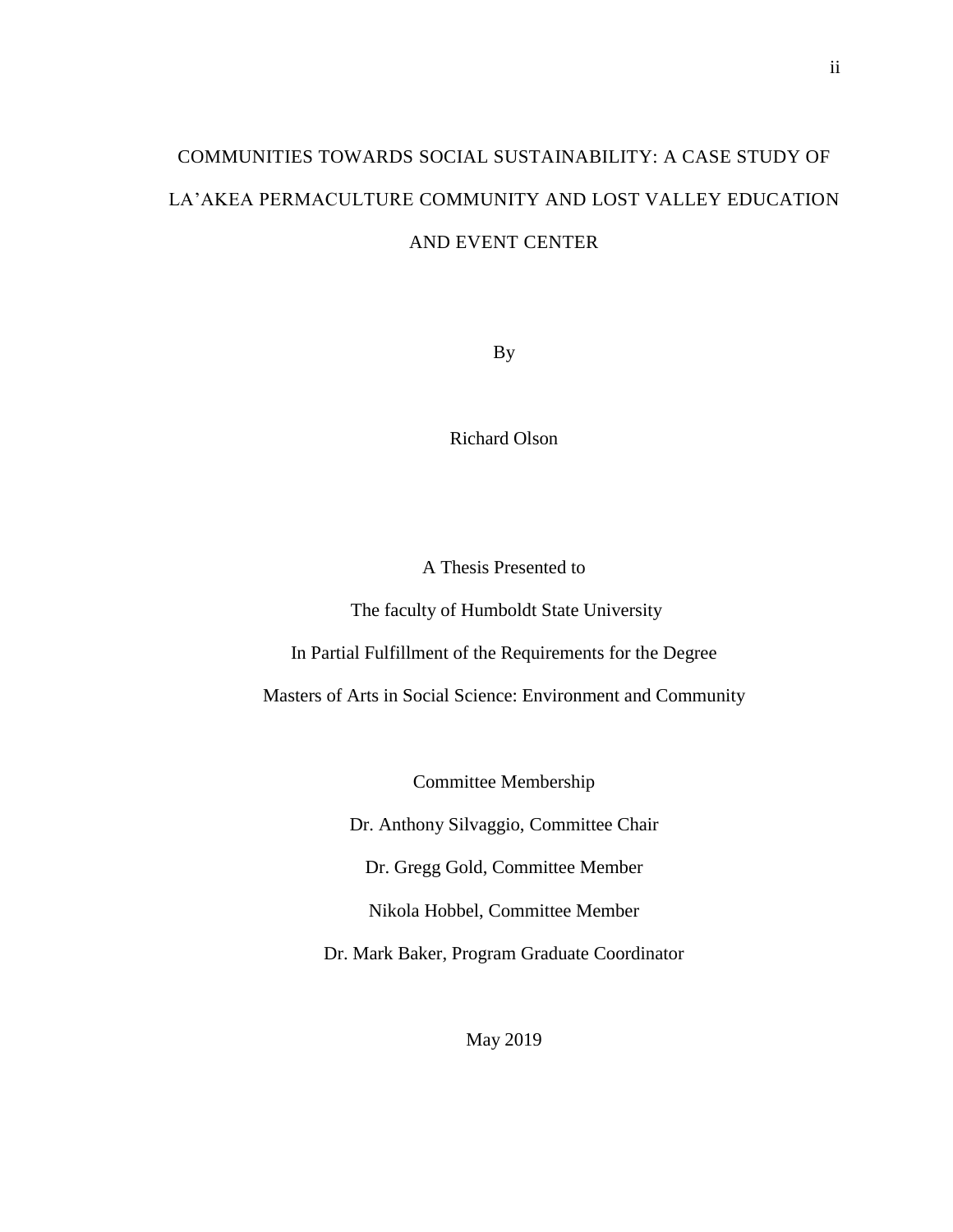#### ABSTRACT

## <span id="page-1-0"></span>COMMUNITIES TOWARDS SOCIAL SUSTAINABILITY: A CASE STUDY OF LA'AKEA PERMACULTURE COMMUNITY AND LOST VALLEY EDUCATION AND EVENT CENTER

#### Richard Olson

In this research, I explore social practices that members of two intentional communities identified as contributing positively to their experiences and the functioning of their communities. Specifically, I examined the social practices that deal with conflict resolution/prevention, the decision making processes of consensus and sociocracy, and how knowledge about these practices is shared within the ecovillage context. The intention is to present how community members develop and use these social practices to live together more harmoniously and authentically by utilizing activities and techniques to help mediate and resolve conflicts and make decisions collectively.

In order to investigate these questions I traveled and lived at several different sustainability oriented communities ranging from three weeks to five months. I participated in day-to-day life at these communities and interviewed residents of the two communities I stayed at longest. Through my participation in these two communities it appeared the social practices of heart shares, check-ins, community meetings, mediations, and personal growth workshops helped to reduce conflict and foster social cohesion between community members. The insights from this research revealed how knowledge shared about these practices is done so mainly through participation. Results indicate that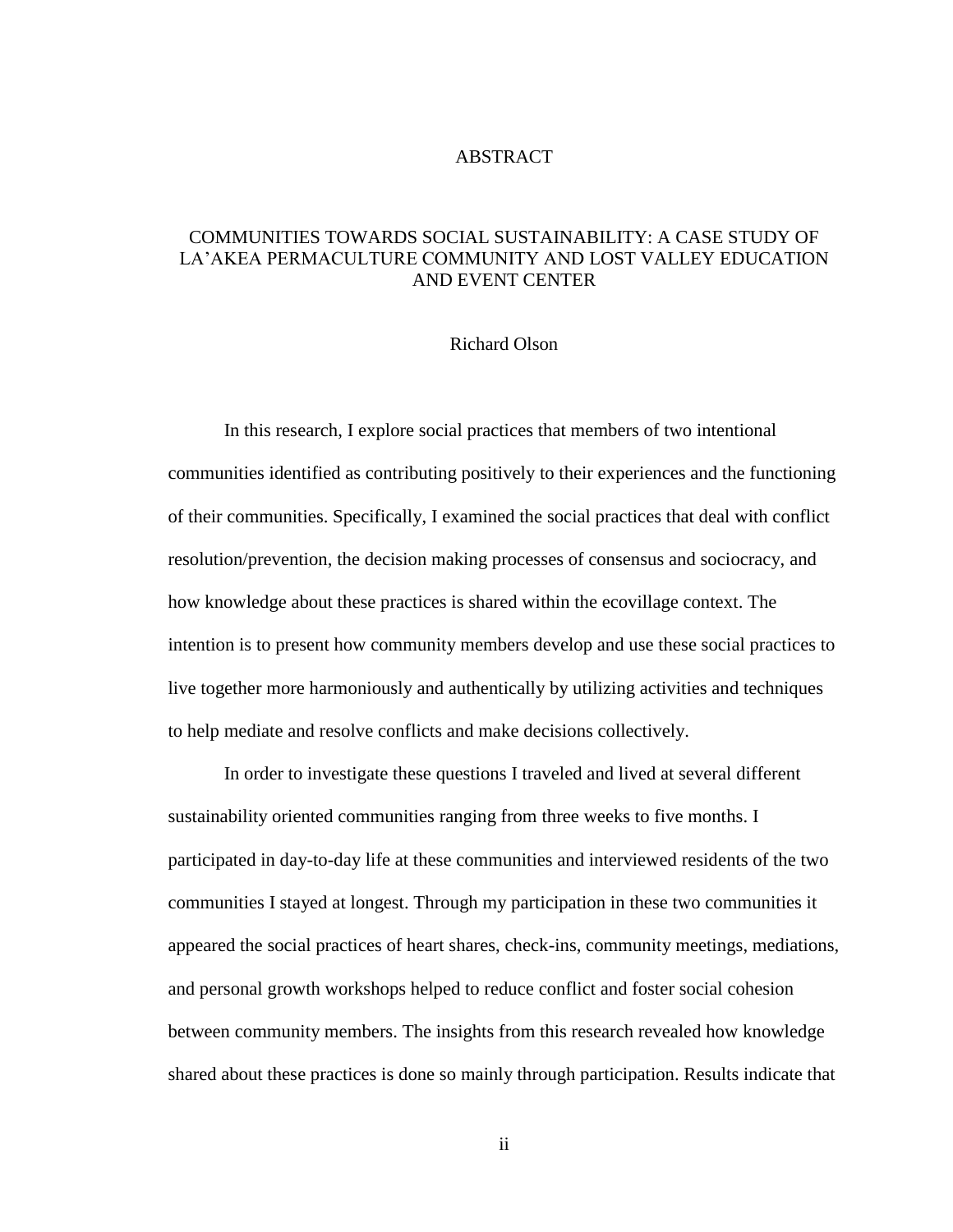knowledge sharing about these practices may benefit from increased involvement of both community members and visitors, specifically, through holding events and gatherings.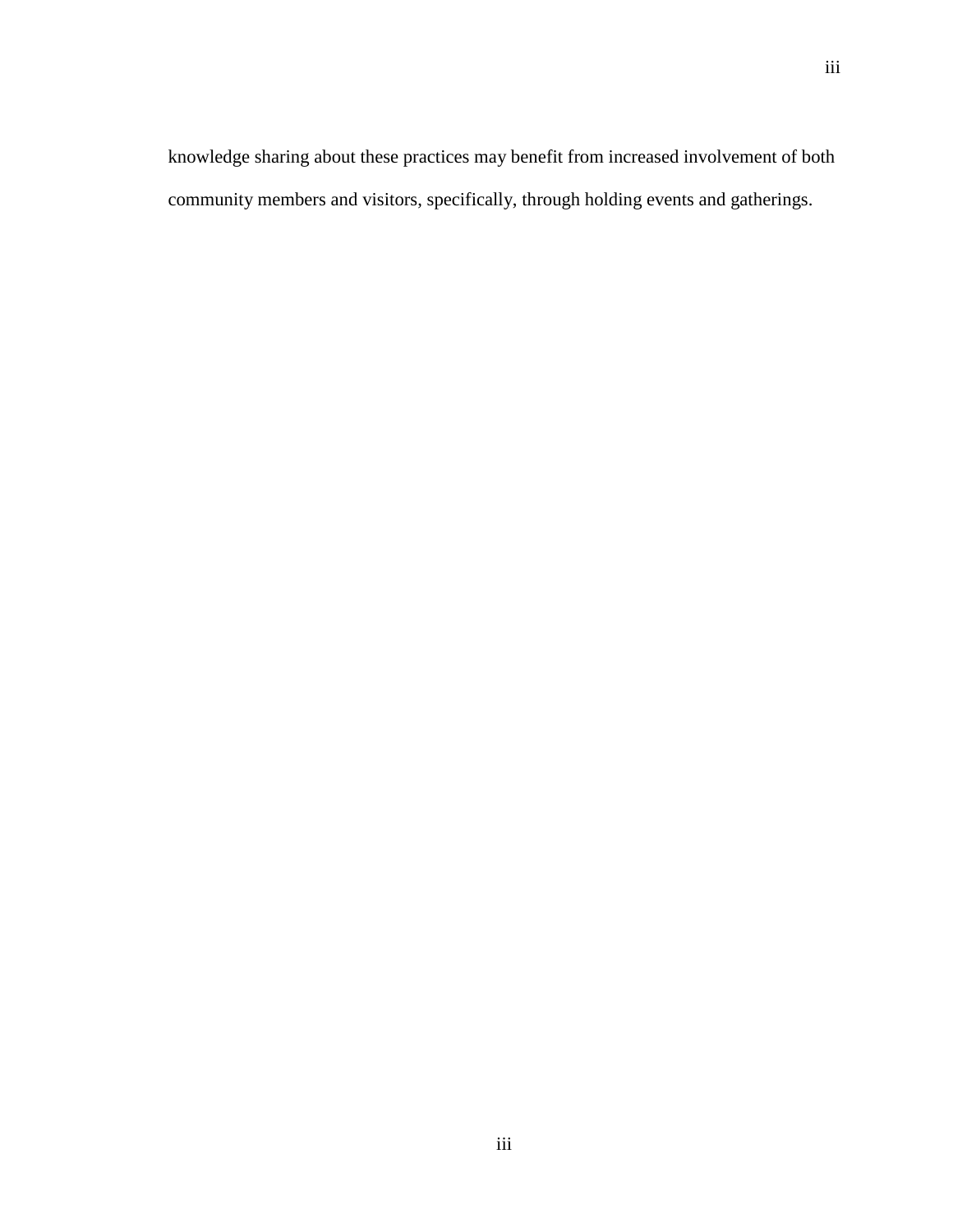#### ACKNOWLEDGEMENTS

<span id="page-3-0"></span>For this journey I have endless thanks to the many people and lands that have been my humble teachers. I thought this journey would be about sustainable living but what I was gifted was beyond what I could imagine. These gifts were the presence of others, their authentic expressions, and a connection to the land we walked upon. For all who I have shared this life with I love you, and thank you for choosing this reality. May your lives be full of joy and fulfillment.

This thesis was only possible with the help of the many communities that allowed me to join them and shared with me the ways they live together. I extend my gratitude to all the community members who taught me in more ways than I can describe and for the many experiences that helped me to listen to my heart. I feel blessed to have been able to live in these beautiful communities that are full of such thoughtful and supportive individuals. I have found ways of connecting and living with others that enrich my existence and pave a path for how I want to live my life.

To my partner Khyla Allis, you have been my world through this experience. I thank you for supporting me in so many different ways and for being right there along my side through the beautiful struggles of this process. I am so grateful for your resiliency, intuition, strength, dedication, and openness.

I give a special thanks to all of my professors and specifically my thesis committee Anthony Silvaggio, Gregg Gold, and Nikola Hobbel. Thank you Tony for always giving support at the right time in almost a mystical fashion and for working with

iv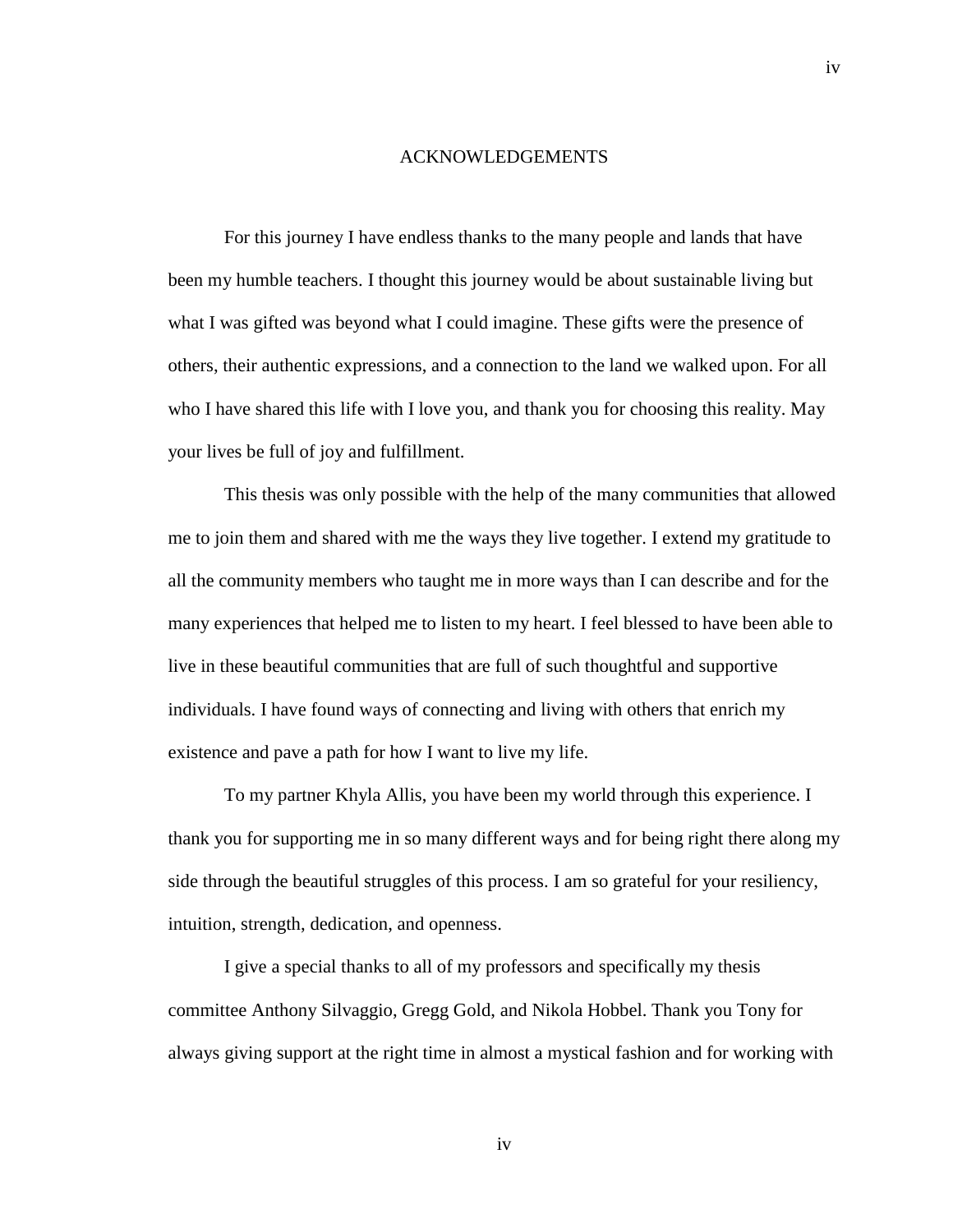me to improve my writing. I would like to give thanks to everyone involved in the Environment and Community program who make this interdisciplinary endeavor possible and are working towards a fairer and more sustainable world.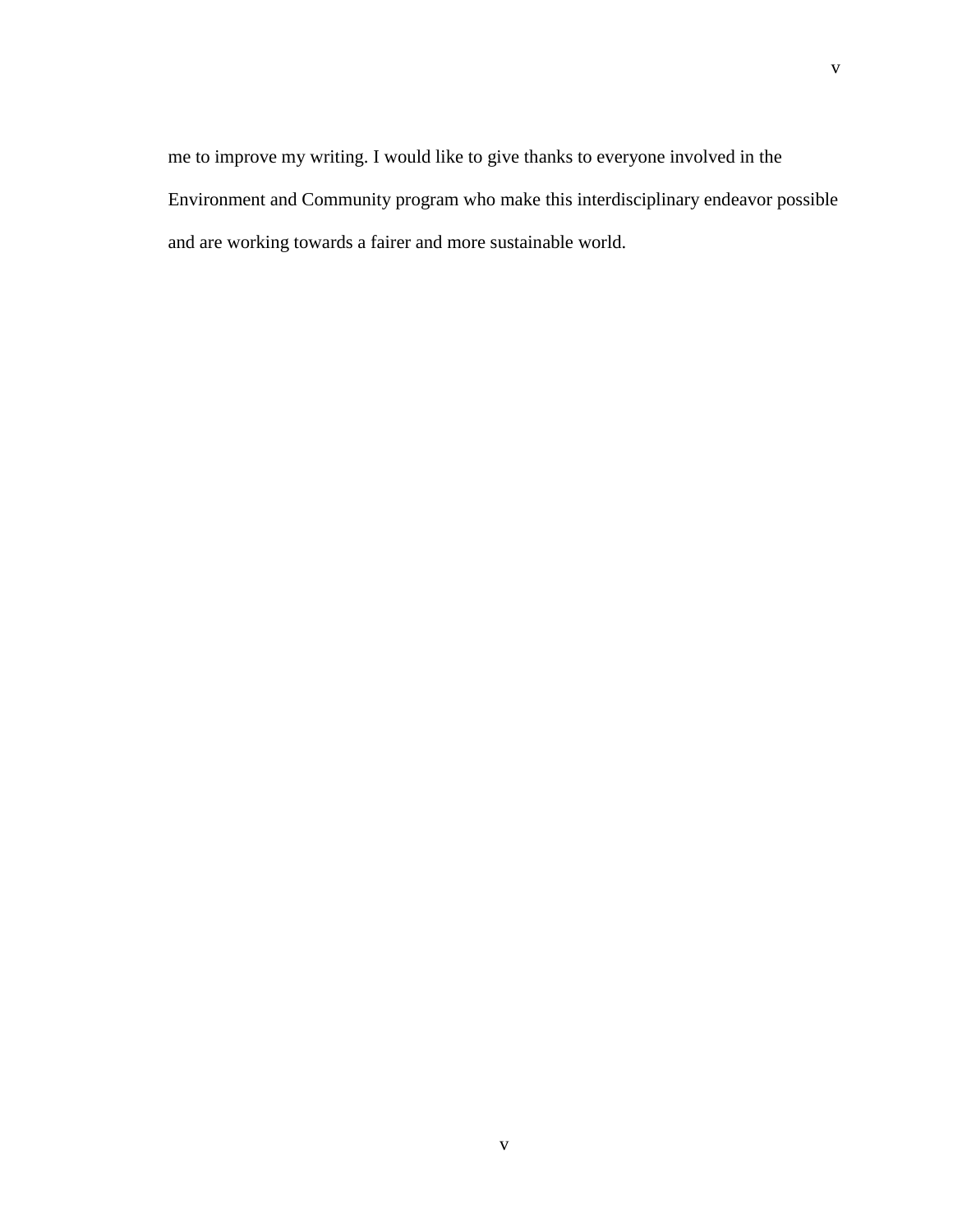# TABLE OF CONTENTS

| <b>ABSTRACT</b>                                         | $\mathbf{ii}$  |
|---------------------------------------------------------|----------------|
| <b>ACKNOWLEDGEMENTS</b>                                 | iv             |
| <b>LIST OF FIGURES</b>                                  | ix             |
| <b>CHAPTER 1: INTRODUCTION</b>                          | $\mathbf{1}$   |
| What is an Ecovillage?                                  | $\overline{2}$ |
| Four Dimensions of Sustainability                       | $\overline{2}$ |
| <b>Intention of Research</b>                            | 5              |
| <b>CHAPTER 2: LITERATURE REVIEW</b>                     | 9              |
| Ecovillages as Intentional Communities                  | 9              |
| <b>Success and Failures of Intentional Communities</b>  | 10             |
| Ecovillages as a Growing Trend                          | 13             |
| Communities of Practice: Knowledge Sharing in Community | 14             |
| Situated learning and peripheral participation          | 15             |
| Communities of practice in ecovillage research          | 16             |
| <b>Inclusive Discussion and Decision-Making</b>         | 17             |
| Honest and Compassionate Communication                  | 19             |
| <b>Nonviolent Conflict Management</b>                   | 21             |
| Embracing Diversity of People and Perspectives          | 23             |
| <b>Inner Work or Personal Growth</b>                    | 24             |
| <b>CHAPTER 3: METHODS</b>                               | 27             |
| <b>Case Study Selection</b>                             | 28             |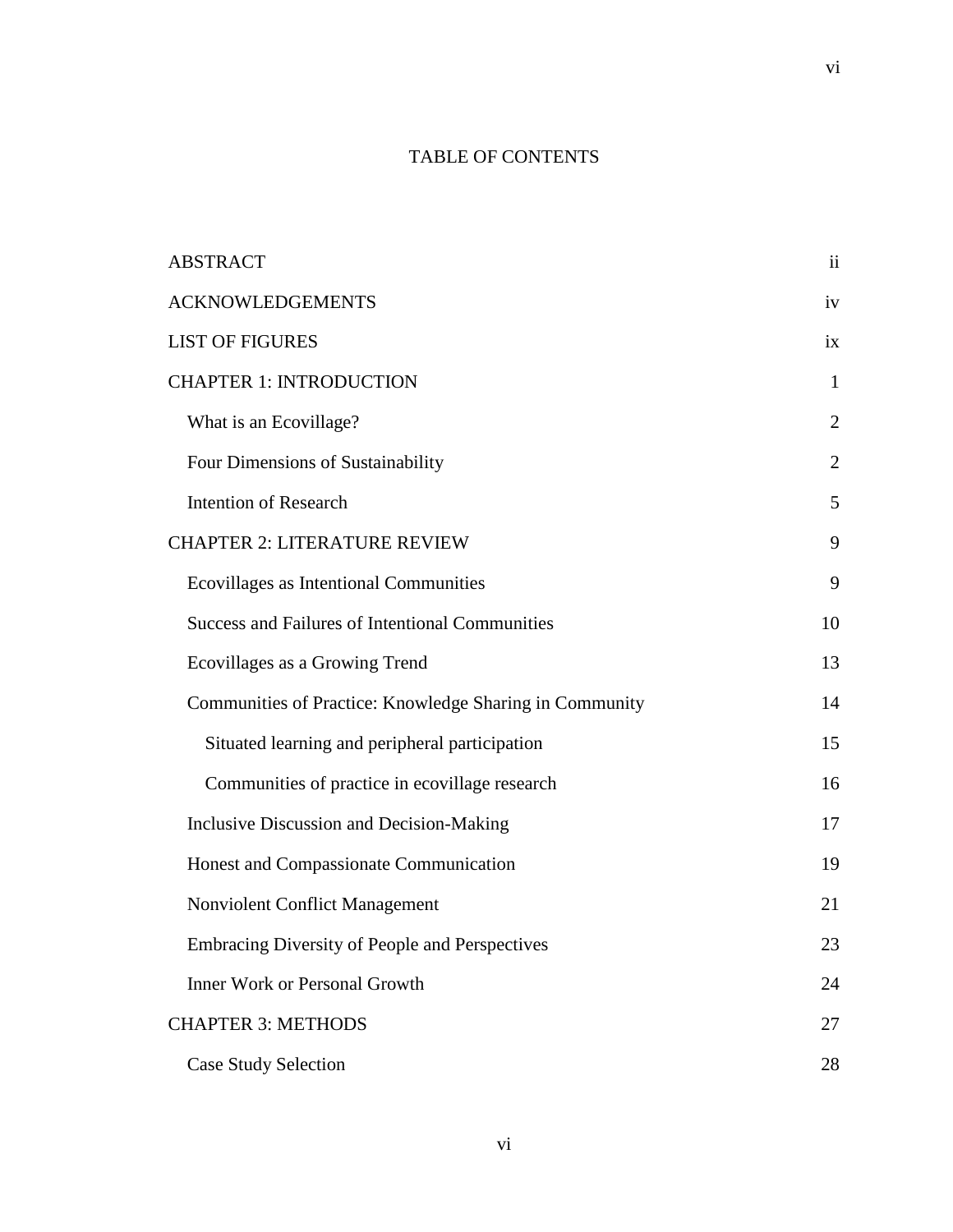| Participatory Action Research (P.A.R.)                             | 31 |
|--------------------------------------------------------------------|----|
| P.A.R. at La'akea and Lost Valley                                  | 32 |
| <b>CHAPTER 4: RESULTS</b>                                          | 38 |
| La'akea Permaculture Community                                     | 39 |
| Community of La'akea                                               | 39 |
| Vision                                                             | 41 |
| Permaculture                                                       | 42 |
| Decision-making processes                                          | 42 |
| Authentic relating                                                 | 43 |
| Sustaining community practices                                     | 45 |
| Lost Valley Education and Event Center/Meadowsong Community        | 47 |
| <b>Community of Lost Valley</b>                                    | 47 |
| Participant observation                                            | 50 |
| Revisioning                                                        | 52 |
| <b>Research Insights</b>                                           | 54 |
| Inclusive discussion and decision-making: sociocracy and consensus | 55 |
| Honest and compassionate communication                             | 61 |
| Nonviolent conflict management                                     | 63 |
| Embracing diversity of people and perspectives                     | 69 |
| Personal and collective growth                                     | 73 |
| Knowledge sharing: A dynamic process of participation              | 75 |
| <b>CHAPTER 5: DISCUSSION</b>                                       | 81 |
| CHAPTER 6: CONCLUSIONS AND RECOMMENDATIONS                         | 87 |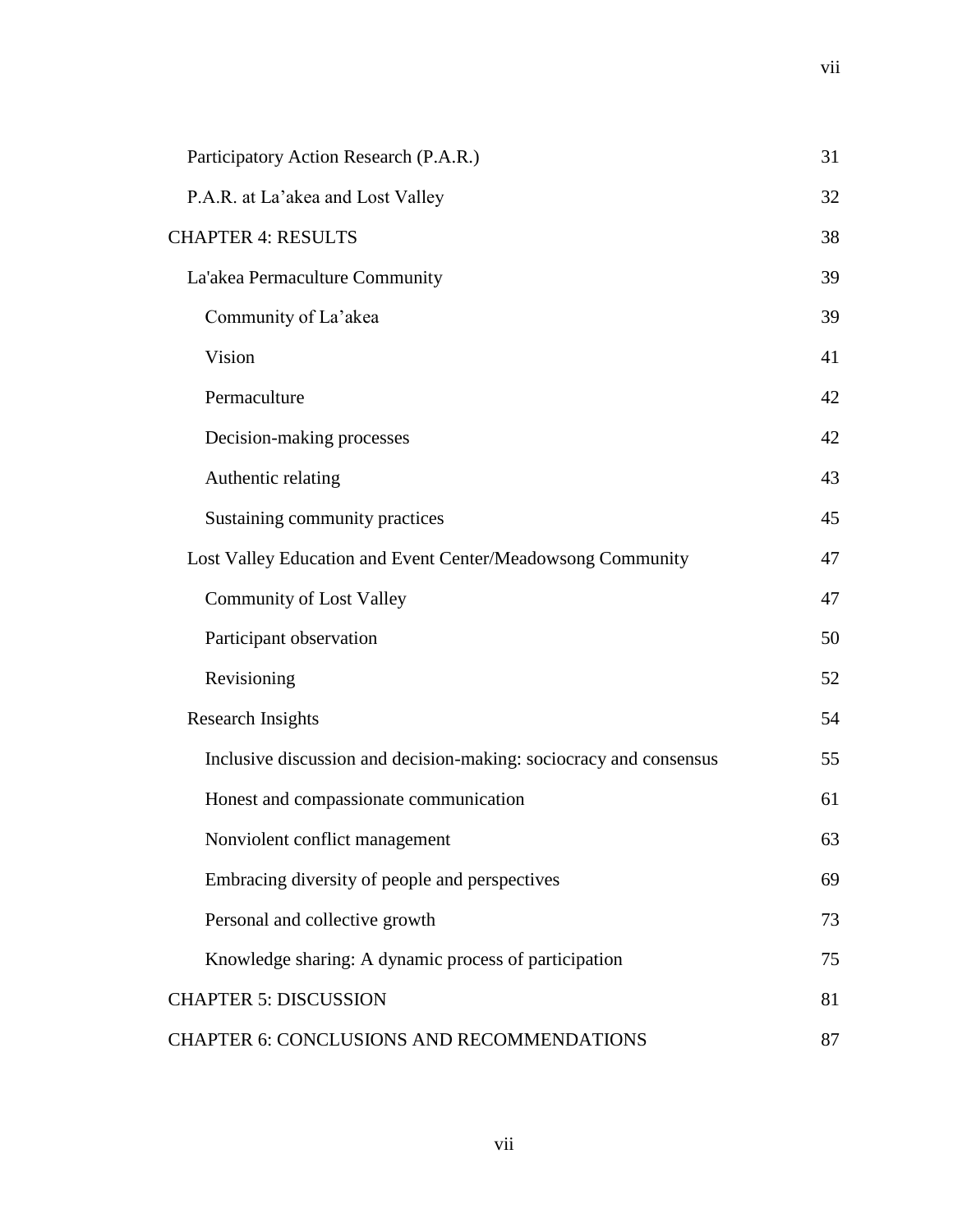| Recommendations                                                          | 89 |
|--------------------------------------------------------------------------|----|
| Investing in communication, facilitation, and conflict resolution skills | 89 |
| Buddy system                                                             | 90 |
| Revisioning                                                              | 91 |
| <b>Future Research</b>                                                   | 91 |
| <b>REFERENCES</b>                                                        | 94 |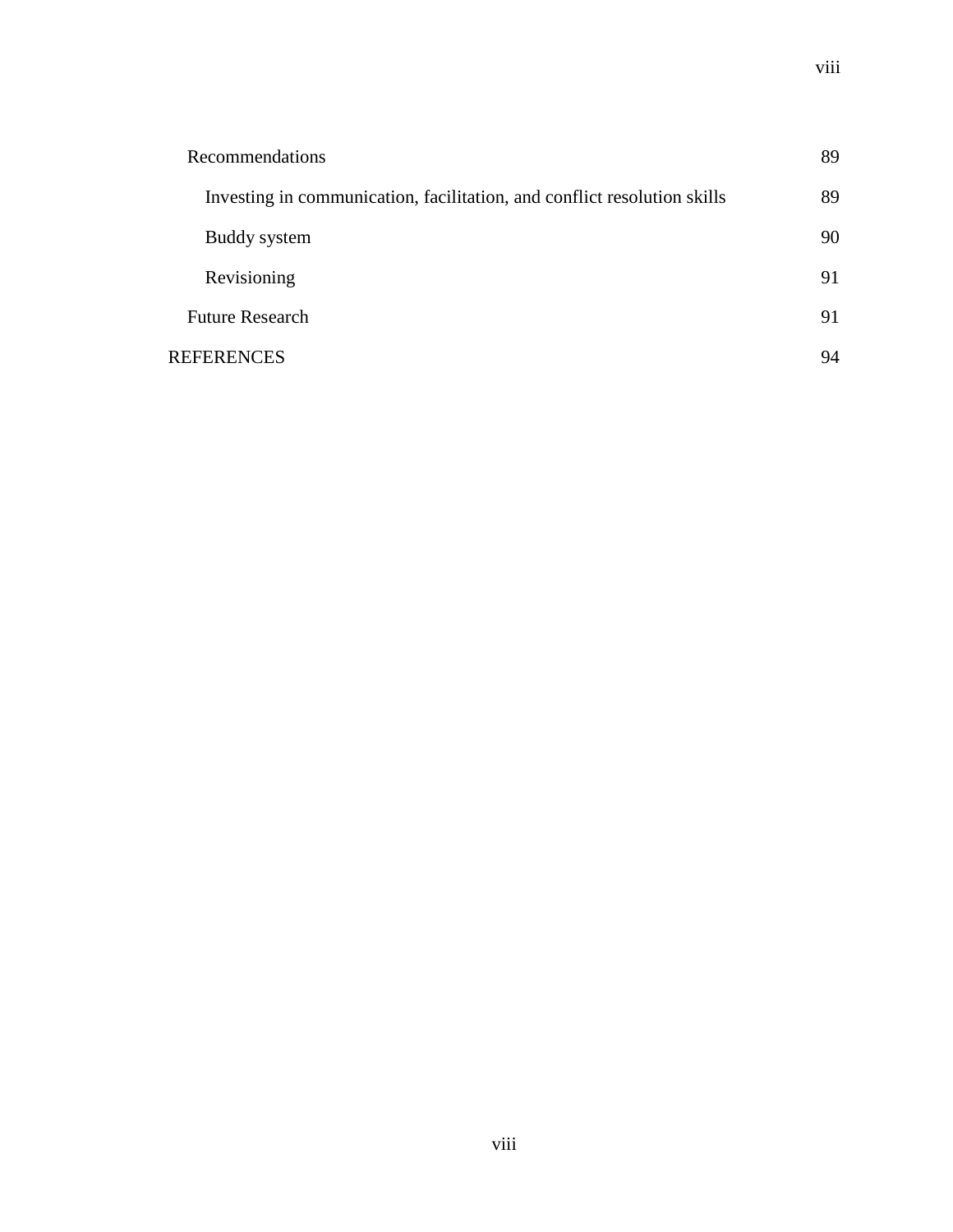# LIST OF FIGURES

<span id="page-8-0"></span>

| Figure 1. Two pie charts displaying the average carbon footprint of Americans and                                                                                                    |
|--------------------------------------------------------------------------------------------------------------------------------------------------------------------------------------|
| Figure 2. Map of the Big Island of Hawai'i showing the location of La'akea Permaculture<br>Community is located near the town Pahoa. It is about forty minute drive from the city of |
| Figure 3. Map of Oregon showing the location of Lost Valley Education and Event<br>Center in the town of Dexter. The site is about a thirty-minute drive to Eugene, OR 47            |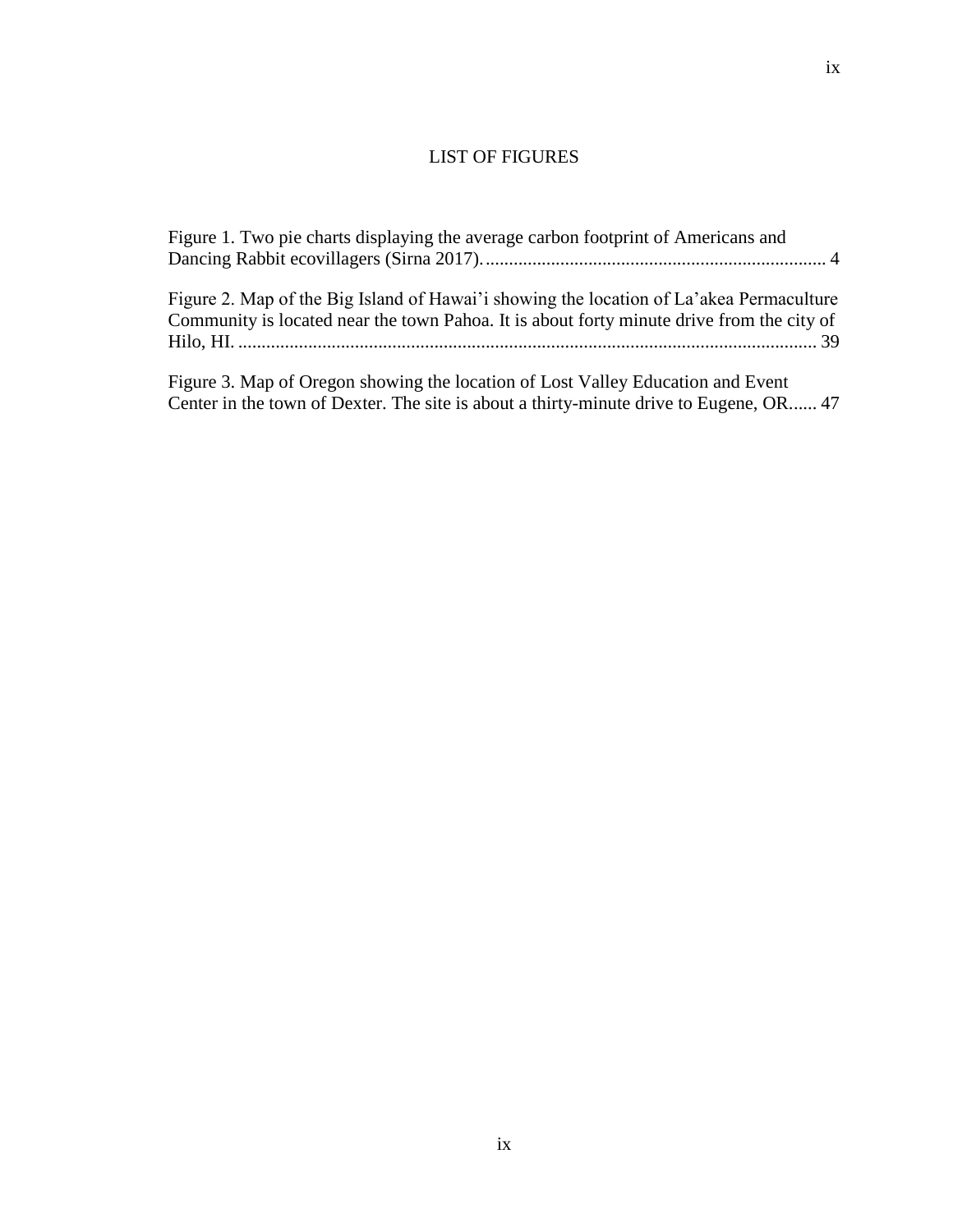## "It is my firm belief that the fate of the planet depends on the future of the Global Ecovillage Movement, and that there is nothing more important for us to do now than to help the Movement flourish" -Ted Trainer

#### CHAPTER 1: INTRODUCTION

<span id="page-9-0"></span>Everyday our societies edge closer towards an ecological crisis that some scholars believe may be beyond our control (Bendell 2018; David Wallace Wells 2018). Scholars have identified a multitude of threats in this ecological crisis to human existence, such as climate change (Nolan 2018) to loss of genetic diversity, desertification, and pollution of water sources, largely caused by human activity (Foster 1994). The list of ecological problems we face as a planet are vast. The lack of, and inability of, governments and institutions to take action to address these issues has many scholars now focusing on adaptation and mitigation strategies with recognition that "...local government, households, and individuals are under-recognized, yet highly significant sites of climate change mitigation and adaptation" (Ireland and Clausen 2019, 769).

With these ecological and climatic threats to humanity's future there is a need to find alternative ways of living that are not only sustainable but that also do not compromise people's quality of life (Grinde 2018) and provide resilience to climate change. Some people are taking action to address this looming ecological crisis by coming together to find more sustainable ways of living, in ecological villages (ecovillages), also collectively known as the global ecovillage movement (Trainer 2000).

1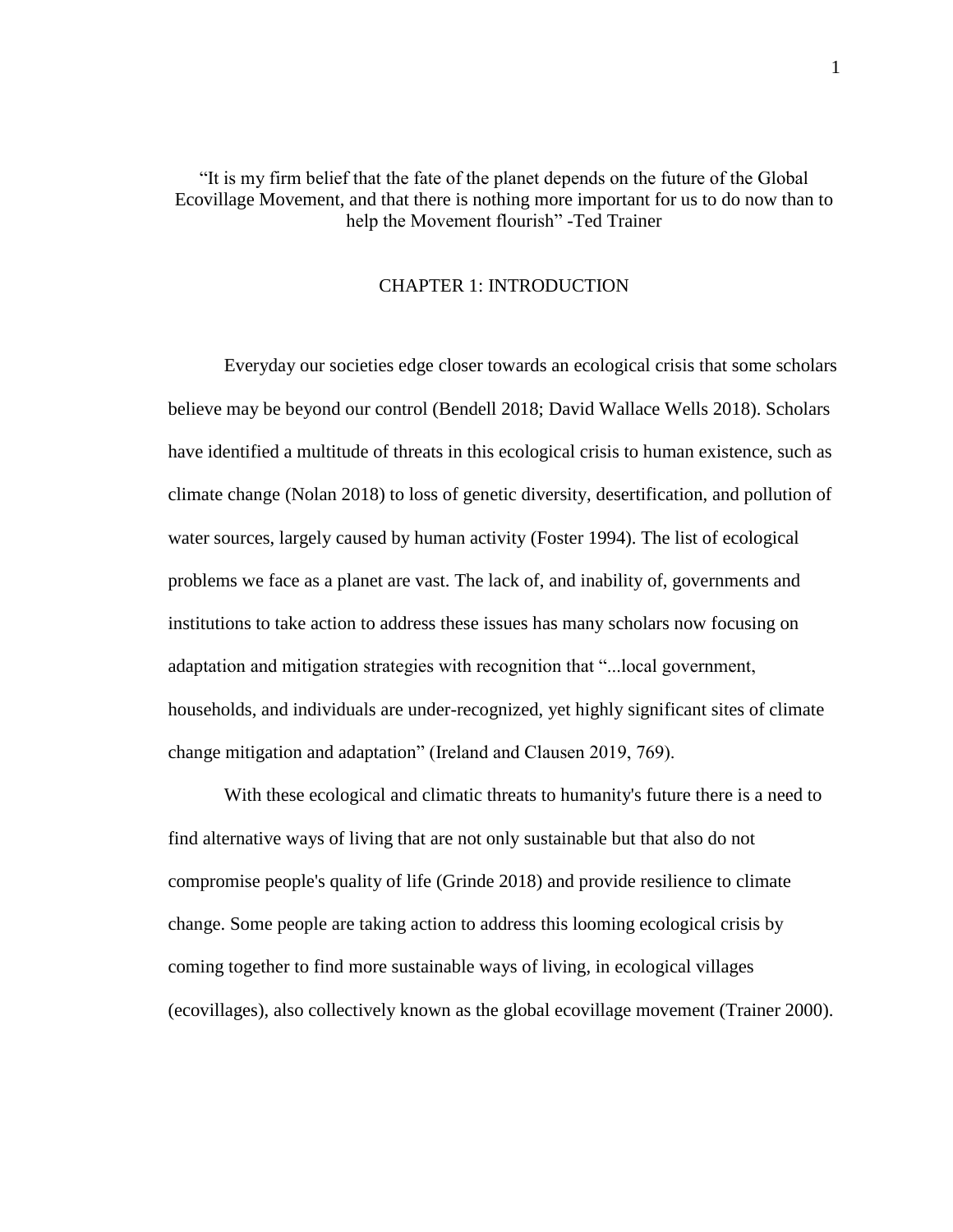#### What is an Ecovillage?

<span id="page-10-0"></span>The term ecovillage was first used by Diane and Robert Gilman in 1991 and is defined as, "a human scale, full-featured settlement, in which human activities are harmlessly integrated into the natural world, in a way that is supportive of healthy human development and can be successfully continued into the indefinite future" (Gilman and Gilman 1991, 7). Over the past twenty-five years, the phenomena of ecovillages has emerged as a growing movement that promotes living in a manner that reduces the human impact on the world's natural environments by changing lifestyles and consumptive behaviors, such as buying local, meeting material needs onsite through renewable practices, and reducing consumption by sharing resources (Boyer 2016). Their growth over this period can be understood as an expression of desire to establish a simpler, more meaningful, and environmentally sustainable lifestyle governed by inclusive decision making processes within the community. Ecovillagers seek alternatives to the destructive and wasteful practices of modern consumerist society by living in consciously designed communities that reduce their energy and resource consumption while promoting regeneration of social and natural environments (Avelino et al 2015).

#### Four Dimensions of Sustainability

<span id="page-10-1"></span>Scholars have identified ecovillages as significant demonstrations of four different dimensions of sustainable living through (1) ecology, (2) economy, (3) social, and (4) cultural (worldview/perspective) sustainability (Avelino et al 2015). Ecovillages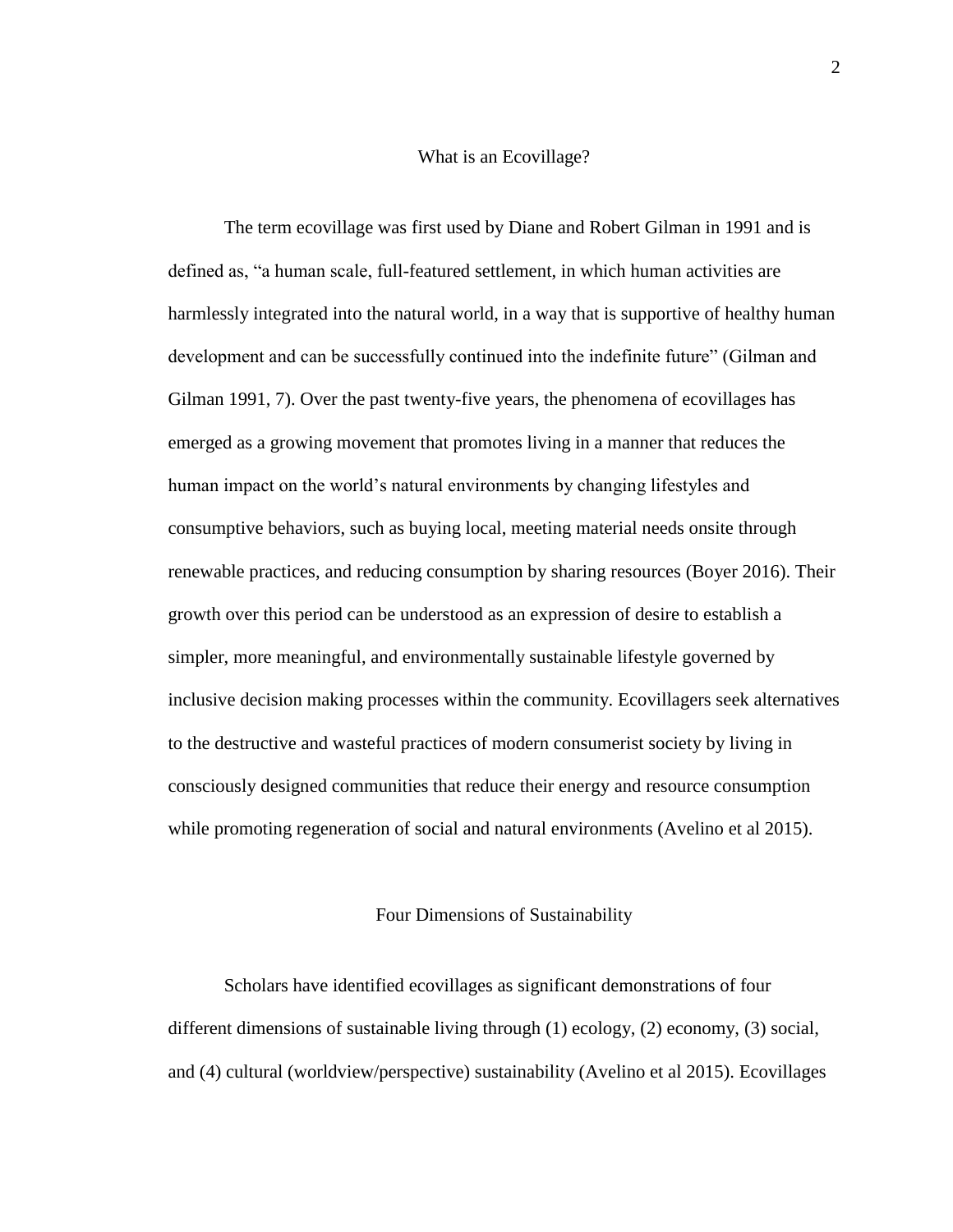are said to be environmentally more sustainable than traditional households due to many of their practices, such as their use of renewable energy systems (e.g. solar photovoltaic panels), reduced resource consumption, reduced carbon footprint (see Figure 1), and use of communal bulk food purchase and preparation (Boyer 2016). Many have reduced waste generation by diligently recycling, composting organic food waste, composting human excrement as nutrients for soil, and through vehicle and tool sharing (Boyer 2016; Dvorak 2007). Economically, ecovillages have experimented with alternative forms of employment, low-income housing, currency, and bioregional cooperatives that attempt to build resistance to the fluctuations of global economic markets (Dawson 2006; Kunze 2015). Socially, they strive to develop communication and conflict resolution skills while operating on inclusive democratic decision-making models to insure residents voices are heard (Christian 2007). Culturally ecovillages have pushed many different boundaries of dominant mainstream beliefs and values like "exploring intimacy, personal growth, transparency, radical honesty, equality, compassion, sexual freedom, and the power of community" (Network For a New Culture, n.d.). Of the four dimensions, the ecological is the most studied by scholars (Boyer 2016; Fittschen and Niemczynowicz 1997; Walker 2009).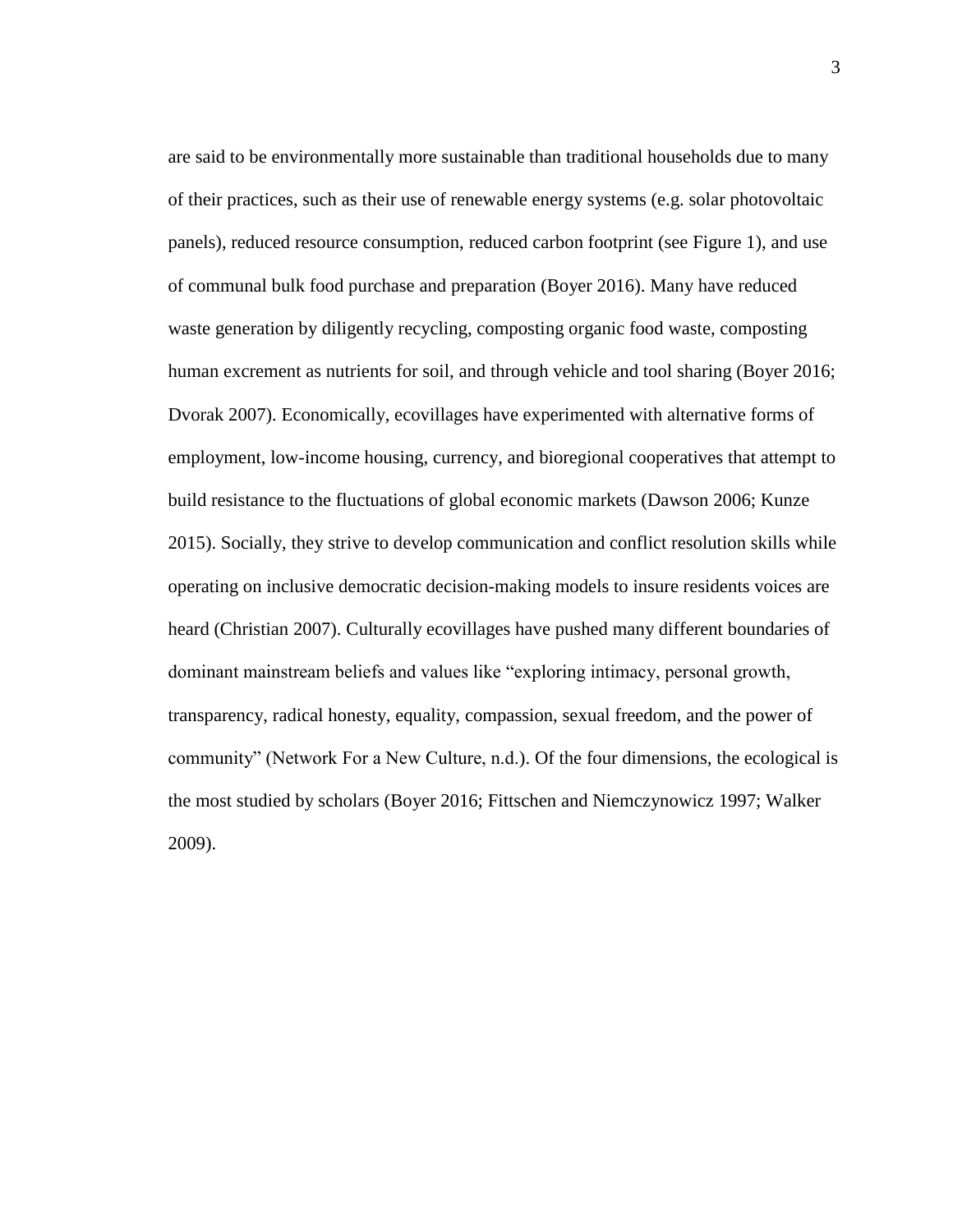

<span id="page-12-0"></span>Figure 1. Two pie charts displaying the average carbon footprint of Americans and Dancing Rabbit ecovillagers (Sirna 2017).

It is the transformative nature of these ecovillages that make them important subjects of research. The change in perspectives from seeing human waste as a resource instead of a burden, to questioning and rejecting hierarchical systems and decisionmaking processes, represents a paradigm shift away from mainstream values and consumerist perspectives (Kunze 2015). Proponents of the ecovillage movement argue that there is no one aspect of ecovillages that make them healthier and more sustainable ways of living, but rather it is the integration of all parts that create more fulfilling lifestyles that mainstream society could learn and benefit from by researching them more intensively (Boyer 2016).

One way to understand this is that all of these dimensions of sustainability intersect and are important to the operation of an ecovillage. For instance, the issues and conflicts that may arise with collectively managing shared resources can be mitigated and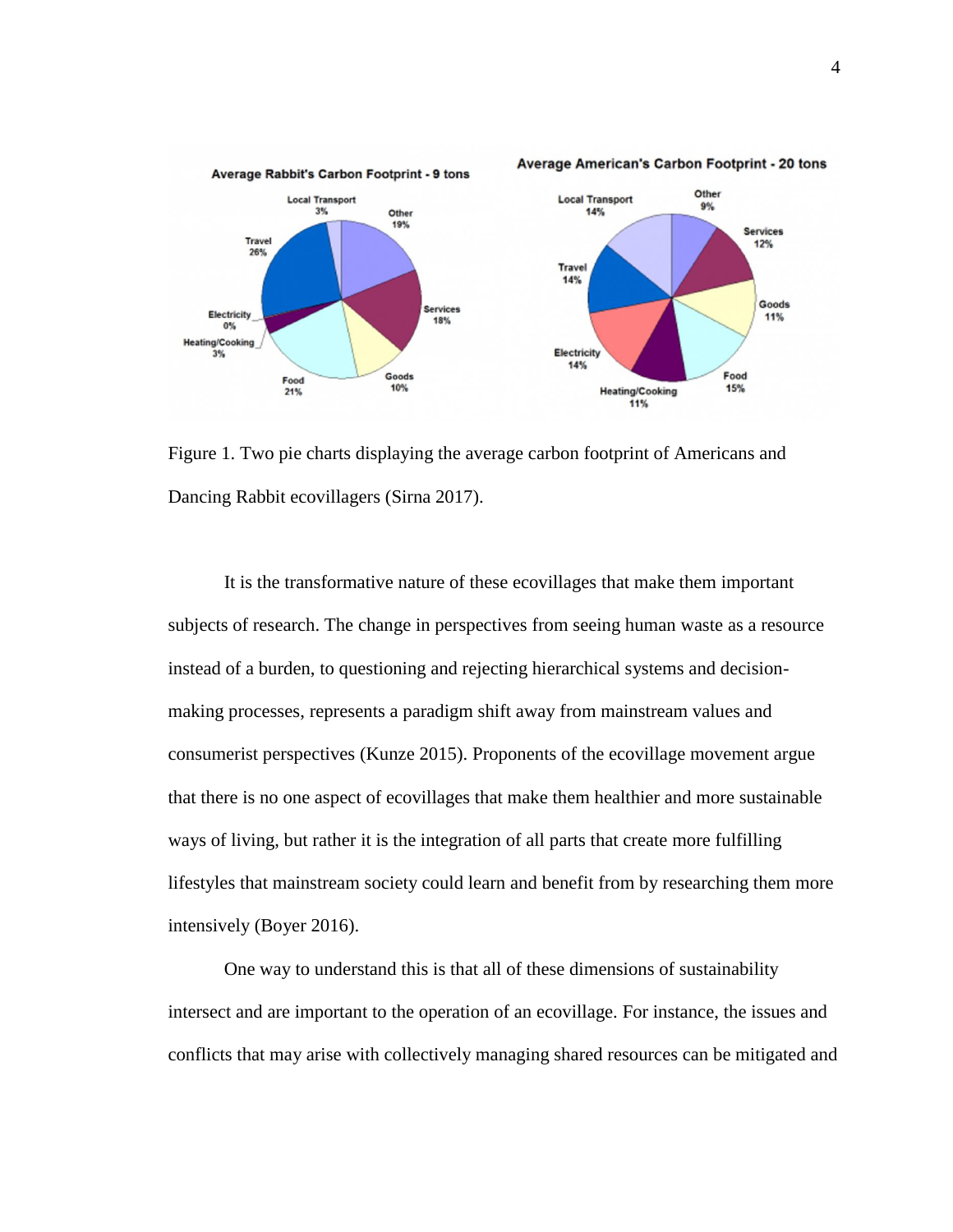reduced by employing various communication and conflict resolution strategies like nonviolent communication and co-counseling. By employing consensus and participatory decision-making processes multiple perspectives coincide to inform the conversation of how it is possible to live healthier and more sustainable in any given place (Huntermoon 2018).

#### Intention of Research

<span id="page-13-0"></span>The majority of scholarly research on ecovillages has often centered on understanding the ecological practices of the community (Eshtafaki 2012), examining issues of environmental philosophy (McGlaughlin 2016), practices of environmental sustainability (Boyer 2016), and ecological design and construction (Shed 2012). What has not been explored in such depth in the study of ecovillages are the practices of "social" sustainability of ecovillages. By "social" dimensions I mean research that examines how newcomers to ecovillages learn about the organization of ecovillages, decision-making processes, approaches to conflict management, and interpersonal communication; rarely has the social aspect of this learning been explored by scholars. "How is knowledge shared and passed on to members of ecovillages?".

This research aims to shed light on these understudied and important aspects of ecovillages. To understand these "social aspects of sustainability" I focus on two sustainability oriented intentional communities: Lost Valley Education Center which is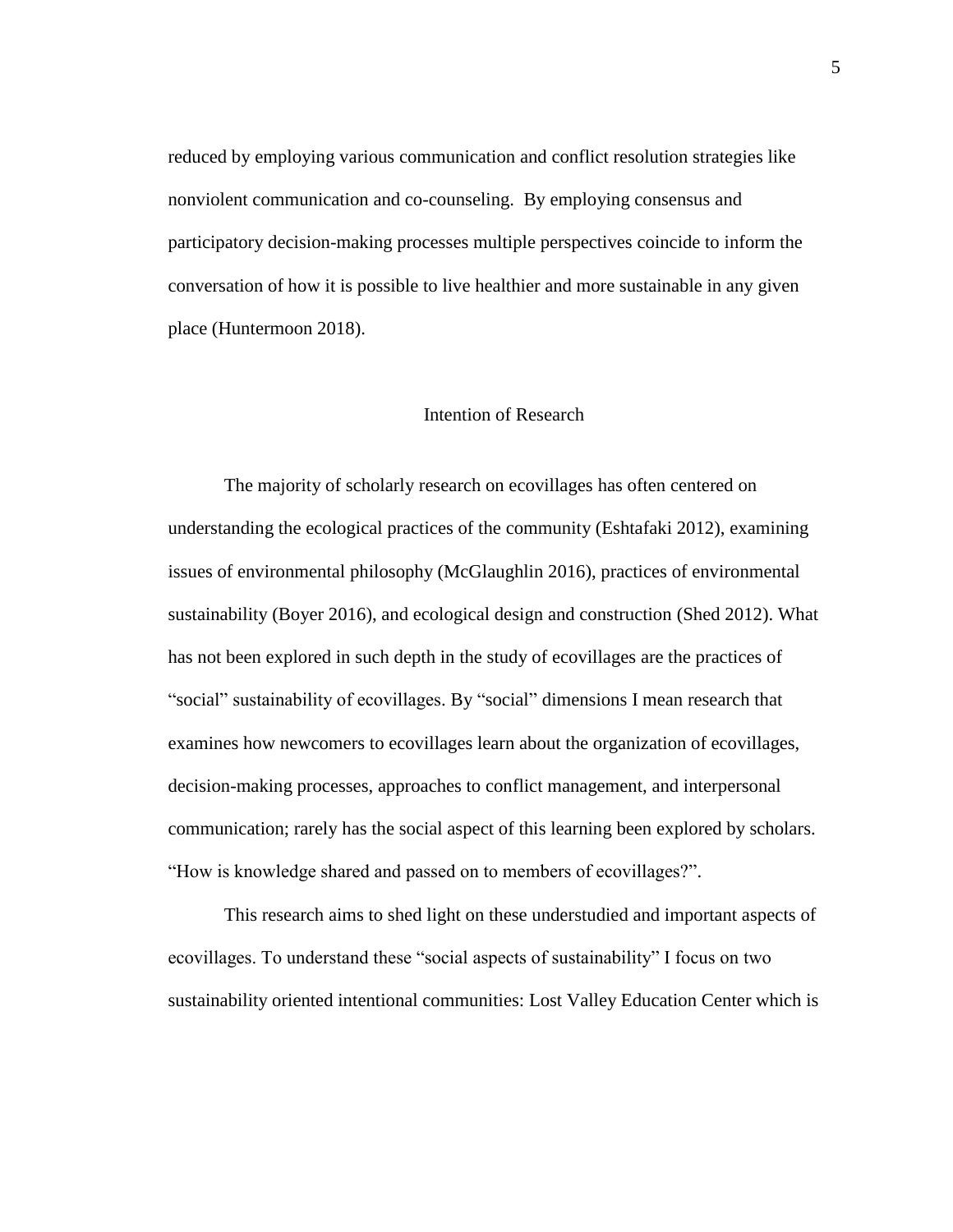home to Meadowsong Ecovillage in Dexter, Oregon and La'akea Permaculture Community located on the Big Island of Hawai'i.

The primary research question guiding this study is – what are the social sustaining processes at work in these ecovillage? More specifically, I investigate the decision-making, conflict resolution, and knowledge sharing practices of ecovillages. In order to identify these social sustaining processes I explored the formation and organization of these communities while observing the practices they utilized.

These two cases are used to examine the 'social' dimensions, (1) exploring the ways in which power is distributed inside these egalitarian intentional communities, specifically through decision-making processes, (2) what practices do these communities use to prevent and resolve conflict, and (3) how is knowledge sharing and learning about these practices happening in these communities?

Understanding how and why these communities formed gives insight into the intentions of the founders, the challenges they faced in establishing their community, and highlights the values and visions integral to the communities founding. As the scholar Kozeny (1995, 7) has identified, "It is apparent that people–dissatisfied with the gap between their ideals and reality–will keep trying out new approaches until they find lifestyles that solve most of the problems they see in the dominant culture." Ecovillages attempt to fill that gap by creating spaces for experimenting with how can we live more sustainably and have fulfilling authentic relationships with the people around us.

The ways in which the members of these communities organize their daily lives contributes to understanding how they have chosen to relate to one another; and what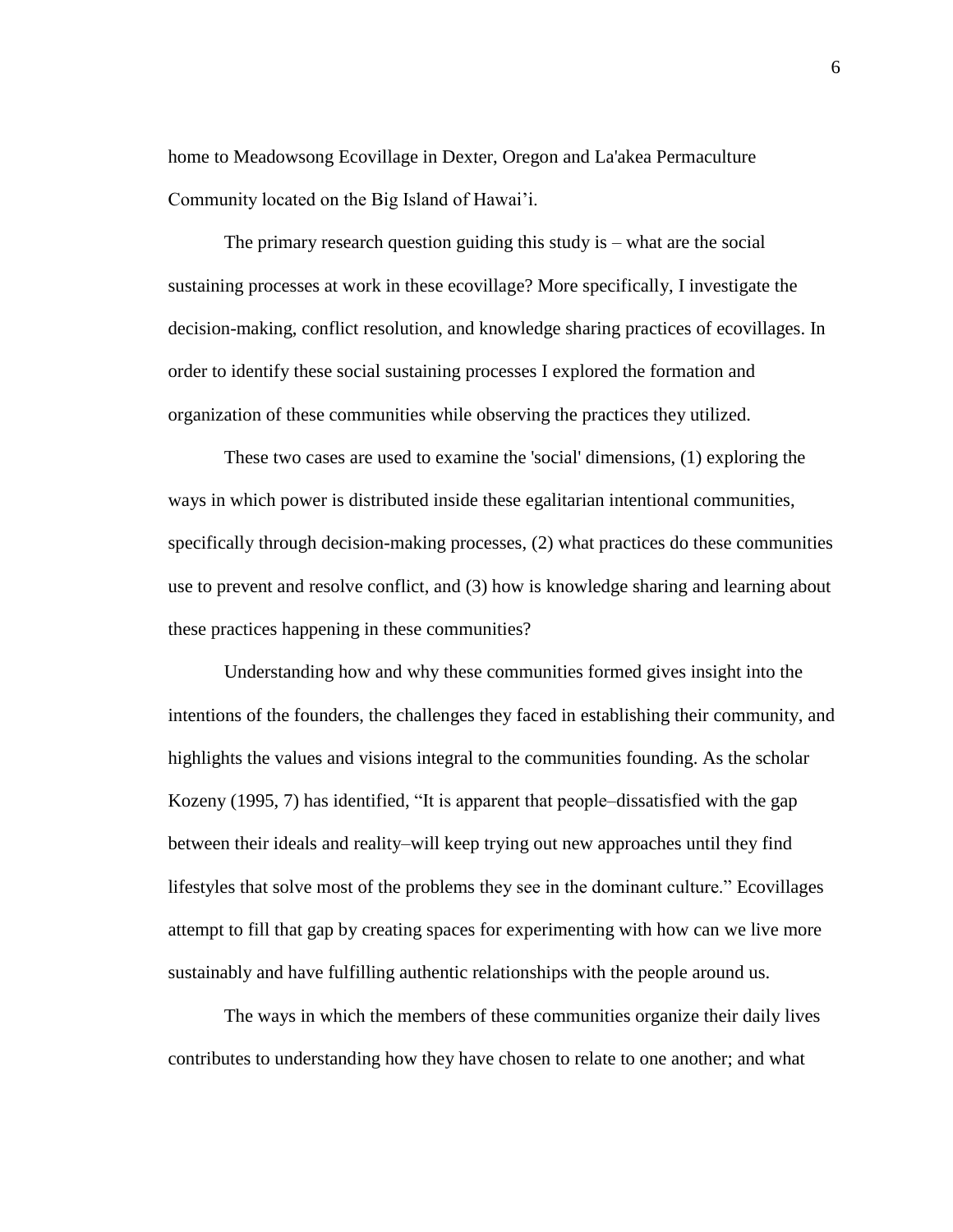social structures enable them to live together. This includes the legal, social, and economic organization of the community and the rules and agreements by which they govern themselves. These organizational aspects of ecovillages are essential for having fair and mutually beneficial relationships. They do this by having clear agreements, inclusive decision-making processes, shared ownership, and conflict resolution strategies. Contrast this to the relationships of those outside of ecovillages where there may be no formal way to address conflict with your neighbor or feel comfortable to express when your boundaries have been crossed.

Focusing on these processes of decision-making, knowledge sharing, and conflict resolution explores how these ecovillages maintain their communities and their relationships between each other over time. These may be of the most important facets to study as these processes may largely be what keep the community together. The sustaining processes involved with conflict resolution are diverse because there are so many different practices utilized, such as nonviolent communication, mediations, and various spaces for expression. Since communities like these have been proven to be educational demonstrations of healthier and more sustainable lifestyles, I wanted to know how the residents of these communities experienced knowledge sharing and how they believed it could be improved.

Decision-making, conflict resolution, and knowledge sharing are essential to ecovillages because their egalitarian nature seeks to find equitable ways to share power and coexist peacefully. In order to maintain practices that promote equality and peace within a community there must be a knowledge exchange between experienced long term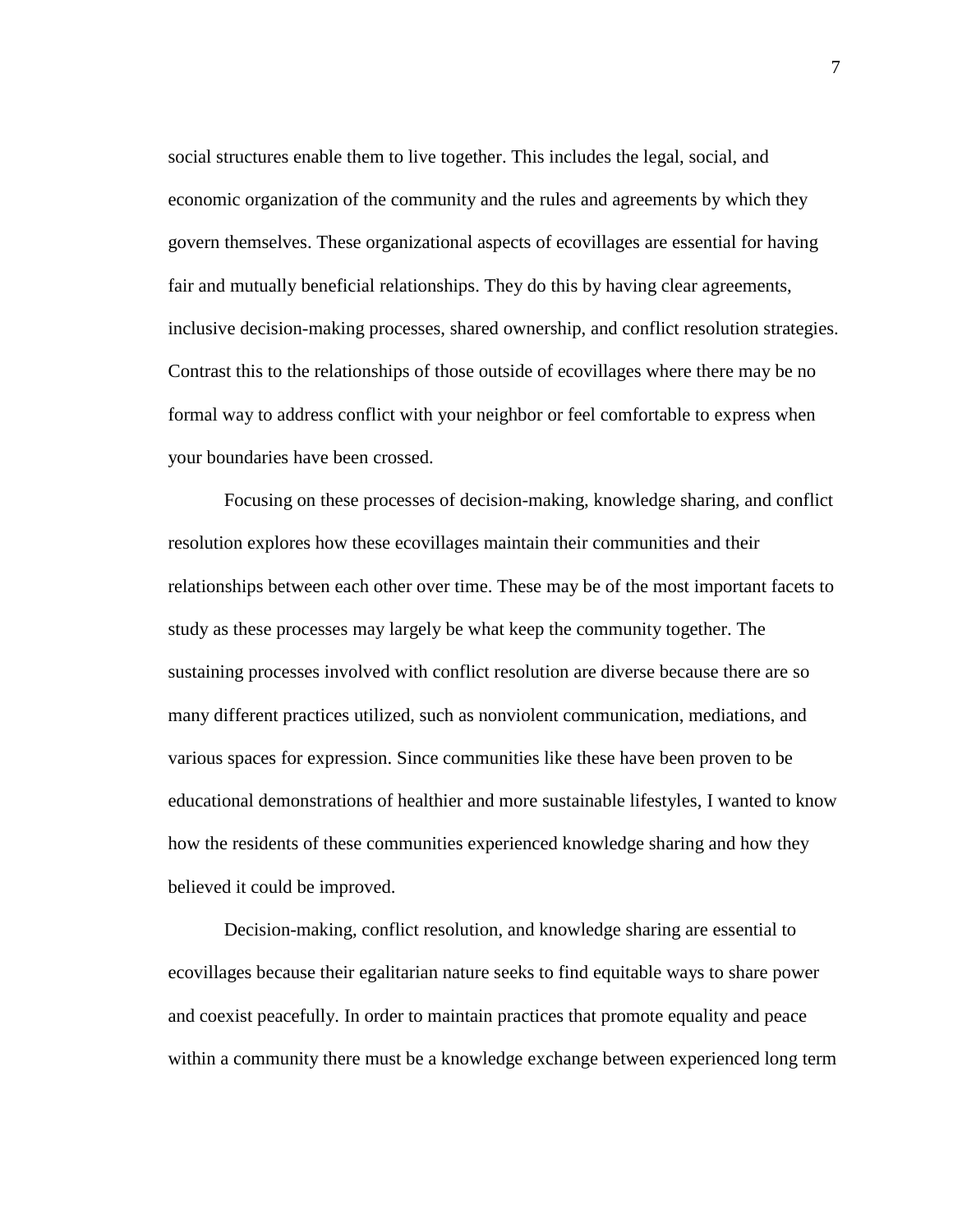members and newcomers. Researching the practices used in these two communities and how knowledge is shared about them may reveal valuable insights for other intentional communities seeking to share power and gain tools for resolving conflict.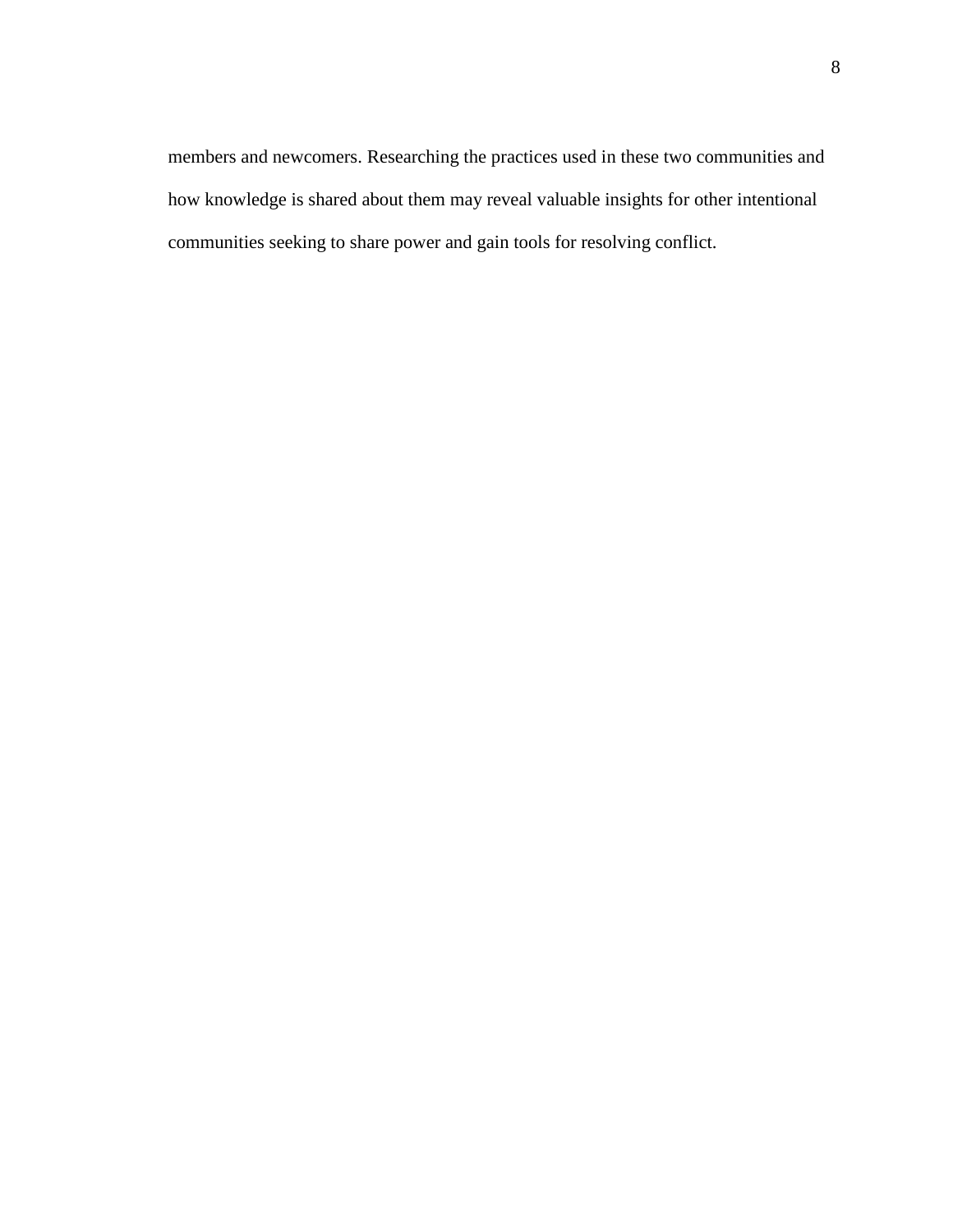#### CHAPTER 2: LITERATURE REVIEW

<span id="page-17-0"></span>In order to understand how these communities formed, are organized, and how they sustain themselves I review the scholarly research on the theory and practices of intentional communities and ecovillages.

#### Ecovillages as Intentional Communities

<span id="page-17-1"></span>Ecovillages are one of the many types of intentional communities. An intentional community according to Kozeny (1995, 1) is

"a group of people who have chosen to live together with a common purpose, working cooperatively to create a lifestyle that reflects their shared core values. The people may live together on a piece of rural land, in a suburban home, or in an urban neighborhood, and they may share a single residence or live in a cluster of dwellings".

Some of the different types of intentional communities are "communes, student cooperatives, land co-ops, cohousing groups, monasteries and ashrams, and farming collectives" (Fellowship for Intentional Community, n.d.). Although ecovillages are a relatively recent phenomena they share commonalities with other types of intentional communities that can contribute to the understanding of the sustaining social processes of ecovillages.

Krammer (1956, 1-2), a scholar who researched intentional communities in the

1950's in the United States, gave an interesting definition of intentional communities as,

"a group of persons associated together for the purpose of establishing a whole way of life. As such, it shall display to some degree, each of the following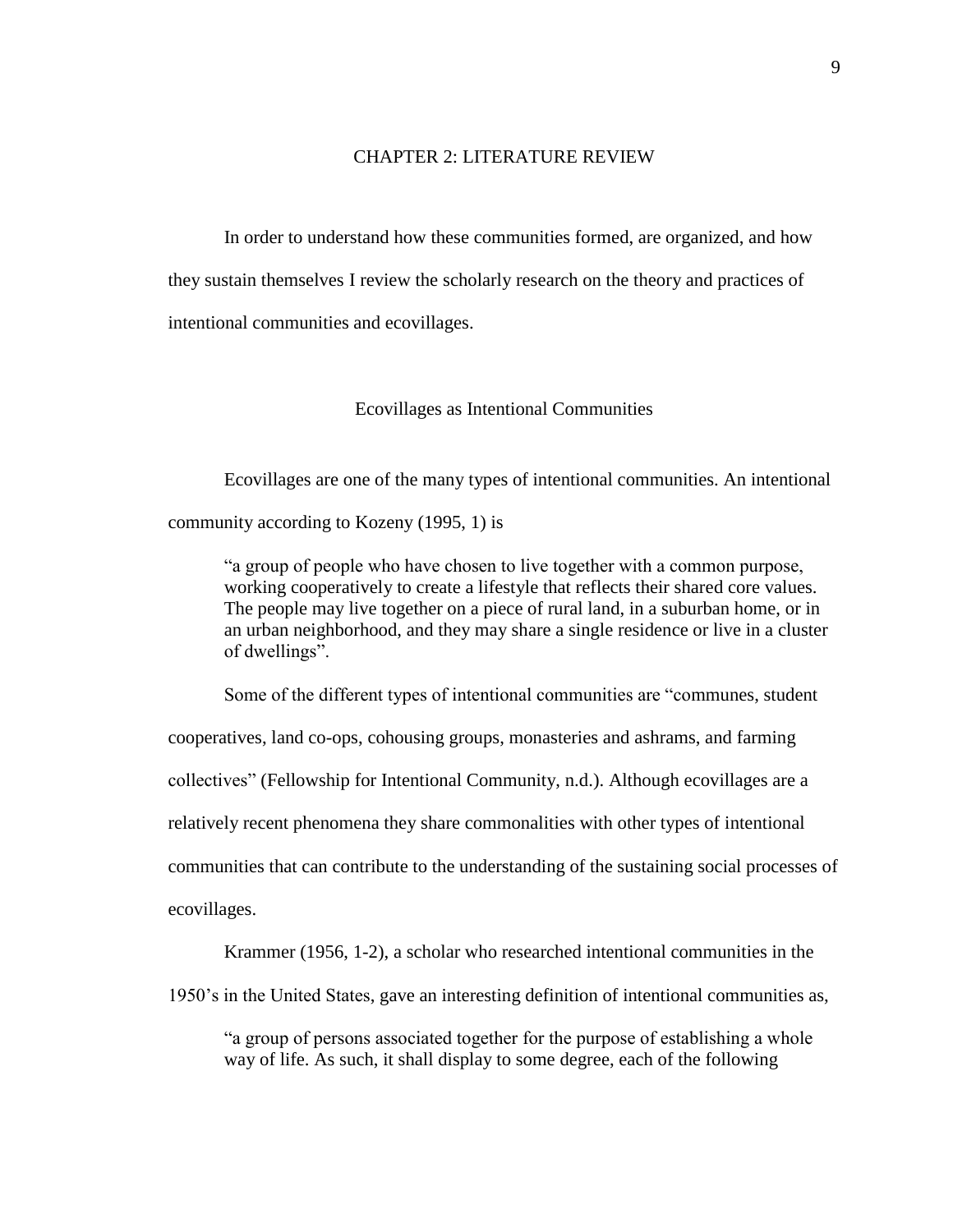characteristics: common geographical location; economic interdependence; social, cultural, educational, and spiritual inter-exchange of uplift and development. A minimum of three families, or five adult members is required to constitute an intentional community."

The interesting aspect of this early definition is that it includes the importance of the exchange of the social, cultural, educational, and spiritual aspects of intentional communities that the definition of ecovillages fails to note due to its focus on ecological dimensions. To leave out these dimensions of ecovillages misses out on some of the most important sustaining processes and behaviors of these communities, such as how knowledge is shared between community members.

## Success and Failures of Intentional Communities

<span id="page-18-0"></span>Scholars of both ecovillages and intentional communities have highlighted the factors that lead to success or failure of various communities. An extensive case study by Krammer (1956) on dozens of various types of intentional communities focused on the reason communities succeeded or failed. Krammer's research indicated that the interpersonal environment of intentional communities often produced the criteria most associated with community success, that being "personal maturity". She identified four categories that if not present would almost certainly lead to failure of the community:

"(l) a smooth running operational policy, respecting both the individual and the social needs of the group; (2) A sound economic structure; (3) Personality fitness equal to the needs of the community; and (4) Social functioning of a creative nature and such as builds social solidarity within the group." (Krammer 1956, 198)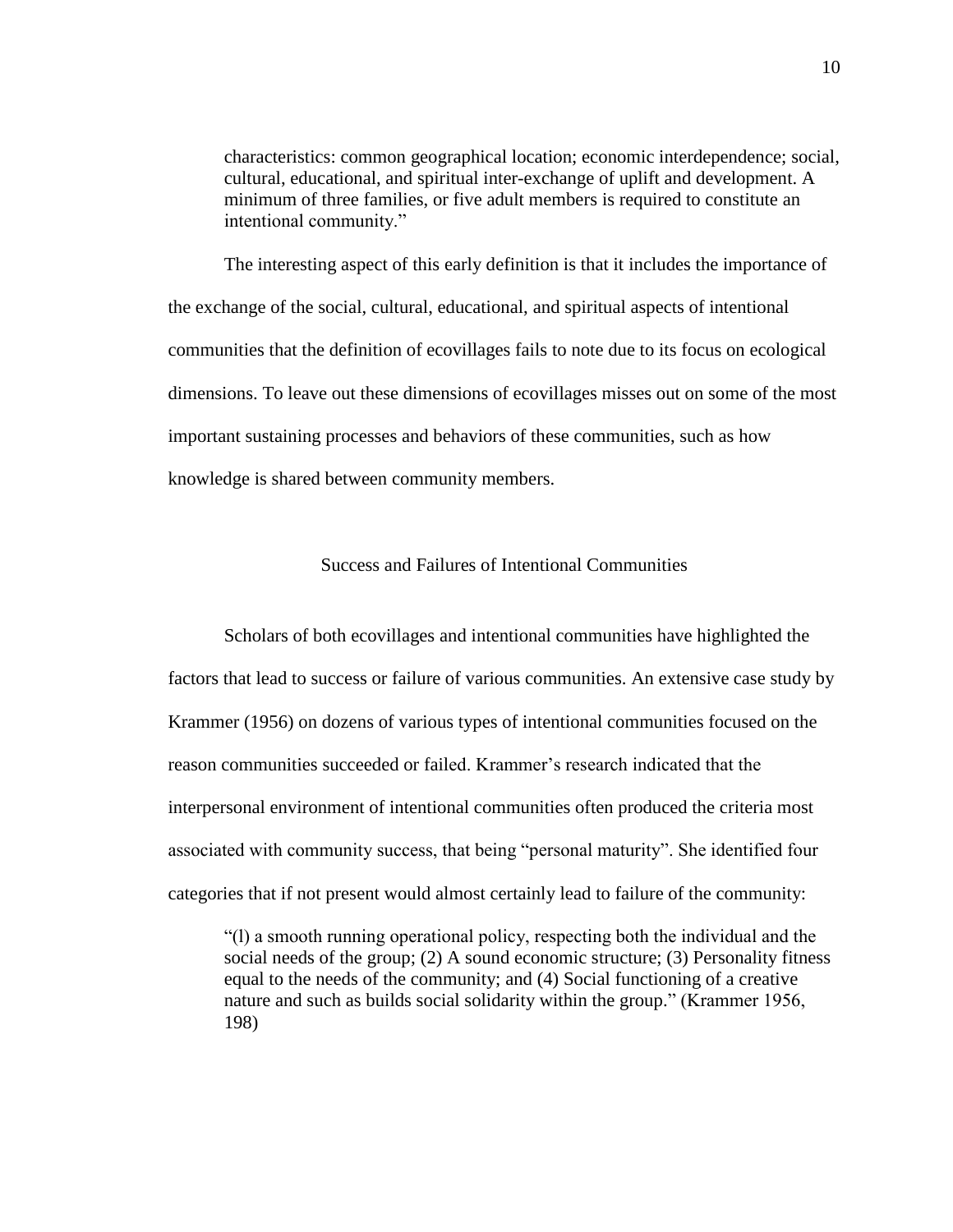Krammer (1956) notes that most failures were due to a combination of these categories not being met but there were a significant amount of failures that were due to only one category not being meet. Her analysis of these categories found that human relationships such as love and friendship were more important than economic relationships. Lastly, one of Krammer's compelling conclusions is "...that human beings can purposely alter and mature their cultural habit patterns through the means of the intentional community" (Krammer 1956, 201); meaning that by living collectively we can mature not only personally, but also culturally by changing people's attitudes, beliefs, and behaviors. She insisted though that this may be temporary because

"A vital aspect of the relation of Intentional community to culture is that under ordinary circumstances it will, in time, be absorbed back into the stream of the surrounding culture unless something very extraordinary takes place. That extraordinary something which is necessary is to change the outer culture, lest it change the intentional community." (Krammer 1956, 202)

In regards to ecovillages, this statement highlights the importance for ecovillages to be more than just islands of sustainability in an unsustainable world, but advocates for having an outward approach that cultivates sharing knowledge of their social practices that contribute to sustainability with neighboring communities, cities, and institutions (Hausknost 2017).

Another prominent scholar of ecovillages and intentional communities, Diana Leafe Christian(2003), conducted extensive fieldwork on a variety of intentional communities examining the process of creation and maintenance of ecovillages. She found that only 10% of intentional communities were successful in establishing their communities and even some of those fail in the following years (Christian 2003). Some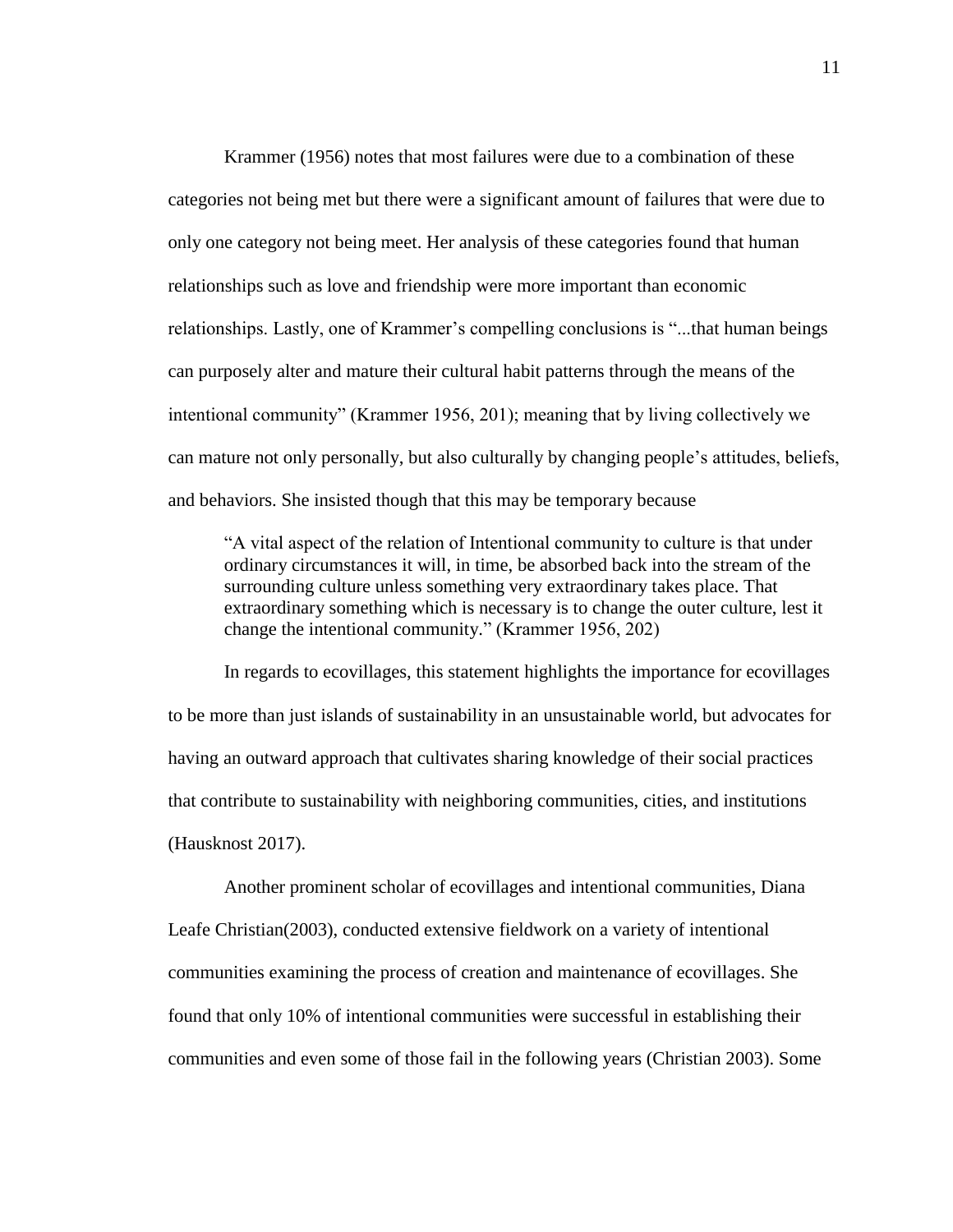reasons for failure are (1) lack of planning in regards to zoning, (2) not having clear written agreements, and (3) not having a vision statement prior to land purchase or before inviting in new members.

Christian (2003) outlined necessary components that contribute to having a successful intentional community, highlighting the importance of developing early on 1) the vision and mission of the community, 2) the construction of written community living agreements to refer to latter, 3) carefully choosing what type of legal entity best suits the needs and intentions of the community, and 4) figuring out zoning issues before land purchase. Ideally all these would be established before inviting new membership or before members moved to land.

Another important subject she covers is determining the internal finances of the community. Rural intentional communities face the challenge of being affordable enough for new members to join along with lacking employment opportunities nearby. Although there is no easy suggestion for this challenge Christian (2003) describes how some communities have addressed this by organizing income-sharing structures, creating onsite small businesses, or employing remote businesses that do not require commuting.

Christian tells precautionary stories of people who were eager to get into community living that underestimated the challenge of such an endeavor and ended up being the 90% of intentional communities that fail. Christian's books (2003; 2007) are "how to" guides for creating and joining intentional communities, offering advice from the failures and successes of intentional communities she has researched and includes detailed descriptions of best practices.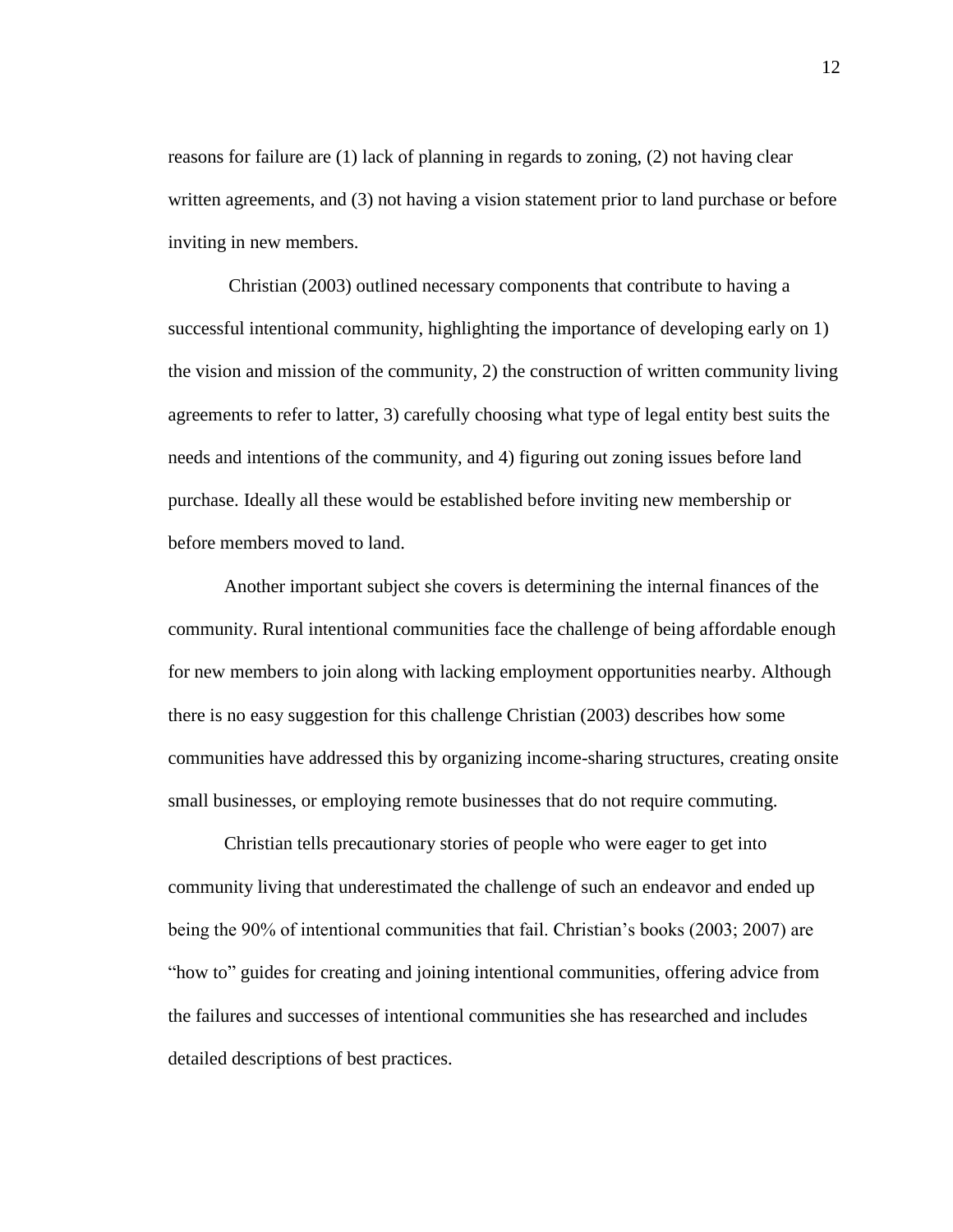Christian's two books "Creating a Life Together" (2003) and "Finding Community" (2007), outlined the importance of communities using consensus decisionmaking, conflict resolution, and nonviolent communication. Christian insists it is a worthwhile investment to have members new and old be trained in these skills though hiring professionals to provide workshops and classes on these subjects (Christian 2016). She notes that by having these training it will likely save much frustration and heartache by reducing conflict because it gives community members the tools, techniques, and a common language for addressing conflict.

#### Ecovillages as a Growing Trend

<span id="page-21-0"></span>The general goal and vision of ecovillages is to live harmoniously with the natural environment so as to preserve the earth's ecological systems for both the sake of human survival, but also out of deep spiritual respect for all life on the planet (McGlaughlin 2017). Over the last two decades ecovillages have become a growing segment in what is known more commonly as the intentional communities movement, with over 1000 ecovillages and over 15,000 related villages or projects listed by the Global Ecovillage Network (Global Ecovillage Network, n.d.). The intentional communities' website lists 574 established and self-designated ecovillages, and an additional 450 establishing communities (Fellowship for Intentional Community, n.d.). There are countless other communities that have not added themselves to ic.org site.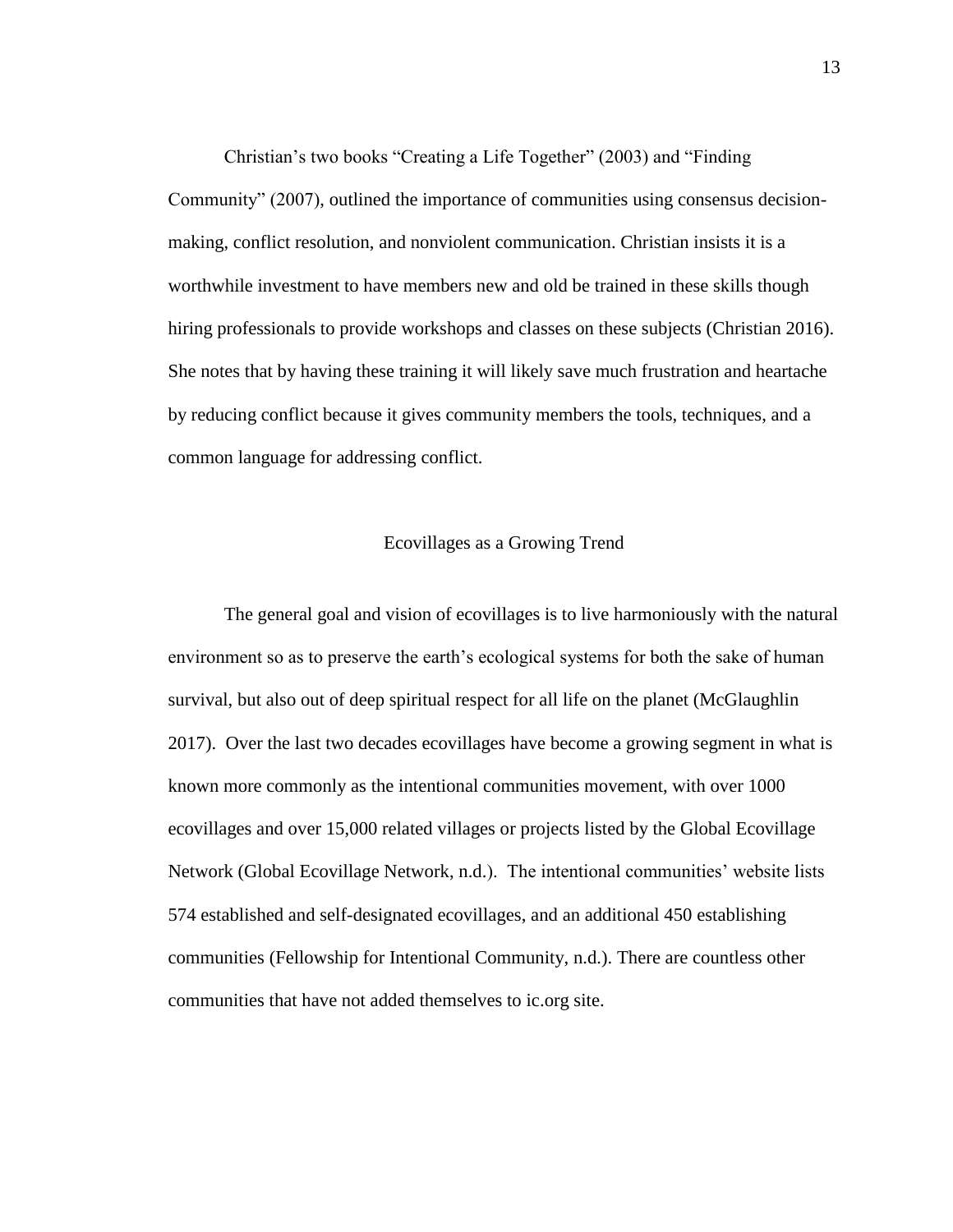The diversity of research about ecovillages is expanding due to scholars' interest in the many social and environmental experiments these communities undertake. Wagner (2002), conducted a review of existing research on the subject and found it is indeed a growing movement with expanding amounts of knowledge produced through academic research but concluded there needed to be more research exploring how results of past studies can have relevance to other social contexts. Understanding the ways in which knowledge is shared within ecovillages can contribute to transferring the successes of these communities to other social contexts.

#### Communities of Practice: Knowledge Sharing in Community

<span id="page-22-0"></span>Mychajluk (2017) described how the multitude of different skills and knowledge individuals contribute to the collectives of ecovillages create forms of knowledge sharing that are largely based on experience. Mychajluk (2017) introduced the theory of community of practice and its associated concepts into ecovillage research demonstrating that it is a helpful approach in understanding many of the common types of learning present in these communities (Mychajluk 2017).

The theory of community of practice (CoP) was first described by Jean Lave and Etienne Wenger, in their study of how apprenticeships help people learn (Lave 1991). Lave and Wenger used the theory to point out that learning occurs through "experiential knowledge sharing" where learning is not seen just as an intellectual transmission of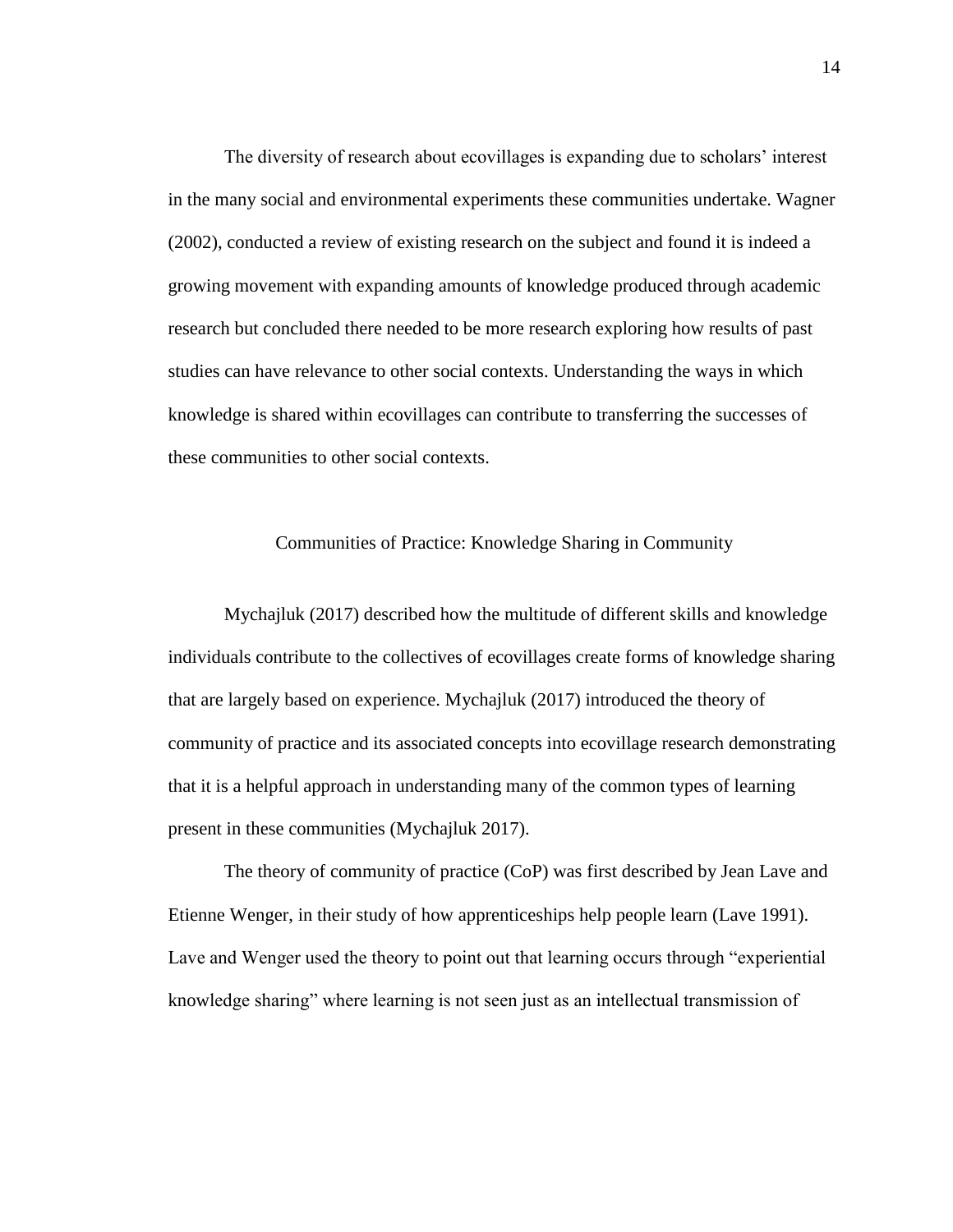information, but a process informed by one's environment and historical, cultural, and social settings.

Lave and Wenger (1991) define CoPs as groups of people with shared common interests that come together to improve their skills and knowledge by participating with more experienced members and with ever increasing involvement in the community. They argue that CoPs exist everywhere and all of us participate in various different types (Lave and Wenger 1991). Examples Lave gave are forms of apprenticeship, groups like Alcoholics Anonymous, and occupations such as midwifery (Lave 1991).

In addition, they identified the concepts of situated learning and peripheral participation as important to understanding how learning occurs in CoPs. These concepts are akin to the ways in which people relate and informally share knowledge with each other in ecovillages. The recognition that learning often occurs through experience highlights the importance of knowledge sharing through participating in community meetings and conflict resolution practices.

#### <span id="page-23-0"></span>Situated learning and peripheral participation

Lave and Wenger's (1991) theory of communities of practice highlights "situated learning" that signifies the importance of social interactions in contributing to the learning process and proposes that "learning occurs in social relationships with other learners by observation and peripheral participation in the community rather than in a classroom setting" (Agrifolio 2015, 27).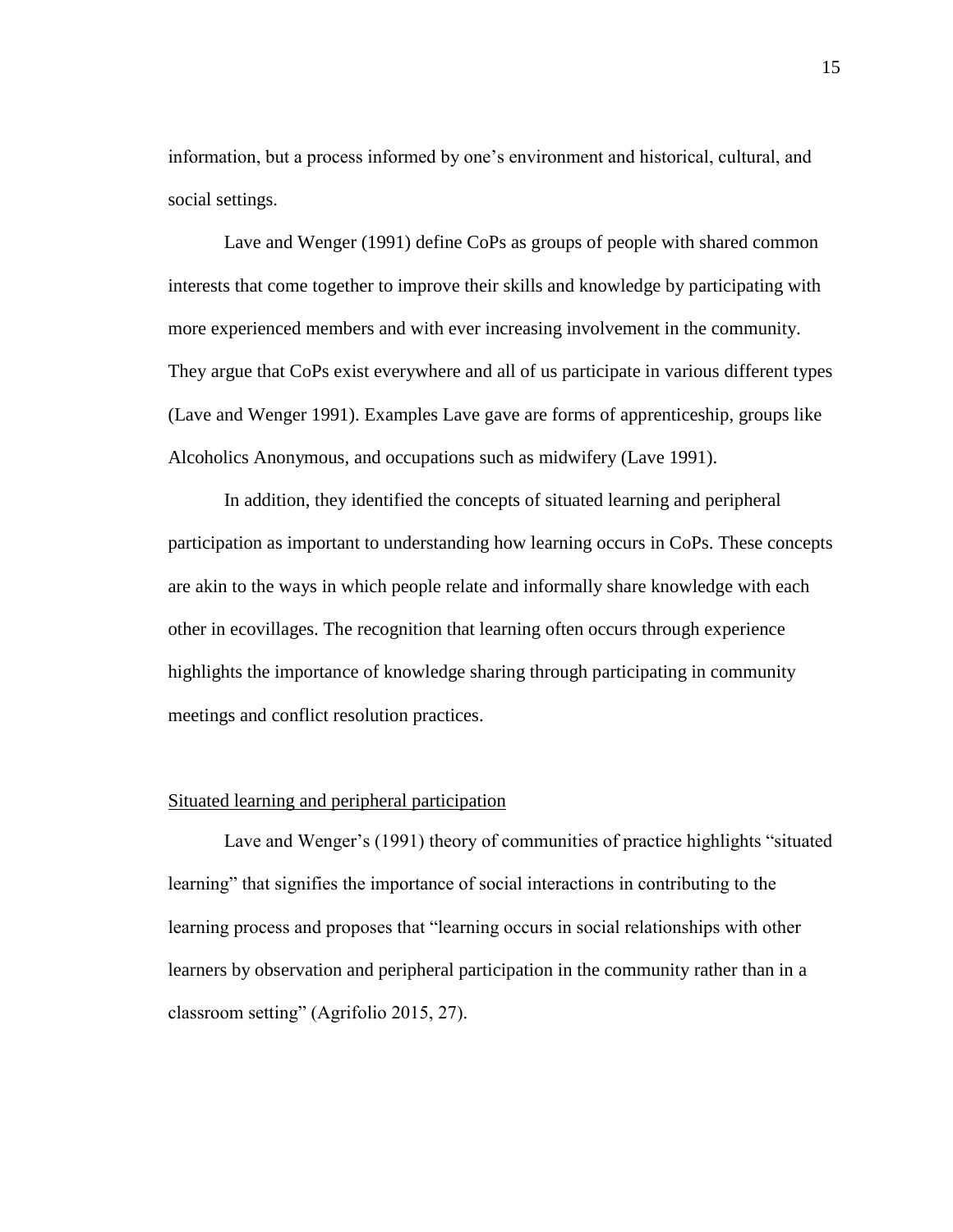Situated learning is mediated through what Lave and Wenger (1991) describe as legitimate peripheral participation where "initially people have to join communities and learn at the periphery. Learning is, thus, not seen as the acquisition of knowledge by individuals so much as a process of social participation" (Smith 2003, 3). What constitutes legitimate participation is determined by each CoPs willingness and guidance to grant newcomers into engagement through having relationships with experienced members of the CoPs who guide the newcomers in practices until the newcomers become old timers of full participation (Brown 2013).

#### <span id="page-24-0"></span>Communities of practice in ecovillage research

In Mychajluk's case study of an ecovillage, she found the theory and concepts of "community of practice" to be useful in examining how knowledge is shared and maintained within an ecovillage context as a lived experience, specifically examining knowledge sharing of sustainability practices. She identified that differences in status can affect participation as renters "expressed a tendency to moderate their interactions based on their real and perceived position of being relatively less powerful" compared to owner members. This generated marginal participation that limited both renters and owners from the benefits of having all residents being fully engaged. The key component of peripheral participation to this research is understanding to what degree new individuals to these communities are guided to learn about the ways in which the communities organize and sustain themselves.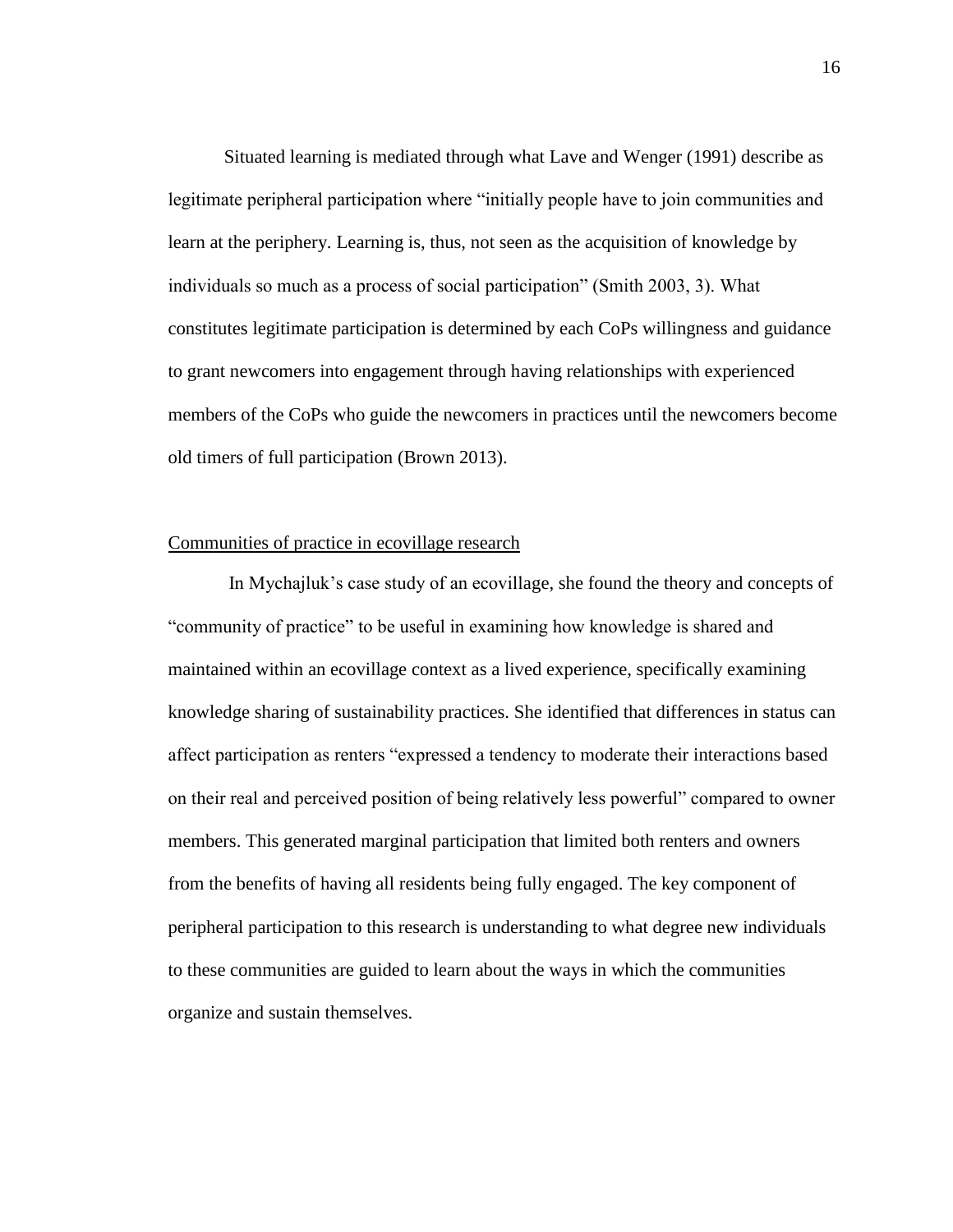Mychajluk (2017, 191) recommends the concept of CoPs "for broader application, to consider how ecovillages foster learning for sustainability, and how they practice living well "in place"". She identified five categories that are useful for examining ecovillages:

- 1. inclusive discussion and decision-making
- 2. honest and compassionate communication
- 3. non-violent conflict management
- 4. embracing diversity of people and perspectives
- 5. personal growth or inner work

These categories provide a conceptual framework for this thesis and help in describing some of the main organizing and sustaining processes in ecovillages and intentional communities. To give context to each category they will be briefly examined here and tied to other reoccurring themes in this ecovillage research in later chapters.

#### Inclusive Discussion and Decision-Making

<span id="page-25-0"></span>Intentional communities scholar, Kasper (2008, 15), highlighted that intentional communities are bureaucratic in nature due to their many rules, policies, and living agreements that govern them, but that the use of the inclusive decision-making process of consensus "stave off precisely the characteristics that make bureaucracy undesirable to them: a strict hierarchy, an imbalance of power, impersonality, and inflexibility". By utilizing consensus it gives residents the opportunity to re-estimate current rules and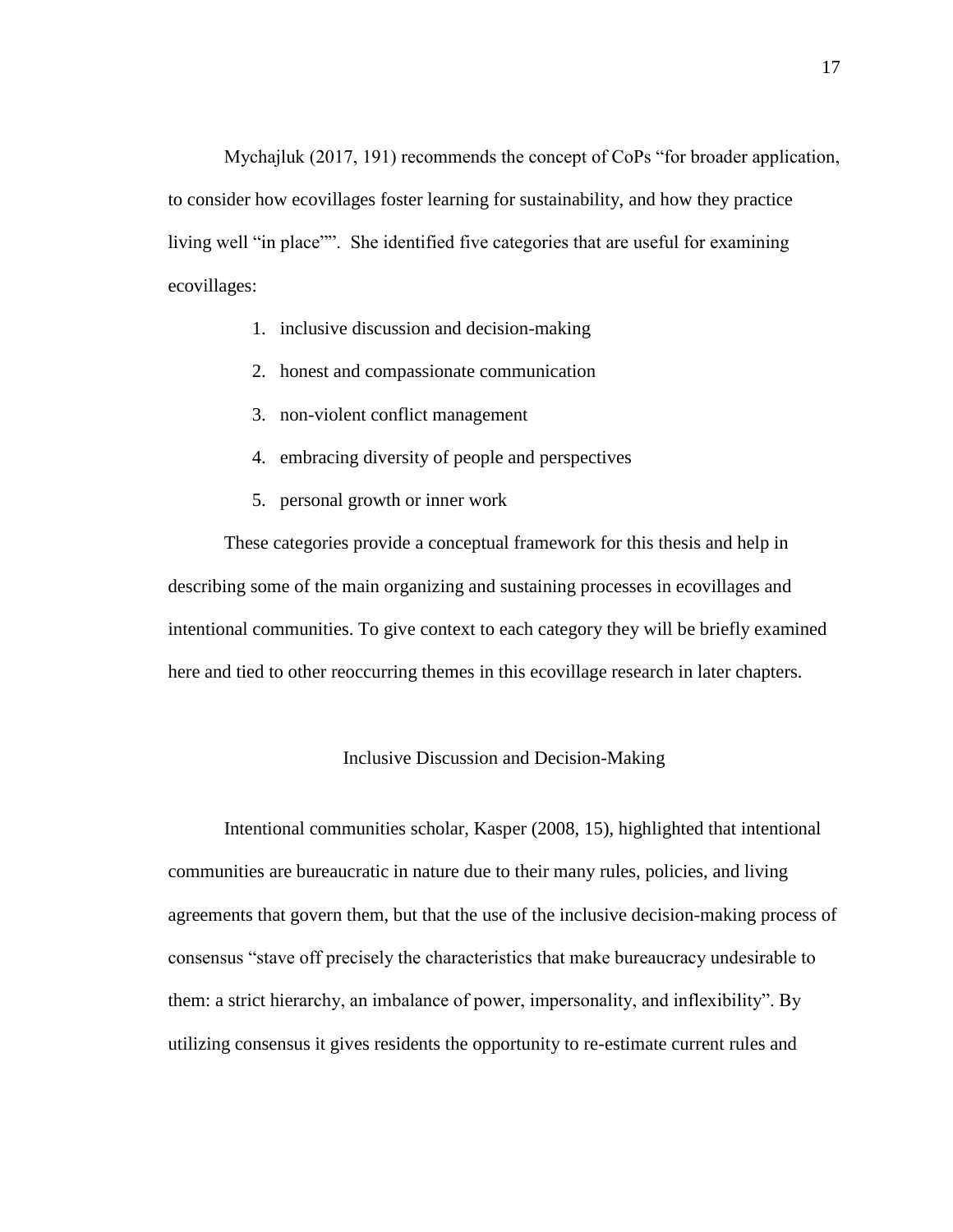make new rules according to what serves the community and its constituents overtime (Kasper 2008). In Kasper's research (2008) of ecovillages she observed the differences between well organized and poorly enacted consensus and describes some of the good practices that set them apart as 1) assigning roles (facilitator, scribe, secretary, time keeper) at the beginning of meetings, 2) arranging the meeting into a circle to reflect the egalitarian nature of the meetings, 3) giving time for people to gather their thoughts and remember the purpose of the community, and 4) an evaluation at the end to recount what went well and what did not in order to promote mindfulness. She concludes that

"carefully thought out meeting processes not only reinforce community among the ecovillagers — by having to listen to one another, compromise, and overcome conflict — but in being regularly reminded of the ecological, social, and spiritual goals of the community as a whole, their sense of purpose, and the paradigm under which they operate, is renewed" (Kasper 2008, 19).

Christian (2003), one of the leading scholars on eco-villages, considers proper use of consensus to be one of the most important components of having a successful community as poorly enacted forms of consensus or pseudo-consensus often leads to power imbalances and frustration of members. Consensus decision-making is a process that seeks to arrive at decisions that everyone can live with, by seeking to resolve or mitigate the concerns of the minority (Williams et. Al. 2006).

The concept of Sociocracy, or "dynamic self-governance" is another prominent type of inclusive decision-making process in ecovillages. As Christen describes,

Sociocracy is an inclusive decision-making process that,

"includes an interconnecting stack of semiautonomous, self-organizing circles, each of which governs a specific area of responsibility within the policies of the higher circle, and executes, measures, and controls its own processes in achieving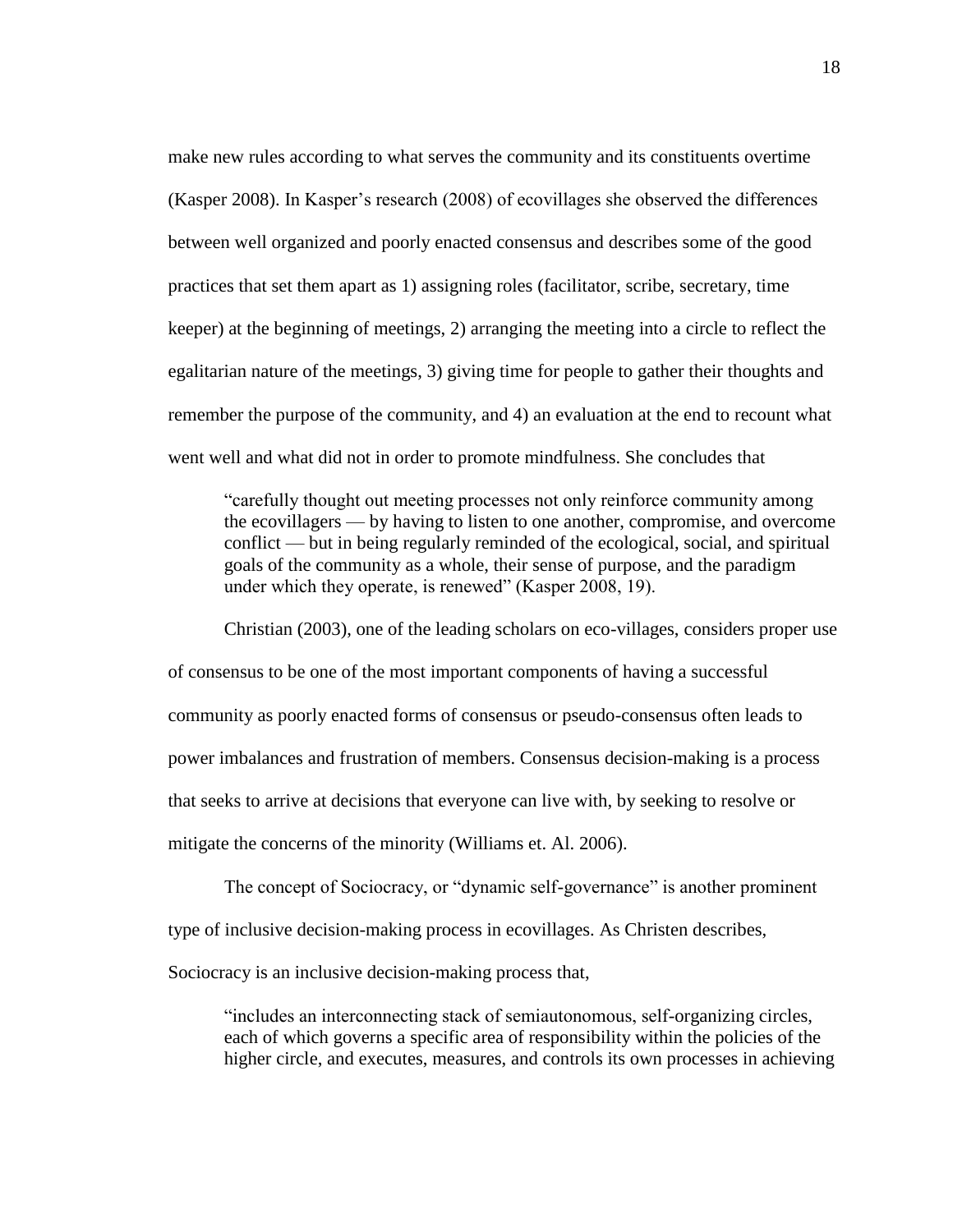its goals. Representatives from each circle pass information, needs, and requests between circles. Sociocratic governance also includes a circular, three-step process of planning, implementing the plan, and, evaluating the plan, and then revising the plan if needed, implementing it, evaluating it, etc." (2012, 65).

Buck (2017) explains that the egalitarian nature of sociocracy comes from the feedback loops or conversation between the different circles or groups that perform different duties. Basically, there is a main circle that consists of the whole community and then there are smaller circles that deal with specific tasks and these smaller circles consist of only some members of the community who are either experts or just the most interested individuals on that circle's particular focus (Buck 2017). This inclusive decision-making process creates many opportunities for input from all individuals involved. Christian (2016) notes how it is essential that everyone is trained in the basic principles of sociocracy and thus communities who use it must constantly educate or promote new members to learn the process. Without clear and structured agreements and informed participants, in both consensus and sociocracy, the processes can become overwhelming and exhausting.

#### Honest and Compassionate Communication

<span id="page-27-0"></span>Kopaczewski's (1998) found that honesty and compassion were highly valued by residents of the intentional communities she visited. The interviews she conducted with residents and an analysis of the community's vision and agreement documents reflected this value. This category explores the contribution social activities like "check-ins, heart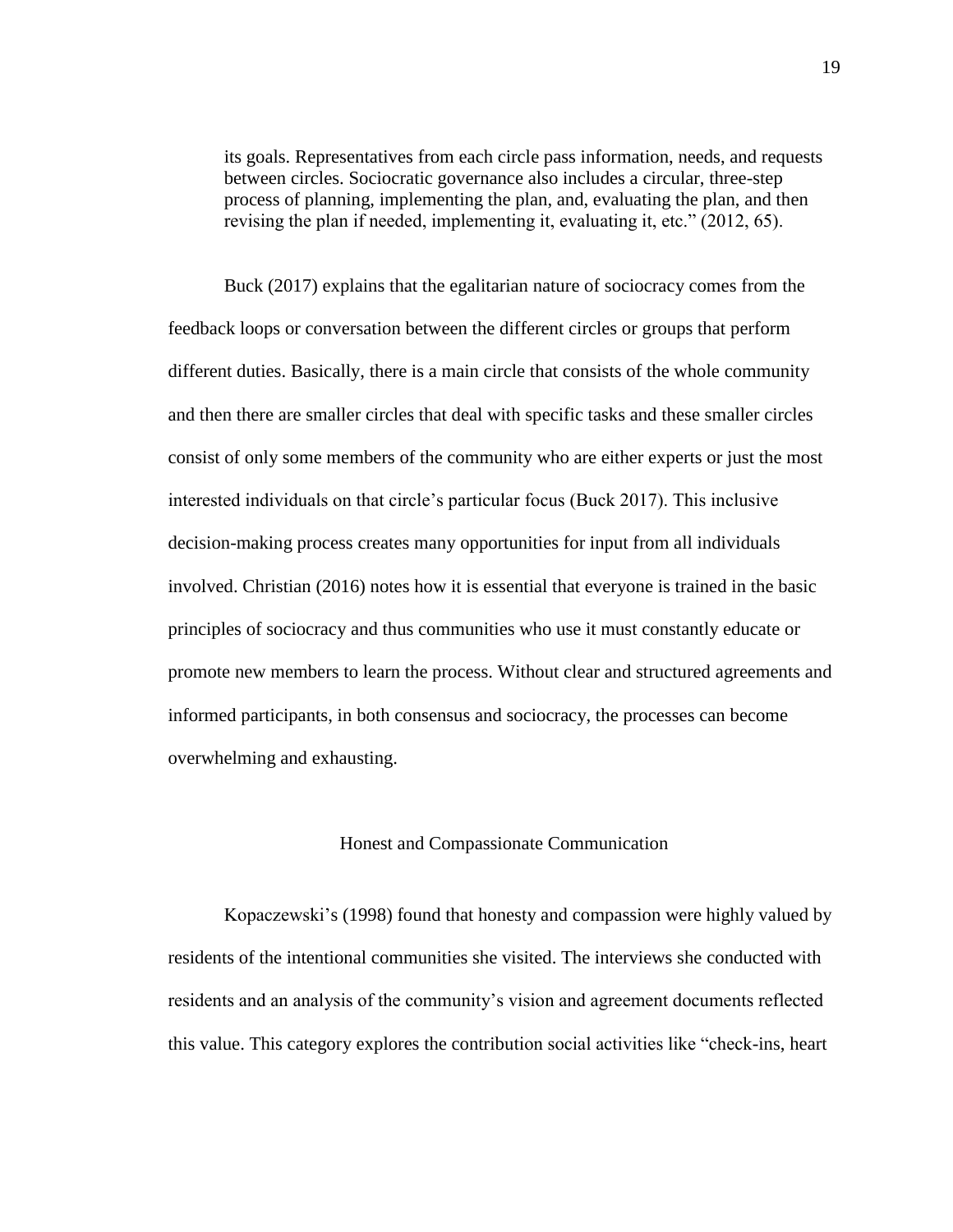shares, ZEGG (German acronym for "Center for Experimental Cultural Design") forums, etc." play in community conflict prevention/resolution, community cohesion, and depth of connections/relationships. Christian (2003) describes how these social activities contribute to the sustainability of the communities by reducing and preventing conflicts by allowing opinions, feelings, and perspectives to be expressed. The ZEGG forum is

"a ritualized form of transparent communication for larger groups. It offers a stage upon which people's thoughts, feelings or anything that moves them can become visible to others. One person, "the presenter" steps into the middle of the circle of the group and presents herself. It is like an existential stage for the whole person which includes the physical and verbal expressions, the mind, creativity and feelings. The aim is to reveal whatever is authentic, alive and true and to share the inner motivation behind actions. By this sharing it creates a space of trust and openness between people and supports a healthy transparency when it comes to the issues of love, power and decision structures. It helps to maintain a clear distinction between factual discussion and emotional processes. The forum is thus a significant building block in the development of self-knowledge and trust within the community. Participants experience freedom and a permission to be who they are and allow others to witness themselves". (Meyer-stoll and Ecker, 2019)

ZEGG forum has been used extensively by groups across Europe and by a

Network for New Culture (NFNC) ((Network For a New Culture, n.d). NFNC is a network of people that "strives to provide an open, caring, and supportive environment that promotes the confidence necessary for participants to shed defenses and open themselves to quantum leaps of personal growth." (Network For a New Culture, n.d.).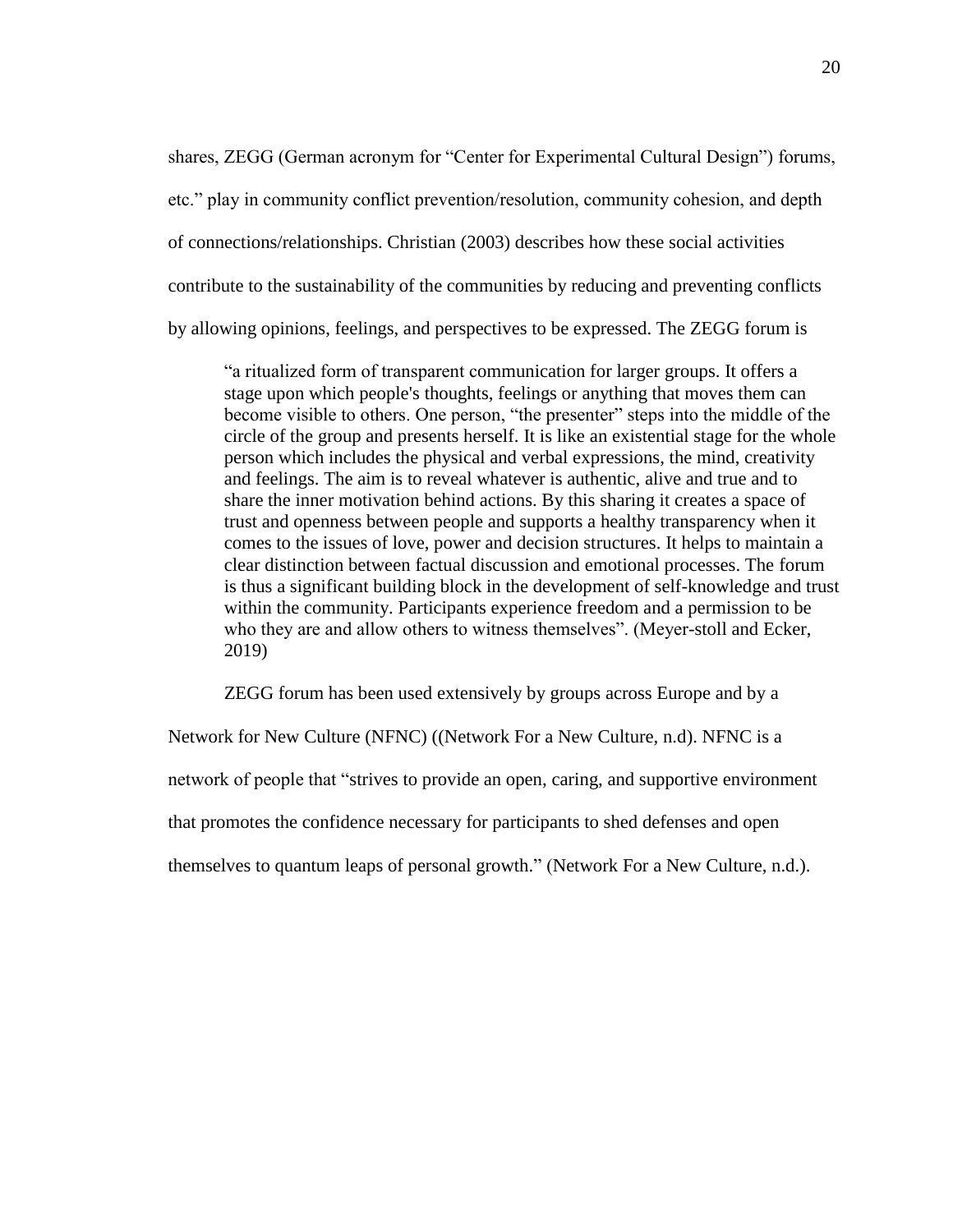#### Nonviolent Conflict Management

<span id="page-29-0"></span>Matfin (2019) explains how "community members use Nonviolent Communication (NVC), co-counseling, and a variety of other communication and personal growth tools to maintain harmony within the group" (Matfin 2019, 29). Christian (2003) points out that these practices are key to sustaining the relationships between individuals that make up the ecovillages. Nonviolent Communication (NVC) refers to a communication strategy developed by Marshall Rosenberg and was first introduced in his book "Nonviolent Communication: A Language of Compassion (1992). Rosenberg's (1992, 1998) books encourage individuals to use NVC as a common language to understand their emotions and those of others to empathize with each other's experiences.

Rosenberg (1998) described how NVC prioritizes the expressions of emotions and the needs tied to those emotions over stories drawn from perspective. Rosenberg (1998) suggested that perspectives about events and actions are less important than feelings and emotions about those events and actions because perspectives are subjective while emotions are the experienced reality of those feelings. That does not make individuals exempt from responsibility over their emotions, but instead actively encourages individuals to become aware of their emotions and emotional triggers.

According to Rosenberg (1992) NVC bypasses stories to focus on emotions as a more valid focal point for communication and connection and asserts that these emotions stem from universal basic needs such as connection, physical well-being, honesty, play,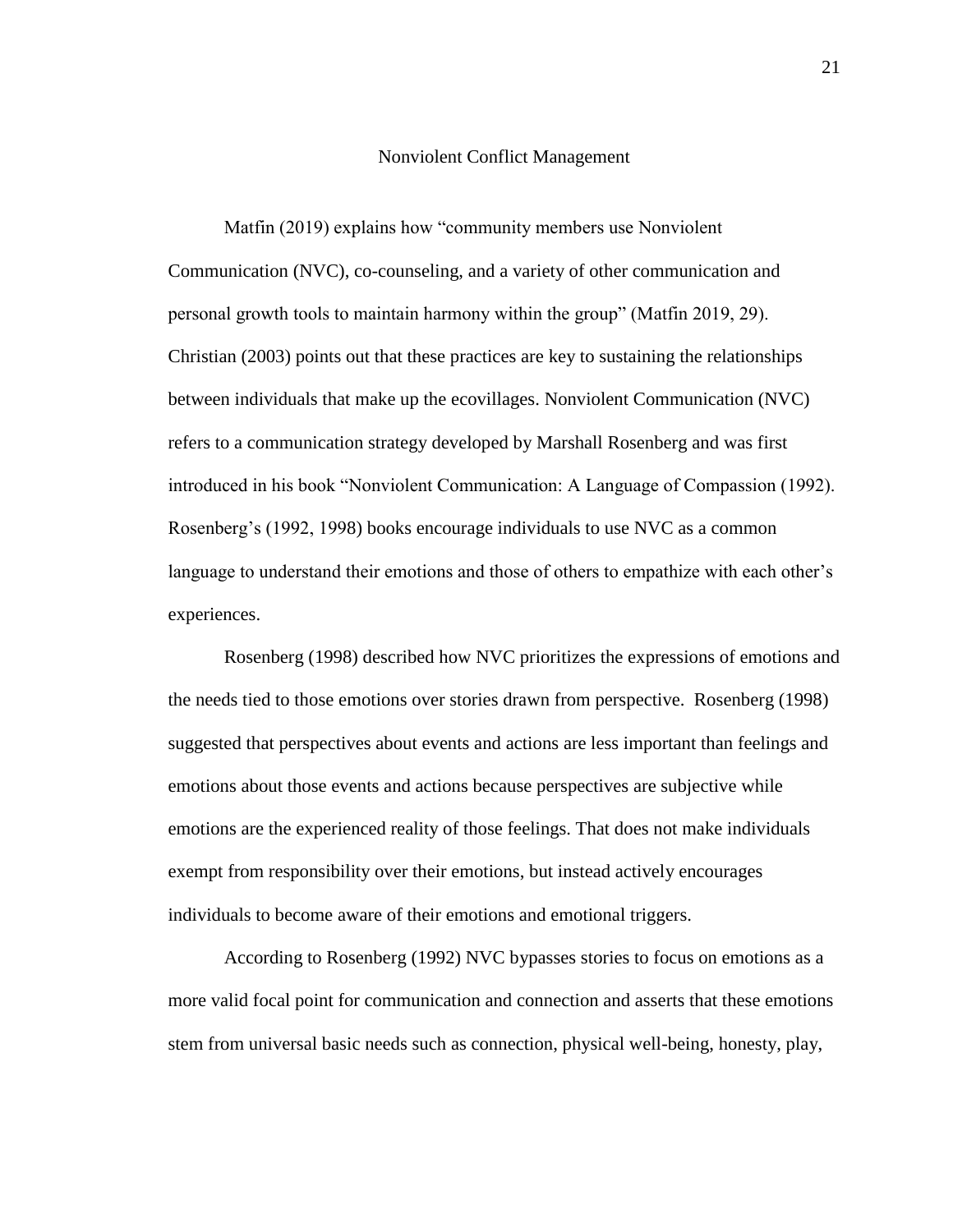peace, autonomy, and meaning with many more specific needs under these concepts. As Rosenberg (1998) explained, the needs are considered not in conflict but instead conflict arises from differing strategies for meetings the needs they arise from.

This idea was simultaneously and independently explored in the work of Maxneef (1992), who categorized important basic human needs as: subsistence, protection, affection, understanding, participation, idleness, creation, identity, and freedom. His book "Human Scale Development" criticized the top down decision-making of neoliberal and structuralist development and advocated for development for the people and by the people (Max-neef 1992). Not only does identification and categorization of emotions and needs benefit ecovillagers' ability to express themselves, but the idea of "human scale development" is what ecovillagers attempt to make reality.

NVC has been used widely throughout the world for many purposes such as conflict resolution and mediation (Larsson 2011), healthcare (Sears 2010), academia (Rosenberg and Eisler 2003), businesses (Miyashiro 2011), peace programs in conflict zones (Rosenberg 2001), and has found itself as a language within intentional communities (Christian 2003). Many communities hold classes on NVC and residents have coordinated NVC study and practice groups (Christian 2003).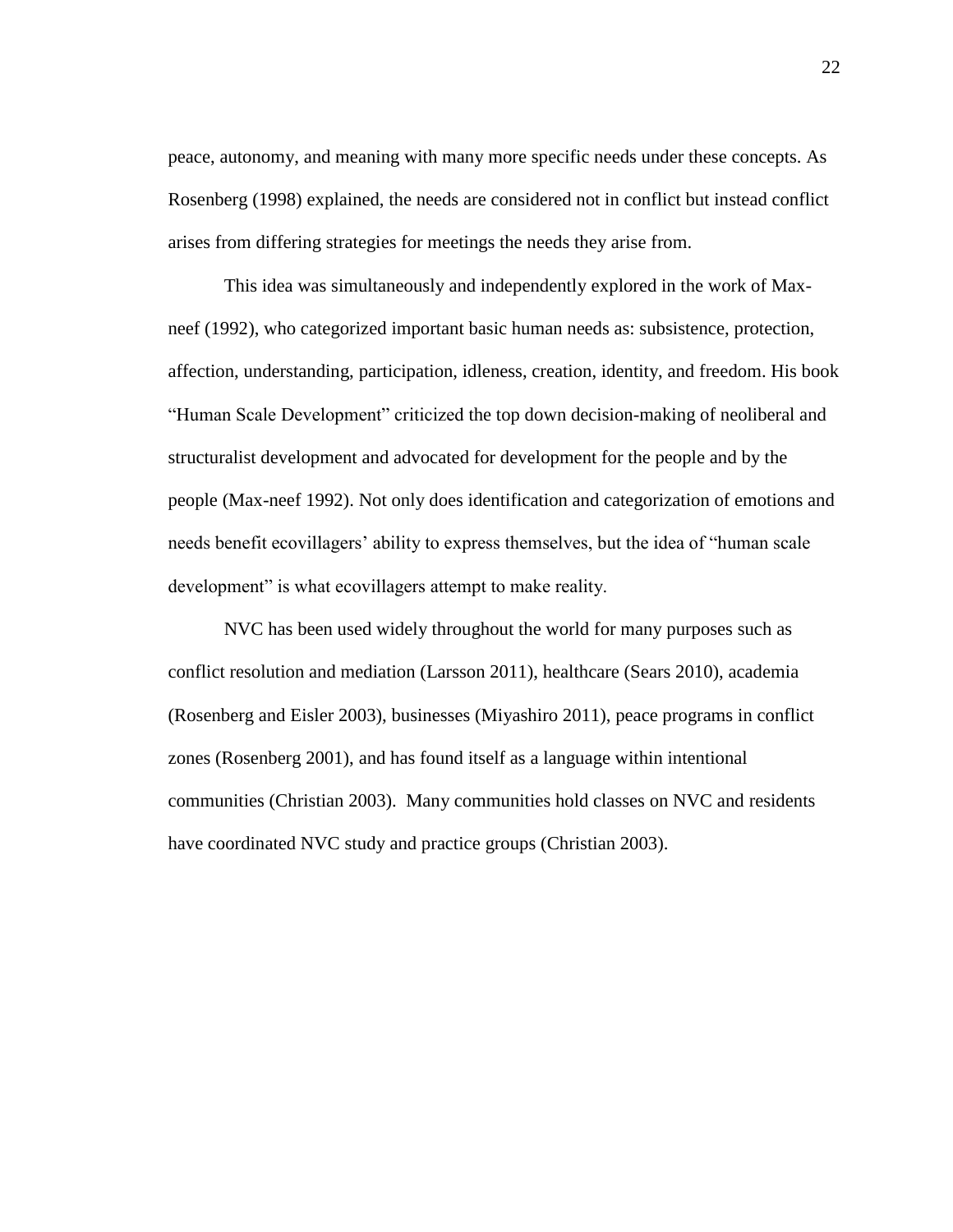#### Embracing Diversity of People and Perspectives

<span id="page-31-0"></span>According to Huntermoon (2018) the ways in which intentional communities organize themselves to promote and embrace a diversity of people and perspectives helps sustain the community. She explains that when different perspectives and people are included in the decision-making processes it helps 1) value member's voices, 2) minimizes minority disappointment, and 3) diversifies the knowledge of the group. (Huntermoon 2018).

This is very valuable when studying ecovillage communities where often the main purpose in common is the desire to create more sustainable ways of life, while factors like religious beliefs, dietary choices, political beliefs, and worldviews can widely vary and often residents must navigate others beliefs. The scholar and co-founder of permaculture David Holmgren points out that "although shared beliefs and cooperative behavior are fundamentals to the success of intentional communities, too much similarity in skills, ages, needs, and personalities encourages competitive behavior rather cooperative relationships" (Holmgren 2002, 176).

Farmer (2018) highlighted how although many intentional communities are often progressive and forward thinking there are still many social barriers to making them accessible spaces for people of color. She points out- income inequality in the US, noting that only 41% of African Americans own their homes, compared to 71 percent of European Americans and that African Americans access to bank loans is much lower than European Americans. This makes it much more difficult for black families to invest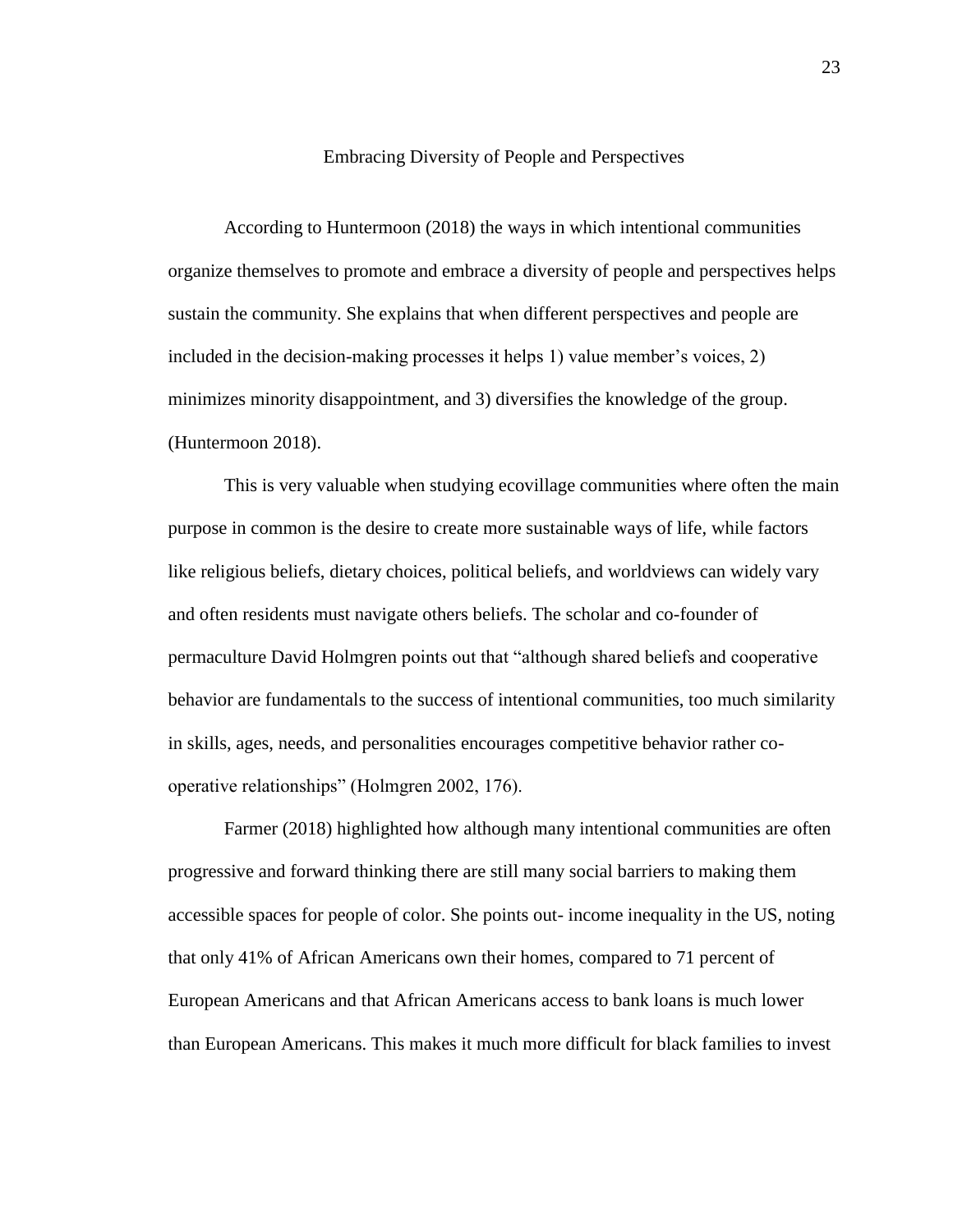upfront into community-building and translates to hundreds of dollars difference in home loan payments and interest rates (Farmer 2018). Some suggestions Farmer (2018) gives to address this structural inequality are 1) hosting anti-racism trainings, 2) have educational workshops and discussions about white privilege and how that plays out in day-to-day life, and 3) making space for people of color and other minorities to speak and to be heard.

#### Inner Work or Personal Growth

<span id="page-32-0"></span>Greenberg's research (1993) examined the effects of growing up in contemporary U.S. intentional communities and claimed that inner work or personal growth is a point of contrast between contemporary and historical intentional communities. Greenberg has compared modern intentional communities of the 1990's to historical intentional communities of the back to lander movement of the 1960's and 70's. Greenberg (1993) found that contemporary communities focus more on psychological and personal growth orientation whereas historical intentional communities of the back to landers focused more on spirituality or political orientations like protesting of the Vietnam war. Greenberg (1993) does not mean that these back to the land communities did not focus on personal growth but that it was less of a focal point of those communities' formation. An important conclusion made by Greenberg (1993, 24), was the challenge to studying personal growth because although intentional communities often promote "the personal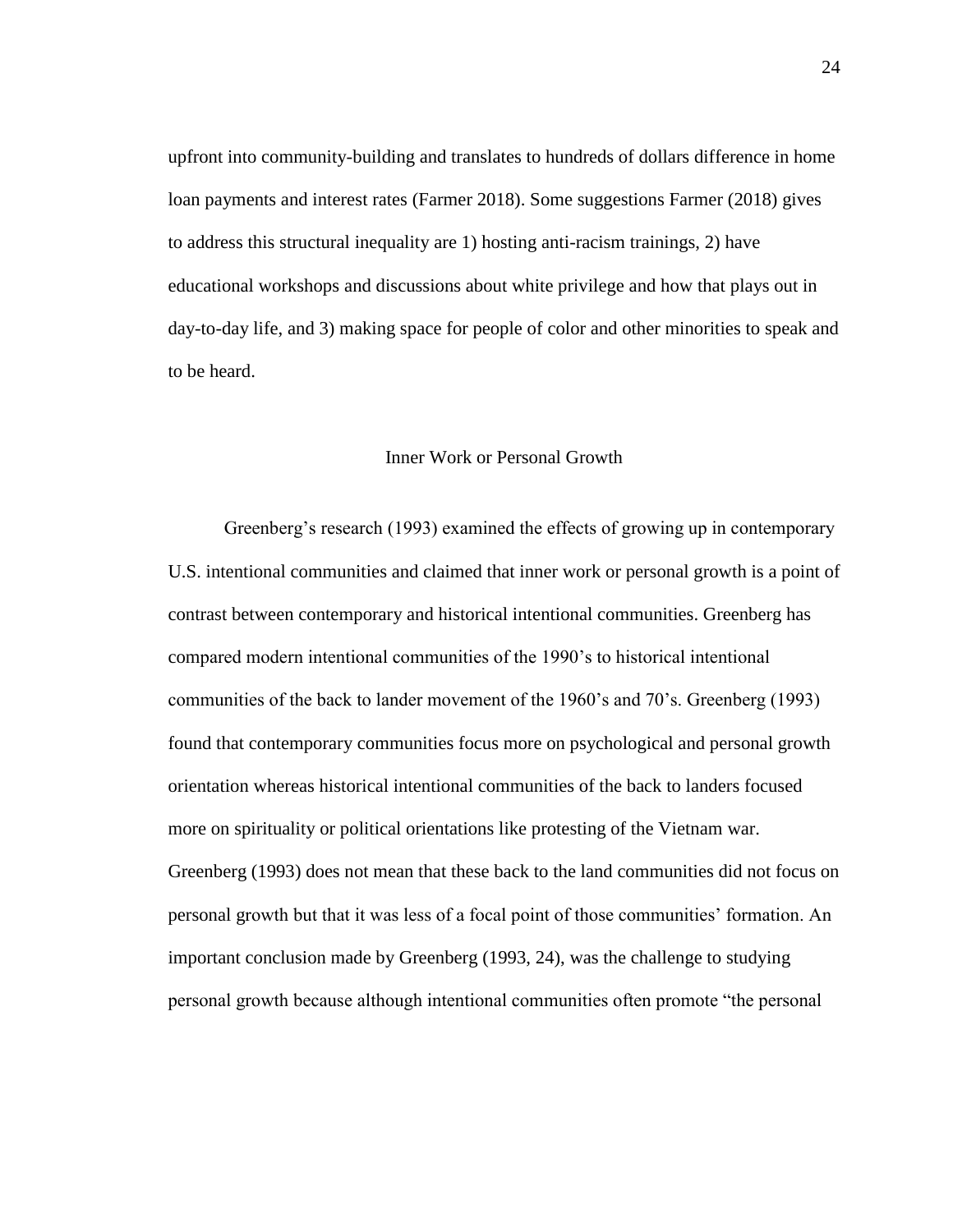growth of its members... these are basically subjective criteria and impossible to measure objectively".

Intentional community scholar Kopaczewski (1991) highlighted the focus of many of these more modern communities tends to be on encouraging people to push their boundaries with what they describe as "hard work" to support and challenge one another's personal growth and empowerment like redefining notions of love or relationships. Suzanne Moberly's research (2014, 65), also showed that for some the environment of intentional community living "provided (them) with the time and support needed for continued personal growth".

In Moberly's book (2014, vi) "Walden III or Cult: Examining the Organization and Structure of Life within Contemporary Intentional Permaculture Communities" she examined three intentional permaculture communities to determine "factors of community cohesiveness and commitment that could transfer back into mainstream communities to rejuvenate depleted levels of social capital and civic engagement". Her research showed that the shared "sense of purpose and goals of the community… in which the needs and goals of the community as a whole reflect and fold back upon the needs and goals of individual members… continually presents new opportunities for personal growth" (Moberly 2014, 88). She reflected on how individual personal growth has a direct effect on the collective influencing all aspects of community life from decision-making to interpersonal communications. She reasoned that mainstream society could benefit from the practices of these intentional permaculture communities and that utilizing such practices would "improve and maintain a high quality of life" but that it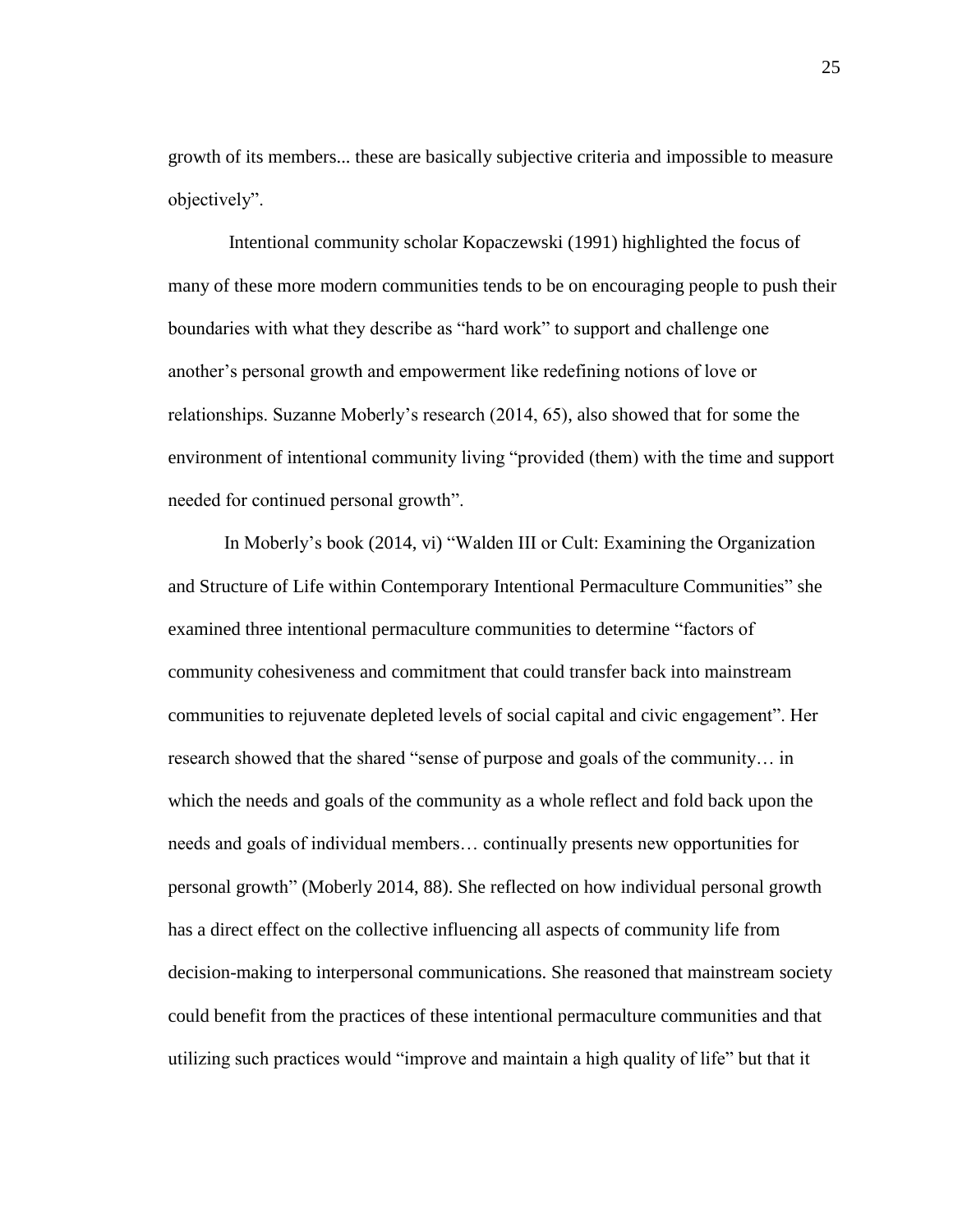could not occur without a major shift away from consumerist society (Moberly 2014, 101).

By utilizing these insights from scholars on intentional communities and ecovillages it can help inform my questions into these communities sustaining processes. I will also use the concept of communities of practice to frame how the knowledge of these processes is maintained and shared in these ecovillages and how it preserves the continuity of these communities. In the next chapter I will discuss my methods and how I went about conducting the research.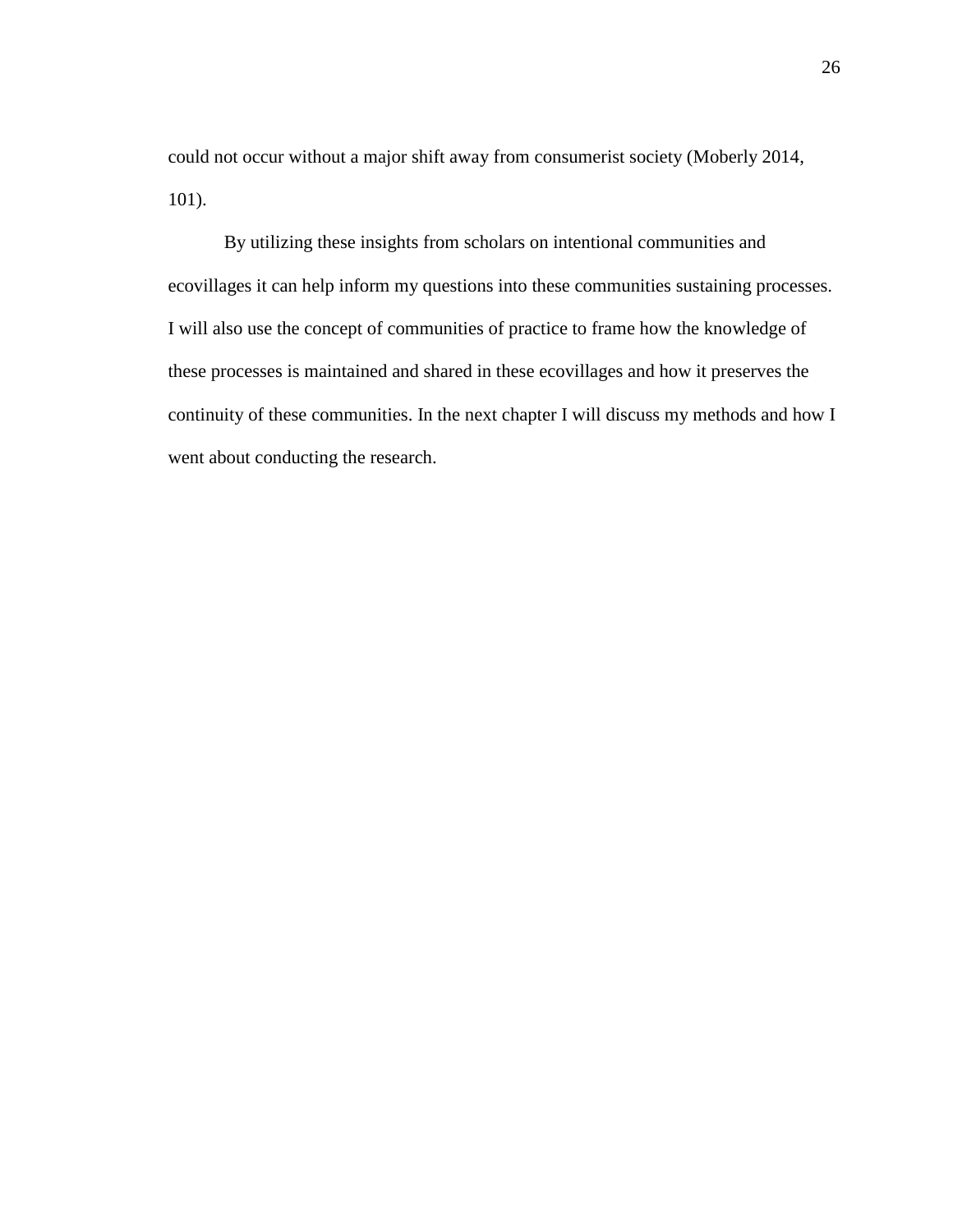#### CHAPTER 3: METHODS

<span id="page-35-0"></span>During the course of the research I stayed and worked at multiple communities in Puna district of Hawai'i, New South Wales Australia, Coromandel Peninsula and Golden Bay of New Zealand, and in Oregon, but I choose to focus my study on two sustainability oriented communities. The reason for choosing these two communities was their use of inclusive decision-making (consensus and sociocracy), practices of conflict resolution, and compassionate communication. I utilized the methods of participant observation, as well as conducted semi-structured interviews at these communities: La'akea Permaculture community on the Big Island of Hawai'i and at Lost Valley Education and Event Center (Meadowsong Ecovillage) in Dexter, Oregon. I also drew from countless more informal interviews with individuals that although may not be quoted here, have greatly informed this research. The respondents interviewed included five women and eight men ranging in ages from twenty-two to seventy-five. These were residents of the communities, new arrivals, or farm supporters, with the majority of interviews being with residents. Interviews were recorded using a voice recording app on my smartphone. Written consent was received from the interviewees specifying on how they may be quoted (directly or indirectly). The length of the interviews ranged from forty minutes to upwards of two hours. The semi-structured interview had an ordered progression of questions but respondents were encouraged to elaborate on their responses and give information on what they felt was important. I took notes during the interview process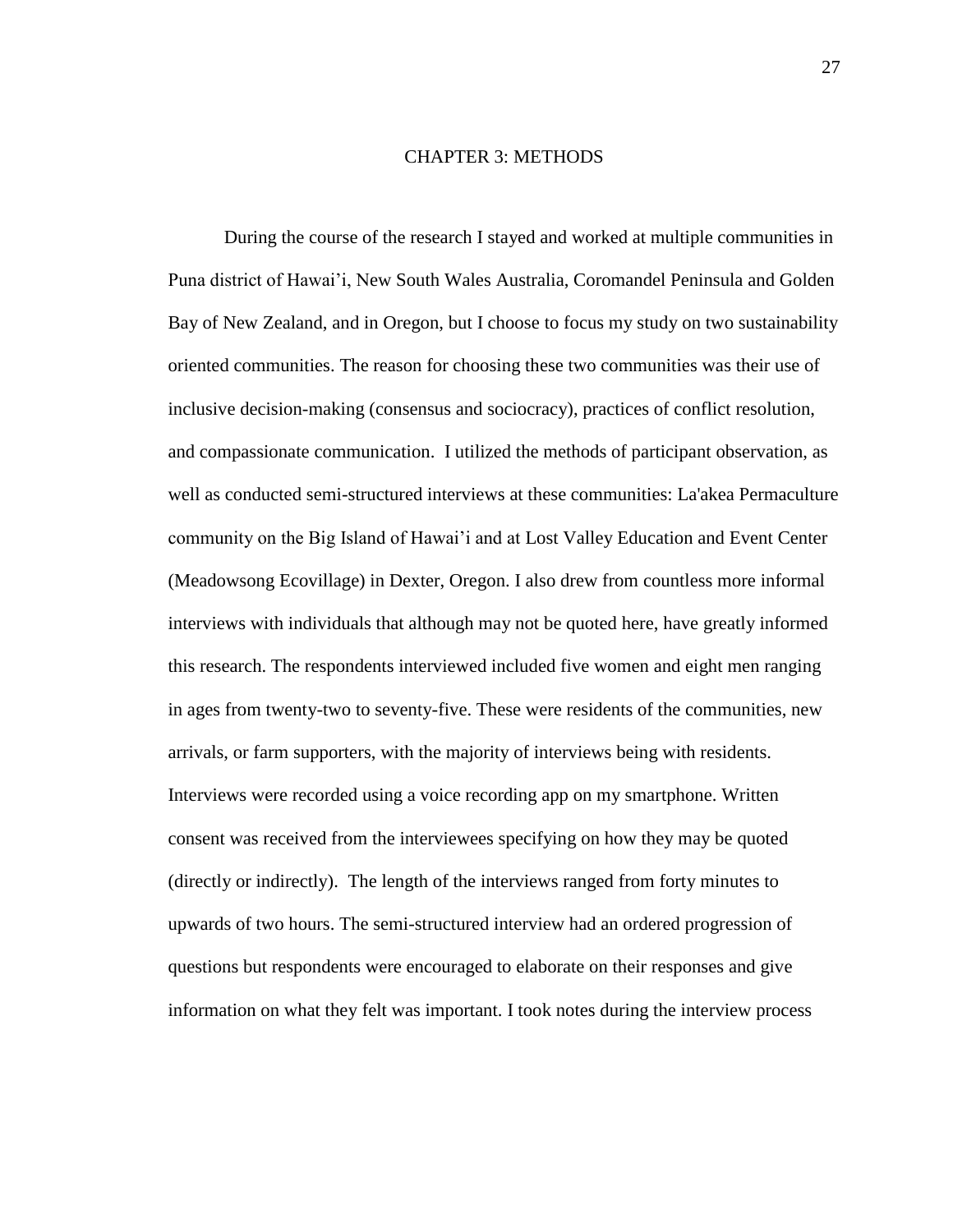but the interviews were transcribed from the audio recordings to insure accuracy of the respondent's responses.

I read through the interviews many times and coded them for common terms and themes. Themes and terms identified were used to correlate reoccurring responses to existing literature on the subject of ecovillages and intentional communities, as outlined by Lisa Mychajluk's (2017) ecovillage research. The entire extent of this research has included the reviewing of dozens of articles, journals, magazines, books, and websites related to the subjects of intentional communities, ecovillages, and permaculture.

There were two essential questions I was asked by a friend when trying to figure out what I wanted to focus my thesis research on that helped immensely. They were "Where do you want to go and who do you want to talk with?" After pondering upon the questions I realized I wanted to go to Hawai'i to study tropical permaculture and I wanted to live and talk with people who were actively living their lives in more sustainable fashions by growing food, collecting rainwater, using renewable energy sources, and living together collectively.

#### Case Study Selection

After searching the main website on intentional communities (ic.org) I noticed that there was a concentration of communities on the east side of Hawai'i in the Puna district. I reviewed the different communities' websites and ic.org profiles and selected for ones that suited my desired interest in intentional communities. I wanted to research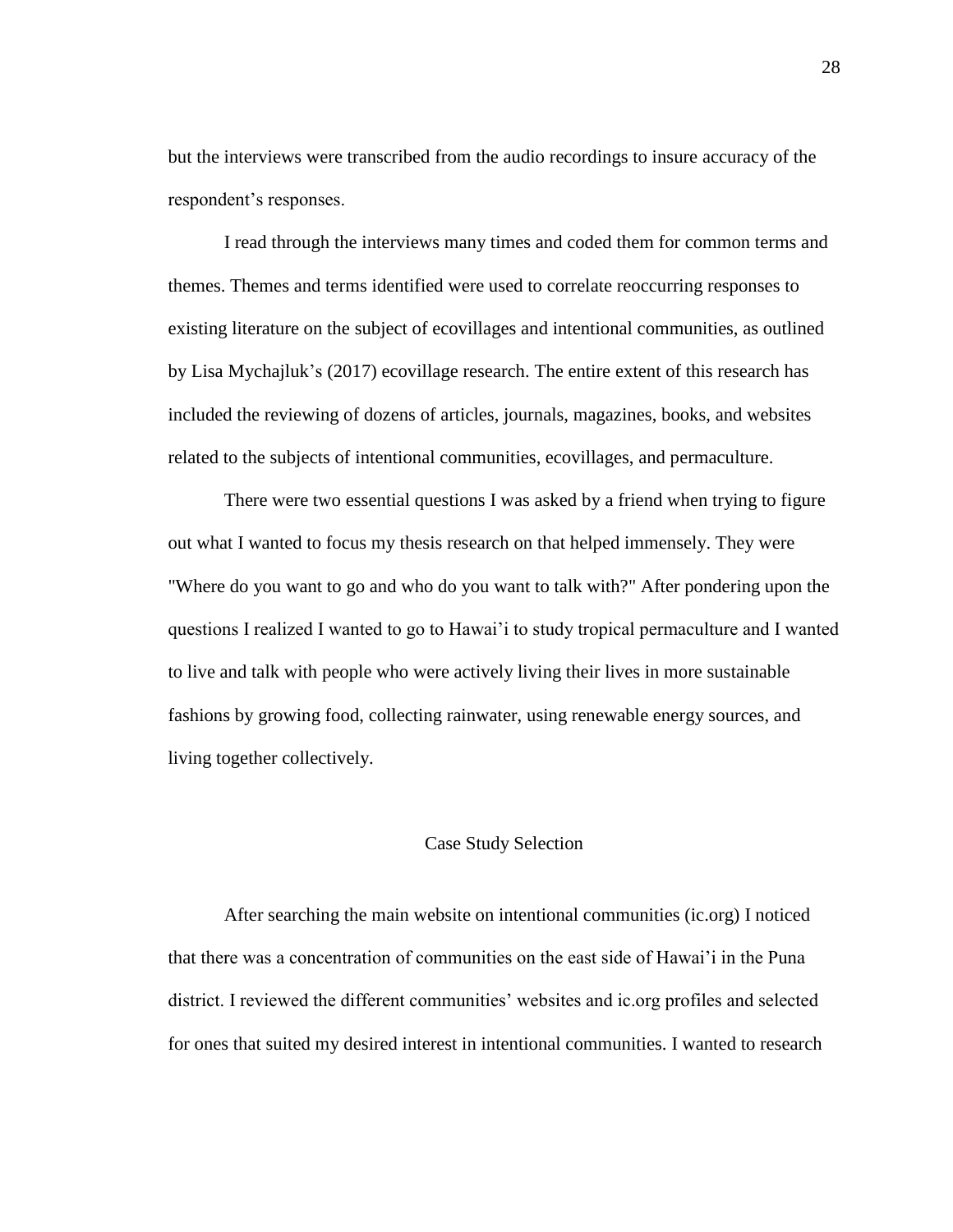communities that had no one doctrine besides interests in sustainability or off grid living, because I wanted to see how they lived and if their lifestyles could possibly be used as a model to address larger environmental and social problems of the wider society. I also was fascinated by the diversity of people these communities attract to create prefigurative communities of residents with very different backgrounds and beliefs.

I selected Cinderland Ecovillage and La'akea Permaculture as they both articulated beliefs in permaculture, food forests, equality, and inclusiveness. I headed off to Hawai'i for a short scouting trip in early January and visited Cinderland for their Taco Tuesday Community Potluck and got in touch with La'akea about visiting. When summer came, I headed back to Hawai'i with the intent of living in these communities and work trading where possible as to contribute to these communities and make the research more financially feasible. The idea was to immerse myself in ecovillage life to get a personal and in-depth experience of what it was like to live communally in a more sustainable fashion. I stayed at Cinderland for a few weeks before being invited to farm support at La'akea Permaculture Community. Although it was significant for its use of permaculture and being a substantial food forest I decided not to include Cinderland Ecovillage in the research project as it is owned by a single individual and the community lacked many of the characteristics of intentional communities and ecovillages described in the literature (e.g. not consensus based). La'akea Permaculture Community was the first community I stayed at that had collective land ownership and consensus community living. Staying there gave me deep insights in what it takes to live together authentically and peacefully.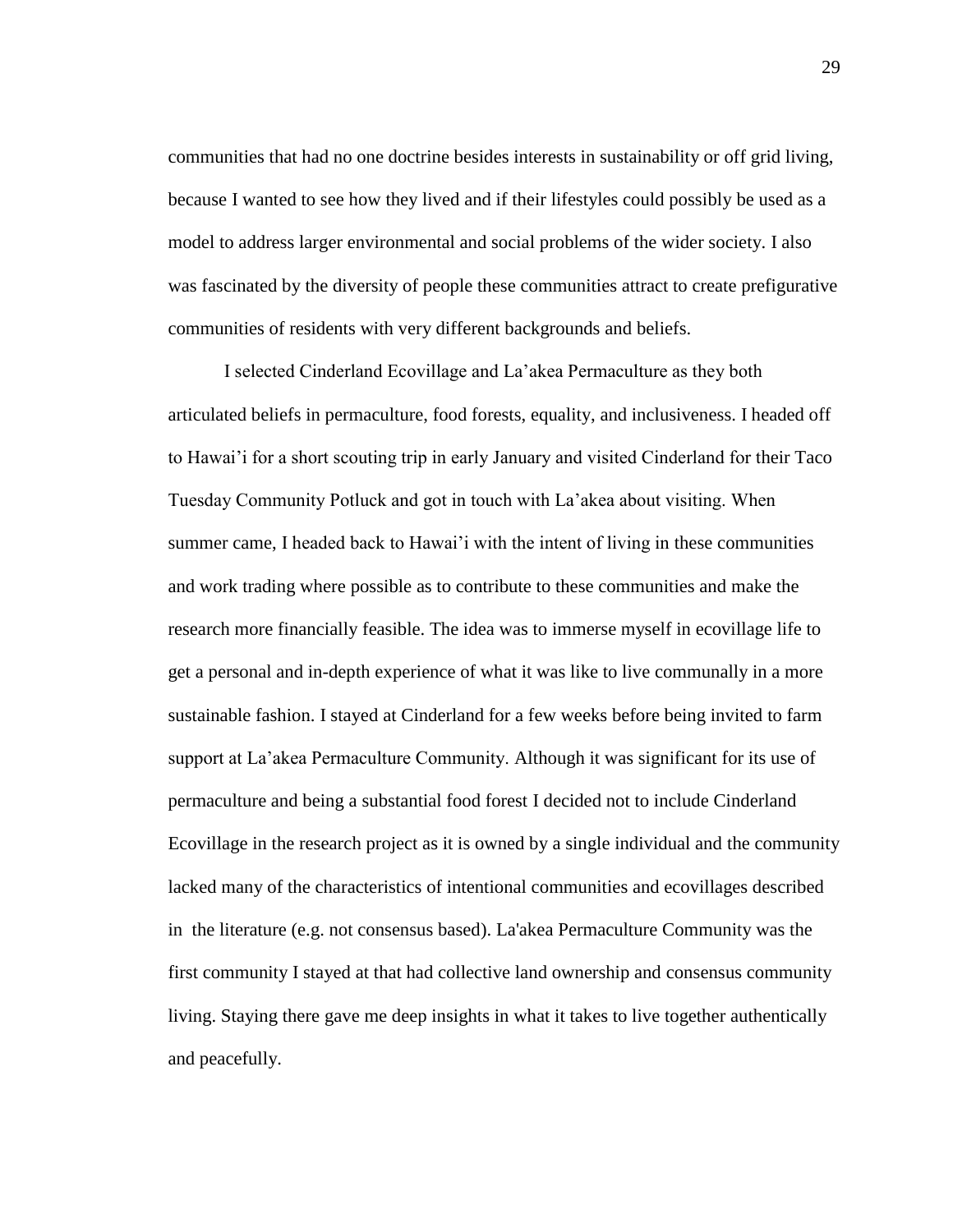My desire to conduct this research started with wanting to learn about off grid living, permaculture, and other sustainability practices. I recognized intentional communities, specifically ecovillages and permaculture communities as the best site to interact with people actively living these lifestyles. I imagined helping in communities by gardening with special types of planting such as plant guilds or hugelkultur beds, maintaining off grid electricity and water systems, planting trees and collecting fruits, and utilizing compost toilets. While all of these happened to one degree or another, I realized eventually that what was even more important to the people of these communities was not these physical practices of sustainability, but the social practices of sustainability, that were necessary for living together.

Although I continued to study the formation and organization of these communities, I redirected my attention to focus on the sustaining processes, examining the social practices of decision-making, conflict resolution, and knowledge sharing that contribute to both physical and social sustainability. I was interested in exploring the ways in which these egalitarian intentional communities address the issue of power – how it is distributed inside these groups and how power is exercised in the process of making decisions. I was also intrigued to find out how these communities dealt with conflict and what practices they used to manage disputes. Lastly, I wanted to know how residents experienced knowledge sharing about these practices and how they believed knowledge sharing might be improved.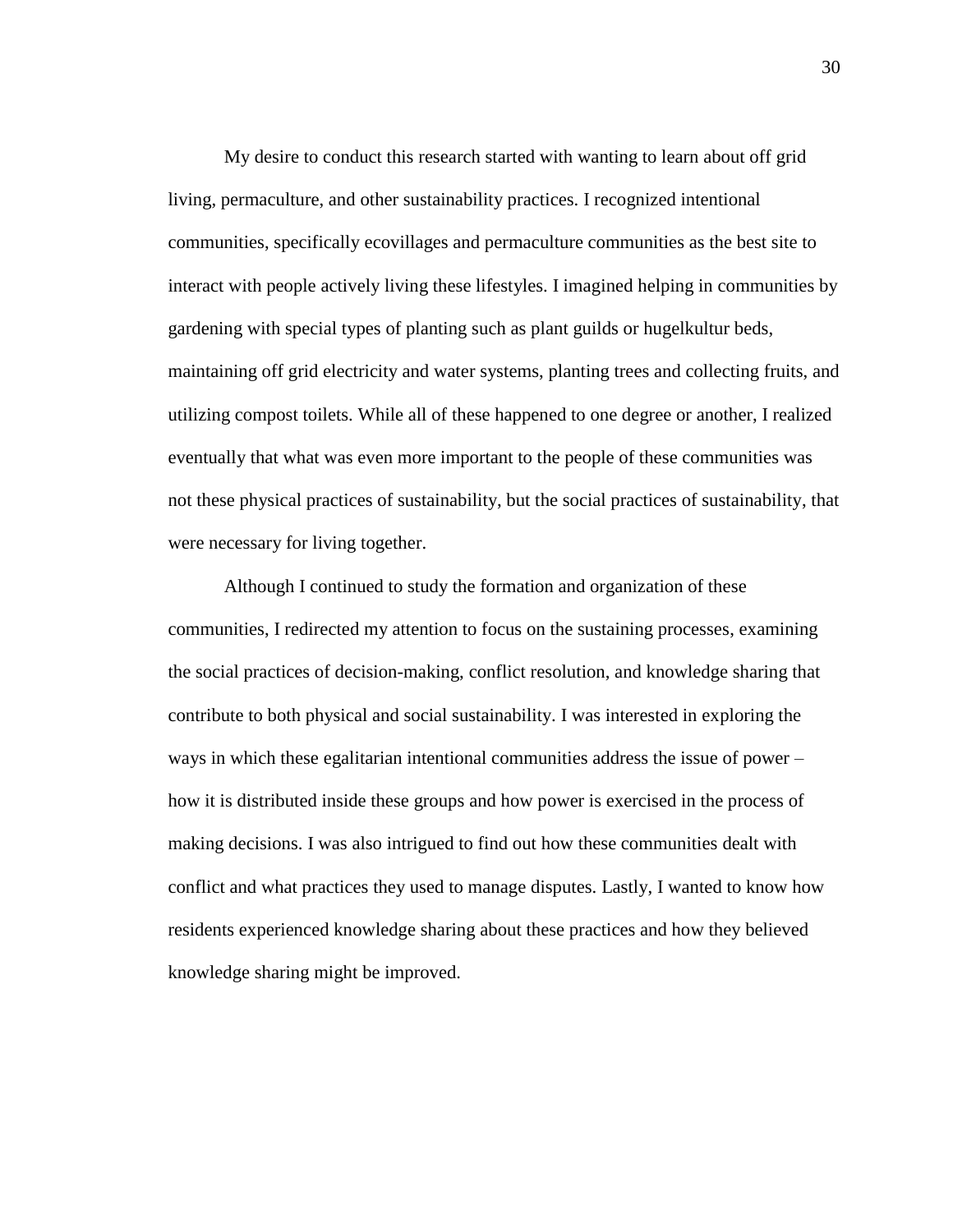#### Participatory Action Research (P.A.R.)

I employed the method of participant observation, which was essential in informing me of the realities and lifestyles of these communities. A few researchers who have also utilized participant observation in ecovillage research are Boyer (2016), Christian (2003), Kirby (2003), (Lawlor (2008), McGlaughlin (2017), and Myachuljak (2018). This method allowed me to confirm accounts in the literature researched prior to visiting the communities. Without extended stays at these communities it would have been very difficult to understand much about the sustaining processes of these ecovillages and what residents valued most about their decision making and conflict resolution strategies. Through participation in the day-to-day life of the communities for extended periods of time I was able to see the value of different social skills and practices people develop in these communities. I participated in meetings, learned about the use of nonviolent communication and other forms of compassionate communication, and utilized various conflict resolution/prevention strategies.

As a participant observer, I engaged in a variety of events and activities related to community living like Cinderland's Taco Tuesday potluck, Hawaiian Sanctuaries free permaculture classes, and Heart of Now at Lost Valley was pivotal for me gaining access, earning trust, and making connections with members of communities. My desire to learn and be an active participant in different but related events was a less planned part of the research process that was more from personal interest that just so happened to spark potent connections.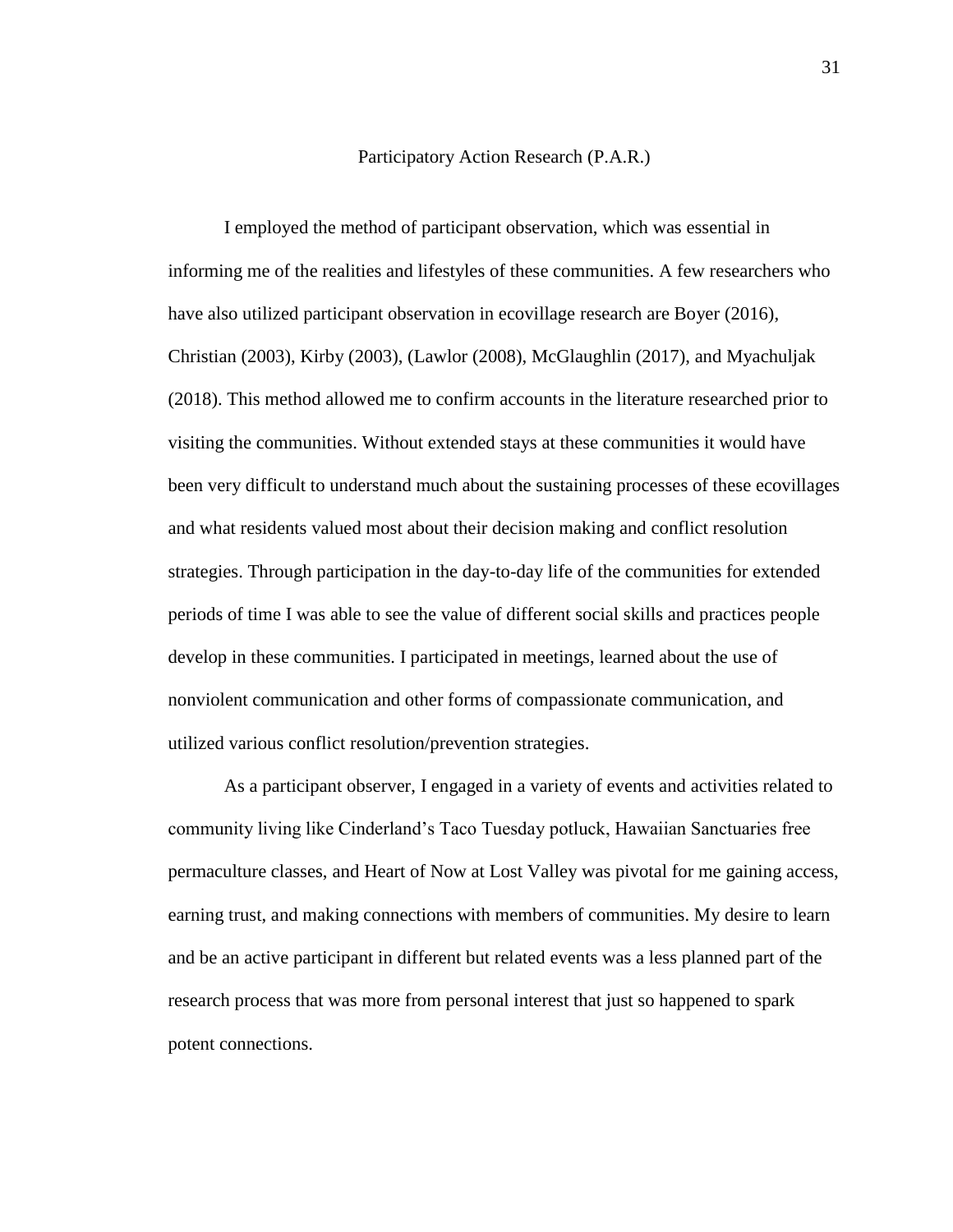By living at some of these communities for extended periods of time (two weeks to five months), I learned aspects of communities that cannot be perceived with a short visit. The sharing of ways of living such as working the land together, standing in circle, cooking for one another, and celebrating the Solstices were insightful and enhanced my understanding of what it means to live well in a collective. I believe this participation is the richest data source of all and is of the type of knowledge that even the greatest writers struggle to demarcate with words. This experiential knowledge is hard to describe, but the ways in which people organize and conduct themselves in these practices can be more easily identified, understood, and transmitted.

#### P.A.R. at La'akea and Lost Valley

At the time of my arrival most of the members of La'akea were involved in a construction project to upgrade the main house by adding more deck space, changing the entrance to the yoga room, and to installing a few electrical outlets. The project proved to test the communication skills and conflict resolutions skills of all members involved with differences about work flow or how work should be carried out. When asked what a recent success of La'akea, one member responded saying "We are successfully doing a major remodel without getting into conflict". I wouldn't say conflict did not arise but the important thing is that those involved were typically eager to settle their differences through communication and get back to work.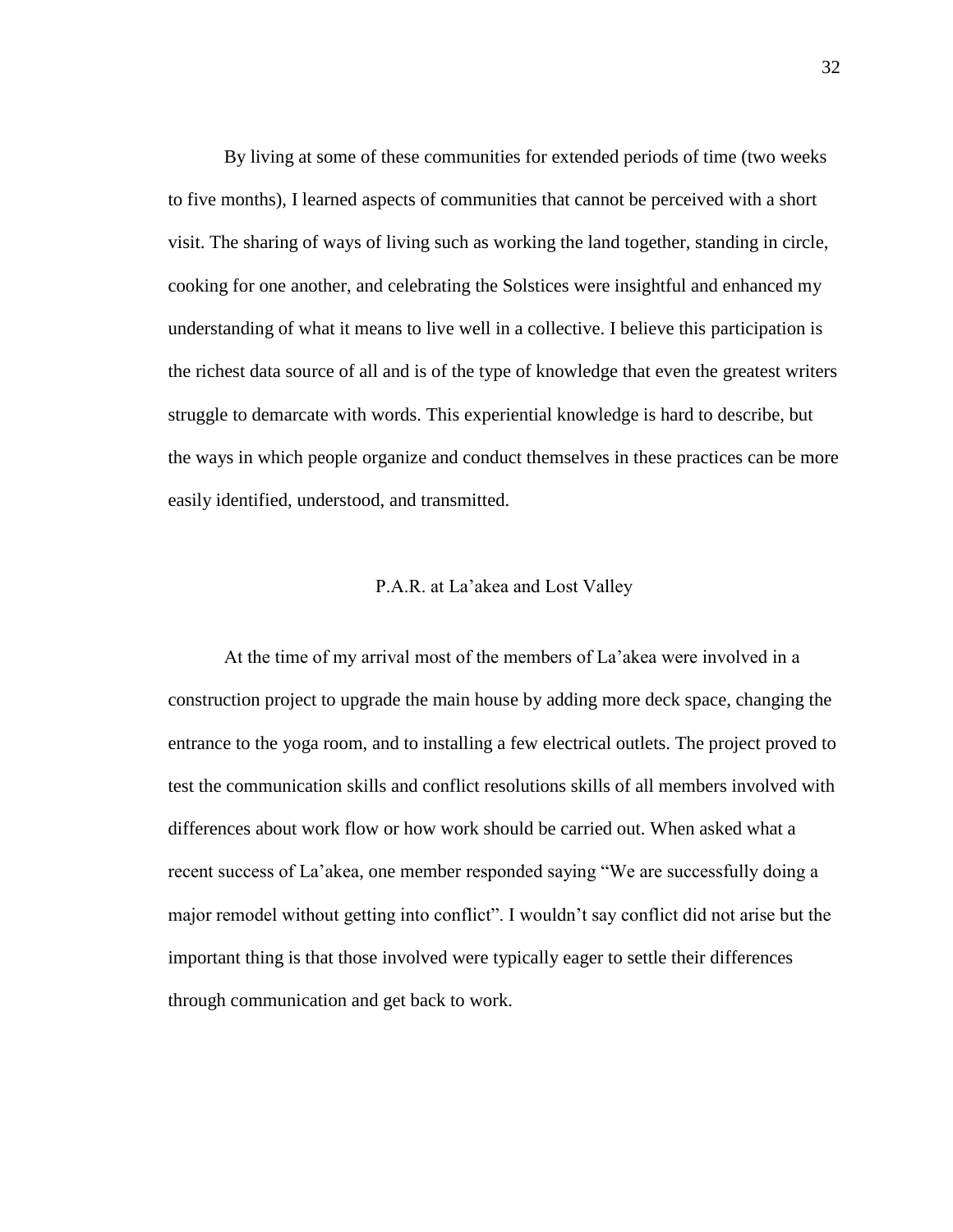I came to La'akea after meeting and talking with one of the founders at a free permaculture class at Hawaiian Sanctuary she was teaching that day. She invited me to come work as a farm supporter. They needed help with the remodel project and other land based activities. A farm supporter is someone who comes to help out with projects and daily tasks. It is a work-trade situation that can be either full time of 24 hours a week for room and food, or it can be half time where you get room but pay \$360 a month to contribute to the communal food kitchen costs. Dinners are shared every week day and sometimes weekends when there are enough people to cook. The cooking and cleaning duties are shared by everyone with two or more people assigned to one night of the week. At La'akea they advocated for doing what was in your passion and when workflow allowed would let people choose what tasks they preferred. There were obviously things that were not in everyone's passion that people were still willing to do nonetheless.

An important thing to note is that La'akea has no mandatory minimum requirement for its members to contribute per week but through need and passion members contributed in their own and very different ways from the more seen aspects like farming and grounds maintenance to the less seen aspects like organizing events and handling finances. After staying and working at La'akea for four months I continued traveling to other communities.

I had learned of Lost Valley from various people at La'akea including a member who had lived there before and two other residents who were living there prior to coming to La'akea. My initial visit was short but very welcoming and within those few days I was there it seemed I had meet a majority of the community. Everyone was very friendly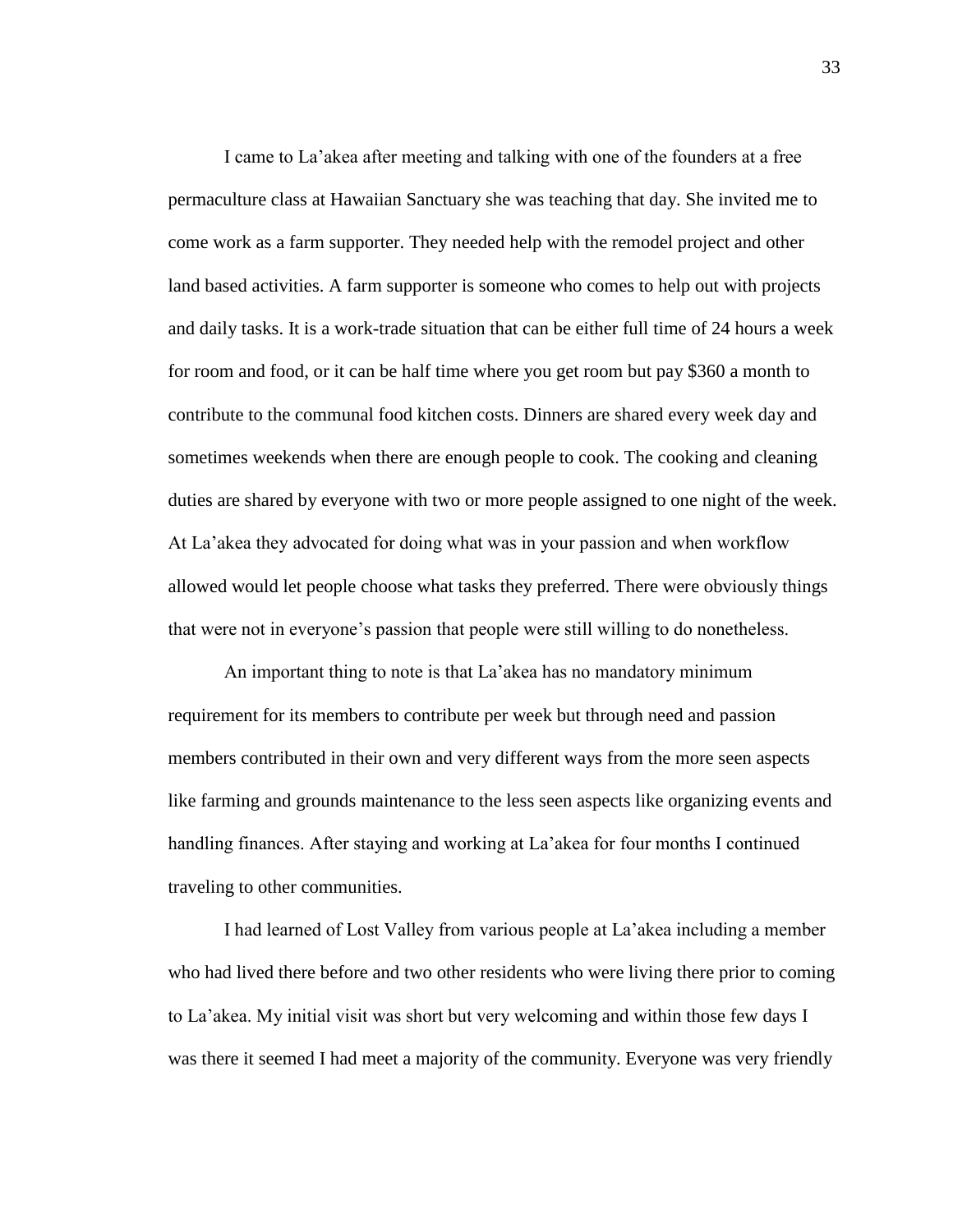and familiar with me due to my connection with other members at La'akea and the resident application I had filled out prior to coming. People were excited to talk about issues of sustainability, land management practices, and various diet choices and lifestyles at the main lodge that serves as a space to interact and share meals.

After my initial visit I returned to participate in the event Heart of Now as a student. Heart of Now (HON) is a weekend long transformational workshop with the purpose to

"radically change the way people live their lives, interact with each other and see the world. Our goal is to influence individuals, groups, organizations and political movements, primarily by supporting and educating people to become present, flexible and fully alive. We live by the truth that each individual has value and wisdom and that we all are teachers as well as students." (The Heart of Now, n.d.)

Lost Valley members explained how Heart of Now originated from an earlier workshop called Naka-ima. Naka-ima according to one Lost Valley resident was started by two prior members of Lost Valley and proved to be essential to contributing to social cohesion at Lost Valley.

Many members of the community along with others from outside the community participate in HON and the experience of the weekend workshop accelerated the depth of connection I had with various individuals in the community. The longer I stayed the more comfortable I was engaging with all the different people at Lost Valley and began to understand more about what roles each person had in the community and what were their specific interest.

Lost Valley has communal meals every day for lunch and dinner so attending one or both of these meals every day or so was the best time to connect with people I had not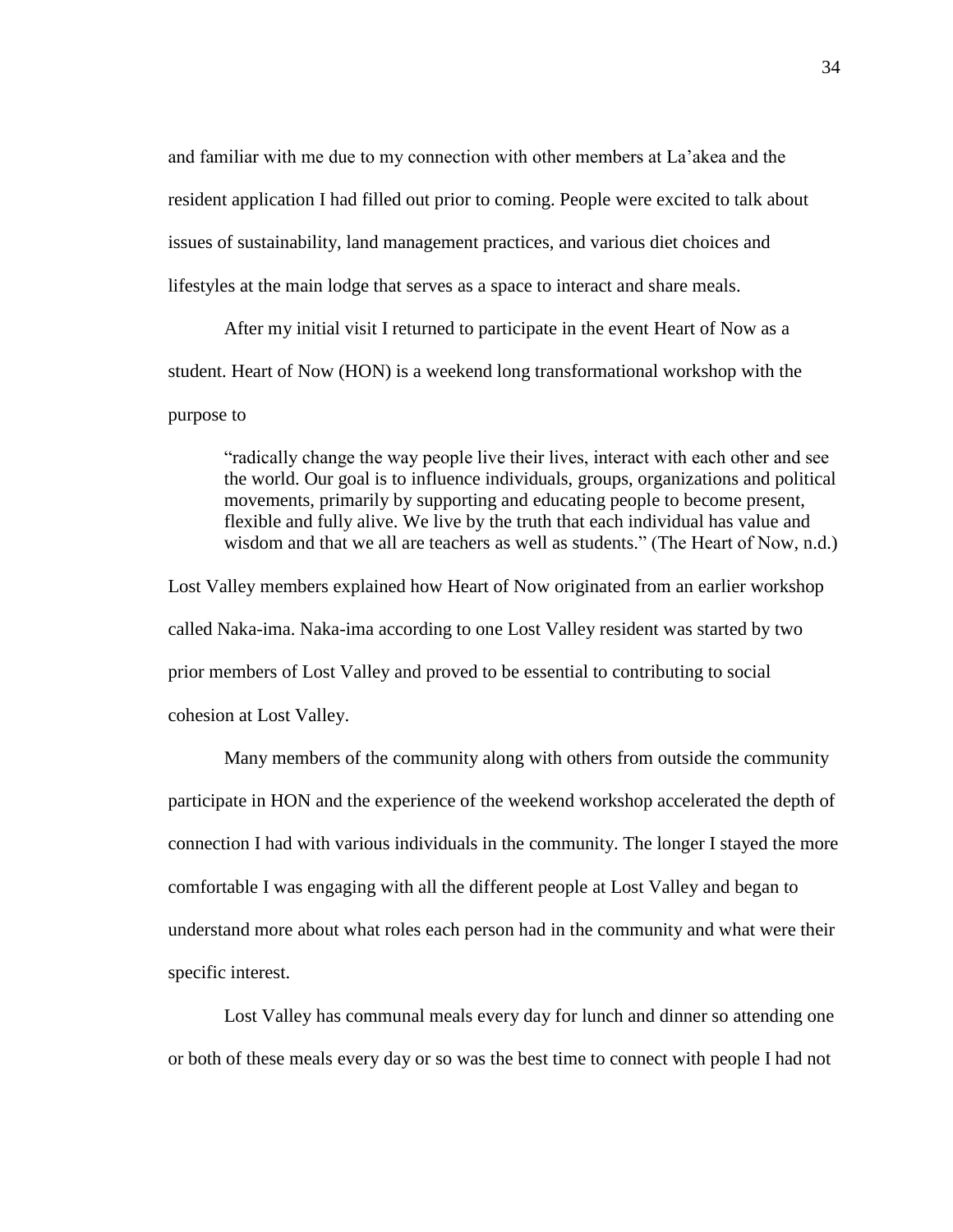gotten to know yet and to have informal conversations about life in the community. The lodge would be full of conversation and most people used to frequent interaction were not timid to engage with me. A few members found great interest in my project, which gave me great joy to be able to discuss my travels to various communities and ask them about their experiences with community living and how they got to be there.

I found it very easy to find members willing to do an interview but much harder to pinpoint a time to actually conduct the interviews. Many people were very busy throughout the week with community duties and jobs, various meetings, and personal plans and obligations. I wanted my interviews to be as less disruptive to individual's schedules so I would always express that I was not going to leave the community anytime soon and that my schedule was very flexible and could be changed to meet their needs. People were always very generous with their time and would often invite me to their homes to conduct the interviews.

I paid to stay at Lost Valley as a guest visitor and although I did not work trade while at Lost Valley I made sure to try to contribute where I could. Often I helped out with the kitchen and lodge cleanup after meals, I started and stoked the sauna and hot tub fires for two of the monthly ecstatic dances, and I helped with land management such as trimming trees and lending a hand in the gardens. Working alongside members of Lost Valley whether in maintenance or garden parties always proved to consist of insightful and enjoyable conversations. The dedication to sustainability, both physical and social, made Lost Valley a potent environment for having discussions about topics that I have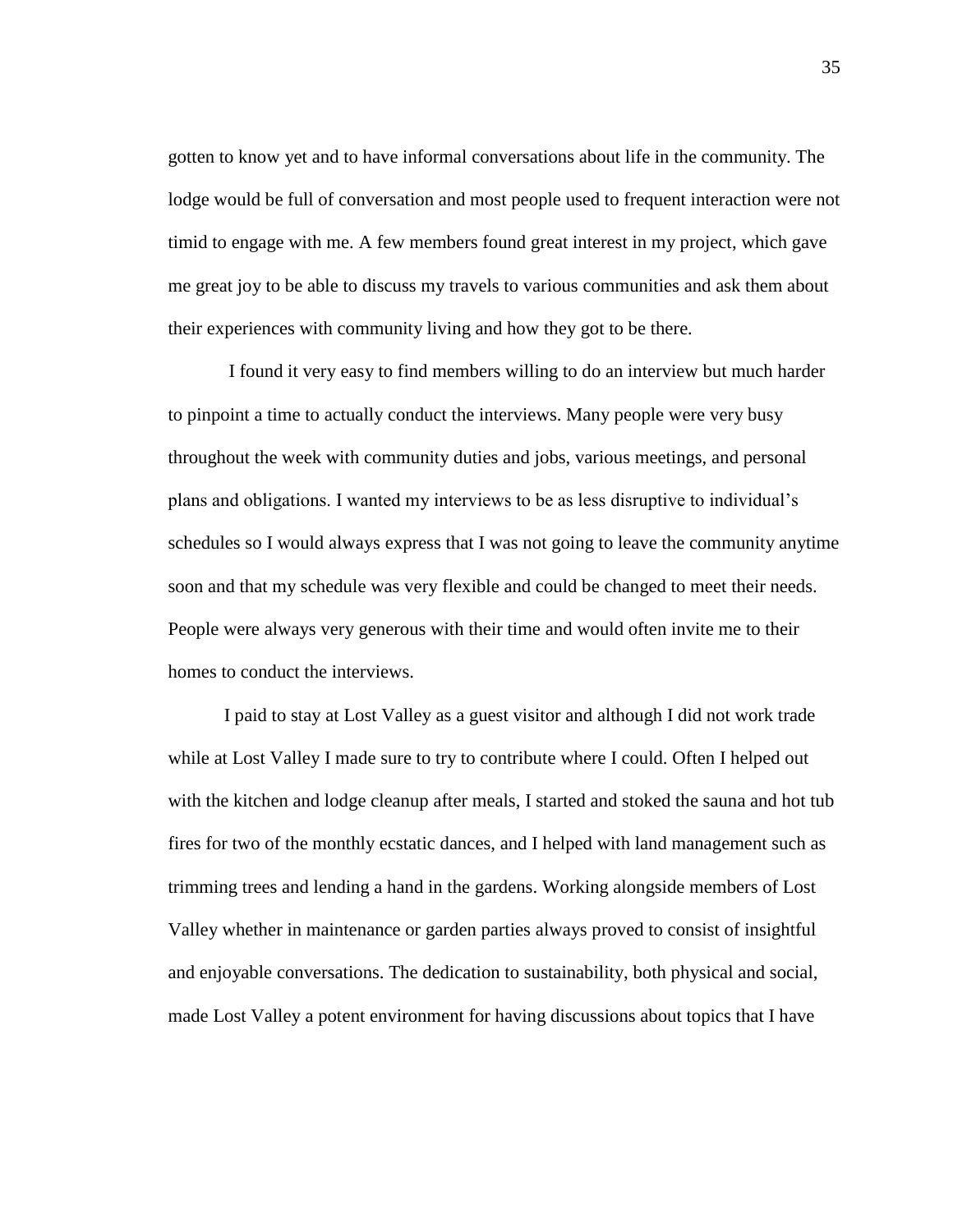found many people outside of these communities are not very interested or unaware of, such as permaculture and nonviolent communication.

After traveling to so many communities and coming to Lost Valley it was apparent that there are specialized concepts, community jargon, and a common language that does not exist in mainstream society. Conversations can skip past informing people of what things are and definitions to critical and constructive dialogue about very specific topics of sustainability. This was reflected in the meetings as well where even if individuals were not highly involved with a particular aspect of Lost Valley like the garden circle they were fully aware of their activities and happenings.

While at Lost Valley I attended multiple community meetings, workshops, work parties, and other spontaneous gatherings. Like many of the communities visited where even though I was just a visitor I was quickly integrated into the operations of the meetings. From my initial participation, it was easy to question to myself "What is my place as a new person to comment on the happening of a community I am new to?" Community members encouraged input from new people and recognized that fresh perspectives can be very useful. These communities I visited were confident in their group decision-making processes and appeared to not worry about influence from outside perspectives to sway opinions.

This research journey was not without complications of personal life and reflection. Due to unexpected circumstances, I could not return to Humboldt State University when I originally intended to, so I applied for and received an educational leave for two semesters. Although complicated at the time it turned out to be a blessing in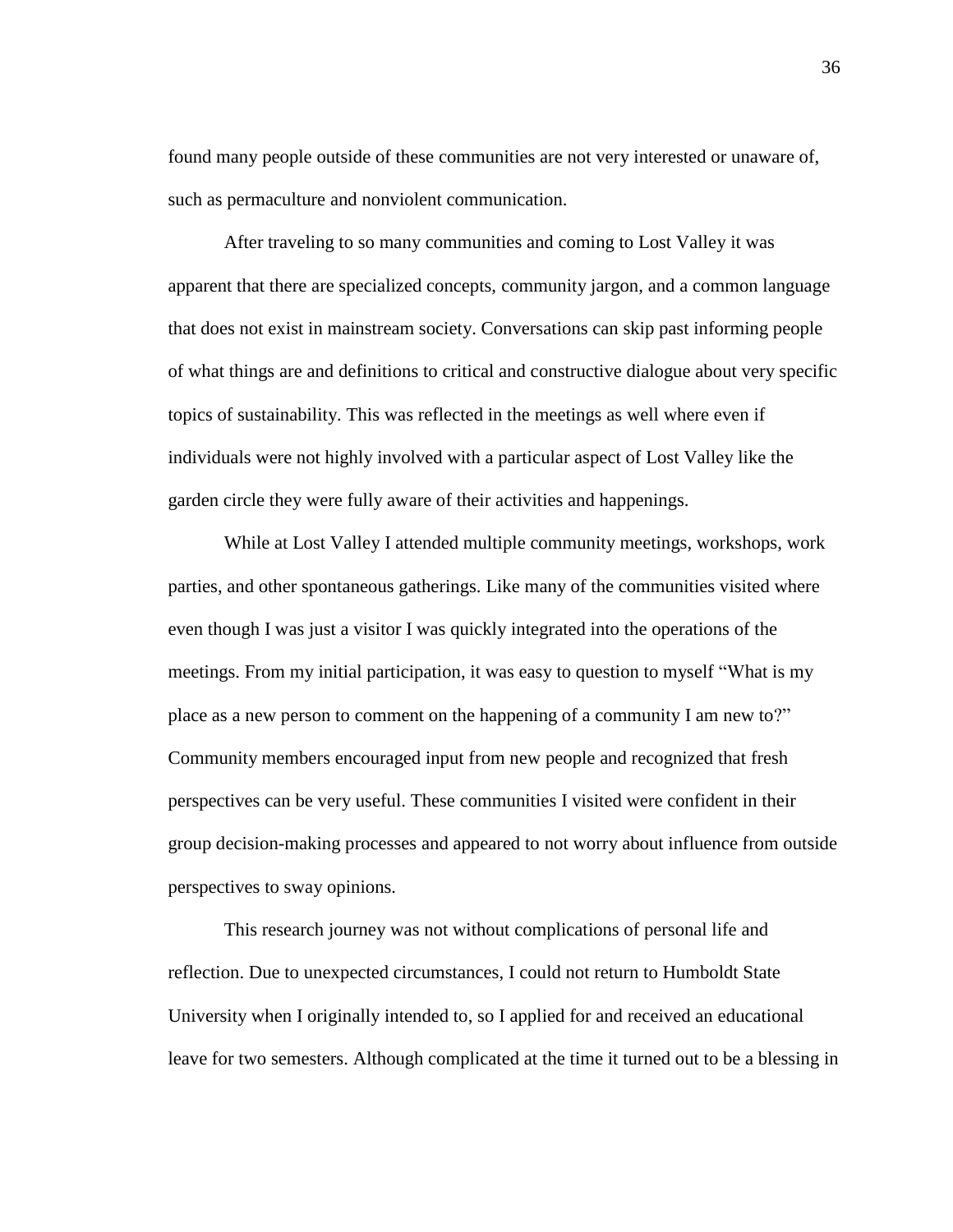disguise as it allowed me the time to visit and live in additional communities extending my understanding of the intentional communities.

The next chapter will give descriptions of the communities visited, my personal observation of these ecovillages, and findings from the interviews conducted at the case sites.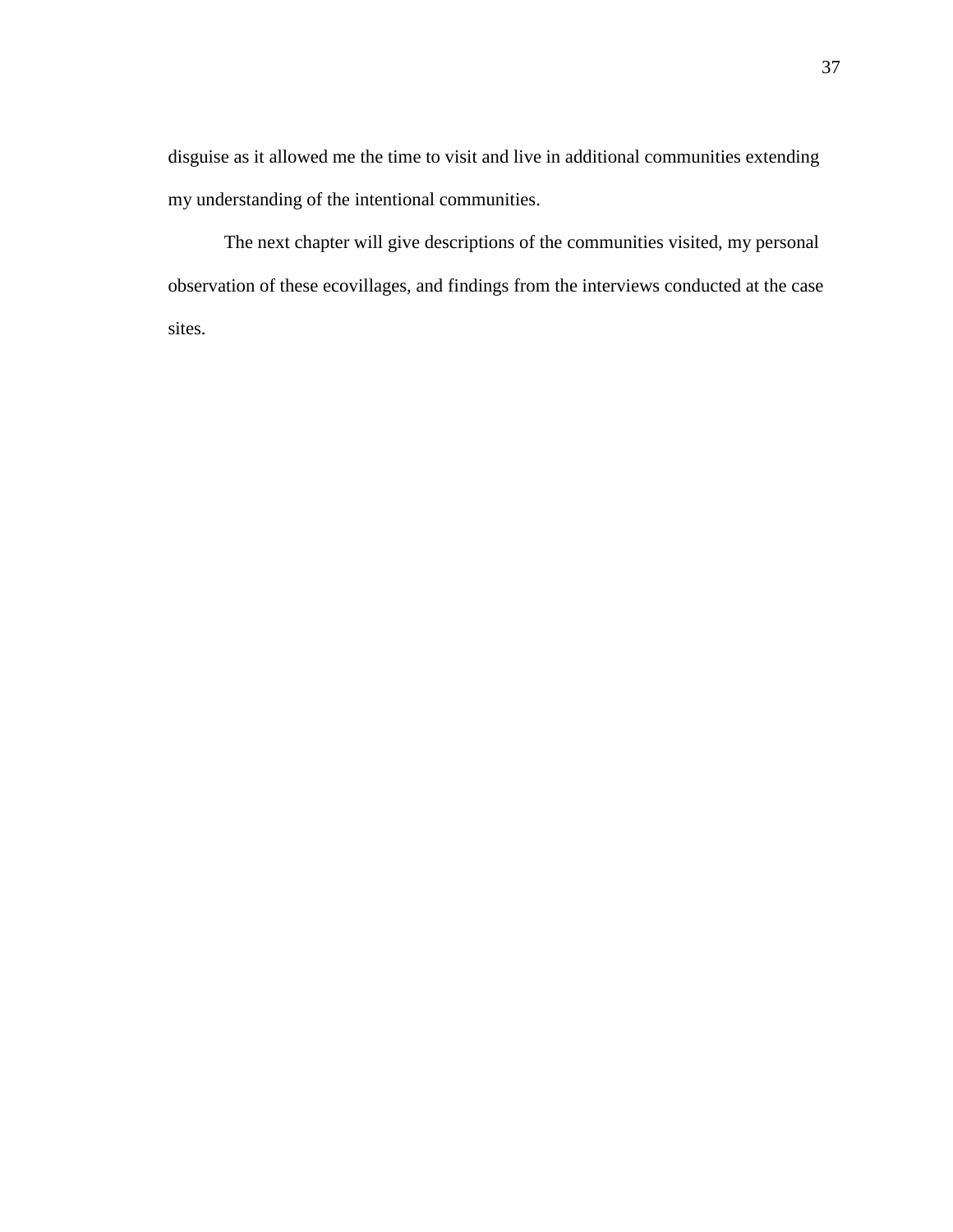#### CHAPTER 4: RESULTS

Before going into the insights gathered from the interviews I will describe both case sites primarily using information from the communities' website descriptions and documents. The intent is to display the case sites in the fashion and perspective they have chosen to present themselves to the outer world. After this introduction, I will describe my personal observations from my time spent in these communities and display key themes, events, and reflections as they relate to my main question. I give geographical context at the beginning of each community description with maps pinpointing the location of the two communities I conducted interviews at and stayed at longest. Lastly, the keys themes of inclusive decision-making, compassionate communication, conflict resolution, diversity of people's and perspectives, personal growth, and knowledge sharing are discussed.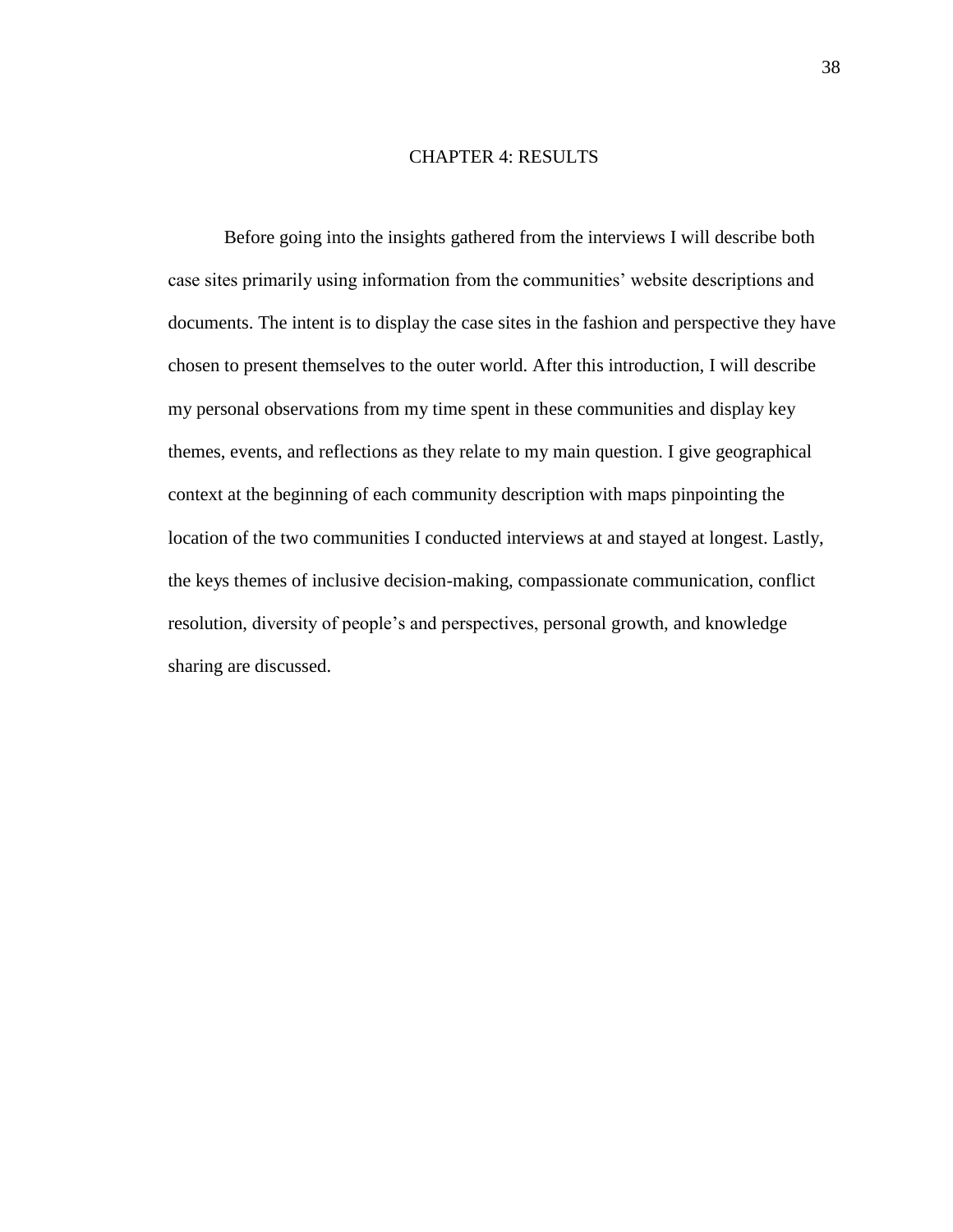

Figure 2. Map of the Big Island of Hawai'i showing the location of La'akea Permaculture Community is located near the town Pahoa. It is about forty minute drive from the city of Hilo, HI.

# La'akea Permaculture Community

# Community of La'akea

I arrived at La'akea on November 1, 2017, and stayed there until March 24, 2018. I spent a total of five months at La'akea. During my time at La'akea their membership was nine members and two children. There were also a few visitors/renters and twelve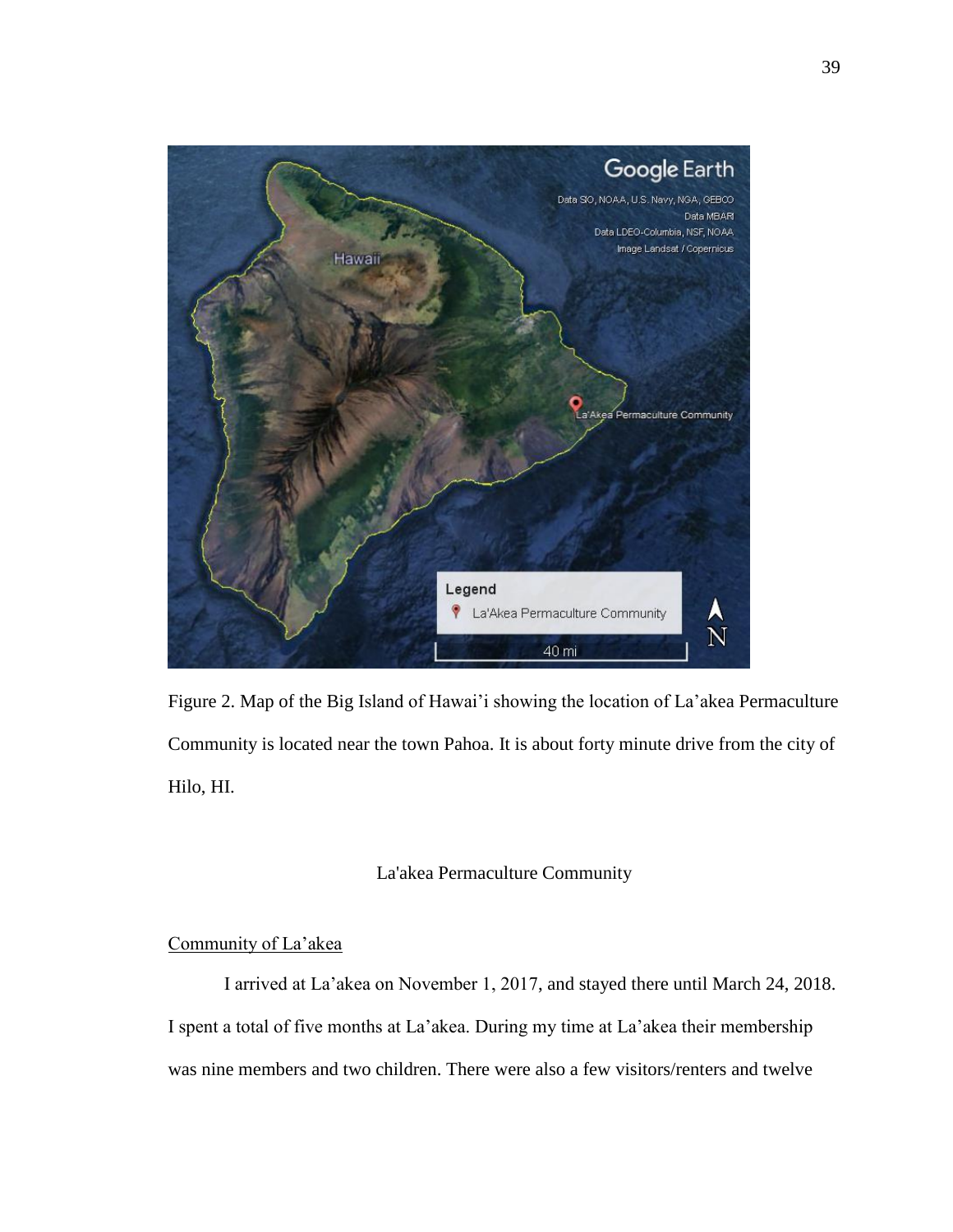farm supporters at different times ranging from a few weeks to months. La'akea's process for new members begins with an online application to be a farm supporter or renter. There is a six month trial period to make sure the individual applying is a good fit for the community and existing members.

The buy-in (amount to become a member and shared landowner) at La'akea is fifty thousand dollars. One founding member contributed around half of the finances for land purchase as a loan with interest. This became difficult for the group to manage the loan with the interest. The issue was resolved when that member, through following a spiritual leader, decided to remove the interest from the loan. This supported La'akea's survival, because the group could then manage the debt without it accumulating interest and being a financial strain on the community. As one of the founders noted, the funding to purchase the property for the community was described as

"Whoever had money to contribute put it in but most came from one member. So the contributions were a mix of two amounts of fifty thousand, one hundred thousand, twenty thousand, five thousand, and the rest was by one member who put in more than half. The property had cost five-hundred and thirty thousand dollars. All members had equal power despite not contributing the same money into the community" (Interview La'akea resident A).

Since then La'akea has gained five members and works with each individual's ability to pay the buy-in by doing payment plans on top of monthly fees. According to

La'akea members, they describe their community as

"We are a small, family-style, egalitarian, intentional permaculture community on the big island of Hawai'i. Staying with us is a vibrant immersion in our community lifestyle. Many visitors find it transformative and life-changing. We are a committed group of people working together closely as a means to health, relationship vitality, economic stability, and personal and spiritual growth. We integrate the social aspects of sustainability into daily life: how to live together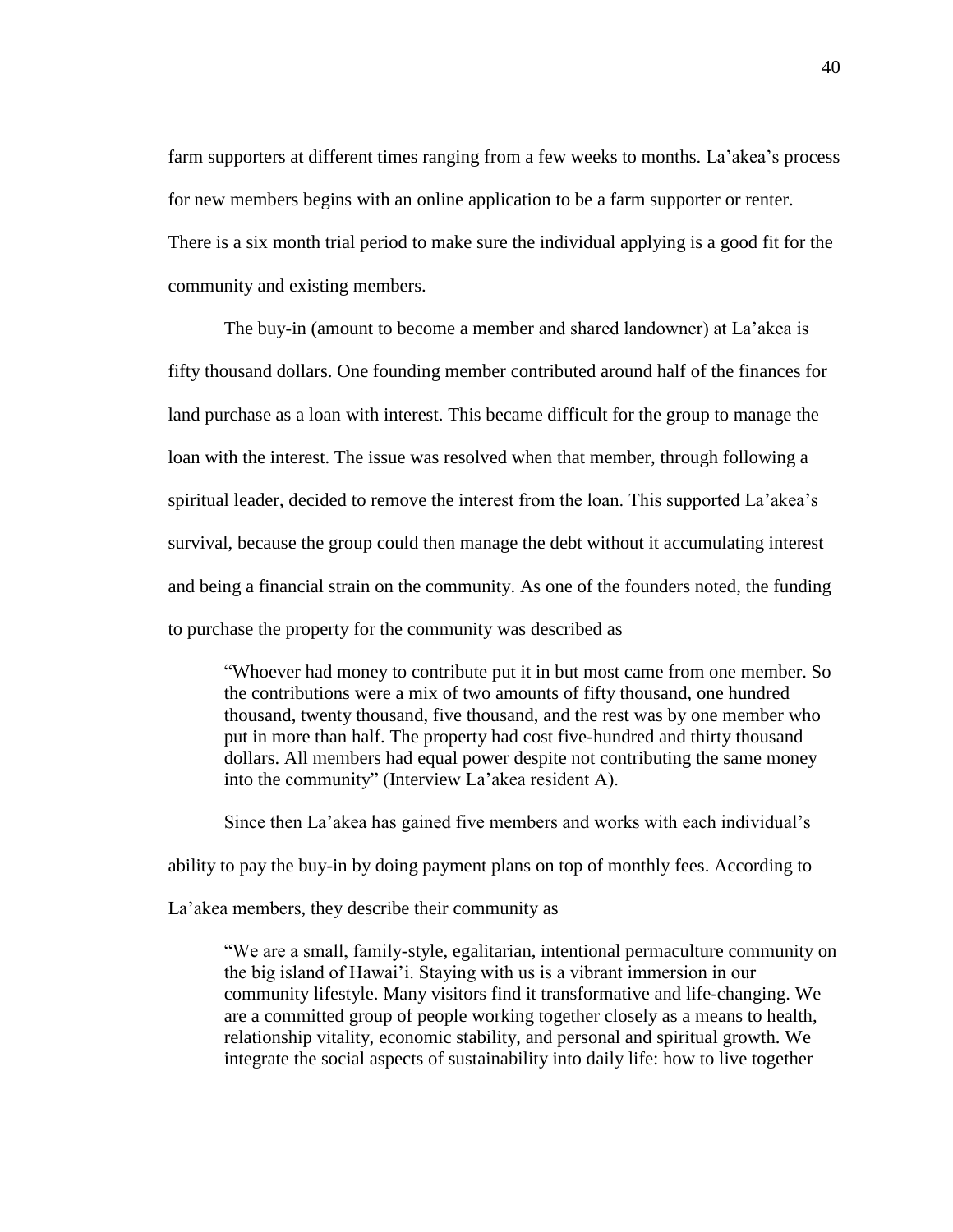with honesty, love, and peace, and shared power and leadership" (La'akea Community, n.d.).

La'akea Permaculture Community is located at 1300 ft. in the lush jungle of the Puna district of Hawai'i. The community is off-grid with solar energy and rain catchment and water purification system. The property is 23+ acres and has citrus orchards, large gardens, a greenhouse, and many other fruit trees planted throughout the property. The intention for the landscape described by the residents was to preserve portions as wild land and utilize others for agriculture.

### Vision

Members of La'akea explained how the values of both permaculture and the Network for New Culture (NFNC) were essential for the founding of La'akea. According to the founders, the NFNC events were the initial connection that brought many of the founding members together to form the community. The members of La'akea Permaculture Community define their vision as,

"We, the members of La'akea community, dedicate ourselves to each other's long term health and well-being. We honor and work in harmony with the land we own and steward. We commit to nurturing our connection with each other and with the people of our bioregion. We encourage cooperative endeavors and building loving relationships. We value sustainable practices, and consider future generations in all our choices. We commit to creating a child friendly environment and holistic childrearing. We embrace processes which work to bring us into unity, while respecting each person's autonomy. We aim for egalitarian relationships by practicing consensus decision-making. We aim to bring awareness to the various roles we play in regard to gender, economic class, ethnicity, sexual orientation, and age. We aspire to shift out of oppressor and oppressed roles moving toward mutual empowerment" (La'akea Community, n.d.).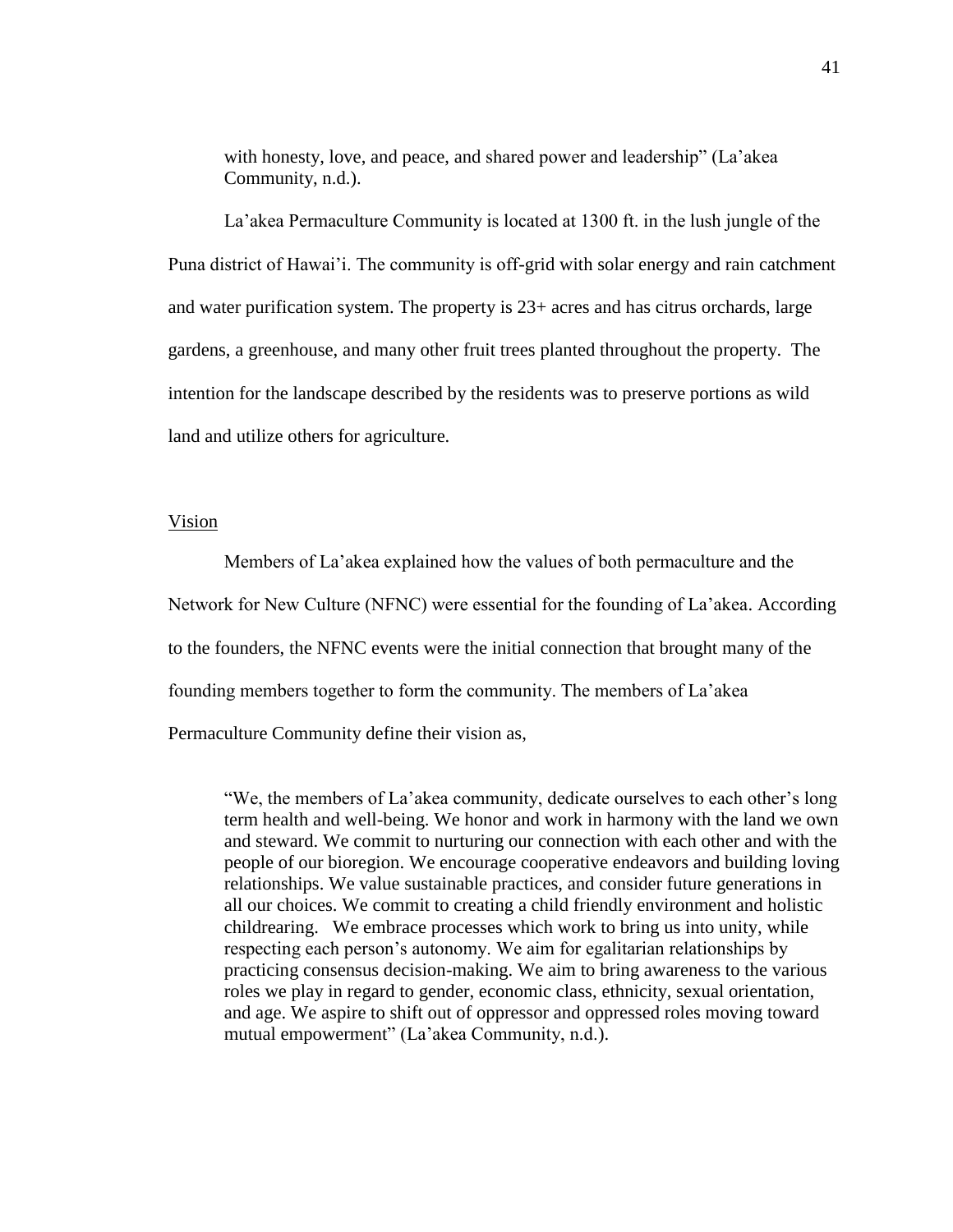## Permaculture

For La'akea both environmental and social permaculture are founding principles and ethics that inform the community's actions and decisions. Environmentally, La'akea is more sustainable than the average American household due to their use of solar energy and hot water, worm farms, various onsite food production of vegetables, fruits, and meats, utilizes rain catchment, Korean natural farming, and compost toilets. Members of La'akea describe the social dimensions of permaculture they incorporate as "Our philosophy and practice of permaculture starts with cultivating supportive and empowering relationships among ourselves. We have developed systems and practices that nurture this vital component of farm life" (La'akea Community, n.d.).

## Decision-making processes

The members of La'akea operated on consensus at their community meetings when deciding important decisions such as capital improvements, new members, changes to existing agreements and any other long term decisions. The only exception was for a vote to ask a member to leave it was consensus minus one. For both community meetings and heart shares each week members would switch who facilitated so each member got to practice and shared the responsibility. The way the members describe their community is

"We value personal empowerment, trust, and accountability in our decisionmaking process. A key concept of consensus is that members know and communicate their individual truth and desires, while balancing the wellbeing of the community with their personal preferences. Our process meeting (see below) informs our decision-making to the extent that we reveal ourselves to each other and support each other in meeting our needs" (La'akea Community, n.d.).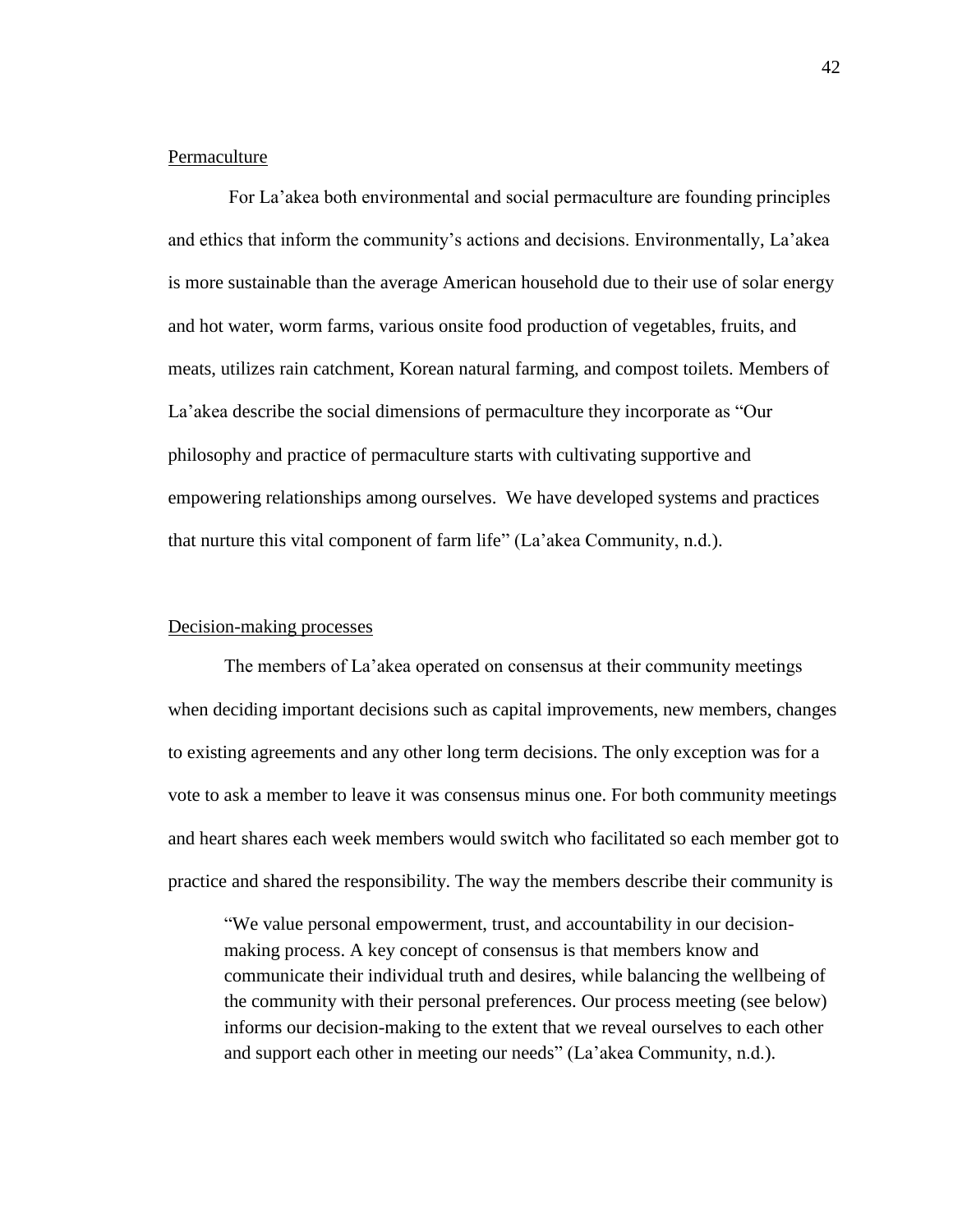Members share power through this clearly articulated vision and their process of consensus. The process was sometimes long for community meetings and occasionally took up to three hours.

# Authentic relating

La'akea Permaculture Community was the first community I stayed at that had collective land ownership and consensus community living. Staying there gave me deep insights into what it takes to live together authentically and peacefully. Members explained how many of them had spent time developing their communication skills and doing research into how others have formed and maintained communities specifically in regards to conflict resolution. One member said how one of the main founders had years of previous community living experience that greatly informed La'akea's creation. Founders of La'akea reported that they utilized and were influenced by Marshall Rosenberg "Non-violent Communication: A Language of Life" by, Diana Leafe Christian's "Creating a Life Together: Practical Tools to Grow Ecovillages and Intentional Communities", and Chris Scott-Hansen's "The Cohousing Handbook". These texts are pivotal to the intentional communities movement because they describe conflict resolutions strategies, lessons from other intentional communities successes and failures, and guides for how to live collectively.

A founder of La'akea also reported that they were greatly influenced by the Germany permaculture community called ZEGG. According to one founder ZEGG was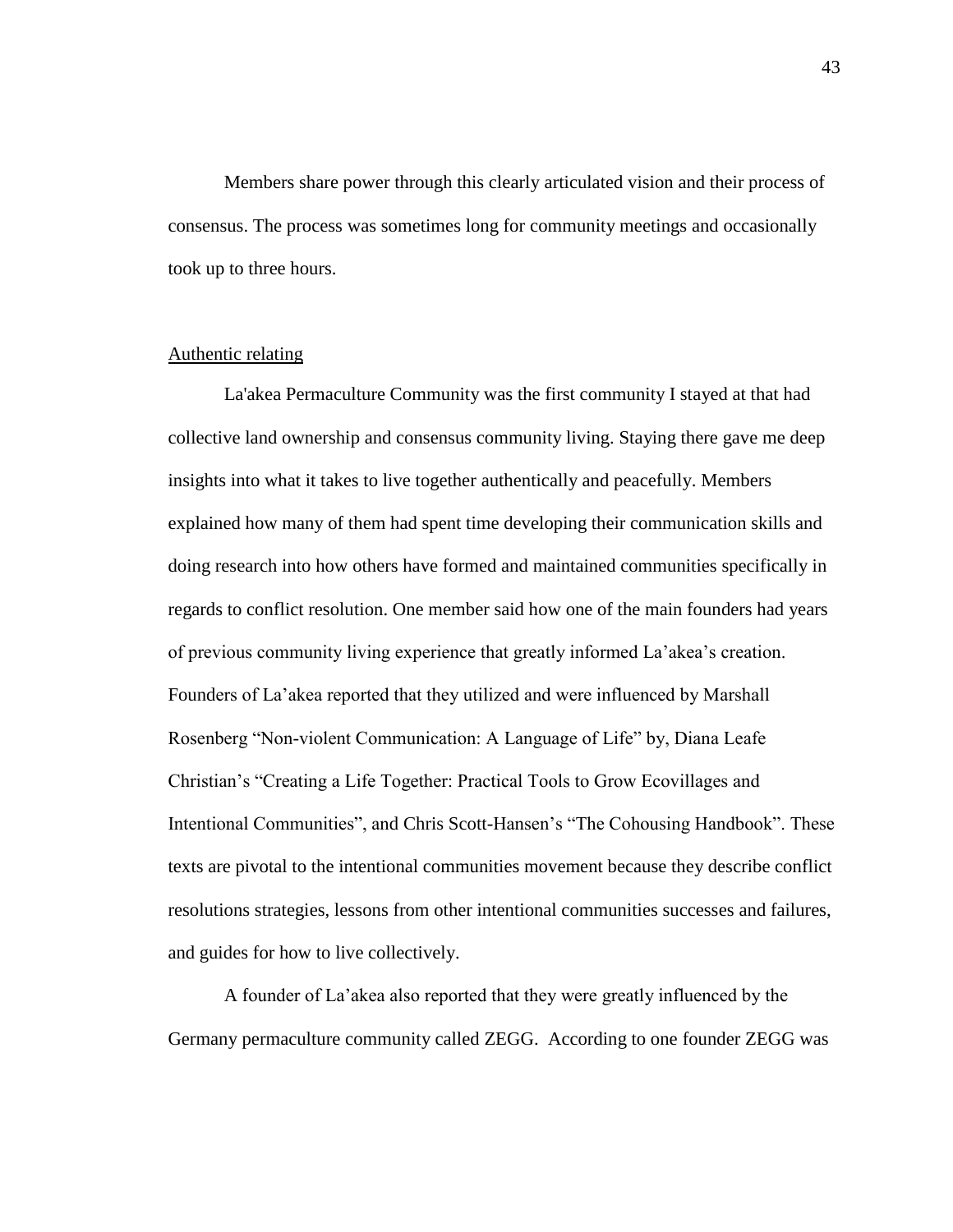a permaculture community formed in Germany that integrated the social and the ecological in their work. In the early years on the land, they realized that the physical aspects and work of permaculture was not the only ingredient to make a stable community; the most important aspect they believed was the social dynamics and conflict prevention and resolution. They experimented and came up with the forum, which was a space held regularly where people could be authentic and vulnerable with what is going on with them at that time, without interrupting reactions or comments of others. La'akea members described the forum as a place where emotions are supposed to be seen and accepted without going into the messy details of the stories around those emotions. The founders noted the forum is very helpful for preventing conflict because the idea is that if people are given the opportunity to express themselves when negative feelings like anger, jealousy, annoyance, etc. first arise they can be aired before the problems/grievances of people within the community grow to the point of no resolution, compromise, or communication. La'akea members hosts events for the network they met though, Network for New Culture, called winter camps that hold this type of forum for five days with workshops one to two times a year. Members expressed the importance of these camps in connecting them to people outside the community where they mutually share knowledge through participation and experience in the practices of forums and other forms of authentic relating.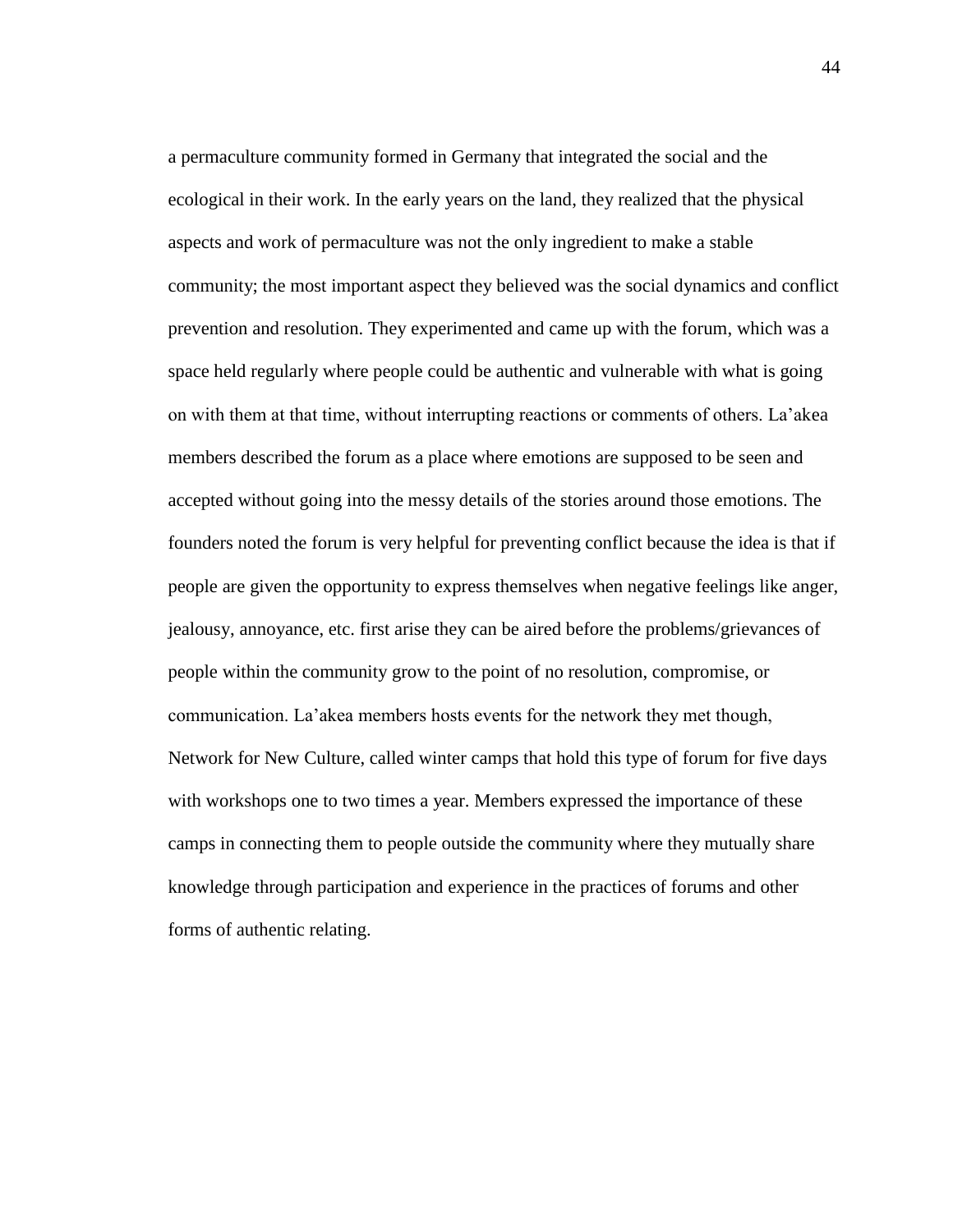## Sustaining community practices

At La'akea they hold "heart shares" weekly that are less structured spaces where people within the community can share with each other what's going on for them. The activities of these meetings appeared to help foster social solidarity as clear and authentic expression allowed awareness of others needs and a level of transparency needed for an empathic understanding of one another. The activities of heart shares would manifest in various ways depending on who is facilitating that week.

Extended check-ins are common where the time of heart share(one and a half to two hours) is divided by the number of people present, after which each person took a turn expressing what is going on for them. Triads are another practice where people split into groups of three and then split the time equally for each person to share. These are common but the facilitator and the group can determine how the time is spent and sometimes the group realizes that one or some specific people need some extra attention and time. There are also times where people do not really want to share or do not have much coming up for them so they just pass and let the next person begin.

These gatherings are important and essential to the healthy functioning of the community as they allow space for emotions to be expressed in a setting intentionally set up for it instead of things surfacing in less optimal or problematic times like community meetings. By preventing or reducing conflict through authentic and transparent relating in heart share, blockages (such as interpersonal conflicts, personal traumas, diffidence) that can interfere with the decision-making process can be addressed early on. Also by sharing these spaces with guests, visitors, and new members, all participants learn how to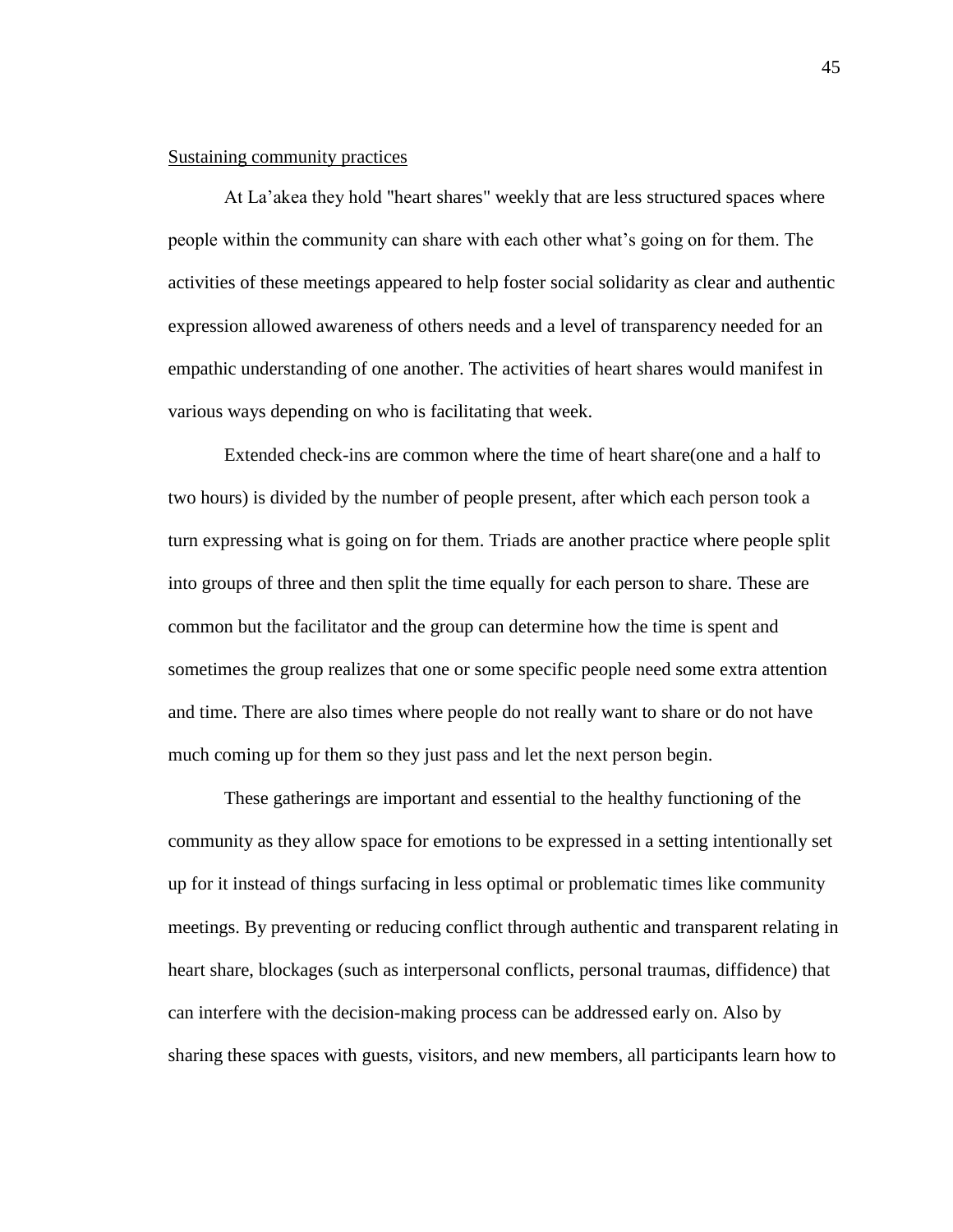hold such spaces and gatherings and in order to take these practices into other social contexts.

As noted in the methods, La'akea utilizes farm support to build community by bringing in prospective members and visitors that help work on the land contributing to the community as a whole. Members reported that the extra help farm supporters provide often brings in fresh and needed energy when the community is engaged in projects such as the remodeling or for the preparation of a large event. Many of these sustaining processes, such as heart shares and check-ins, I identified in other communities.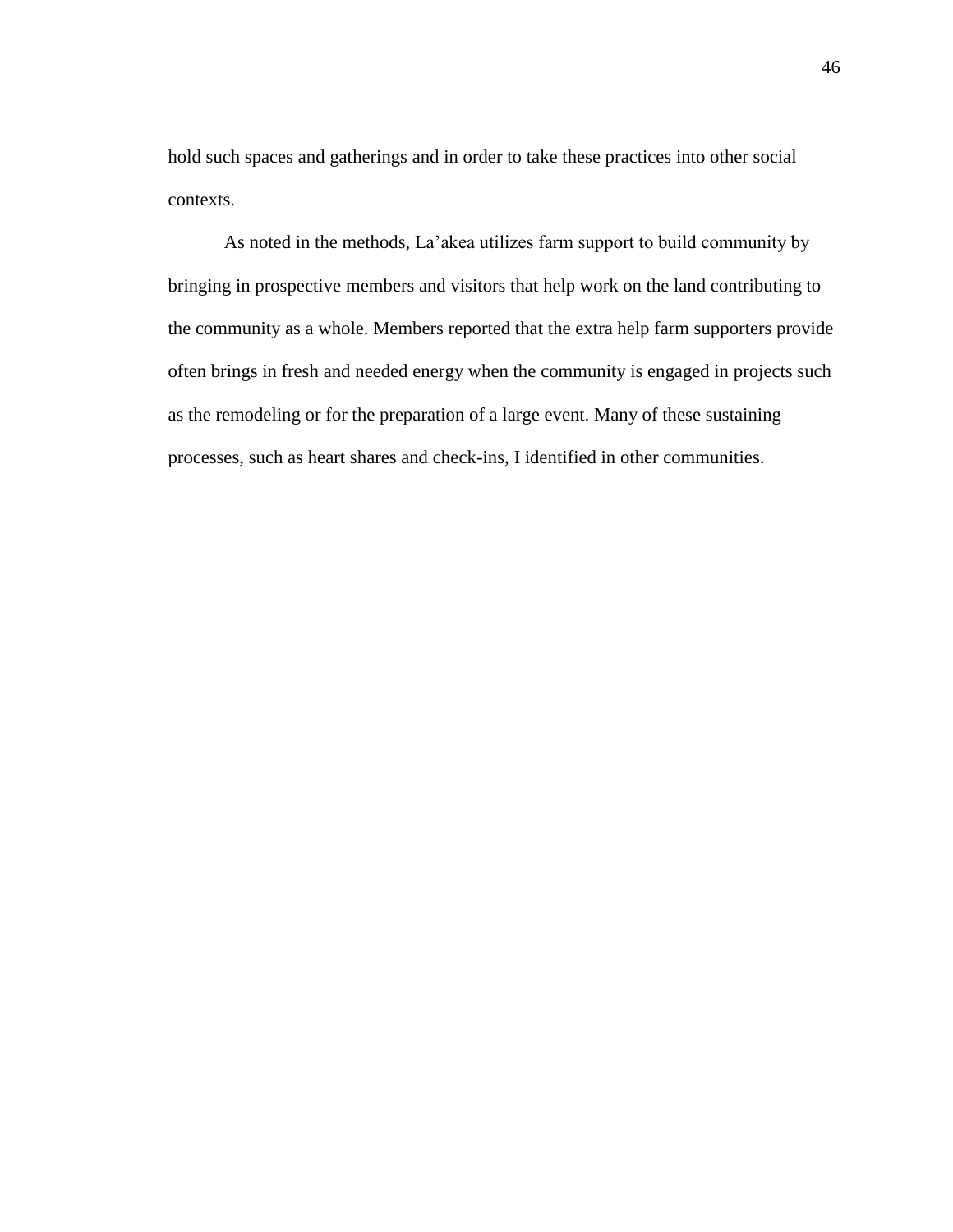

Figure 3. Map of Oregon showing the location of Lost Valley Education and Event Center in the town of Dexter. The site is about a thirty-minute drive to Eugene, OR.

# Lost Valley Education and Event Center/Meadowsong Community

# Community of Lost Valley

Lost Valley Education and Event Center provides sustainability oriented educational programs and offers building rentals to events that are aligned with the community's values. The land is owned through a community land trust and the community of residents is called Meadowsong Ecovillage. Since the land is owned through a land trust there is no buy-in process at Lost Valley. Everyone who lives at Lost Valley long term is technically a resident staff. There are also students and visitors that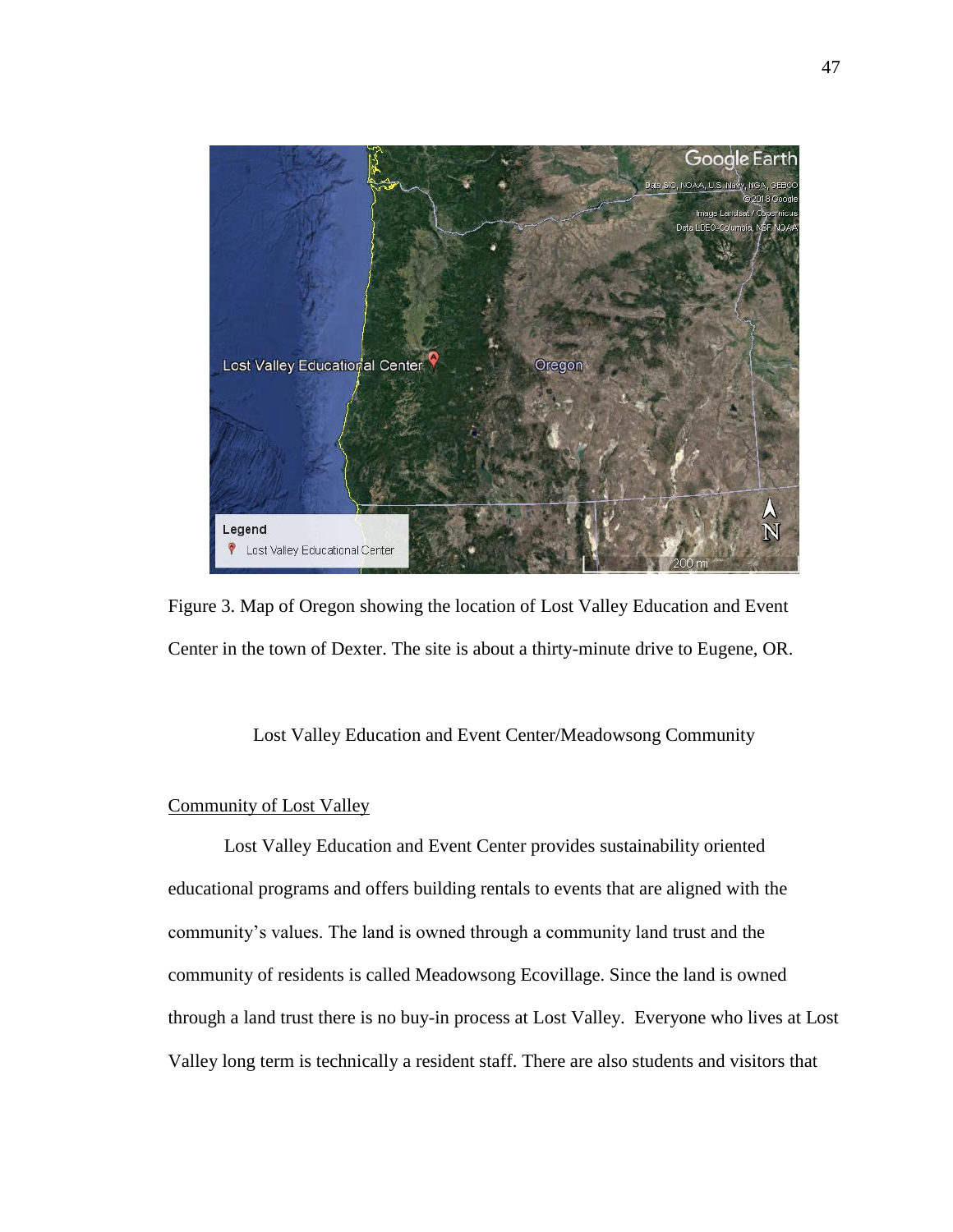come for the Ecovillage Design Education, Permaculture Design Certificate, ecstatic dance, and other workshops and events. The ages of residents vary from four to seventy. The residents say everyone at Lost Valley is a teacher (and life-long learners) co-creating this educational village together. Residents of Lost Valley describe their community as:

"We are not governed by religion or politics. We have no leader or guru. We *are* a community that deliberately gathers around a set of collective understandings and interests. While every resident member is drawn to the land for a slightly different reason, there are aspects that all of us hold in common in our hearts: 1) a deep care for the value of life on this planet – from which the desire to serve arises, 2) a willingness to explore and venture upon a more benign and holistic life-path, 3) an interest in understanding and creating the essence of family, tribe, and partnership, and 4) a dedication to personal growth, healing, transformation, and/or spiritual understanding" (Lost Valley Education Center, n.d.).

Since Lost Valley is both a nonprofit educational center and an ecovillage there

are two separate mission statements. The mission statement for the non-profit is

"Lost Valley is a 501 c3 learning center, educating youth and adults in the practical application of sustainable living skills. We take a holistic approach to sustainability education, engaging students in ecological, social, and personal growth" (Lost Valley Education Center 2019).

The community outlines four avenues for working towards the goals of the

nonprofit's mission statement as 1) hosting the 2019 Northwest Permaculture

Convergence, 2) offering our Holistic Sustainability Semester, 3) offering Permaculture

Design Certificate Courses, and 4) hosting transformational gatherings, retreats, and

conferences (Lost Valley Education Center 2019).

Meadowsong Ecovillage's mission statement is described as

"Meadowsong Ecovillage provides affordable housing, access to land, and facilities for community development. We are an intentional community of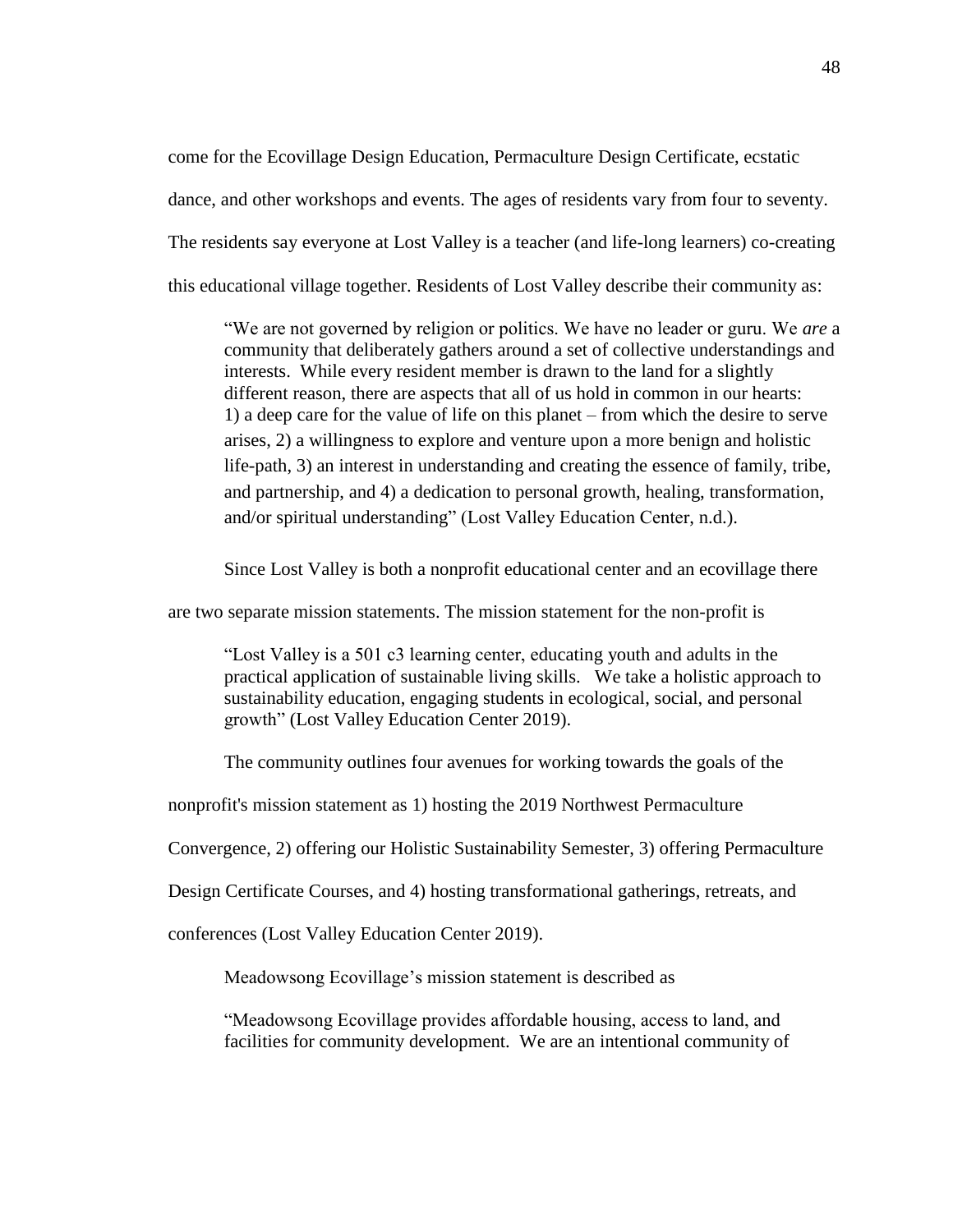educators, entrepreneurs, and cultural evolutionaries, committed to creating a life together in a sustainable way" (Lost Valley Education Center, n.d.).

To work towards these goals in 2019 the community has written three goals:

"1) Continue to be an educational model for experimentation and implementation of sustainable social systems through modalities such as Non-Violent Communication, Sociocracy, and Permaculture, as well as ongoing practices in conflict-resolution and deepening relationships.

2) Keep our community full, happy, and connected, while improving community processes and technologies.

3) Continue to offer a vibrant visitor program that educates and restores." (Lost Valley Education Center 2019).

One resident explained how these goals provide a roadmap for community decisions and proposals in the upcoming year. Lost Valley members describe their community as "not organized in opposition to or against any particular ideal, so much as we are working towards the emergence of something new." The operations of Lost Valley are organized through participation in community roles (called "HIVE" roles), which involve "governance, new residents intake, health and safety, trail clearing, landscaping, cleaning and beautifying, and much more". The residents reported that many of them participate in meal preparation for their communal Meal Plan program. There are multiple common areas used by all residents such as the "lodge, kitchens, bathhouses, dorms, classrooms, nature trails, sauna, hot tub, swimming hole and other resources with our students and guests". Members mentioned how it is crucial for residents to be familiar with and abide by the community living agreements (Lost Valley Education Center, n.d.).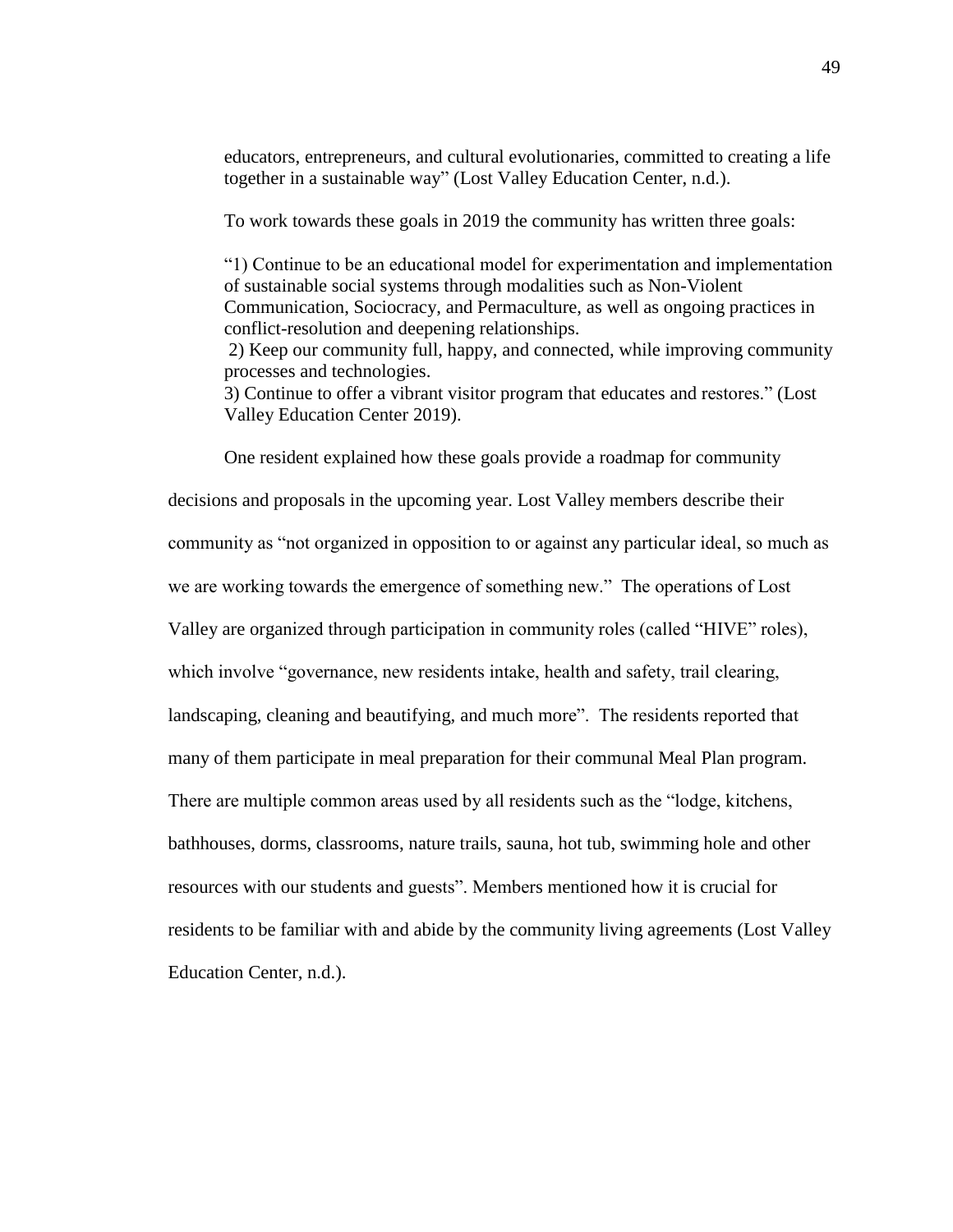### Participant observation

The history of Lost Valley is complicated and diverse. None of the founding members still reside there and many generations have come and gone. As there were no founding members of Lost Valley present at the time of my visit, I could not get a very detailed description of the history of Lost Valley's formation. I was able to have a brief informal interview with one of the main founder's over dinner when she came for a visit. Luckily, one of the current members has been there for a majority of Lost Valley's existence and gave me some insight into the history, important values, and the early years of the community. He described the foundation as a commitment to personal growth and that it had "an international element that was important. I remember a Guatemalan teacher came and taught us about traditional techniques. Burmese monks came for a meditation retreat so Lost Valley built covered walking platforms for them in the woods." (Lost Valley Resident A 2018).

In the interview with the one founder, she explained that the land of Lost Valley was home to a Christian intentional community called Shiloh prior to Lost Valley's founding. She said Lost Valley inherited not only the twenty-five buildings that were on the land when it was purchased but unfortunately also tense relations with neighbors and the county zoning department. This presented many difficulties in establishing the nonprofit and the community. She noted that the county was resistant to granting special zoning status to allow for multiple unrelated adult occupancy. The lawyers who worked with the community instructed them to be very transparent about the intentions of the community and to expect a visit from county officials. She said she expected that visit to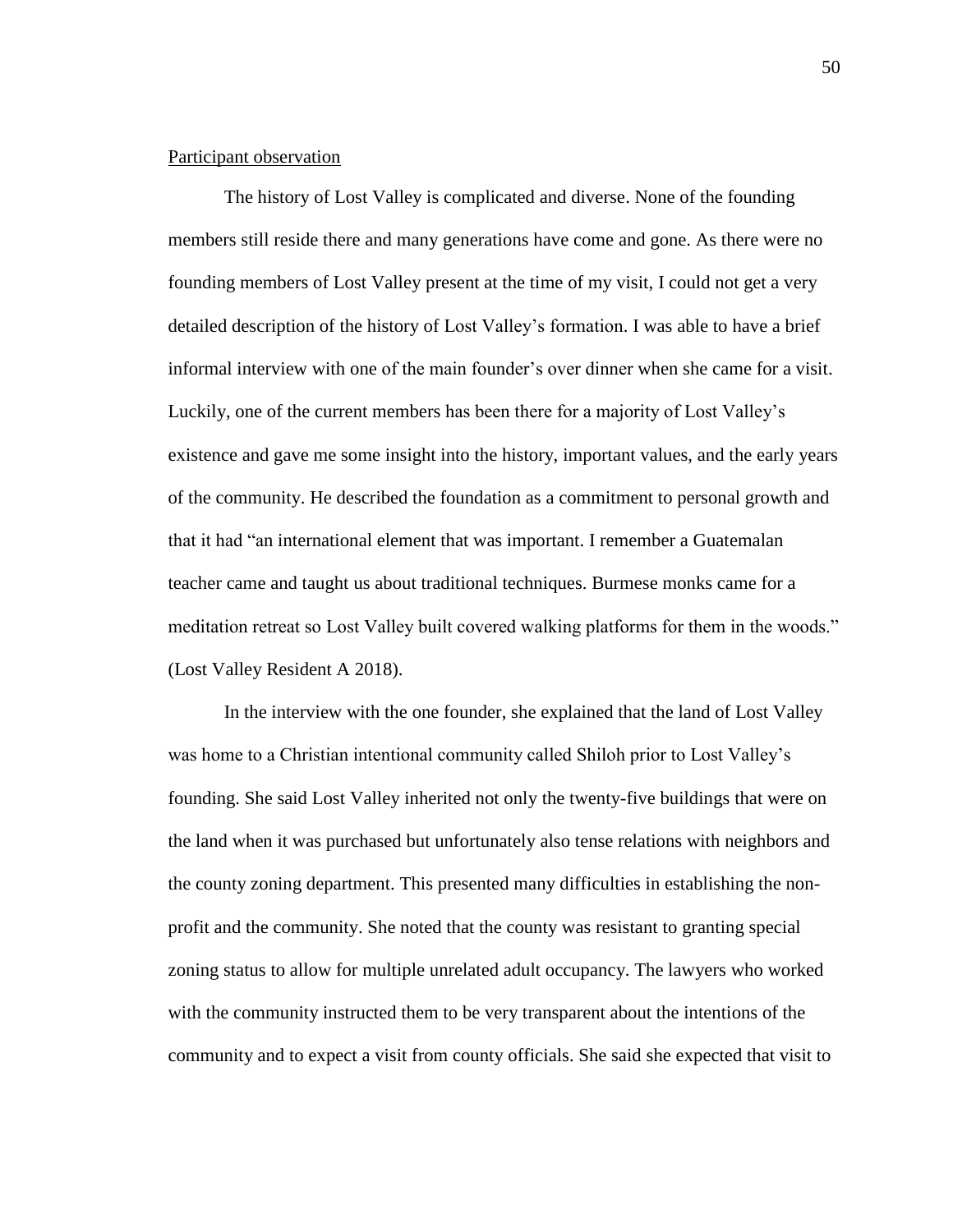come sooner than it did. Two years into the establishment of Lost Valley, two men in suits from the county strolled down the driveway and were greeted with "we have been expecting you". She believes this brought relief to the men who were worried they would find resistant or militant hippies. She went on to tell me that they worked with the county officials and often invited them to events and dinners as guest speakers. Eventually, the community was granted zoning as a nonprofit and could legally have multiple unrelated adults living on site.

The other issue that many intentional communities struggle with is relations with neighbors (Christian 2003). The founder I spoke with explained that in order to demonstrate their "humanness" to the neighbors as not "a bunch of crazy hippies" and to make good relationships they would join in on the neighborhood volleyball game and potlucks, go caroling at Christmas, and trick or treating at Halloween.

This signified to me the importance of having good relations and dialogue with both county officials, neighbors and into the greater public for the long-lasting success of communities. It seems neighbors and officials are more open to supporting a community that is transparent and keeps all parties informed of their processes instead of remaining behind closed doors where the perceptions can often be skewed by the stereotypical "hippy commune cult". By attending or hosting neighborhood events, residents of Lost Valley were able to build common ground with neighbors and outer public, hopefully decreasing negative stereotypical perceptions; as their children play together, and parents eat together they might discover their commonalities.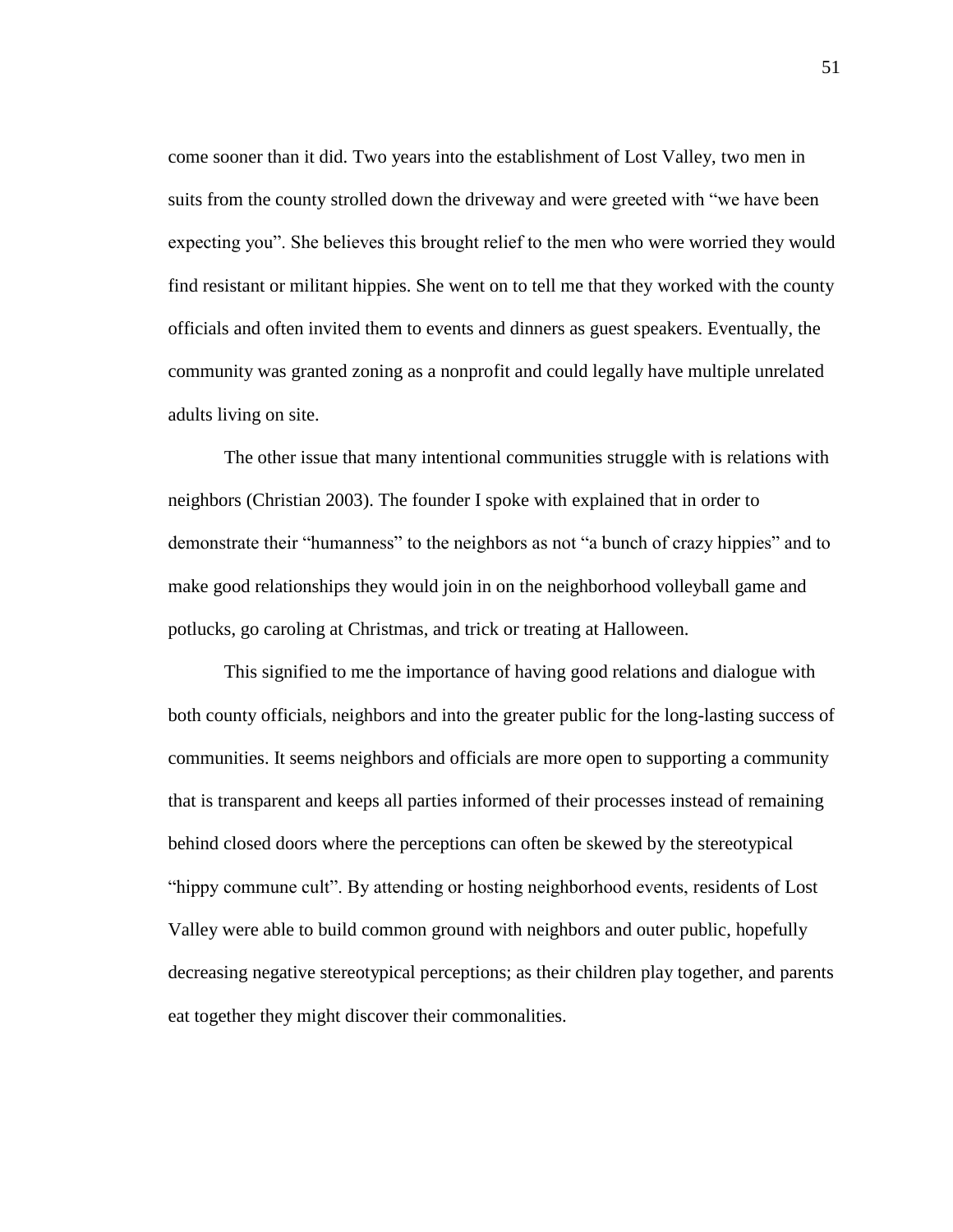The foundations of a community contribute to how it will grow and sets an example of a way of being. Not only do communities inherit the history of the land they reside upon, as Lost Valley has with the infrastructure from the previous community Shiloh, but people inherit the decisions of those who came before them. Utilizing inclusive decision-making processes makes it so communities can change the way they are organized, although it may not always be easy to address, they can continually renegotiate what meets residents needs and sustains the community.

#### Revisioning

At the time of my visit to Lost Valley, the whole community had just returned from an organizational process known as a revisioning retreat to reconsider if Lost Valley's current membership still resonates with the purpose and aim of the original vision. What seemed to be a large part of the conversation, was if the focus of Lost Valley should be a community or an education and event center? Can it continue to be both and if so what is the best way to do so?

Their revisioning process reflected the ability intentional communities have to change and grow in response to their evolving membership and circumstances. This innovative and engaging capability of these communities allows them to continue to grow through reflection upon their membership, needs, and circumstance. A few common discussions in community meetings that reflect this dedication to collective growth are the exploration of what ways the community can become more sustainable, cohesive, and in service of its constituencies needs. It should be noted that although I have made a great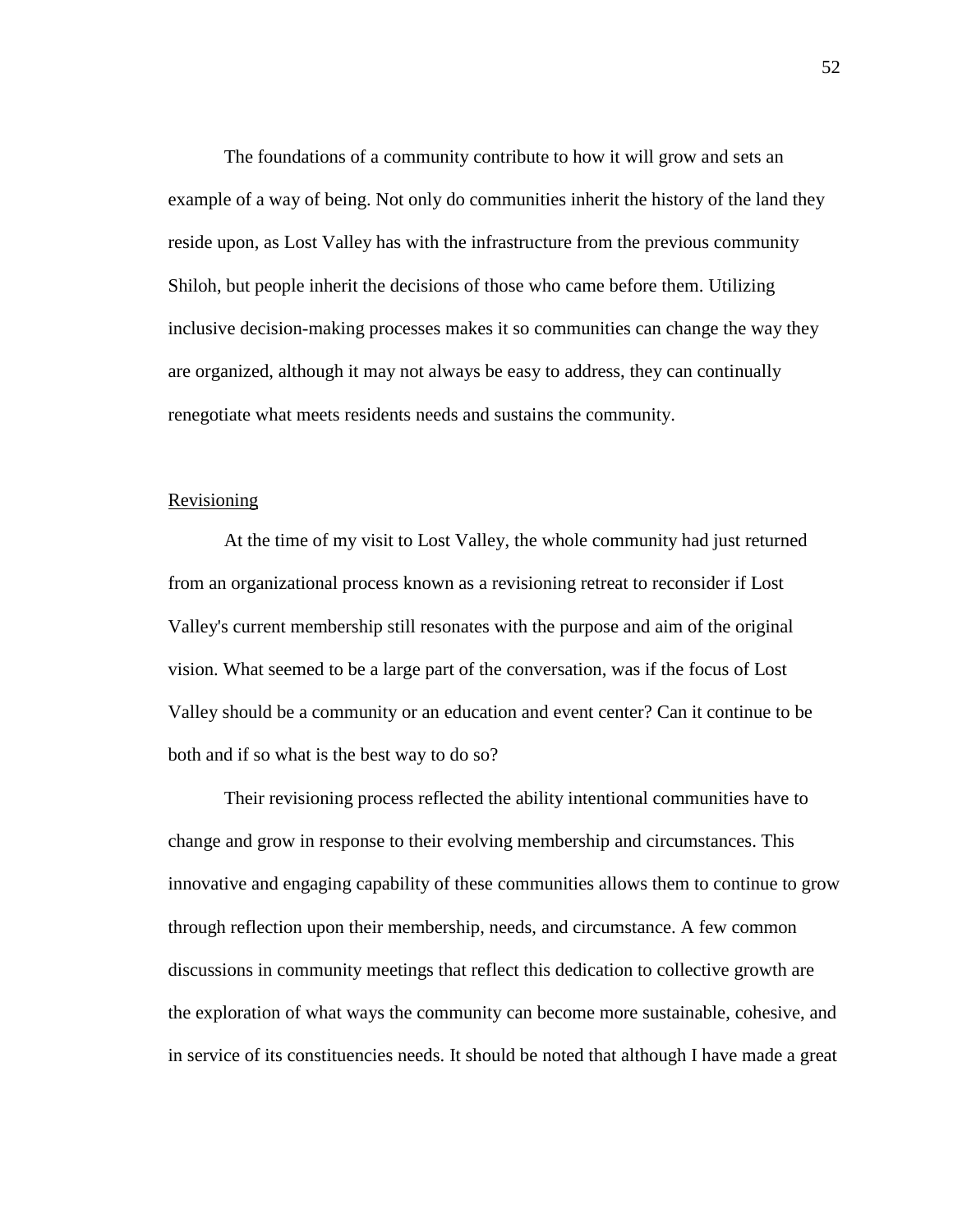attempt to explain these communities through the words of community residents, my own personal experience is likely reflected in these results, thus some topics may have been covered in more depth than others and should not be taken as conclusions about these two communities. These results are an amalgamation of many different interactions with community residents that seek to contribute to the knowledge about the ways of living these communities foster.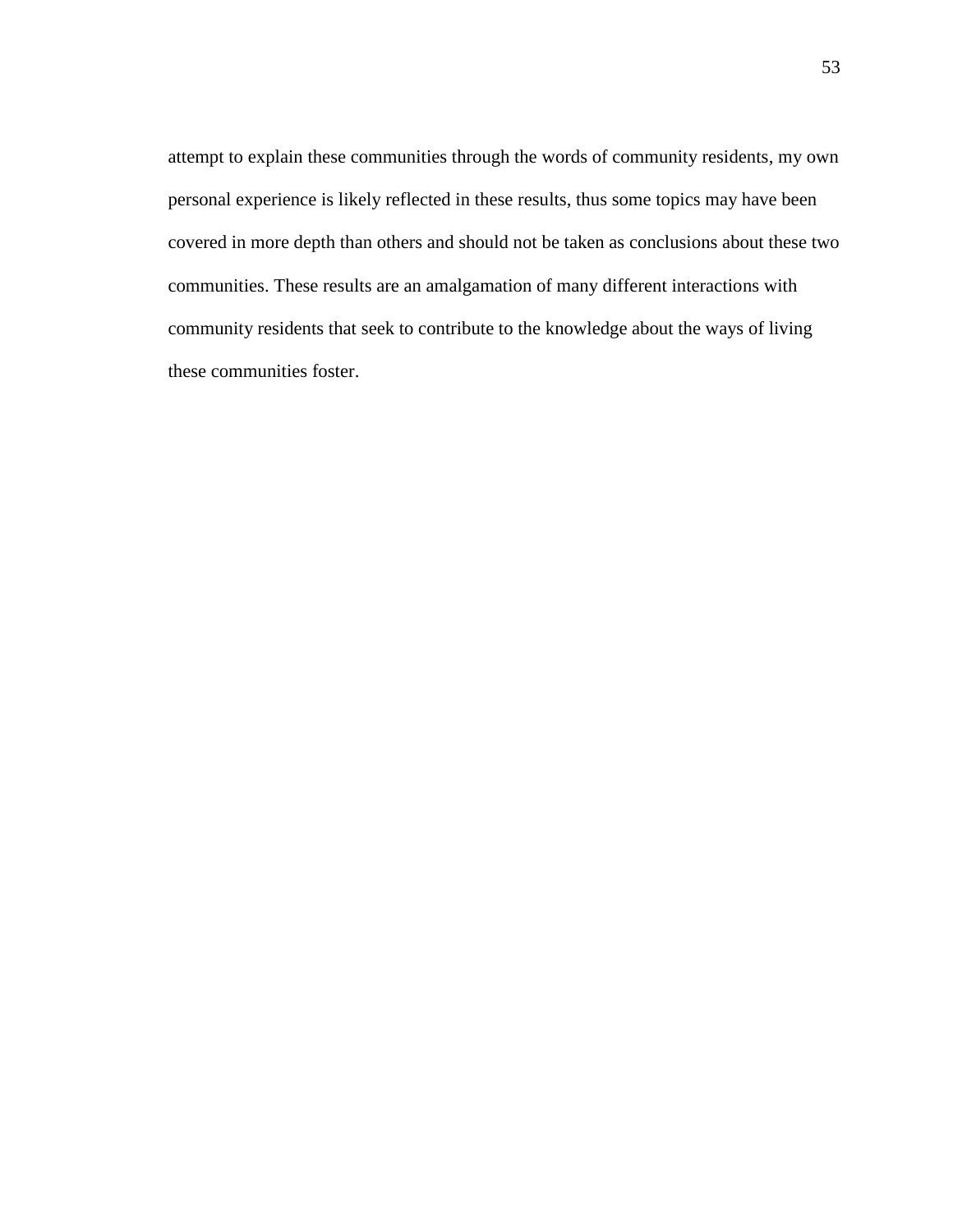### Research Insights

In order to explore the insights gathered from my participation in these communities, conversations with residents of these communities, and the interviews conducted with residents I will discuss my specific questions and highlight the major themes of this ecovillage research. This will be done through the use of direct quotes from interviews and paraphrasing conversations when useful. The discussions will be organized under the five categories provided by Mychaljuk's ecovillage case study: Inclusive Discussion and Decision-Making, Honest and Compassionate Communication, Nonviolent Conflict Management, Embracing Diversity of People and Perspectives, and Personal Growth. Her research explored how ecovillages foster learning for sustainability and highlighted the theory of "community of practice" as a conceptual framework for understanding how knowledge is shared and maintained through the participation of residents. Utilizing this theoretical framework I will discuss knowledge sharing within these communities to understand how learning occurs through involvement in particular social practices. In order to allow interviewees to remain confidential, I have designated each quote with the name of the community and an arbitrary letter to signify the respondent. This allows readers to follow residents' quotes and hopefully contribute to understanding the separate opinions of residents and communities.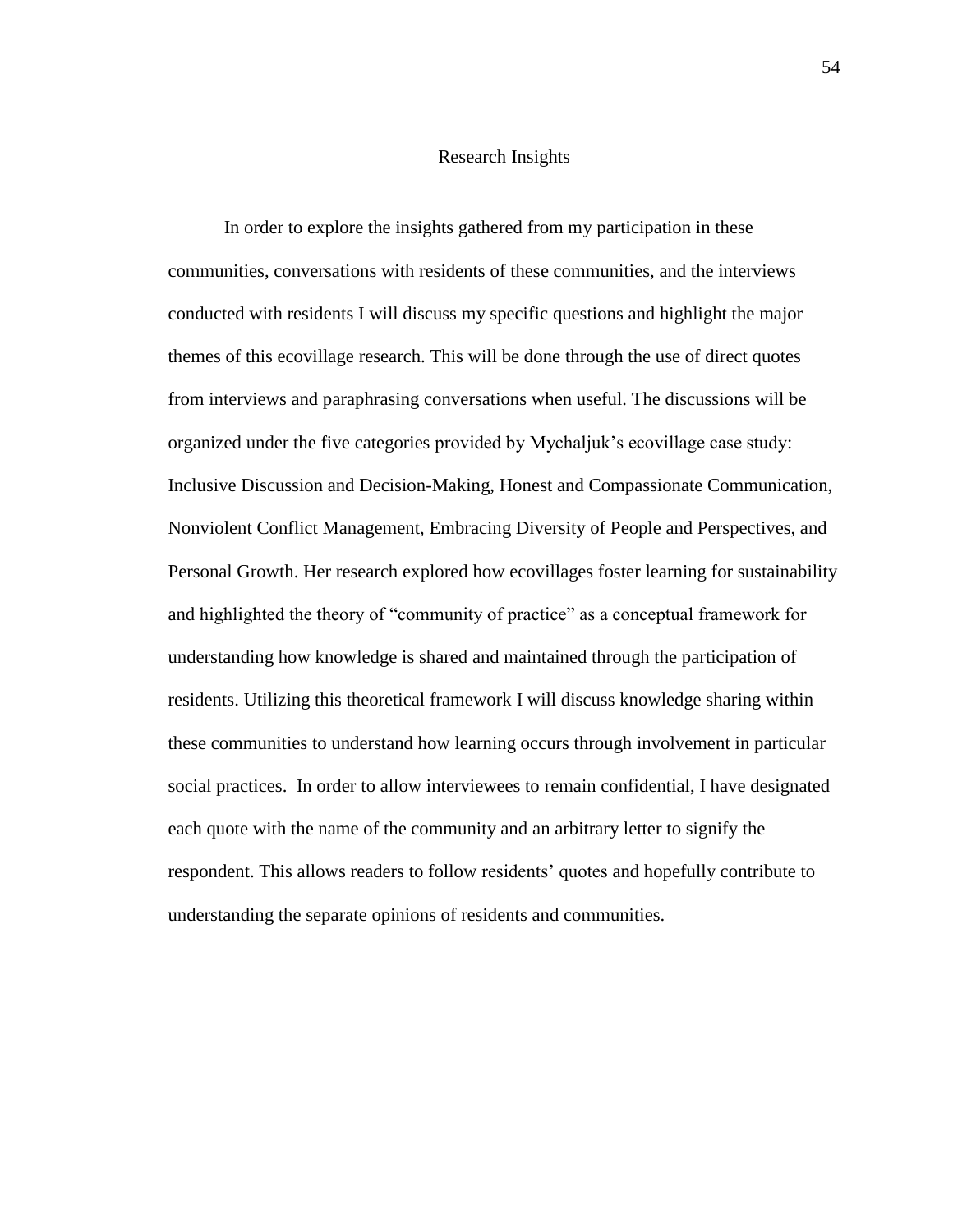Inclusive discussion and decision-making: sociocracy and consensus

From the many different community meetings I observed a majority of them were well organized and remained so even when tensions arose or things got personal. At Lost Valley, the use of sociocracy was regarded highly in interviews by all residents with little to no objection to the processes. One resident described Lost Valley's use of sociocracy as,

"a circles based system with up and down links that create groups for multiple people to maintain a certain project or part of the community. Each of these circles are all connected to each other through up and down links so all have chance to be represented as a check and balance." (Lost Valley Resident A 2018)

The use of rounds where each person gets a turn to speak going around the whole circle appeared to take up more time occasionally but was likely worth it because it prevented people from talking over each other or interrupting, and people seemed to listen more closely than a popcorn session. A popcorn session is where people take turns speaking in in no specific order. As one resident noted it encouraged less vocal or shy people to share, stating that "Being reminded that my voice matters" (Lost Valley Resident B 2018) was her most beneficial learning experience from living in the community. Some comments from the interviews regarding resident's experiences using sociocratic decision-making are

"I believe the strength of this community compared to other communities is our governance system; sociocracy: An inclusive decision-making process that involves circles of interest such as the garden circle, kitchen circle, HIVE roles, community petal meeting, finances and so on. This is so people can share responsibilities and help things move smoothly, and translate it transparently within the community using up-and-down links to connect each circle of responsibility and interest and to hold each circle accountable. We allow everyone to be heard and empower people to speak up about how things that could possibly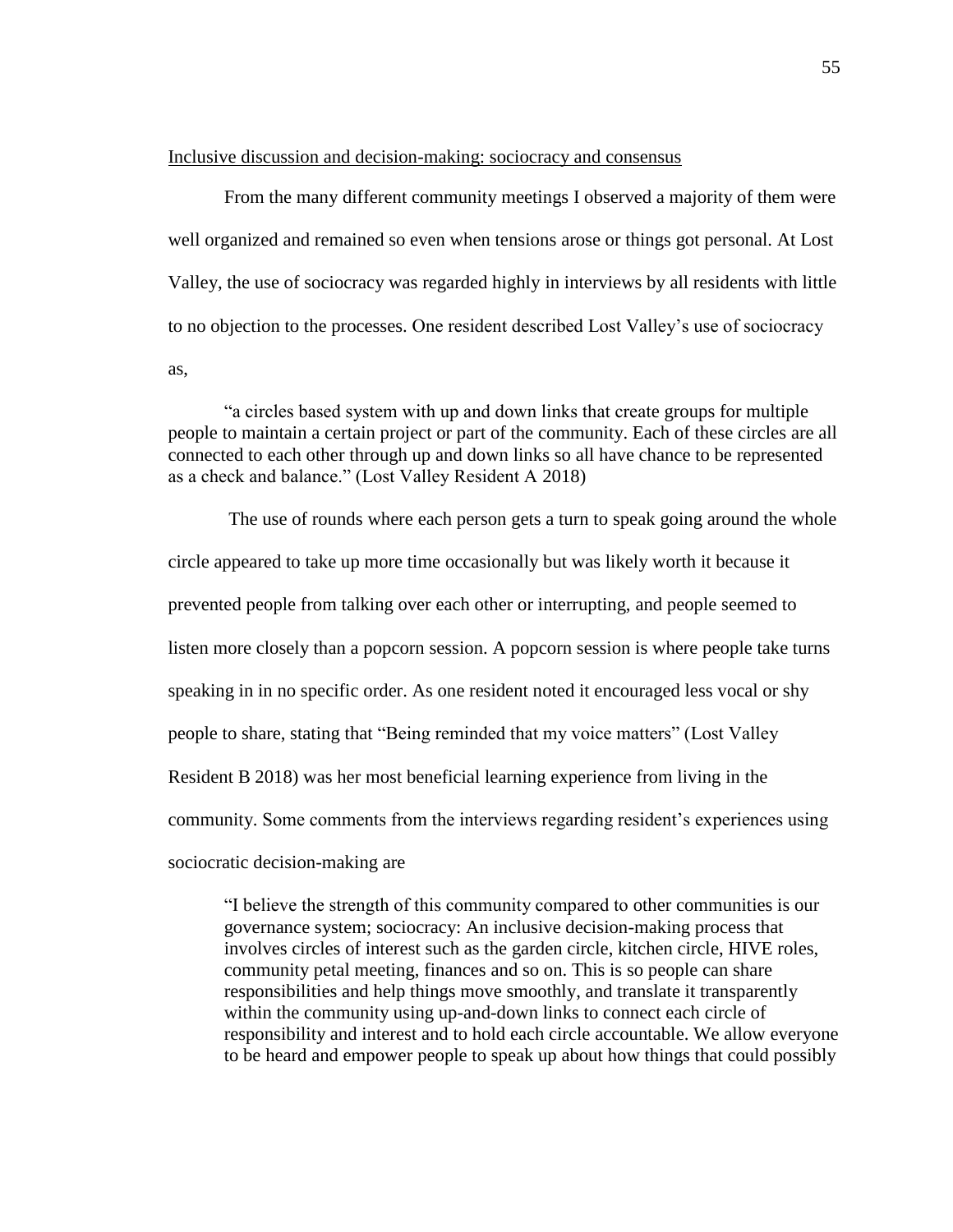be better here as a fluid, transforming community. We also really push for nonviolent communication as our main way of resolving or preventing conflict. Workshops on this topic are also taught here to expand this to other parts of the world, particularly in businesses and family settings. Our revisioning project is to hopefully create a more involving group where people work in teams in these circles and everyone is involved on a more volunteer level than just one person or staff member being overworked and underappreciated monetarily and emotionally" (Lost Valley Resident H 2018).

"I think sociocracy is pretty nifty. I think we need to have some sort of governance and organization just to keep things going so everyone understands which way we are going and how, so we can stick to the scripts. It's a version of it: The Lost Valley adaptation. Originally it was a business model, but we are using it as a community format. It can sometimes be frustrating to go in rounds and rounds and be in the circle and go to all these meetings, and check-ins, to listen to every bodies opinion, but you know, I would want my opinion heard too, so I put myself in those shoes. It keeps things flowing. I also like how we can be flexible in sociocracy as well too" (Lost Valley Resident C 2018).

This reflects that sociocracy is a more involved and a longer process than other

decision-making processes, such as representative democracy, because it is so inclusive that it takes time for each person to express themselves and for others to co-create in the process on each other's ideas. As this resident pointed out, it can be frustratingly time consuming but residents perceive it is worth it to insure that the process is fair and inclusive. A resident reported that even if it is a slow process initially, in the long run, this saves time because if people's needs are met the first time a proposal is discussed it prevents the group from having to revisit the topic or from having issues arise later.

Residents of Lost Valley referenced how the use of sociocracy has been an everevolving process of revisiting how this organizational structure can actualize fair and inclusive decision-making by distributing power and responsibilities throughout the whole community instead of to just a few individuals. Insights from residents reflect this: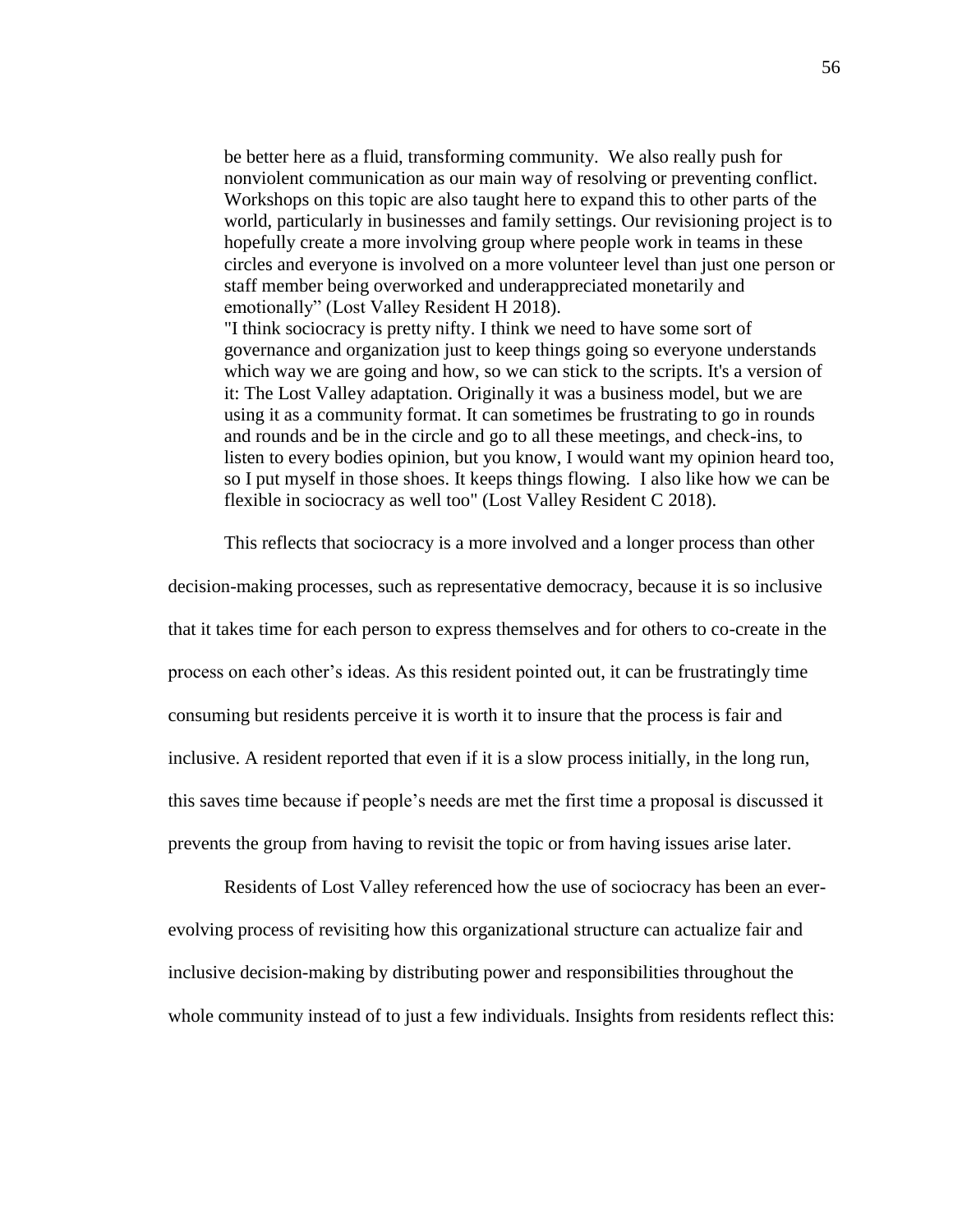"We are making progress in that. We have had a more traditional model. We are sociocratic inspired, but still had some hierarchical aspects play into that that were not the best. The result of our revisioning has been a distillation and desire of improving in that regard from a hierarchical, single person(s) bearing the responsibility which causes resentment amongst some people or isolation where people who were wearing boss hat had trouble being part of community as well because they were always being seen as representing this authority. Probably here more than most places, people do have a problem with authority, and I think that's good. I think we are doing pretty well in the strides to improve on some of those pain points. More shared responsibility, which also brings more openness and transparency, sharing more decisions, preventing staff burnout. Making socially and organizationally a more sustainable structure" (Lost Valley Resident D 2018).

"Right now we are looking at our vision again to make sure it continues to align with our communities' values as a whole and as individuals. I like this because this can give us a more fluid system based on our needs as a community right now and not being stuck in old past written ways" (Lost Valley Resident H 2018).

These statements reflect that in general, residents were partial to inclusive

decision-making and nonhierarchical involvement. This includes having a structure that is open to change and evolution to meet these values over time. Residents expressed that not only was the shared power of decision-making important to long-term community sustainability but also having an equal distribution of responsibility and work. This was because when individuals are overloaded with responsibilities and work they may burn out. Also, when a few people are solely handling aspects of the community's organization residents felt that there may be a lack of transparency and communication with other residents.

From my participation and interviews with the members of La'akea, it appeared they strived to make their decision processes both egalitarian and inclusive. Although individuals staying at La'akea that were not members could not technically vote they still took consideration from all who participated in the meetings and were interested to hear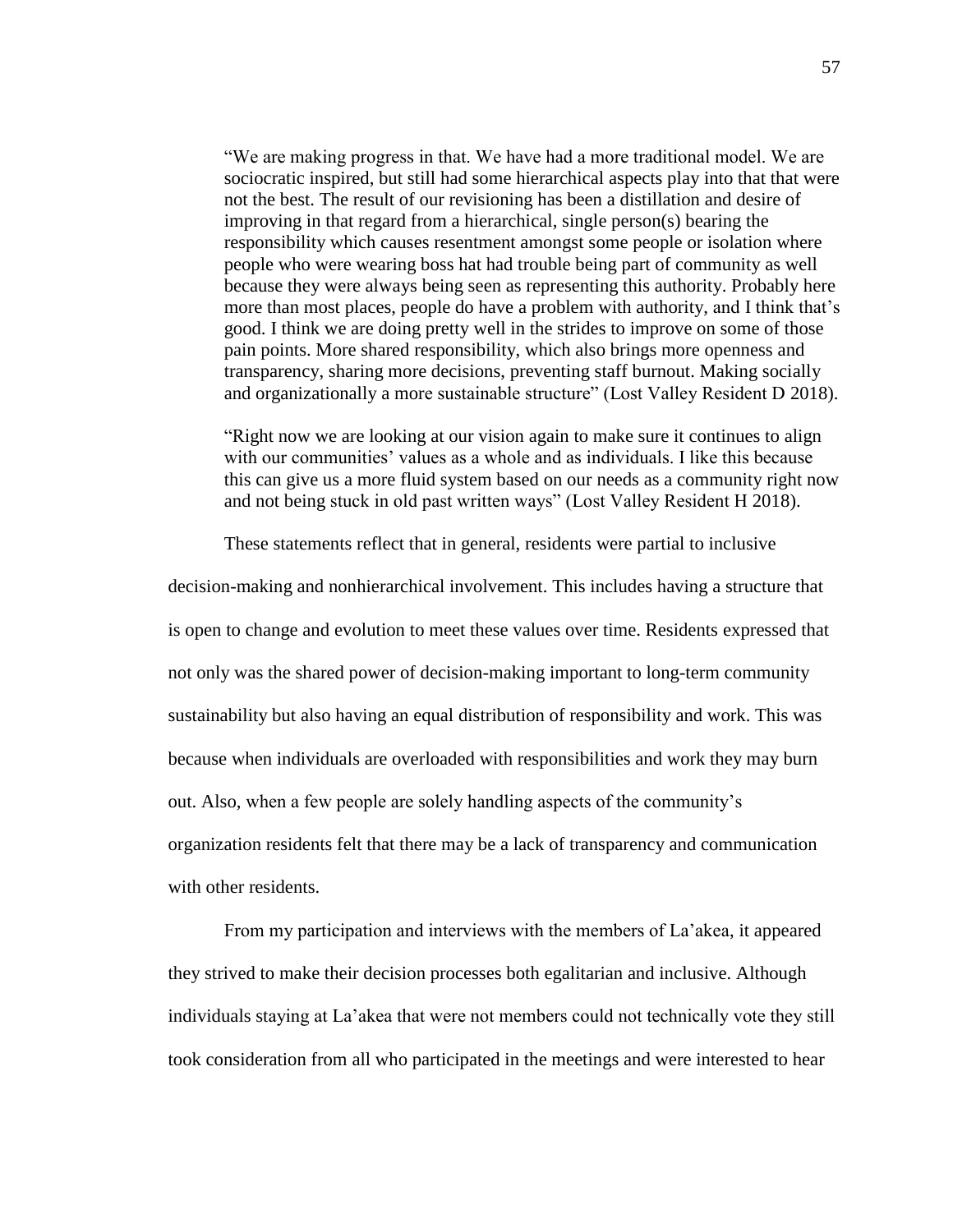what everyone thought. Most members were trained in various conflict resolution practices and facilitation.

At La'akea, the meetings were often less structured likely due to close relationships and smaller size of the group. Members referenced it as "family consensus". The meetings had a family feel to it where individuals were very comfortable fully expressing themselves which appeared to have benefits and costs to the decision-making process. Since people were familiar and comfortable with one another they would clearly speak their truths but their comfort with each other also may have made it less awkward to interrupt one another. La'akea did not regularly use rounds and would popcorn from person-to-person which seemed appropriate most of the time due to if a member had something to say they would make sure they spoke it.

At La'akea they utilized moments for centering or clearing at the beginning of meetings, when people appeared to be getting tired, or when tensions rose. For example, the facilitator would ask that each person take a moment for themselves to ground in and to become fully present to release all stagnant thoughts and feelings that may interfere with the goals of the meeting. When tensions rose beyond what the facilitator thought was productive they would call a break and give time for people to release some of their built up emotions. This could be dancing around a bit, meditating for a few moments, or screaming into a pillow; honoring each and everyone's authentic process. A founder of La'akea commented on their decision-making process as,

"A nice balance of autonomy, freedom, anarchy, and balanced on the other side with organization, coordination, delegation, and collaboration. We honor autonomy, and yet we come together and collaborate on many things. Our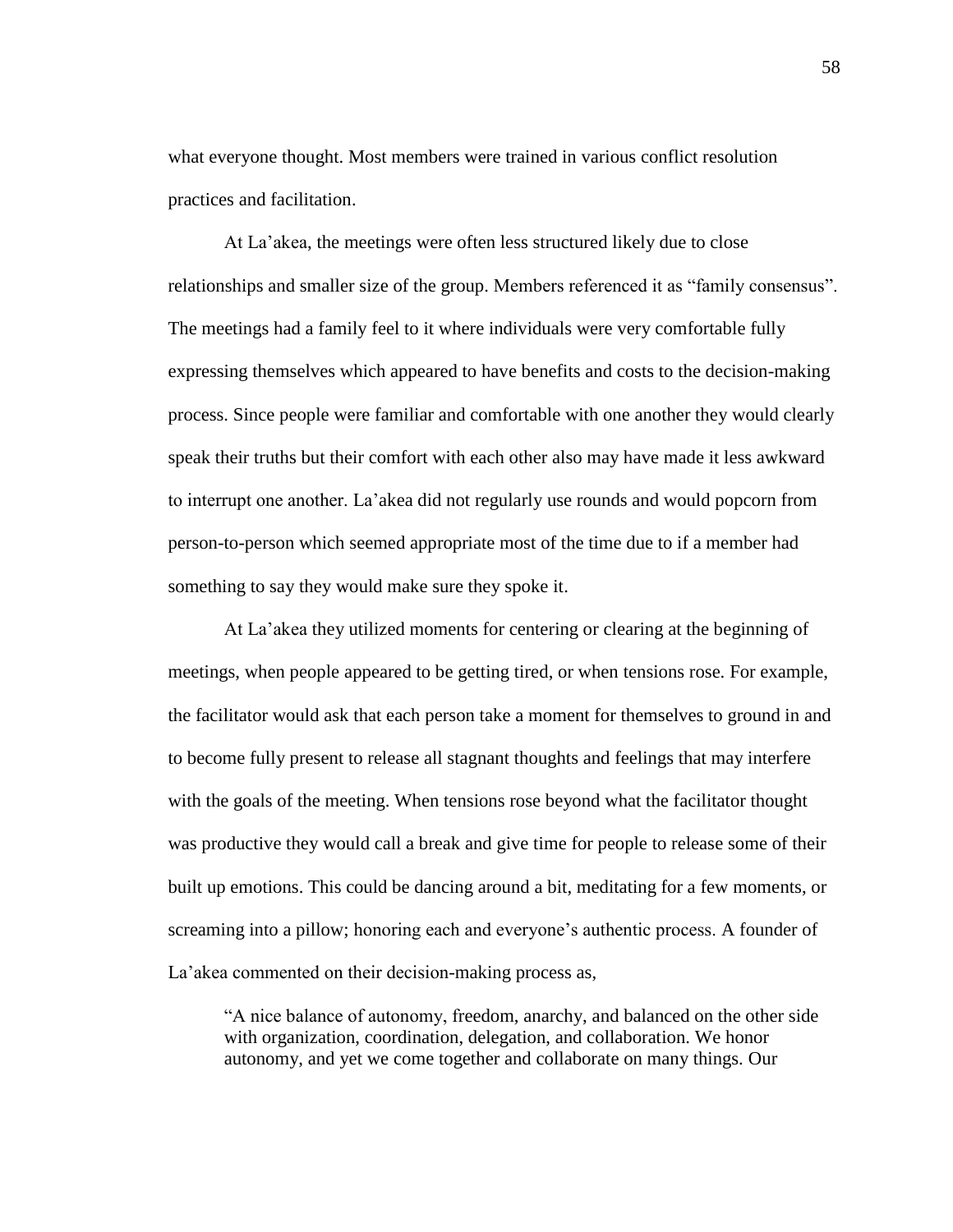strength is the sharing of power and control in decision-making and we have the structure that encourages that. Including shared land ownership, and consensus meeting decision-making." (Interview La'akea Resident C)

In terms of participation, La'akea was usually open to having visitors and farm

supporters attend meetings if they wished. The only times visitors were asked to leave the

room, was when the topic was about private matters of members or about farm

supporting. Members were open to farm supporters and guest giving their opinion on

meeting topics and observing how the consensus decision-making process occurred. All

residents interviewed at La'akea noted how they were pleased with the way the

community was organized and governed with one resident reporting,

"I love the way the community is organized. The most core structure is an LLC owns the land so members have an equal share from that we make all important decisions through consensus. Everything is voluntary. We have some expectations and agreements that could be seen as a requirement but deeply there's a culture where we choose what we want to do... mostly organizational systems beyond that they arise to fit the problem or need and only as big as the need is to so there's not a lot of this extraneous hierarchy... so that helps when coming to being more authentic ourselves" (Interview La'akea Resident E).

As a La'akea member noted the only exception was that there were limitations to

participation for farm supporters due to their temporary nature of being there, usually no

longer than 2-3 months.

"There is another organizational structure. We have ongoing agreements between farm supporters around a trade of work and money to stay here and use resources and live together so there's more of an ongoing hierarchy I think that can be challenging. Things frequently come up around that and can be challenging, both for us and farm supporters. Right now, I'm not currently aware of an alternative. It's just a challenging thing. Challenges are good possibly" (Interview La'akea Resident E).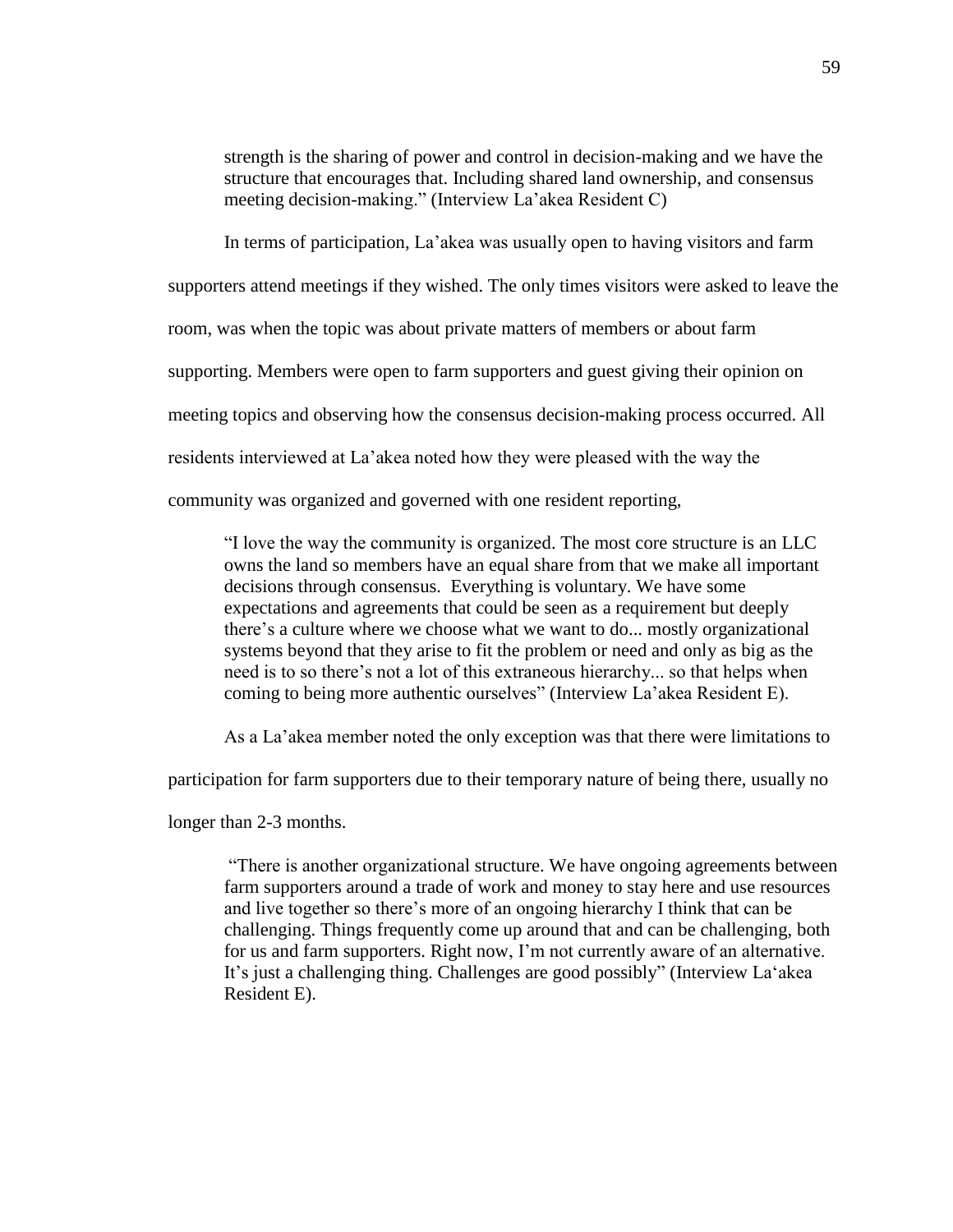The challenge of having farm supporters for short-term stays surfaced when one of the founders wanted to have a garden meeting to discuss possible projects and brainstorm ideas. All parties became frustrated in the meeting due to farm supporters knowing their temporary nature and self-censoring due to perceived and real power imbalances between farm supporters and members. One member of La'akea questioned the purpose of the whole meeting on those grounds and also pointed out that many of the ideas brought forth had been attempted in the past that never got off the ground or failed due to various reasons like lack of interested long-term individuals.

These limiting factors may have led to the marginal participation of farm supporters because it prevented people whom were farm supporting from being able to dedicate to long term projects and goals. Even though farm support is not full participation it appeared to be an extremely enriching experience to the farm supporters there at that time by giving insights into decision-making, conflict resolution, compassionate communication process, and enabling them to have connections to both the land and people of La'akea. Although, most communities allow visitors or guests to sit in on their community meetings, there is no real substitute for experiencing it as a member. Without membership, full participation in the community of practice of consensus is not possible. This mirrors Mychajluk's research that found an imbalance between the participation of renters compared to owners due to self-censorship from perceived power imbalances.

In conclusion, both Lost Valley and La'akea represented a working and evolving alternative self-governance system that strived for inclusion and equality. Even though,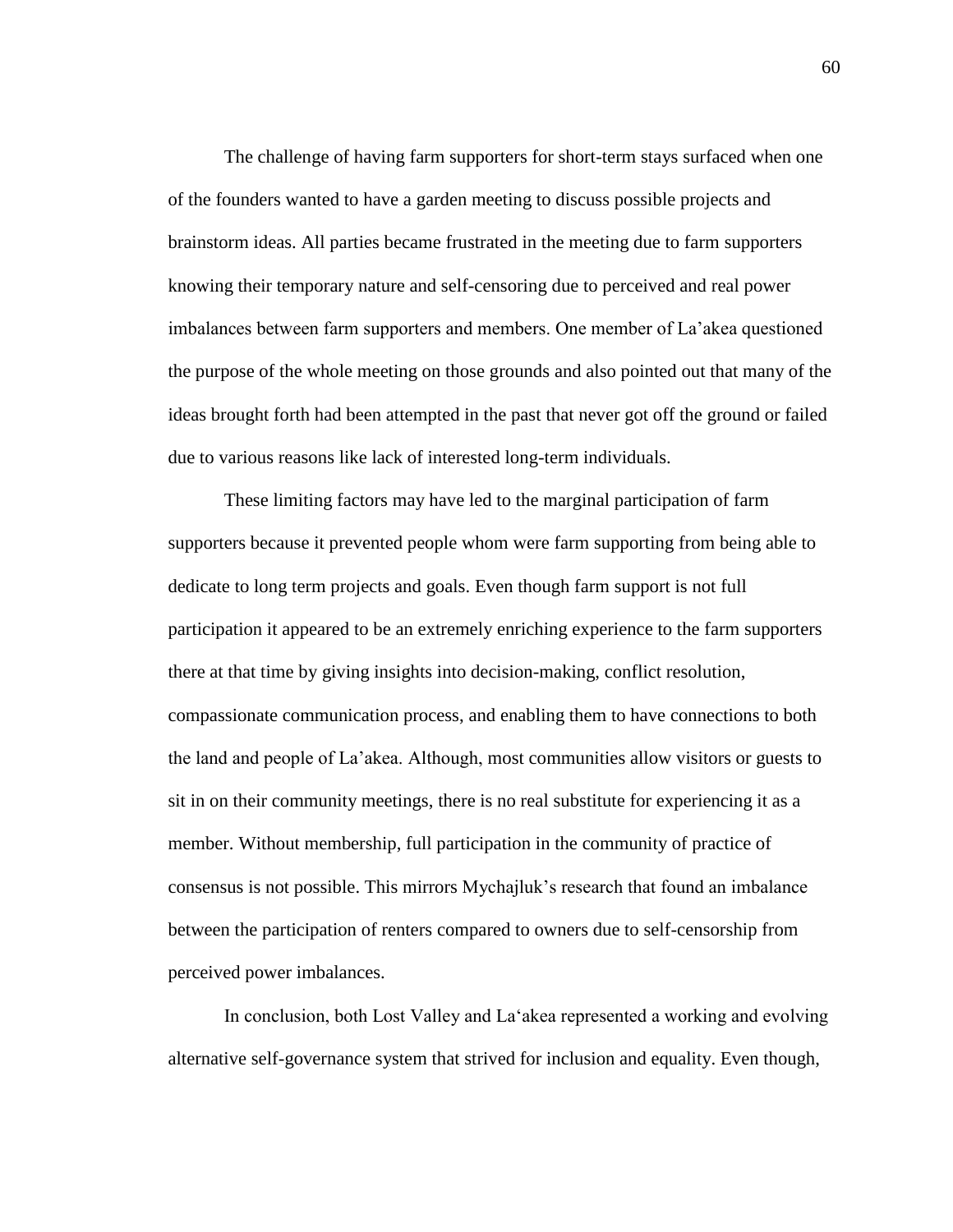both of these communities aspired for this ideal process they both noticed some hierarchies still exist within their structure and within themselves that one resident concluded

"the most beneficial learning experience is about being in my power, this process of experiencing and learning how hierarchy exists within me, as I'm in this place that is nonhierarchical, and healing those parts to go from being perpetrator or victim to being empowered, self-actualized being. Taking responsibility for my own life. This comes out of equal ownership and consensus decision-making" (Interview La'akea Resident E).

This position reflects the awareness that the on-going development of these decision-making processes is not only a process for the group but involves each individual member's journey of self-discovery and reflection. The interviews revealed that as each member of the communities grew personally, through communication and practices with other community members, their ability to contribute to the group expanded.

# Honest and compassionate communication

At La'akea most members participated frequently in the morning check-ins and weekly hearts shares and meetings. They describe heart share as "a process where we support authenticity and self-revelation for transparency and community support (La'akea Community, n.d.). The importance of heart share and the practice of the ZEGG forum at La'akea was pivotal for allowing each resident to be heard and be able to express issues with other residents. Heart shares created a safe container for people to express themselves without judgement and tried to minimize defensive comments and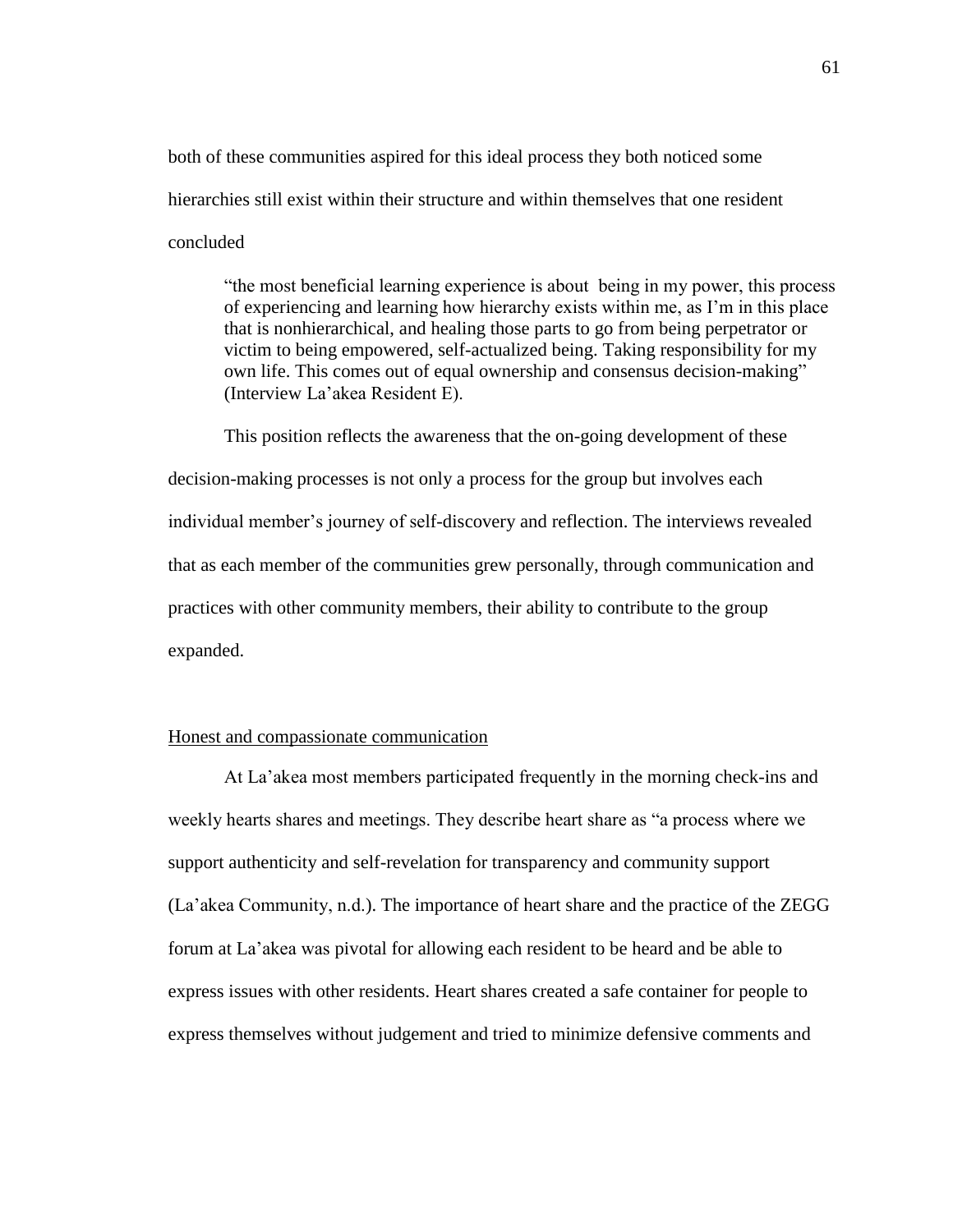reactions. I became aware of the significance of this process when another resident farm supporter expressed how I had hurt her feelings while having a discussion while making breakfast. I was totally unaware of how my words had affected her and by hearing what she experienced emotionally gave me insight into her reality that if not aired through the practice of heart share I would have continued to be oblivious to how my words came across to her. After discussing it with her and expressing that I did not intend to hurt her feelings we have been closer friends ever since. It was these authentic revelations of what we feel inside to those around us that allows everyone in the group to understand and empathize with each other's lived experiences. Heart shares<sup>1</sup> helped to create and strengthen the bonds between people instead of burying feelings and negative emotions that will in time drive people apart.

It was not easy for me at first to open up to the group and the group had reservations about me until I finally did. After a while, I tried to stop discussing superficial aspects of my reality, such as how my day went and started expressing how I was feeling. What I realized is that by refraining from diving into my own personal issues and emotional challenges I was preventing the group from getting to really know me. This simultaneously wasted precious time of being seen and heard, by a trusted group of people that can help facilitate personal growth and healing. The time I spent at La'akea

 $\overline{a}$ 

<sup>&</sup>lt;sup>1</sup> There was another community in New Zealand that held heart shares as well and the presence of this meeting for authentic expressions made me feel much more at home. Experiencing heart shares in multiple communities brought on the realizations that what do we have to lose by expressing ourselves authentically to strangers, as they let my partner, other visitors, and I participate. The only things we lose are the masks we sometimes hide behind or that people have constructed about us. It breaks the illusions of societal stereotypes and gives glimpses into our internal worlds. I may not have gotten the time to know many of these people personally, but through that heart share, I felt with them and could admit that those few hours gave me more depth into who they are than how I know some friends or colleagues.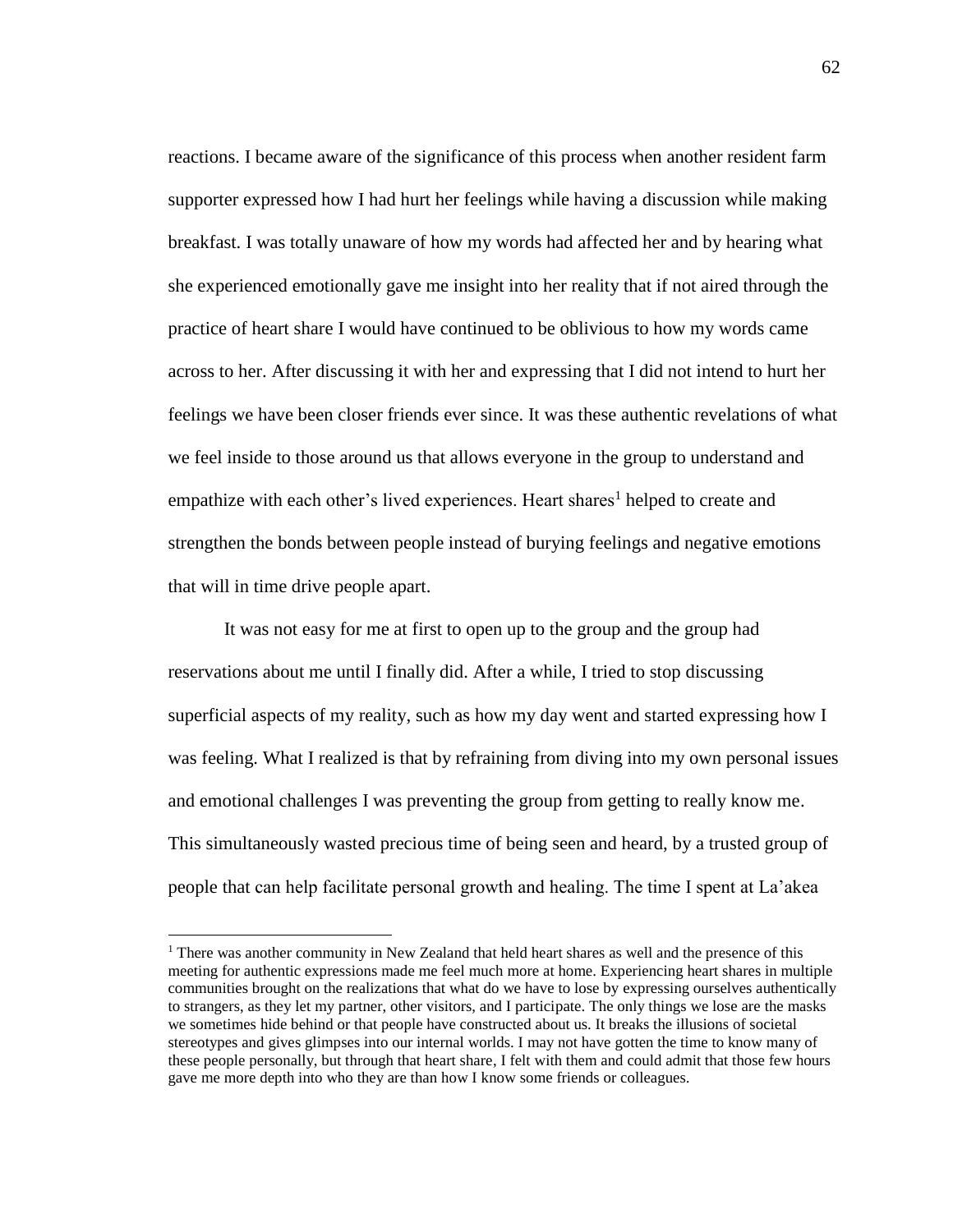was on occasion, very challenging, but it helped me grow and reflect on who I am, how I come across to others, and how expressing my emotions benefits both me as an individual and the group as a whole. One member of La'akea noted the evolution that many visitors and new members experience as

"I've watched people who flow through this community, and in their time here they change from being relatively protective and closed around their emotions; their joys or suffering, who can be at times not very active and have poor diets. To eating better, and being more active, expressing more joys, and feeling safe to express their range of emotions" (Interview La'akea Resident E).

It seemed that for both of these communities honest and compassionate communication was the glue for the success of the relationships and their survival as a community. Both La'akea and Lost Valley held in-depth personal growth workshops that created space for people to connect on a deeper level with each other and with people from outside the community. The purpose of these events, to have more authentic and heart-centered interactions, aligned very well with maintaining and improving relationships within these communities. The importance of heart-centered communication is that it enables the mutual support and social cohesion needed for not only living collectively but for organizing, preparing, and hosting events, workshops, and educational opportunities that stimulate knowledge sharing among members and visitors.

### Nonviolent conflict management

Multiple residents in both communities noted that participation in social practices such as heart share, check-ins, forums, and personal growth workshops helped to prevent or reduce conflict by making spaces for people to express themselves. These gatherings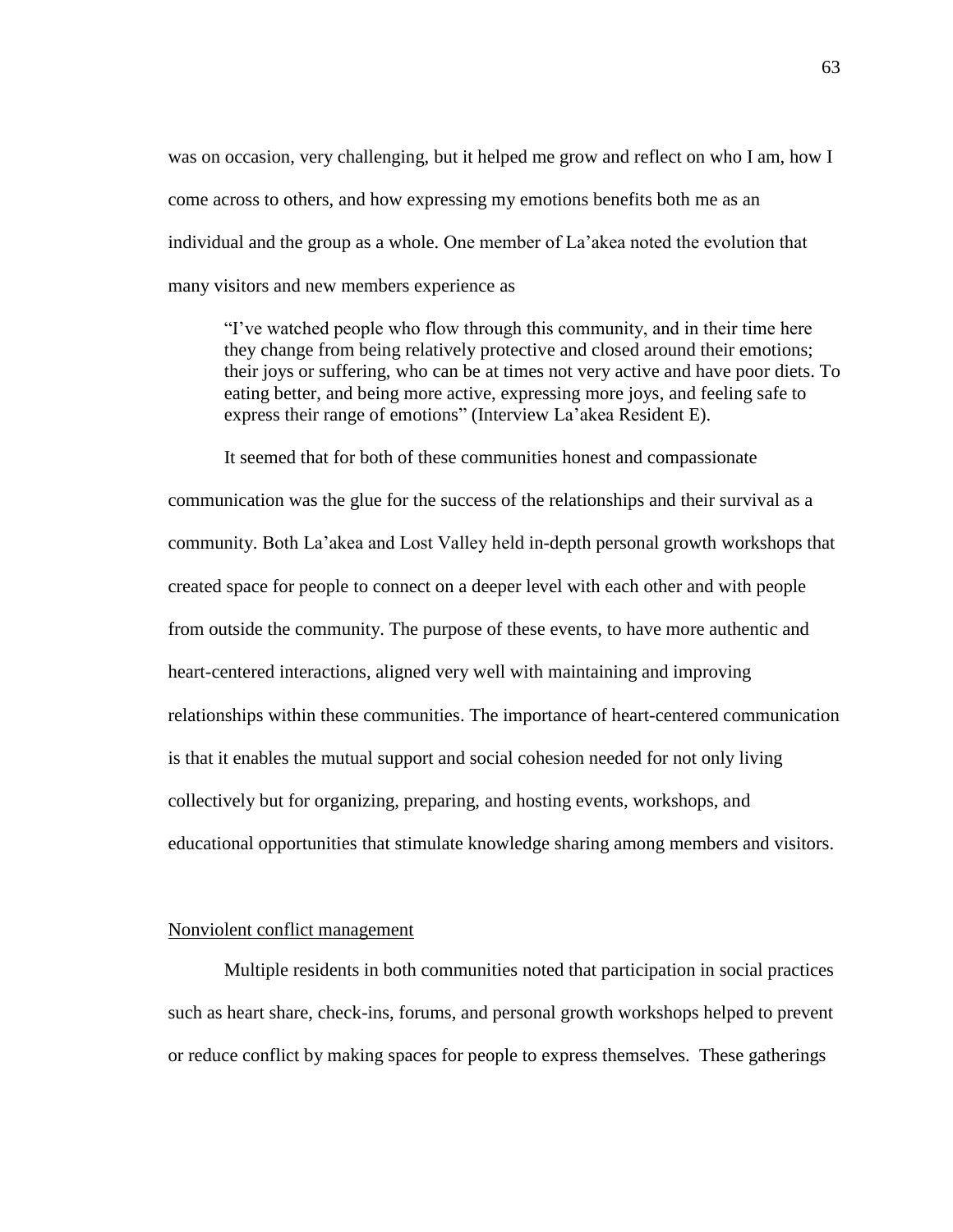designated for authentic and compassionate communication I observed helped people to air their grievances or troubles with one another while the issues were still minor. While commenting on what brought them to Lost Valley a member highlighted the importance of a personal growth workshop in reducing conflict and creating community cohesion saying,

"It was a process of knowing what actually living here was like instead of just visiting...It seemed like things were going on and it was not some sort of utopia like I had imagined, a year before I sensed there was a lot of conflicts and thought secondly, but when I came back this time, people were getting along so much better and communicating so well and it was largely due to this new workshop they had been doing called "Naka-ima". It was a personal growth workshop that a friend of some community members had offered to do for the community when she heard that some things were challenging. It made a huge difference and it caused some people to decide "I'm not really into personal growth or really working through things with other people, communicating about our issues. I don't really want to put my time into that and I'm just going to leave the community." So a few people decided to leave but the few people that remained formed a much tighter group and there was a real culture around that that was very attractive. Doing a workshop like that, I've never done before, and it wasn't easy. It was challenging to talk about stuff that I wasn't used to talking about, but it really brought people together and everyone that joined the community at the point did that workshop and we had weekly wellbeing meetings which were mini two-hour versions of that workshop and we did exercise from that. Eventually people at Lost Valley started teaching it and it was held monthly after a while and lots of people from outside started taking it. It was a big part of the culture for a number of years" (Interview Lost Valley Resident E).

Both La'akea and Lost Valley hold personal growth workshops: Heart of Now at

Lost Valley and Network for New Culture Camps at La'akea. The interpersonal

environments of these communities and the feedback residents gave to one another

stimulated personal growth through self-reflection and heightened self-awareness. This

can be overwhelming for some people and more than they want to live with daily. A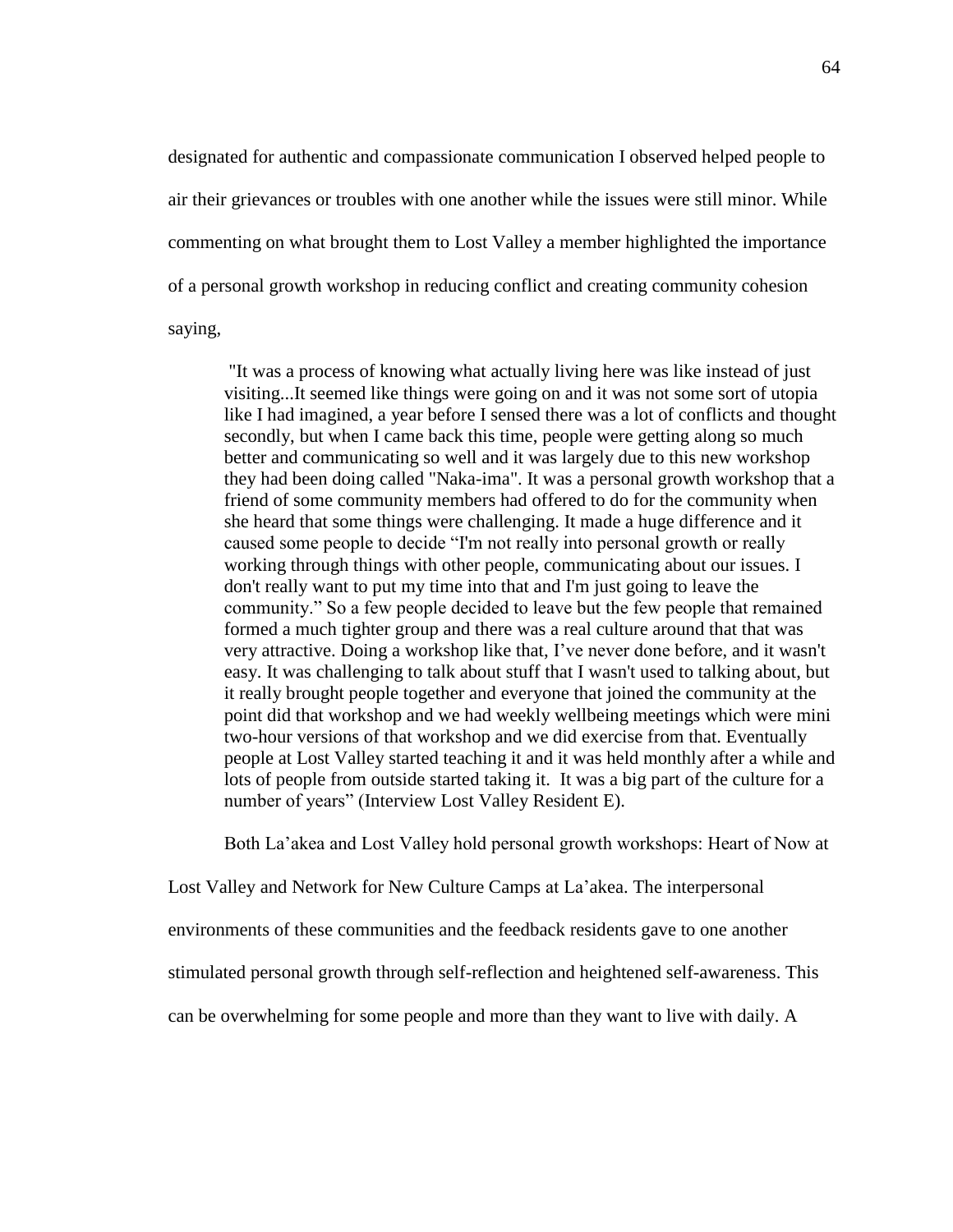member of La'akea explained when discussing why some individuals had left the community commenting

"people who left did not want to deal with their own issues. It was easier to leave than deal with the challenges and emotions of living with other people. Some don't want to give up creatures comforts like having an individual kitchen or a flush toilet twenty feet away from their bed" (Interview La'akea Resident A).

This highlights how communities want members who will be dedicated to personal growth and reflection, whether that is emotional growth or changes to behavior for the sake of sustainability. It appeared that people who are not willing to work on themselves will either self-select out of the community by choosing to leave or may even be asked to leave. It could be said that the reason many people call personal growth "inner work" is the fact that for most people it is challenging, difficult, and/or uncomfortable. As many residents noted this challenge is too much for some people to live with and that mainstream society does not accept or necessitate the expression of emotions needed for personal growth. As a resident of Lost Valley explained when describing the strengths of the community,

"Personal and social sustainability are our biggest strengths in my opinion. I can see that we are trying to do a lot to conflict resolution and mediation and hosting forums. We had one last night, and first and third Mondays, and one month is more experimental like ZEGG, and the other one we had a sociocratic inspired round where we passed around a talking stick and everyone had a chance to check-in with extended check-ins and ask for feedback. So that's where we talk about what's going on if there are weird vibes going on between two people or persons. We are like the "the vibe alert crew" I think that's what keeps people feeling connected in the community. We give that space to be heard and using nonviolent communication to sort out judgments and assumptions to get to the deeper feelings so we can have our experience with our feelings and what does that mean? Mainstream culture doesn't really allow us to just experience feelings you tend to want to run away from them or dampen them, or go to the bar. Being a pretty much sober campus, it's also up to you to figure that out and being with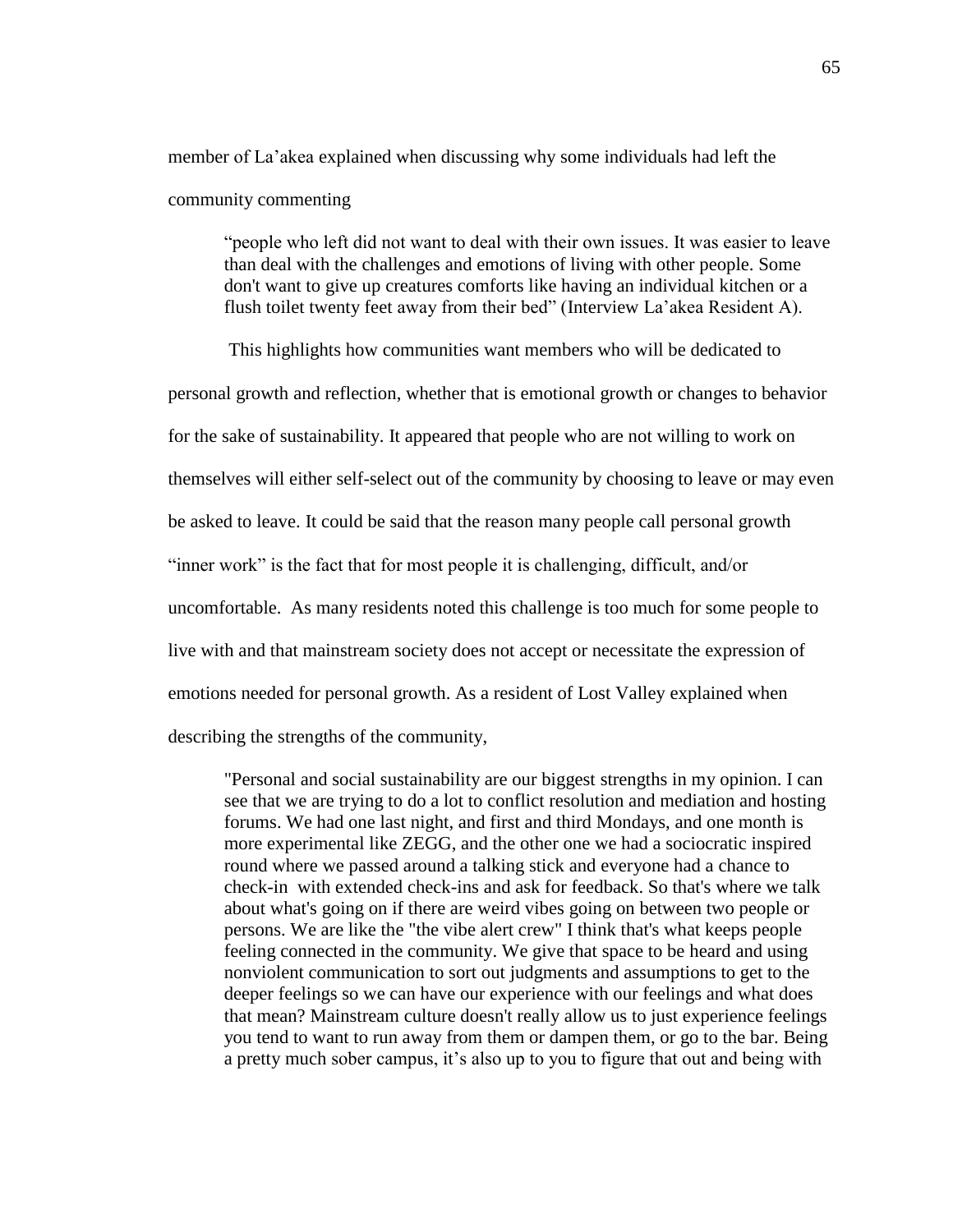others who are also doing the deep work. It's a natural interconnectedness, and I think it's worth it" (Interview Lost Valley Resident C).

Another resident of Lost Valley described the difference of living in the

community versus wider mainstream society as

"People are trying to be real with themselves and others here. It seems there is this phenomena in society that promotes people to self-censor. It's considered not polite to cry in public or deeply criticize. The mentality is that people are supposed to suck it up. People here at Lost Valley want more than that and it can lead to bounce off or an intense experience for people new to the community that are not ready for that level of communication" (Interview Lost Valley Resident D).

Some residents noted that it was the environment of a community of people

willing to work on their issues together that attracted them and keeps them at their

communities. A resident of Lost Valley described what convinced him to come to the

community as,

"I knew I was attracted to this place because it was land-based and rural, and I had been really involved in gardening and wanted to live in a rural community but it was the human element that really drew me and clenched it, for that brought me to wanting to be here, seeing that I had been really involved in these really dysfunctional patterns at another community that none of us knew how to break out of if we all stayed there" (Interview Lost Valley Resident E).

Multiple interviews revealed that relationships and the connections made within

the community are either what brought individuals to their communities or what keeps them there. The social practices described here served many purposes and one of the main purposes is the deepening of connection between residents. My participation in many of these social practices and skills greatly informed me of their practical nature more than reading about them ever could. Before coming to La'akea I had read about nonviolent communication but I had never been around anyone who actively practiced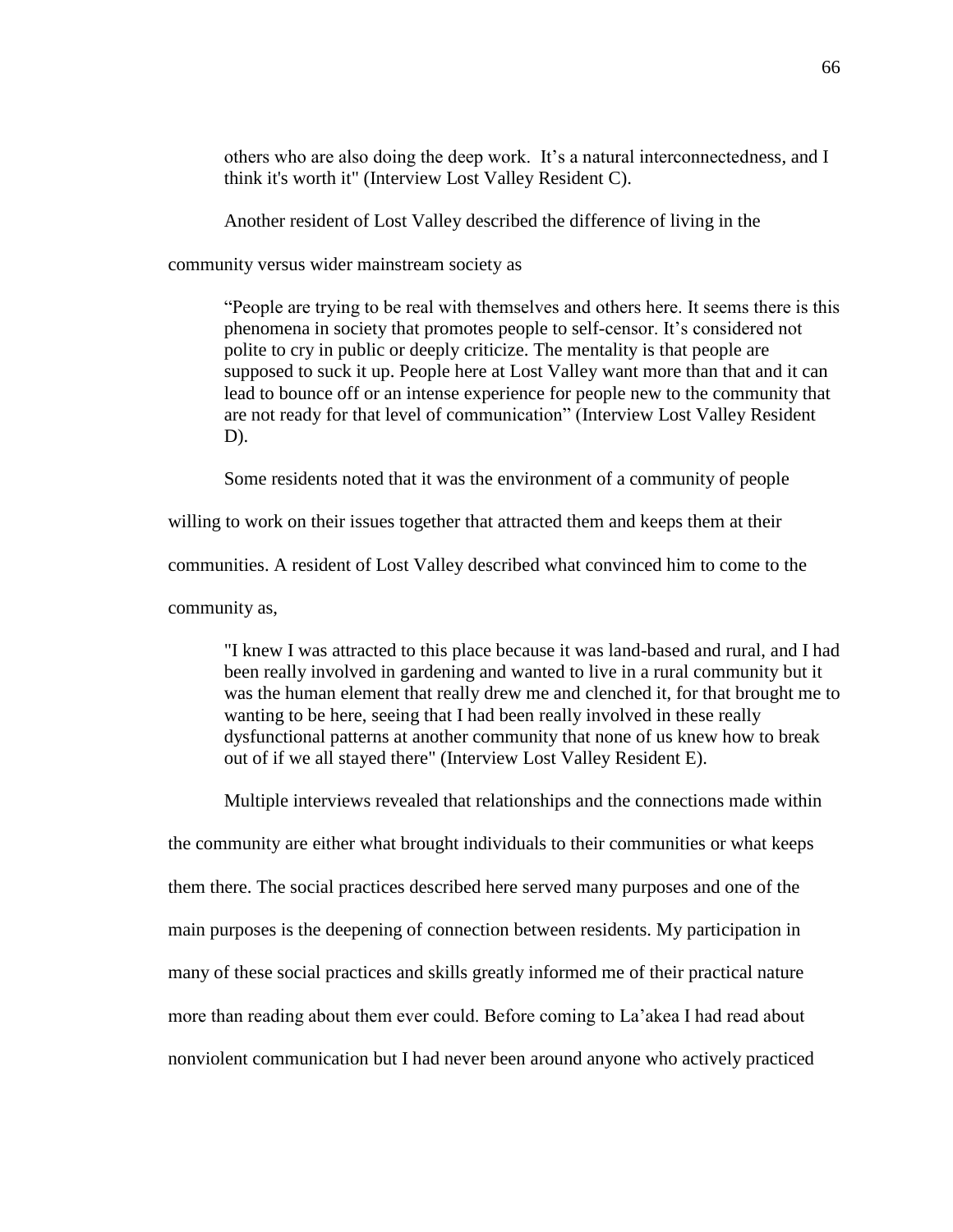the communication skill. My first introduction was when a resident explained to me how to use one of the most basic practice of nonviolent communication of: observe your experience, identify how it makes you feel, figure out what need that feeling is related to, and make a request to the another person involved or group of people for how that need may be met. This is simply referred to as an OFNR (observe, feeling, need, request). Residents explained how this way of relating had multiple benefits such as it helps to reframe our speech to "I" statements, instead of "you" statements, to take responsibility for our emotions instead of blaming others. It allows people to get more in touch with their feelings, promotes contemplation of what need(s) those feelings may be associated with, and encourages people to make feasible requests to others to help get their needs met and to create a deeper connection with empathy and compassion for each other. There is a prime importance that the requests are reasonable and also that they are requests and not demands as agenda driven uses of these practices is not real nonviolent communication but can be seen as a strategy for manipulation. This is because the essence of nonviolent communication is to understand the needs of both parties to create empathic and compassionate connections while having flexibility and acceptance to various outcomes.

Besides heart shares and check-ins at La'akea that prevent conflict from growing, residents also described other sustaining conflict resolution processes such as mediation, withholds, and clearings. Mediations are where a third person, hopefully impartial to the conflict and trained in mediation, sits with those in conflict and helps them to hear each other by often focusing more on emotions and less on their different stories of what the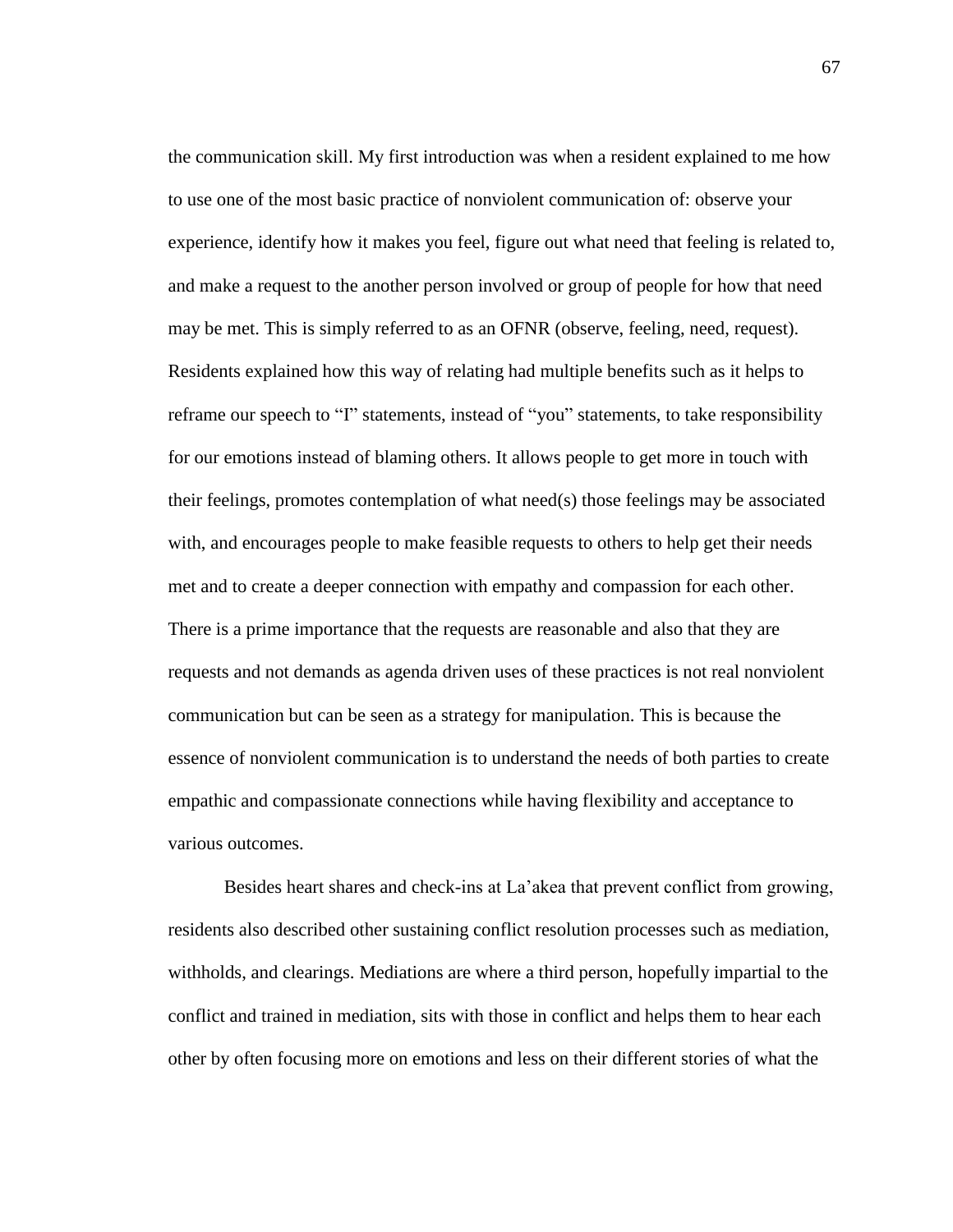conflict is about. Withholds are where one person says "I have a problem, are you willing to hear it?" and the other person responds by either saying yes or no. If they say yes, then the person explains their withhold or problem they have with the other person who doesn't respond, but just says "thank you" or "ok". One member reported that the use of withholds was influenced by the author Blanton's (2005) book "Radical Honesty: How to transform your life by telling the truth". A clearing is the same as a withhold but allows for a back and forth conversation to discuss the conflict.

At Lost Valley, the community council is a more formal structure that deals with and manages conflict within the community and between residents. The process of conflict resolution is described by one member as

"There is an agreement that we all try to use nonviolent communication, then we can work together to try to resolve a conflict between each other using this method. If there is no progress, there is a group of people dedicated to conflict resolution, the community council that can mediate the situation and hopefully find some resolve between the conflicted parties. It's used as a support system instead of discipline. If people are not willing to come to some sort of resolve the community council can create action steps for each party if need be" (Interview Lost Valley Resident A).

Residents responded that the promotion and use of nonviolent communication gave them a common language for expressing themselves and did so in a way that some residents commented made them feel safer. Despite utilizing these practices to prevent and resolve conflict, there were times at both communities in their histories where conflict could not be resolved and people were asked to leave. As a member of La'akea described the progression of a conflict in the early years with one member

"Then about a year into living together on the land there was a major conflict with one member. At about the year and a half mark, we had to have a mediator come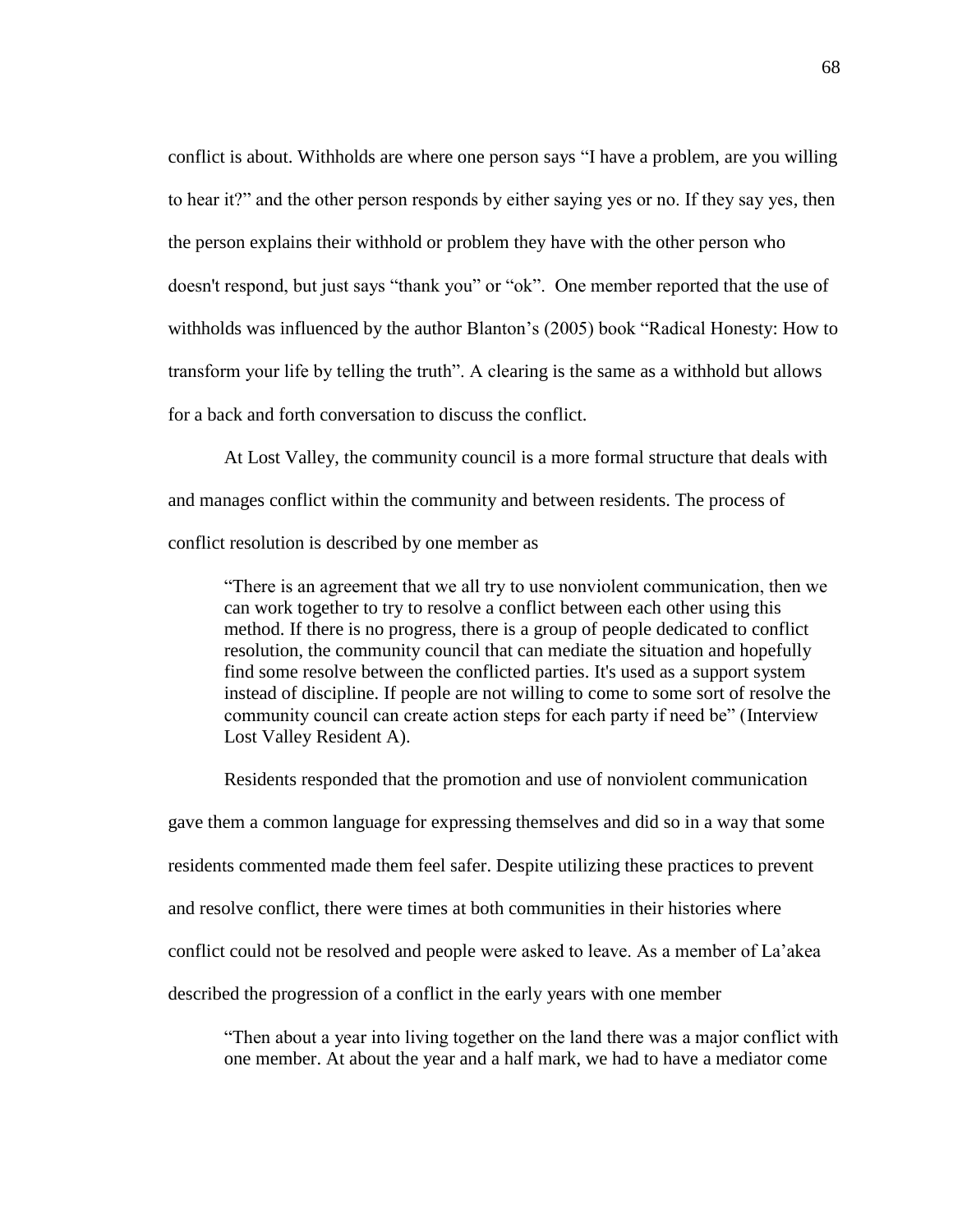to attend business meetings to deal with the conflict because it had gotten so bad. That member went on sabbatical for six months and when he returned it was good for two months, but after some time same problems arose so we as a community decided to end his membership" (Interview La'akea Resident A).

Lost Valley residents also mentioned that there had been times where members were asked to leave for the general peace of the community. It seemed if one persons caused a lot of turmoil in the community, even if it was not a direct conflict, they were asked to leave. The way this was described was there is only so much social energy in a community and if one resident takes up too many energetic resources it can be damaging to the community as a whole.

## Embracing diversity of people and perspectives

At many of the communities visited there was an awareness by some members that their communities lacked certain types of diversity including: income, age, race, and ethnicity. Many communities are composed of largely white middle-aged and older residents who were on average, more financially secure. Younger individuals struggle to find consistent forms of income that would allow them to contribute financially. It is also difficult for residents who work outside the community to balance the responsibilities of their employment with those of living in the community, such as participation in meetings, common house chores, and cooking. Community members also admitted that it was hard to find younger members who were ready to settle down and who could contribute financially. Younger members who were interested in making a community their forever home expressed the difficulty in earning the money needed to do so and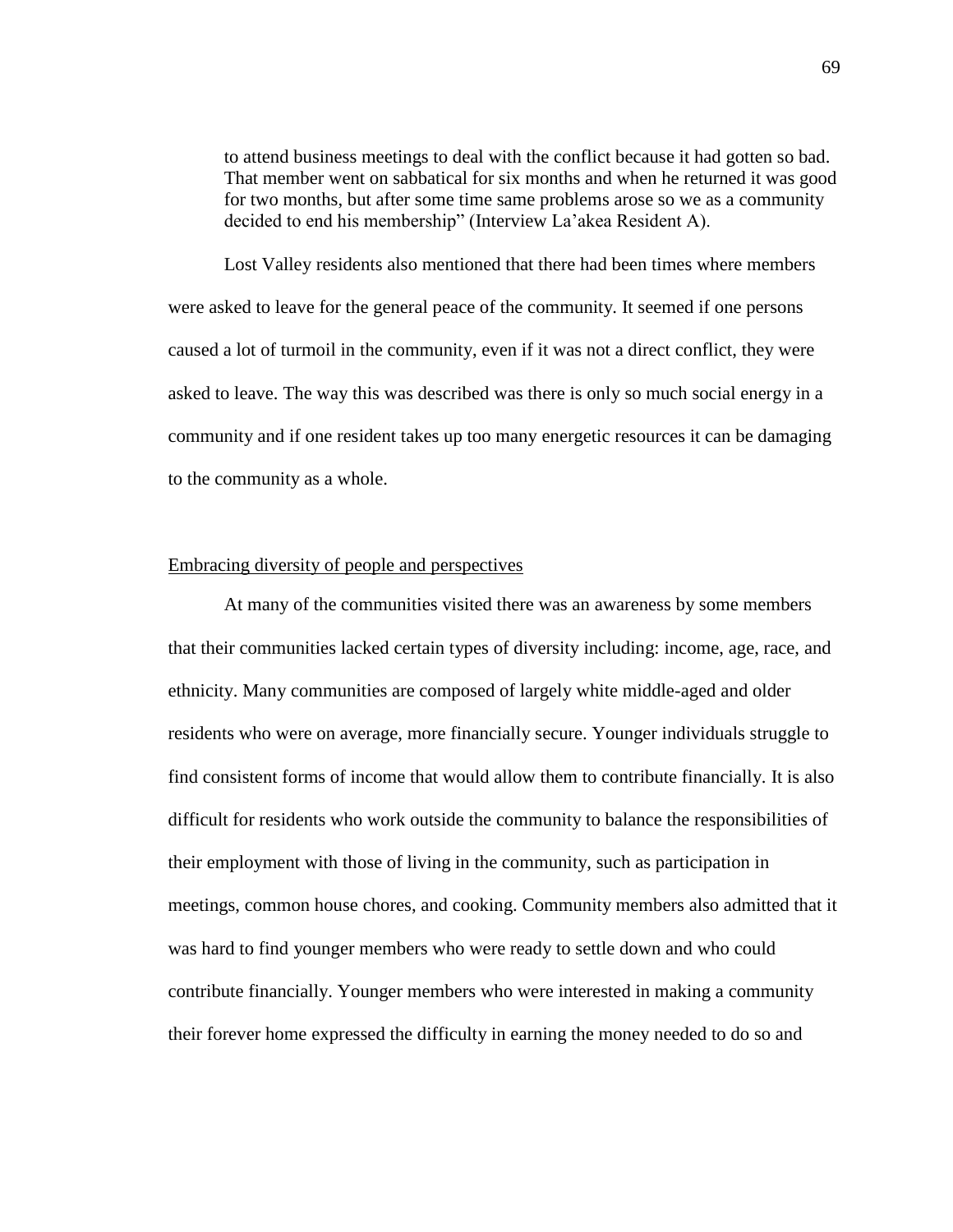many wished there were more options for sweat equity to work off buy-ins or rent. A resident of Lost Valley described the limited options for younger people as

"It can be difficult to make your own living here independently, some people can, but most of them are retired, so land work credits and little jobs on the land are helpful to make some of my means here. I need to be looking for income outside too, and it's gotten me more aware of my relationship to money. Through the winters months I sort of float by with the small credits with a little bit of cushion without working on the farm separately. This is a low-income residency spot, so I like that part of the system" (Interview Lost Valley Resident C).

One member at La'akea told me how the community he lived at in Australia attempted to address the issue of making their community accessible to younger families. He said the group had lived together for decades and were all growing grey together and realized that if they did not attract younger members the community would be in jeopardy of lacking a continuation of generations. He said to address the issue they took special notice to younger couples with children, because they assumed they are often more committed to settling down for people their age, their children diversify the ages of the community, and that couples with children can be more stable than single parents, single people, or couples without children. I found it fascinating that the members of this community had identified a serious problem in their social sustainability of not being intergenerational and that they were creatively coming up with ideas to address the issue. It seemed large issues as this at many communities can go unnoticed or undiscussed for long periods of time, because they can be so difficult and sensitive to address. A member of La'akea recognized the necessity of being inter-generational for long-term community wellbeing and sustainability stating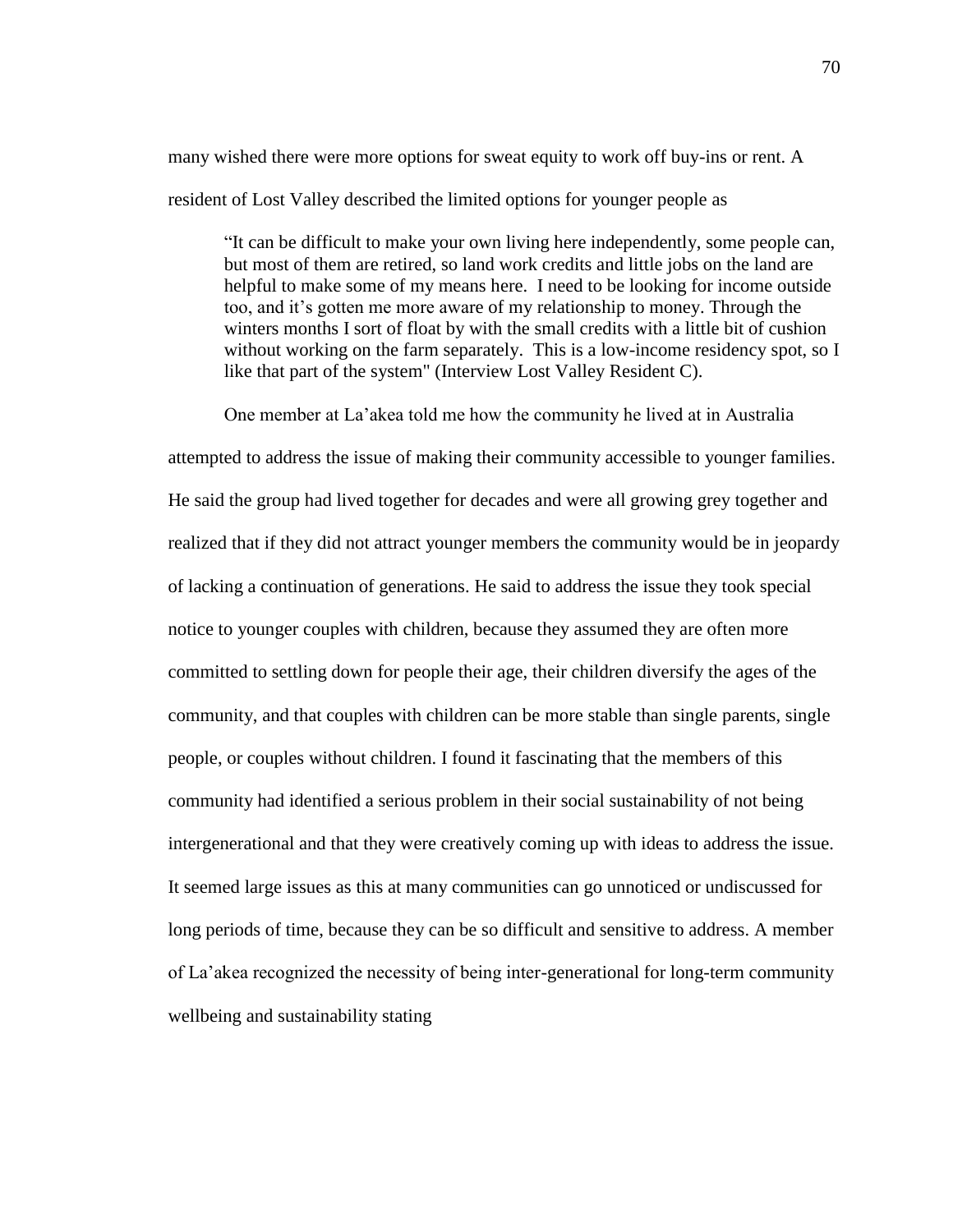"Currently we are edging towards a lack of children. We have two kids around ten, the energy of children is critical in inspiring us, keeping us closer to truth. Especially young children. I hope we have more kids in the next few years. There's an imbalance in terms of age, the group is older and our physical capacity to do work is limited" (Interview La'akea Resident E).

An interesting dynamic of the affordability of these communities is that they are usually cheaper than rent in other living situations and often have far more benefit such as workshops, saunas, hot tubs, fully stocked and equipped kitchens, land to garden/farm, acres of natural environments, and a community of people to interact with. Despite them being cheaper alternatives, the lack of access to employment or income due to the location of these communities can be a challenge for residents. One resident of Lost Valley commented about how some manage to live there,

"The residents of Lost Valley do pay costs associated with living here for things like rent, communal dining, site use and/or vehicle storage fees. Consistent, paid employment opportunities are limited, so most residents need to supplement their living through other means. Some earn extra money by commuting to jobs in Eugene (about a twenty-five minute drive from here), while others work remotely online" (Interview Lost Valley Resident D).

A contrast between the two communities is that La'akea has a buy-in for membership whereas Lost Valley does not. Lost Valley residents commented that having no buy-in contributes to the transiency nature of Lost Valley's membership because there are no long term agreements for living on the land, but that it also makes the community more accessible to younger people and those with lower incomes. La'akea members remarked that the buy-in may be an obstacle for some to be able to live at the community but that it also ensures that people who become members are committed. They expressed flexibility with the process stating,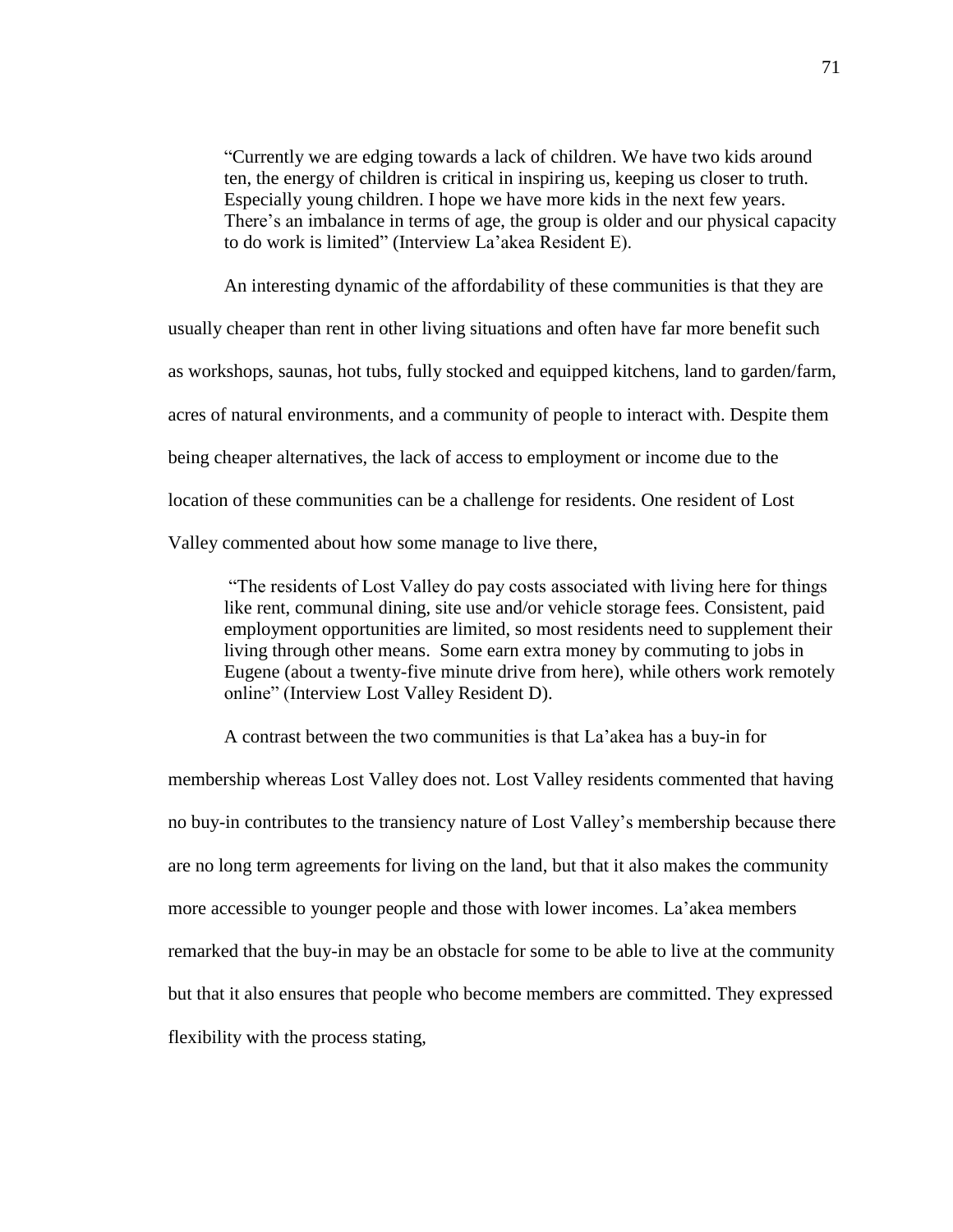"The title to the property is held in common as a Limited Liability Company. We are currently seeking members who can contribute \$50,000 towards full membership equity. We will also consider potential members who don't have access to the full buy-in amount, but do have viable skills and/or a steady income flow. We are moving towards self-sufficiency" (Interview La'akea Resident A).

The openness of these communities does bring a diversity of people to them but whether they stay or leave is up to many different factors such as acceptance by current membership, financial ability, and dedication to living communally. Members recognized that their communities lacked certain types of diversity but there was not much conversation about how to address this issue. These communities are generally open to different peoples and beliefs. For example, one farm supporter at La'akea expressed his reservations at first about expressing his Christian beliefs in an alternative "hippie" community, but that he realized his Christian beliefs were just as accepted as any other belief system. Members of La'akea stated

"Our daily life reflects our spiritual values. We revere the sacredness of how the life force unfolds in each moment. We honor spiritual diversity, and discourage proselytizing. We treat the land and each other respectfully, with compassion and kindness. We value truth, authenticity and self-reflection. We support the inherent connection among all beings" (La'akea Community, n.d.).

I found this to be true to the reality of living at La'akea and Lost Valley where residents were open to various ideas and beliefs seeing the discussions of spirituality as enriching to their lives. At Lost Valley residents reported that spiritual connection and exploration were integral to their journeys of personal growth.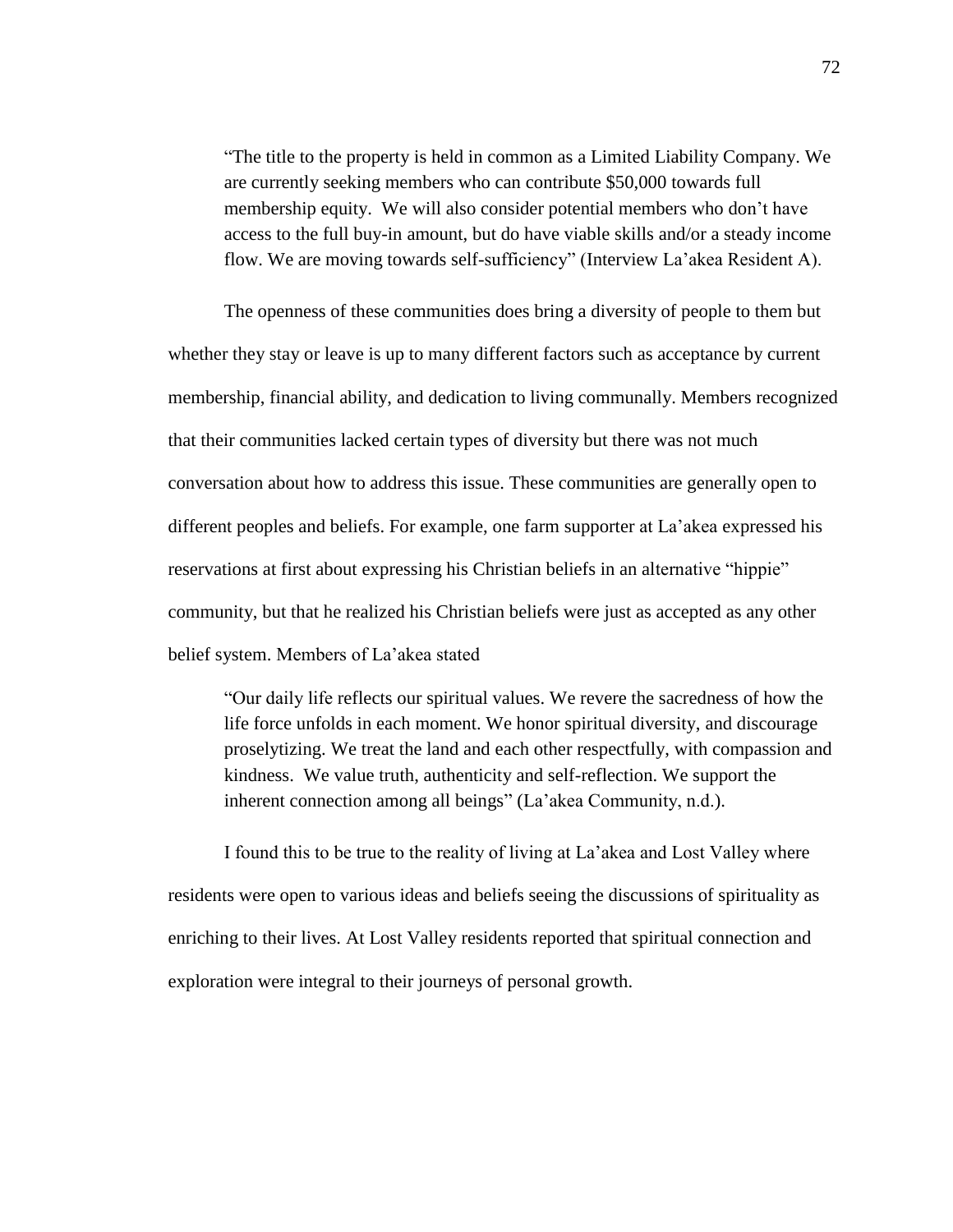## Personal and collective growth

Both La'akea and Lost Valley have personal growth as part of their vision and

living agreements. One resident in their interview praised the environment of living in

community as,

"Learning about myself more, doing the personal work that I never had time for with school... living together reflects a personal story by looking at myself thinking I'm shy, nervous, quite but realize that it's a very supportive community and there are opportunities to better one's aspects. To see myself and be stronger in the future as I go off into the world" (Interview Lost Valley Resident C).

Residents noted on how the environment of their community supported their

personal growth when explain what brought them to the community as,

"The need to live in a culture that matches my values. Self-sustainability is the main one. Being able to be authentic and have open-mindedness. I wanted to be able to be myself and practice what is sacred to my heart and being supported and not being resisted, doing yoga, and meditate. Organic food is another value, and a laid back vibe, as opposed to a Ritz Carlton landscape, more of the Lost Valley landscape. I was intuitively drawn to it. I didn't know about it until I was ready to move in. I began learning about permaculture and sustainability, I became fascinated to live in an intentional community but didn't know how to look for one. I knew I wanted to be in a mountain forest. I found on craigslist a cabin in the woods at Lost Valley, and so on. I feel I've done all the inner work and it felt like we were drawn together. I feel we are a good fit" (Interview Lost Valley Resident G).

"The most beneficial learning experience about community overall is the reflection we give to each other. The personal growth, the personal contentment of needs getting met through living together. How living amongst a group of people stimulates us. Gives us a mirror to look in and provides the opportunity to give empathy and compassion and receive these things. Just the complicated web of relationships that happens in the community is maturing to the human spirit, maturing to people. In that way the personal growth that happens living collectively" (Interview La'akea Resident C).

"I learned to accept and allow more into my life, doing the shadow work here. Accepting things I have resisted before, and transcending them in the way of accepting and moving forward. Seeing strength in everyone. Even opposed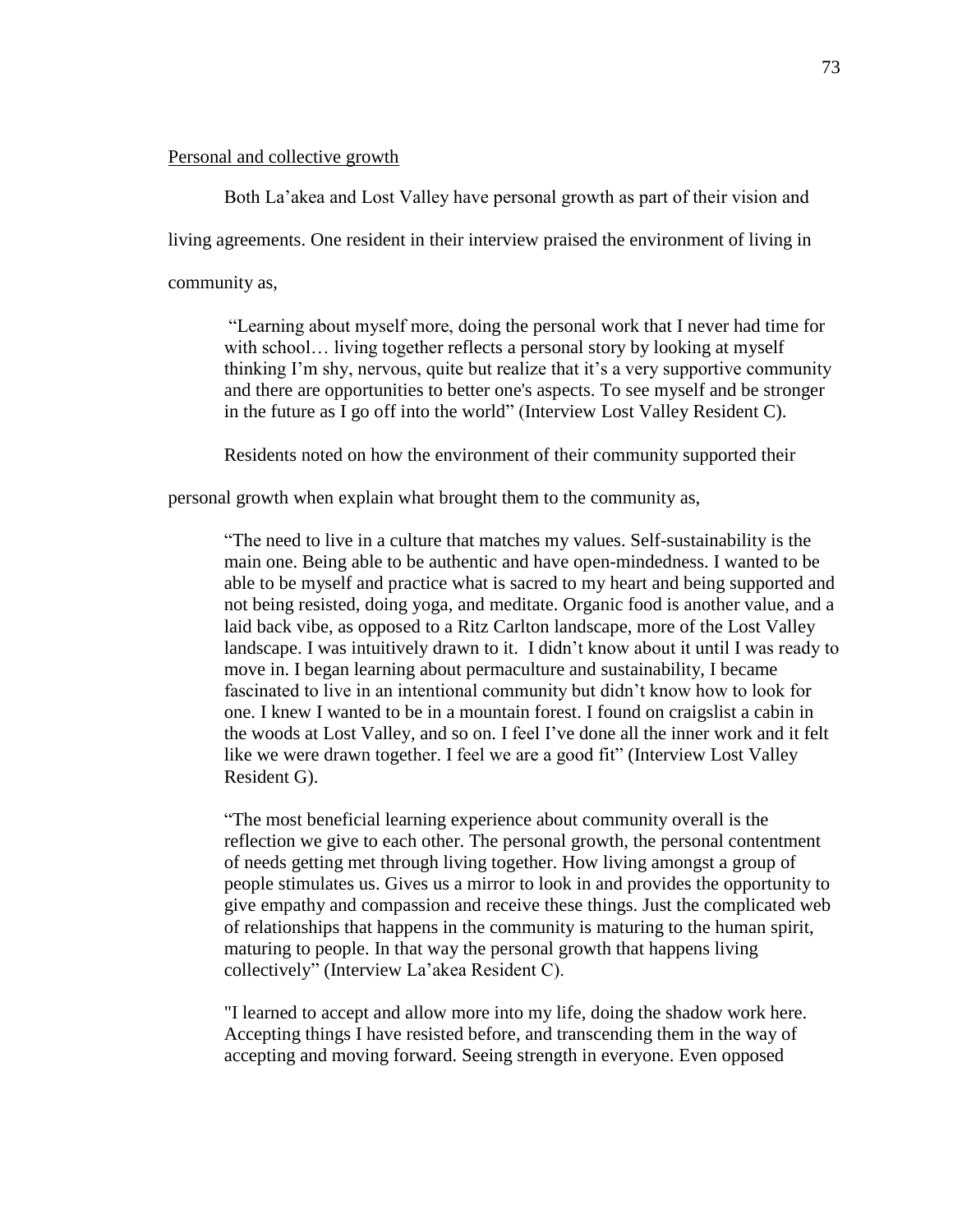personalities or people whom I may resist or not like from the start. So learning to accept and move through resistance. I would also say communication. Learning how to communicate clearly, effectively, transparently, offering a balanced perspective which is a huge growth for me. I was a black or white person and now I'm finding the golden middle" (Interview Lost Valley Resident G).

This highlights how personal growth is not only a likely side-effect of living in community but that being willing to do inner work is a pre-requisite. One resident reported that throughout Lost Valley's history they have gone through waves of prioritizing expression of emotions and focus on personal growth due to changing membership by holding weekly wellness meetings and having workshops starting in the early years with Naka-ima that has since evolved and changed into Heart of Now. As members have come and gone, the commitment to these various elements has fluctuated with one member noting that resident staff has not always been inclined to participating in these various events. The vision of Lost Valley has remained the same but as a resident mentioned its membership and their commitment to it has differed from time-to-time.

The visions of communities often do not reflect their realities for the good reason that they are future desired ways of being that as collectives of people must experiment and learn to work towards. Visions of equality, freedom, expression, sustainability, and growth set communities on a course for this future and the practices they are utilizing and developing, like consensus decision-making and authentic relationships, will be their compasses. As two residents of Lost Valley spoke upon the community's vision,

"I feel like the way our vision or purpose is nicely worded and I resonate with it. For the most part we match that vision by going in the direction, I wouldn't say we embody the vision yet. Cohesiveness and sustainability is a key part of the vision" (Interview Lost Valley Resident G).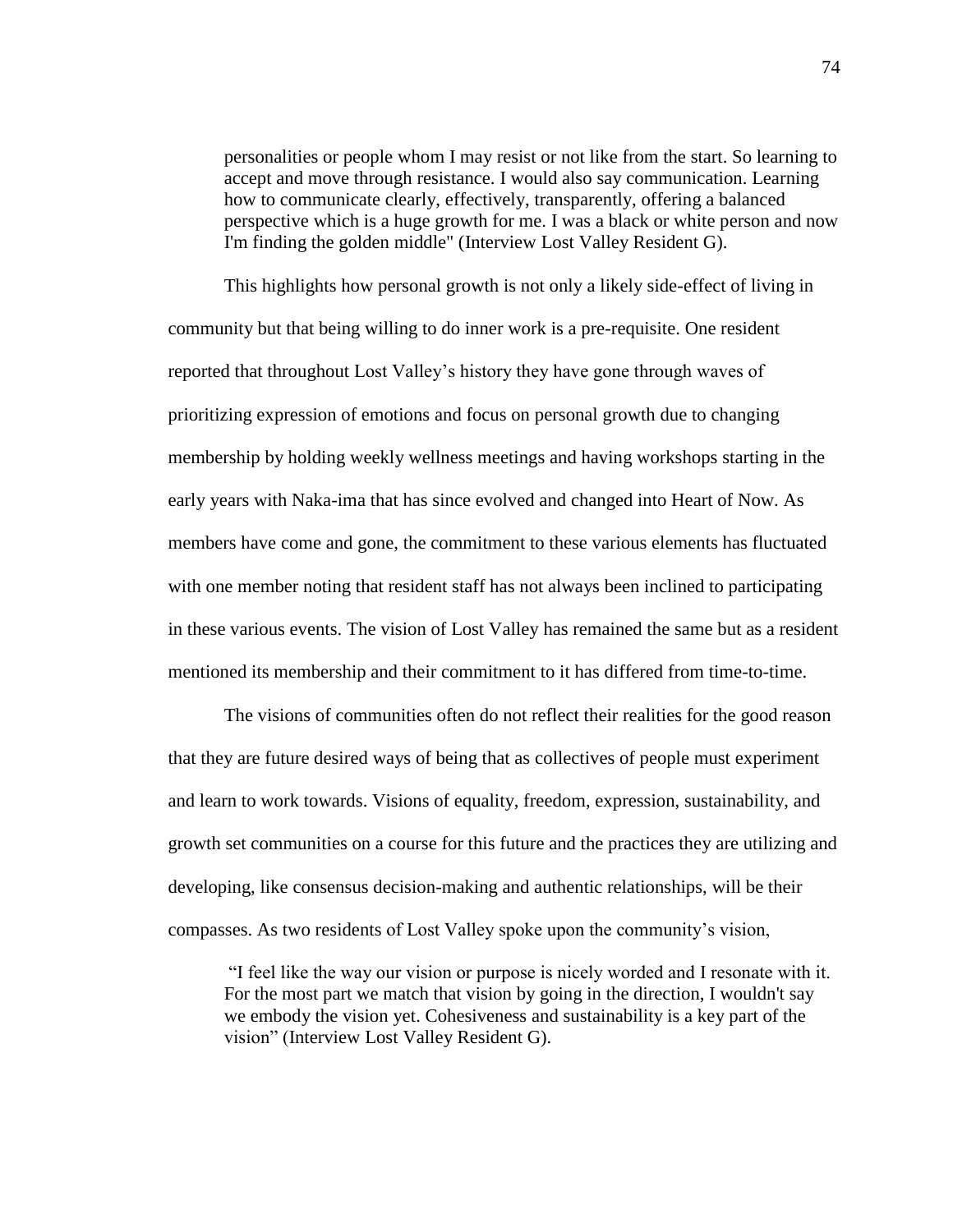"Our mission is personal, social, and ecological sustainability. Ecological is what most people seem to focus on; food, water, shelter, electricity stuff like that, but that takes the most monetary injection to make it work. You can't just grow your own solar system, you have to buy it from someone and have it installed. But the Personal and social doesn't require outside resources, it's just the people together, which is the social or personal realm of sustainability. I think those are where Lost Valley has excelled, with the community process, like interviews and membership processes and nonviolent communication as a recommended mode of communication here. As well as people being healthy within themselves, experimenting with fasting or raw food or meditation or whatever is healthy for them and being in a place that facilitates that. We are not in a cement square in the city. We are in the woods in a place that is pretty and natural and soothing and healing in that way. So I think that personal and social sustainability can thrive anywhere maybe better than ecological can at least initially and we are doing it pretty well here" (Interview Lost Valley Resident D).

From the interviews with residents, it became clear that they do not have to live in

a way that is completely aligned with their communities' vision for their values to match that desired way of being. It is a learning and growing process that works towards their stated values and produces these social practices that are essential for community wellbeing and growth.

# Knowledge sharing: A dynamic process of participation

Living in community is an "on-going dynamic process" of learning as Mychajluk research indicates, but the community itself is always learning and adapting due to consensus decision-making and community changes in residents and needs. As one community resident said so eloquently when describing her community,

"It's a polygon. It's a form with many angles and it can change depending on the points. It's a fluid structure and that's the strongest structure. Those Chinese big temples you know they built those huge pillars and then they cut some wood. It's never fell from any earthquake, because it's not attached, it's just balancing so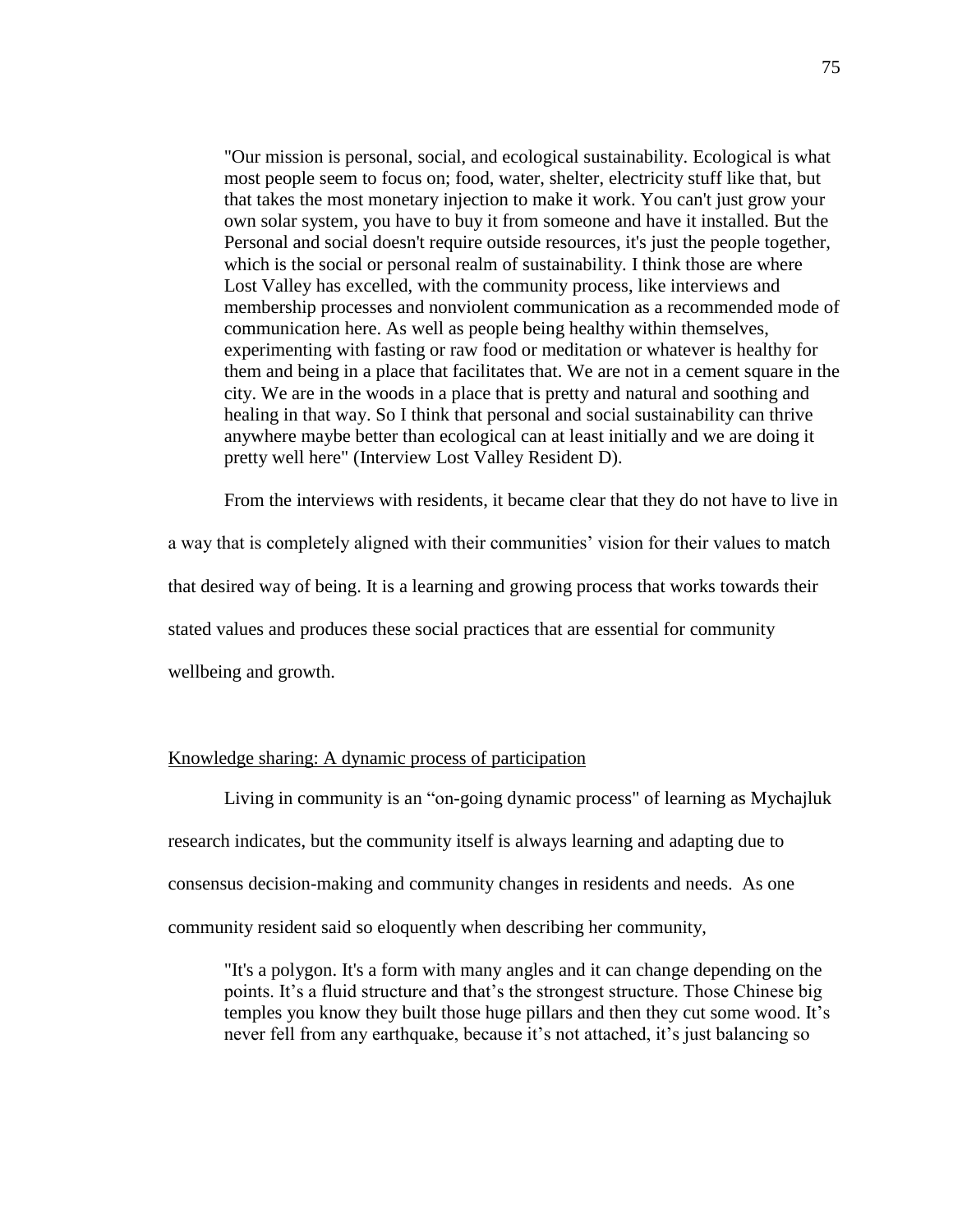when there's some big waves of energy it shakes a little bit, but it stays stable. It's stable in the unstableness" (Interview La'akea resident B).

This description reflects what I was impressed by with in all the communities I visited in their decision-making processes. That was the adaptability of the group to change ways of doing things to meet the needs of different peoples and circumstances that fosters community resiliency. As another member commented on the question; "what keeps them at the community?" they responded "Freshness. Every day there's freshness there's change, new people. Not necessarily new bodies, but new consciousness. I'm hypersensitive to stagnation and this place is everything but that" (Interview Lost Valley Resident G). This reflects how residents are learning all the time and shifting their awareness according to relationships around them and new information, whether it is about sustainability practices or health-oriented diets.

The openness of these groups to trying new things reveals the experimental culture that exists in communities that promotes growth by learning through participation. It appears that as hegemonic narratives of sexuality, race, class, age, and gender are being critically examined and in some cases refuted, intentional communities such as these are the grounds for which people seek new ways of relating to and living with each other. Many residents expressed that the environment of living in their community was a learning experience through participation in activities and tasks, and through interaction with other residents. As a resident of each community reported,

"In terms of knowledge sharing, where I gain my knowledge from, and why it's legit that we are students here: our legal charter that says we are either student, teacher, or staff. Nobody here is just a resident, we are categorized as one of those otherwise we are technically not allowed to be here. As I lived here longer, now I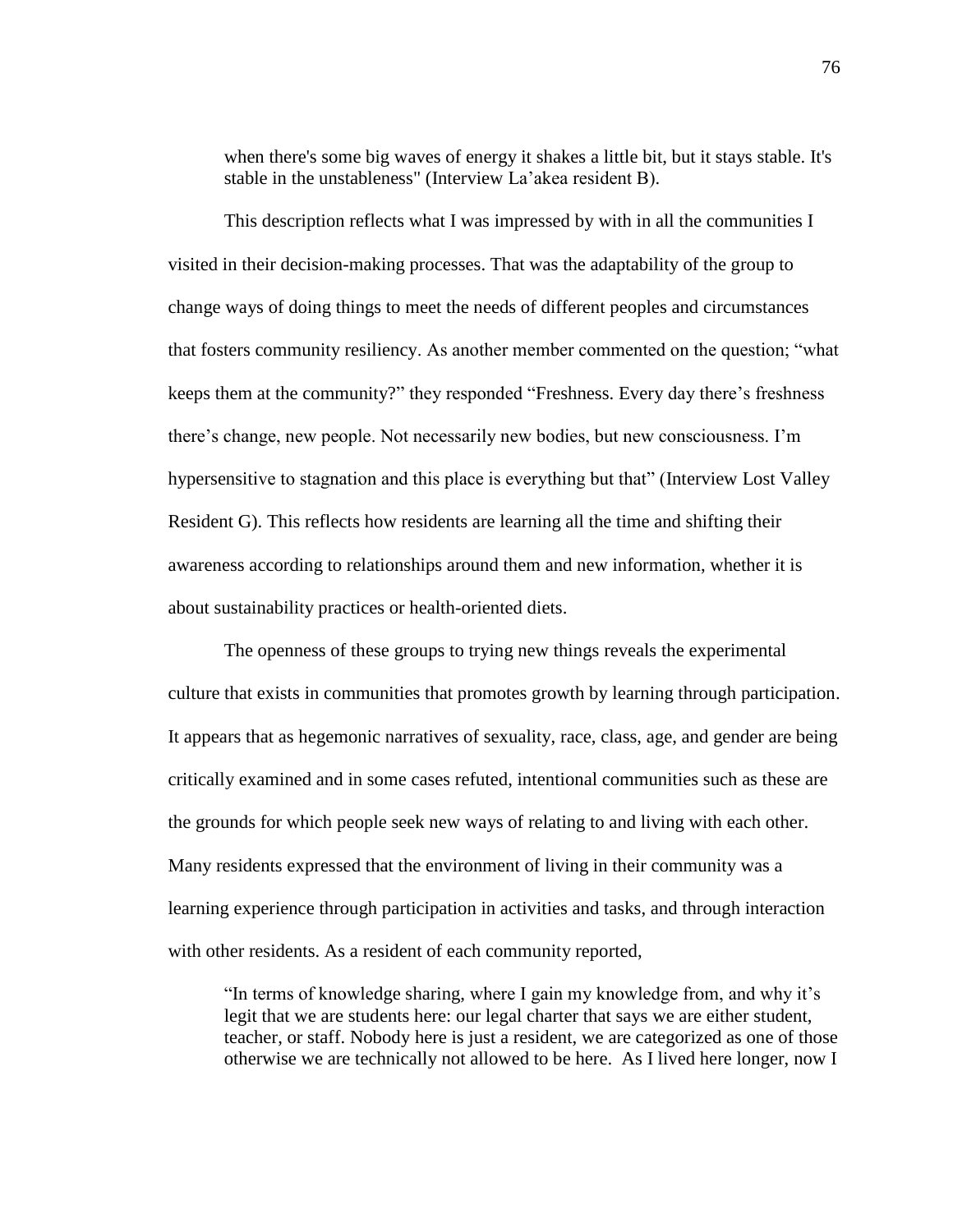can one hundred percent see how living here makes you a student. If you live here and participate in life here, one way or another, you are a student because you are going to learn from just the day-to-day interactions like the meetings, the forums, lots of personal growth, lots of communication skills, and lots of love. That's the wisdom I take away from living here" (Interview Lost Valley Resident F).

"Another reason I stay here is it's the perfect place to be the editor of Communities Magazine because there are lots of different community experiences and challenges we have here and had here over the years and there are a lot of people that come through that are exploring community or who live in other communities. It's a lively environment or very supportive about thinking about community and gives me a lot of theme ideas and article ideas and things like that" (Interview Lost Valley Resident E).

"Lots of ways to share knowledge. One way is to be an experienced person here and lead my life and share throughout my day, whether that be cooking with someone who has less experience, or leading work parties, or doing woodworking, various ways that I can share my knowledge and experience. Through heart share, interpersonal knowledge or processes. Sometimes there's more formal knowledge sharing such as internships, or I lead events and may teach some class; like co-counseling and interpersonal and permaculture oriented topics. I similarly can glean information all day long if I want from people, because there are so many different people around that are doing a lot of different things that are sharing bits of knowledge, insights and new things from those passing through that I gain just by living in this environment" (Interview La'akea Resident C).

This shows that in day-to-day life, knowledge is shared either through passing by conversations or by involvement in community events and activities. A majority of the interviews with residents of these two communities noted how involvement in their communities was an enriching and beneficial learning experience. Even though informal forms of knowledge sharing were most prevalent in these communities many residents believed that more formal types of knowledge sharing could be beneficial. A few responses from residents that expands on how knowledge sharing may be improved are

"The first would be more successful marketing and recruiting so that we run more programs so more people can get direct teaching from them. Have more education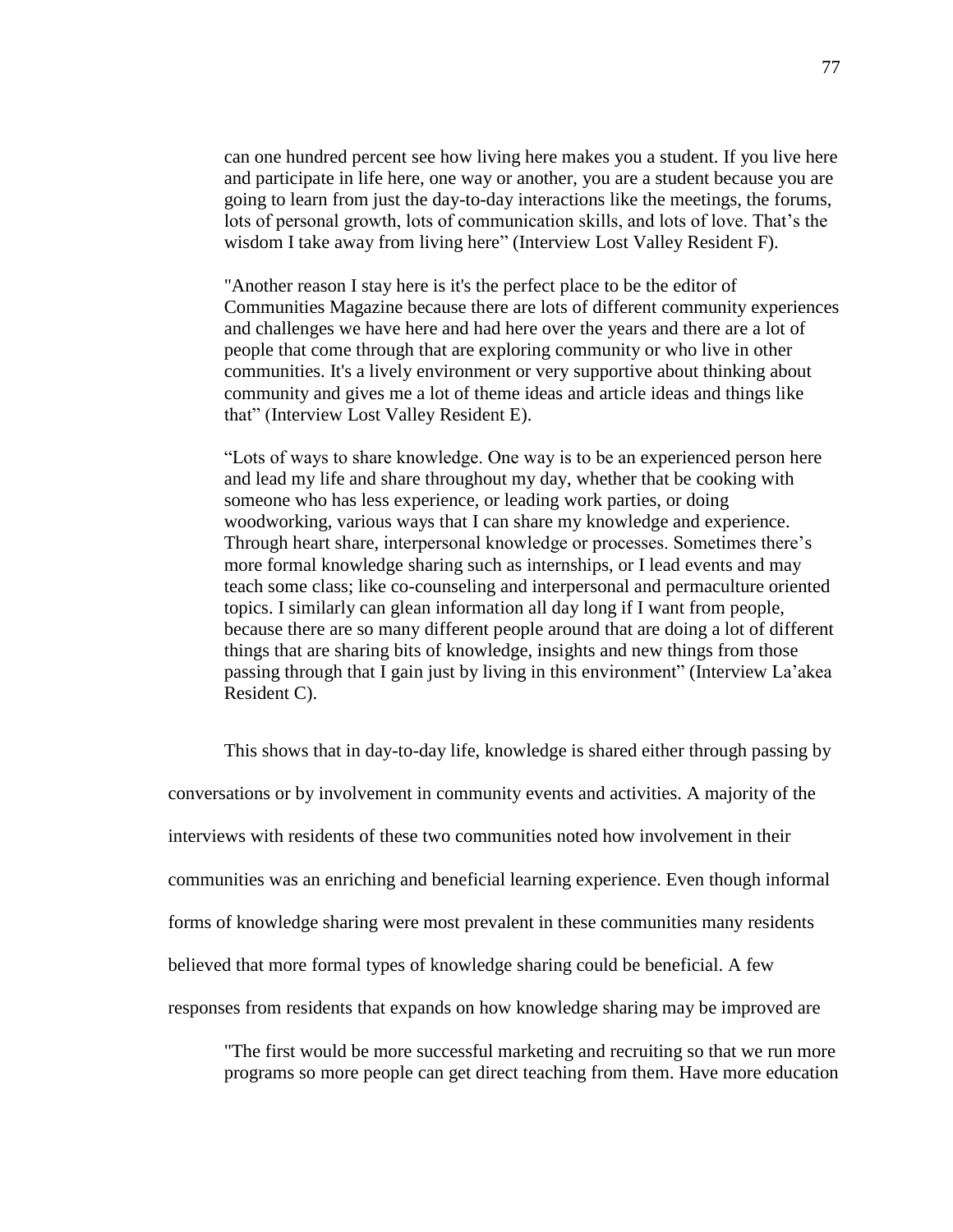programs going year round. Another could be more sharing of what we are up to in other ways, I used to pay someone two hours a week to publicize the things we were making, like a layout for how to make a compost toilet and drawing, sketch and list of materials needed, everything needed to make it really easy for someone to digest themselves and to put it on the web so it was a remote resource to have on the web, but it didn't work really well. We didn't have enough money in the budget for it... but the idea of taking what we are already doing here, we don't have to do anything more of and just milk it for its knowledge sharing more broadly. We have a marketer who posts Facebook things that she comes across but we could take that and go further with it, it can be more inspirational in broad senses, not just on the eco-groovy front, but on lots of others things too. Our experiences here are so broad! One other possibility is resident themselves could have info swapping evenings or experiences shares, like I could share what living in a tiny indigenous village was like in Venezuela, or what it's like to grow up in Alabama for another resident, people could do that in a more intentional way instead of a casual sense around dinner or something" (Interview Lost Valley Resident D).

"I would like more of a mentoring system, like a one-on-one buddy system. We have this in the works but just for new residents to have a point person, I'd like it more for example, our land steward to really work with me together side-by-side so I am able to carry on the torch and share the vision. Given the trust and responsibility to go at it after being guided. Having more of a solid education "department" instead of just one person, which we have at the moment, who's kind of one foot in, one foot out right now. Can we have a conversation of how can we educate each other more? We had a meeting about how all these sociocratic circles work together. Improving taking turns and realizing that everyone has a skill and share all these crafty things that you may not think someone's into. I want to learn more about maintenance even though it may not look like that on the outside, but I do, so maybe I can shadow the maintenance guys for a day, why not!" (Interview Lost Valley Resident C).

These insights reveal how members of Lost Valley recognize the value of both

formal and informal forms of knowledge sharing. There was also multiple residents from each community who believed that having more events and gatherings would benefit their community's educational opportunities by connecting the diversity of knowledge within their communities with knowledge of individuals outside of their communities. Both communities recognized the importance of having an outward approach to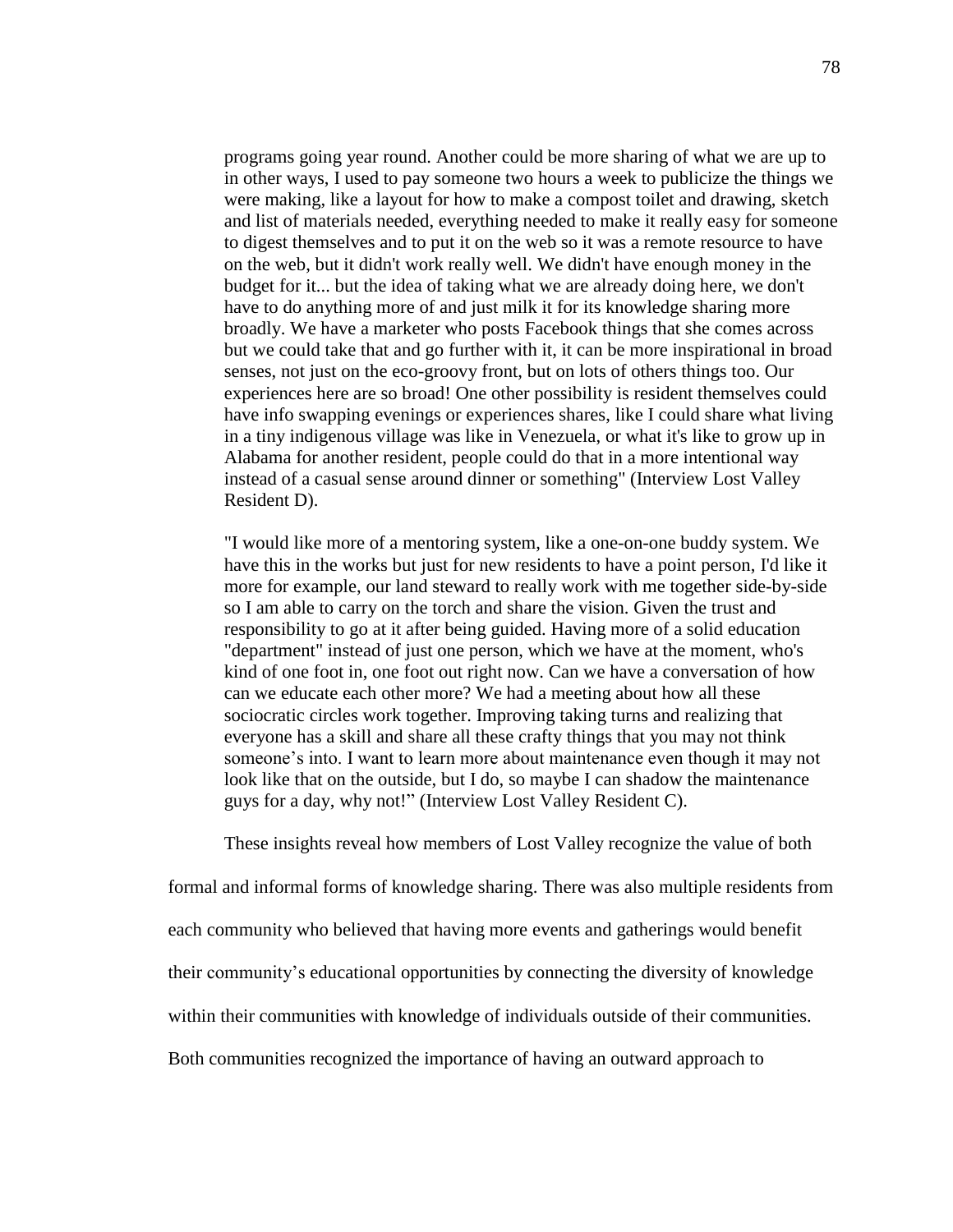knowledge sharing as essential for fostering sustainability in the wider community. Whether this was hosting events, workshops, or internships, visitors and students were seen as types of ambassadors that would take the knowledge they gained in the community with them when they left. The desire to have a positive impact on people from outside their community was reflected by multiple members,

"New people that come here are invigorating. It's how we share what we do here: they come here and experience something that's in their joy and then they take it out into the world with them and they can share it later and be inspired to do similar things. That's huge for the contribution that we make, we need people coming in and out of here otherwise we are isolated and not making a difference in the world, not setting a real example. And then the second benefits to that is the opportunity to interact with all these new people, hear about their lives and make new friends and it just keeps flowing through here all the time and I love it, I would also like more people to stay longer, but I would not want to be in a community where it's always the same people" (Interview Lost Valley Resident F 2018).

This reflects the benefits of having new people come to the community. Residents

highlighted that newcomers bring energy into the community and fresh perspectives

while often learning social and ecological practices of sustainability that they take with

them when they leave. They act as a bridge to the outer world bringing in knowledge

when they come and taking knowledge with them when they depart.

"Although, I would like to see more of a push for more sustainable resources on the land: like becoming all off-grid with solar systems and I would like to see more food grown as a whole to cut down a lot of unnecessary costs and costs to the environment. That takes a lot of money. What is free and easily accessible is the community as a whole, thriving symbiotic relationship. Especially the connection to each other, the authenticity that we share, and the communication we practice and use makes a powerful effect for people within and outside of the community. We create a ripple effect out into the world and plant seeds of consciousness, truth and authentic connection wherever we end up in the world after lost Valley" (Lost Valley Resident H 2018).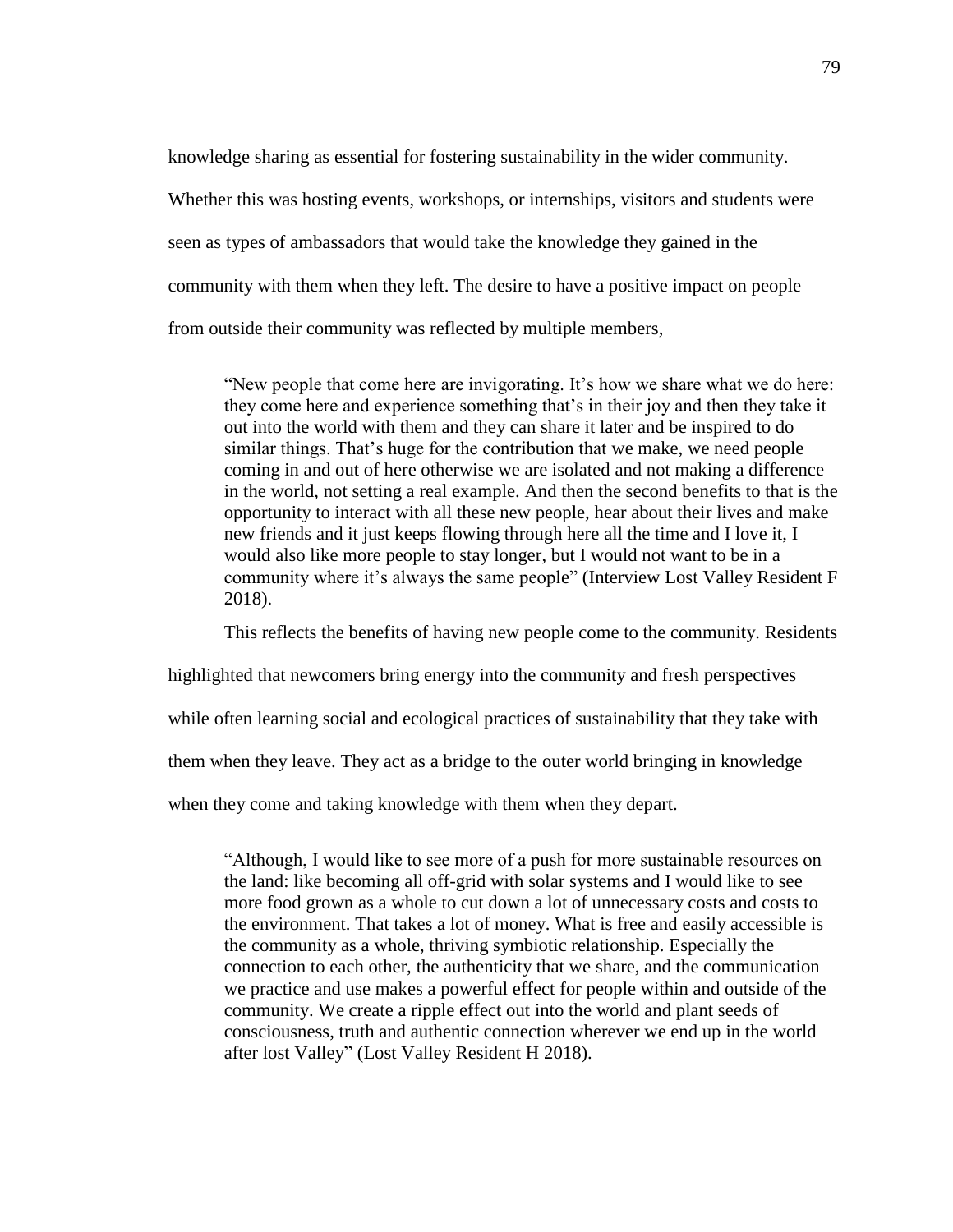This quote reflects what was most apparent to me about both of these communities, that although each of them had made efforts to become more physically sustainable they excelled at practicing and sharing knowledge about social sustainability practices. As was made clear by the examples of the ZEGG community and La'akea, physical sustainability and practices like permaculture are only possible if the individuals working together on these projects can get along and are able to resolve conflicts when they arise. The practices of heart shares, check-ins, and personal growth workshops support the social glue and cohesion of these communities that improve how they function and in turn how they can organize to holds events and classes to share knowledge.

The interviews reflect the dynamic nature of knowledge sharing within these communities that highlights the importance and accessibility of social aspects of sustainability. Knowledge sharing in these two communities appears to mainly occur through informal interpersonal connections where individuals share their expertise, skills, and knowledge with others based on needs or interests. Residents reported, they desired more formal methods of knowledge sharing, whether it be arranged classes and courses or scheduled gatherings where both informal and formal exchanges may arise. There was a consistent recognition that the education that occurs within these communities needs to be shared with peoples outside of them and that social teachings of sustainability may be easier to transmit to the outer world to support knowledge sharing around sustainability.

80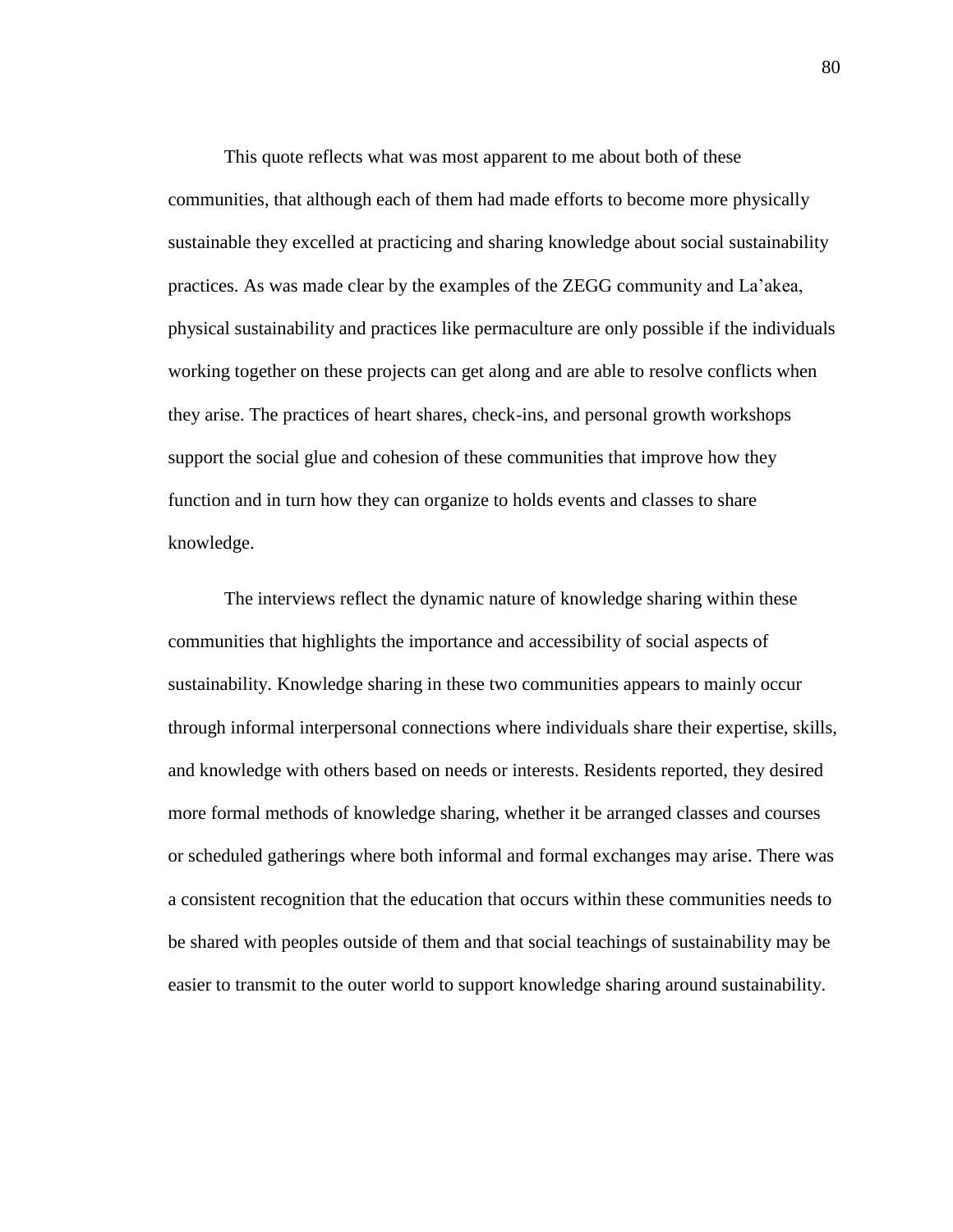### CHAPTER 5: DISCUSSION

I went in search of off-grid sustainable living and ended up with something very different and much closer to the heart. Before going to these communities I could not have understood the depth of commitment to living together that community members make through social practices and activities such as meetings, heart shares, check-ins, and events. For decision-making in meetings the use of sociocracy and consensus aligned with Diana Leafe Christian research in that the rare occasion of objections and the fairly smooth working of consensus and sociocracy in the two case study communities it seems was related to all residents agreeing with the communities' vision statements. This alignment around vision allowed communities to be able to make tough decisions because it was not only the opinions of the residents that informed the process but the vision that members resonate with. At both communities it became apparent what members had invested time and energy into learning the skills of facilitation and mediation and their presence greatly enriched the group's processes. These more experienced members likely wield more power in the process but this power was conferred through trust and many of these experienced residents recognized that for the benefit of the process people both new and experienced need to participate, learn, and refine their skills.

As for the use of consensus, this form of decision-making process was surprisingly unique at each community with different rules around meeting culture. Some communities visited in Australia and New Zealand used a card system to more easily feel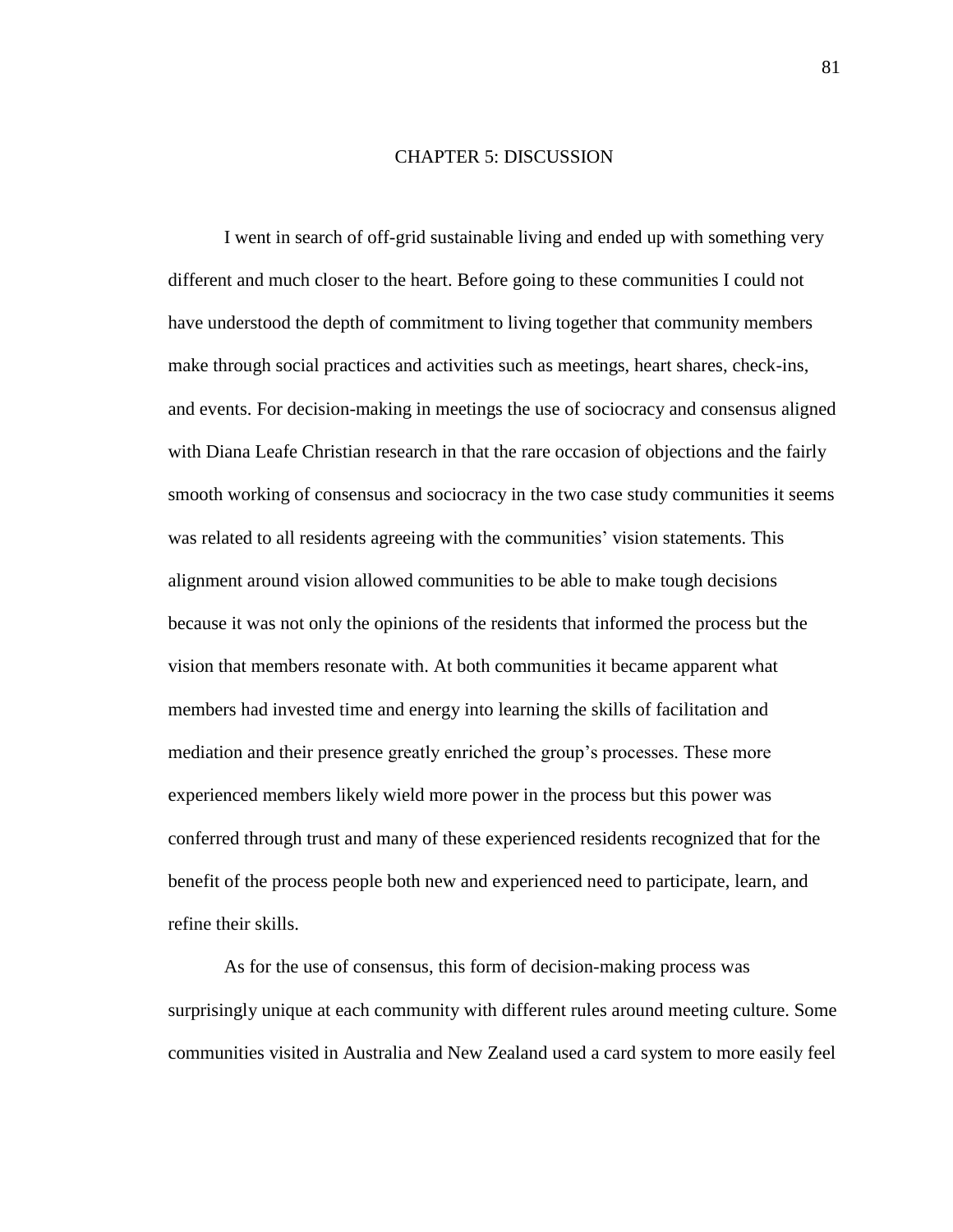out people's opinions in an attempt to expedite the process, especially with larger groups (Sargisson 2004). In some communities, consensus means that if even one person objects the proposal is stopped or altered until no objection exists. This can be very difficult and gives each individual the ability to derail projects and puts more of an energetic strain on meetings and member's attention spans and willingness to participate. One community explained that "true" consensus is not where one person can hold the group hostage with a veto, elaborating that consensus is a conversation, so an objection must be accompanied with a legitimate reason for objecting that is in line with the communities stated vision, not just an objection based on unexplainable beliefs or sentiments. If a person objects without reason or proposed alternative they are considered to be outside the conversation and thus cannot object on the subject or matter.

The necessity for experienced members to inform and teach newcomers about consensus and sociocracy aligns with Sargisson's (2004, 330) research that found to ensure these decision-making processes are appropriate for egalitarian communities there needs to be "efforts made to equip members with the necessary skills and tools for equal participation. This right to participate (being) fully formalized through membership". Residents commented that workshops and groups centered on nonviolent communication and facilitation helped inform them on these processes along with regular participation in these practices. Most residents interviewed reported that having more events and gatherings they believed would help improve the knowledge sharing within the community and to the outer public. This highlights what multiple residents had referenced in regards to wanting to have an outward approach to sustainability and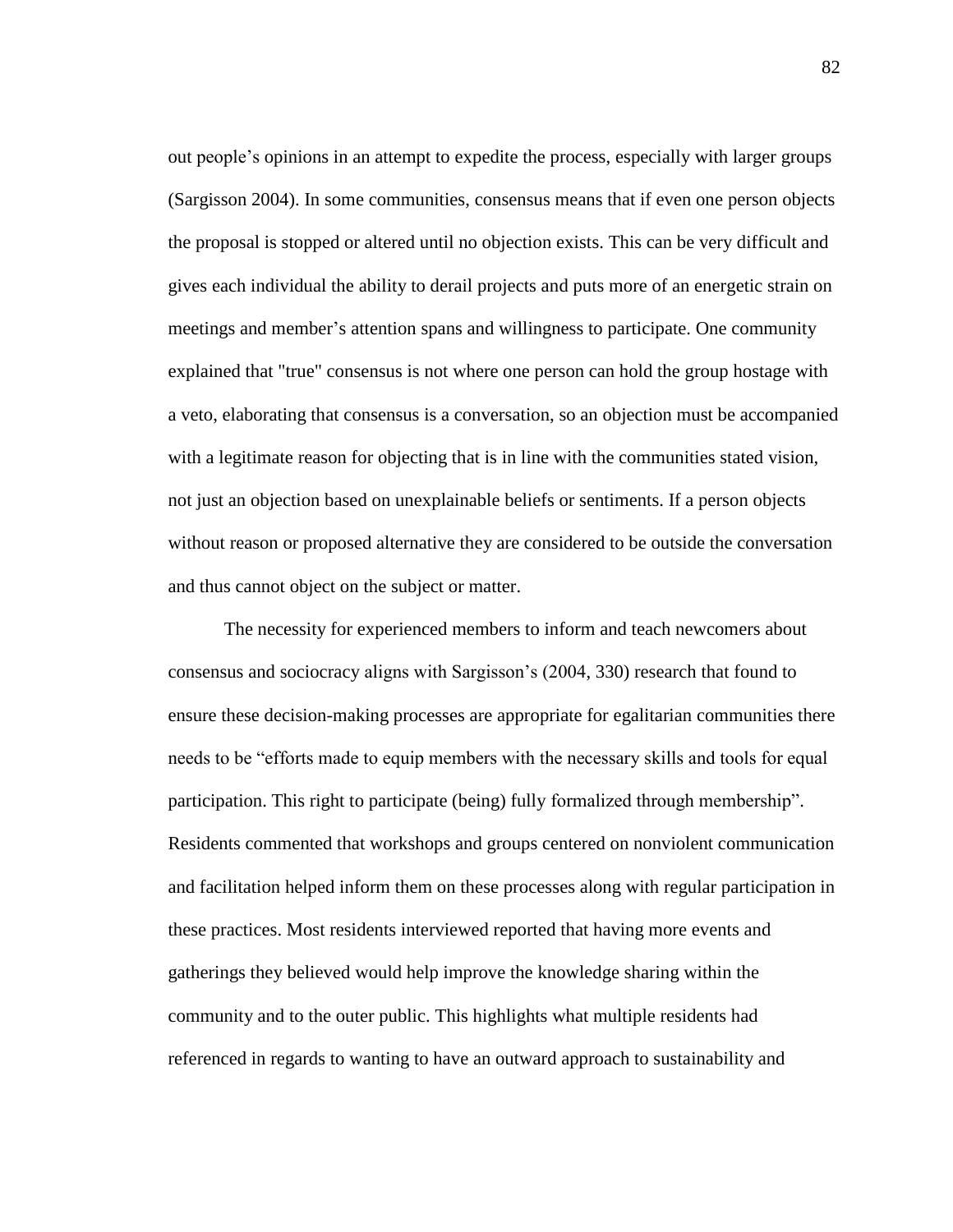connection with people outside the community. One resident noted how he wanted more than the back to lander self-sufficiency and isolationist ideology of being a sustainable island in an unsustainable world.

"I feel aligned with the purpose of the community. There would be something missing for me if the community did not have an outer purpose. To me that's not enough, I wouldn't be satisfied with a very inward focused community and at the same time there needs to be inward focus so this is like a really good combo, but it seems like everyone is excited about that vision rather than just being very selfcontained and living a very comfortable, separate existence…That's not what I aspire to at all…I think that's what we are here to do. We are obviously a part of something bigger so the idea of being some sort of separate sustainable society doesn't seem like a realistic, practical, possible or even appealing to me whereas in one point in my life it might have. Maybe in my twenties I would have thought that. The radical rejection of the outside world, but it's so obvious that we are so intertwined that there's no way to establish a separate utopia anyway. I'd much rather connect more with more people and have influence" (Lost Valley Resident E 2018).

There was recognition that the microcosm of community is a reflection of the

macrocosm of the wider society as one resident noted the challenge to this reality,

"One of the inherent challenges for here and any other intentional community, is we are a downstream of America. Anything that is happening in the broader society ends up affecting us. The dysfunctions of our society end up affecting us because we can't be that far away from what's all around us" (Lost Valley Resident D 2018).

There seemed to be a recognition that the larger societal issues could benefit from

intentional communities sharing their knowledge about both physical and social

sustainability to create a healthier and more just world. A starting point for this is events

and workshops such as Heart of Now or even the ecstatic dances that bring awareness to

people about these communities. As one resident reported the ecstatic dance is what

brought her to the community.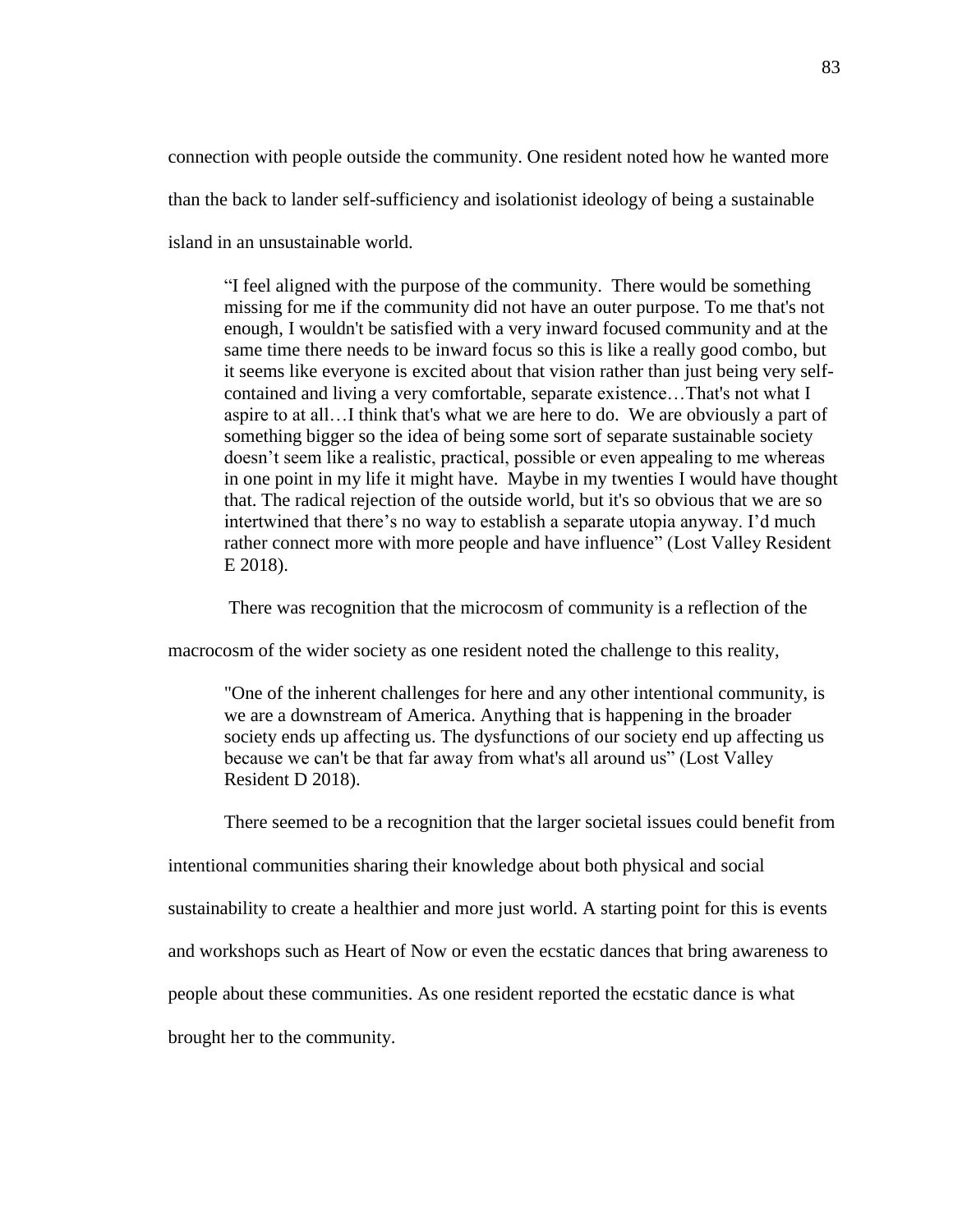It seemed that besides the logistical challenges of organizing such events, people were generally desiring more times set for sharing knowledge, both formally and informally. In terms of formal knowledge sharing two residents said it may be beneficial if there were more structures in place to get people to work with more experienced members in various responsibilities, such as maintenance or gardening, similar to an apprenticeship. This would also address the issues of staff burnout reported at Lost Valley and the transition of projects when key members leave by having more than one or multiple residents involved with different tasks to ensure continuity.

Although this research has focused on social practices, participation in the sustainability aspects of these ecovillages aligned with the research of Boyer (2016, 9-10) that found there could be

"…incredible environmental and economic savings by 1) transforming individual and household practices into collectively managed community systems; 2) investing in interpersonal communication skills that help guide collective management processes; and 3) taking advantage of readily available, locally sourced materials".

At both La'akea and Lost Valley, this equated to having shared spaces and eating communally, utilizing resources from the land such as wood or bamboo for construction purposes, and focusing on the various social practices described in this thesis. Many specific practices as described by Shedd (2012) were present at these communities such as natural buildings techniques, compost toilets, solar photovoltaic panels, solar hot water heaters, and upcycling of resources. The utilization of both physical and social practice of sustainability depended on the interest of residents present and as there are changes in membership projects may arise or falter. As one member of Lost Valley noted "there's a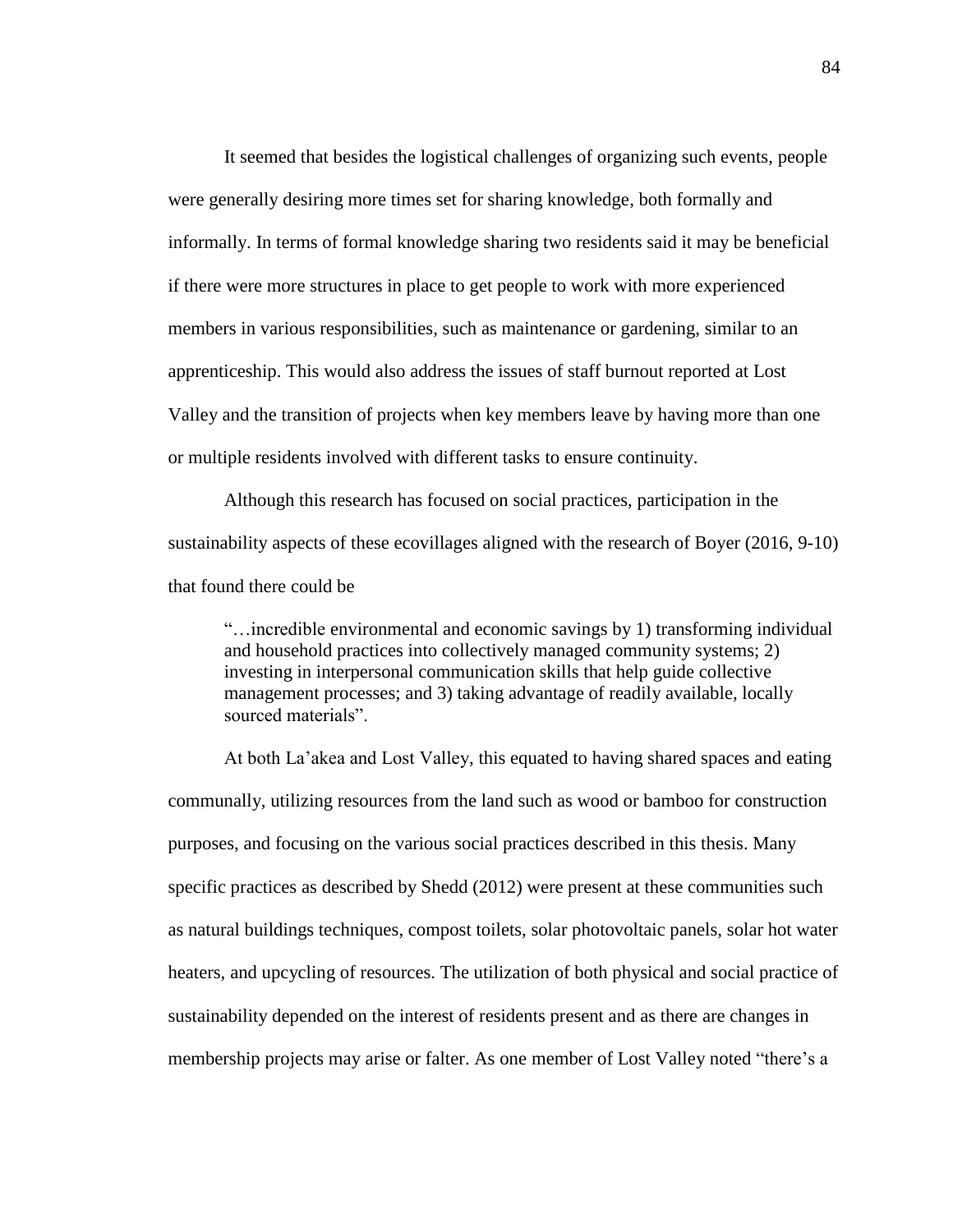transiency issue…projects that are left undone and there isn't much policy with that" (Lost Valley Resident C 2018). The different make-up of communities determines the knowledge of skills, techniques, and practices that may be shared amongst members.

The changing membership of these communities resembles the definition given by a resident of La'akea as a transforming polygon where each person is a point creating through relationships and lifestyles an ever-changing community form. In a discussion with a long term member, he admitted that you may leave a community and come back years later to find many things rearranged or that it consists of a largely different group of people. This depends on the nature of the membership and commitment to place that will determine how much turnover in residency there is.

Another concern for membership and commitment to the land is the effect of natural disasters can have on the cohesion between members when their physical places are threatened, because their land is a large part of the glue that holds them together. As one resident of La'akea noted due to threats from the recent lava eruption, "With our safety and security on the land under question, the structure of our intentional community nearly collapsed" (Matfin 2019, 29). Future research could examine how intentional communities respond to natural disasters and that if the social practices they utilize help build a resiliency to such events.

The space created in these communities to share skills, knowledge, and passions appears to acknowledge the value of diversity in all its different forms. The questions to why certain types of diversity are lower in ecovillages and intentional communities could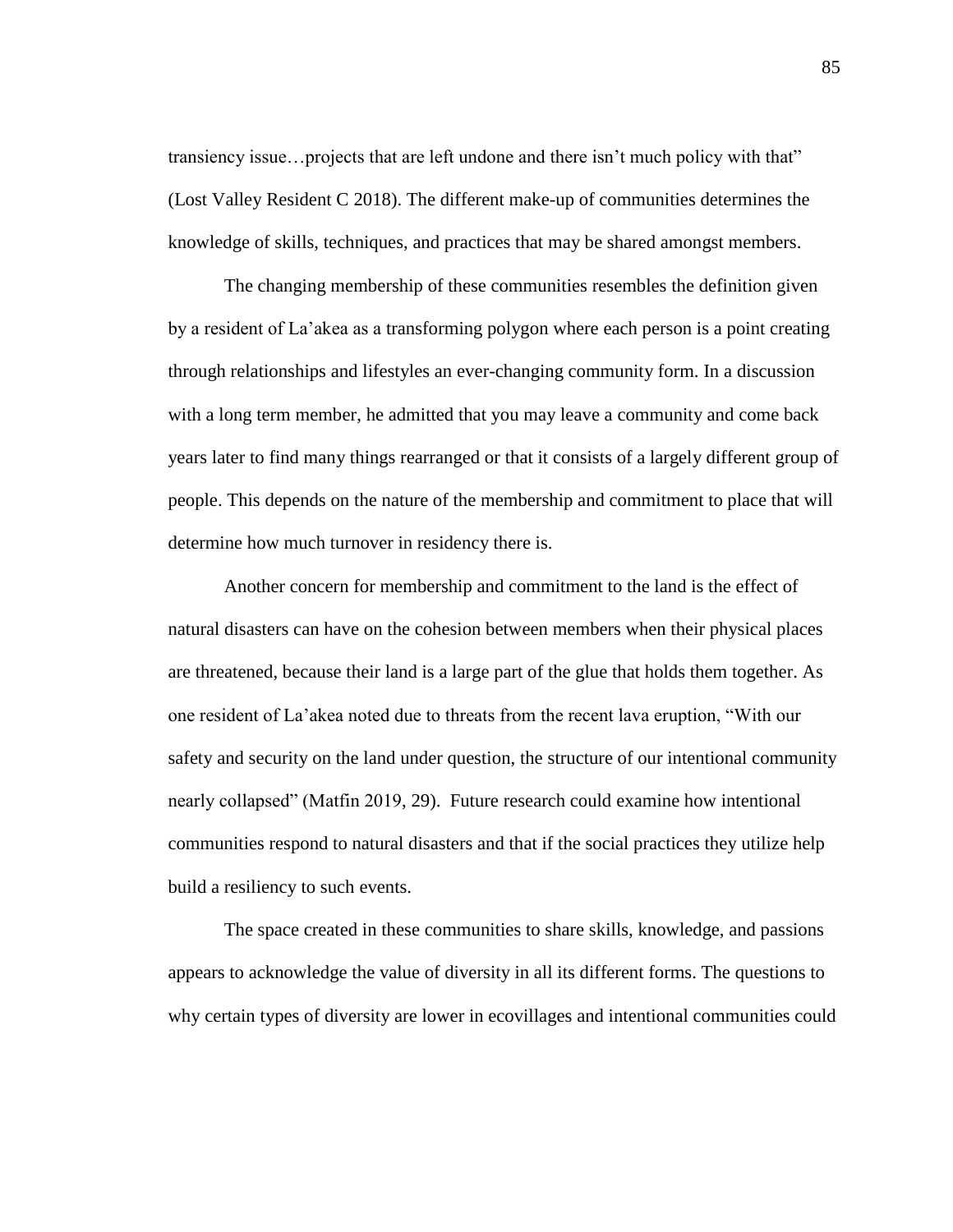constitute a study of its own to figure out how they can be more inclusive to different types of diversity.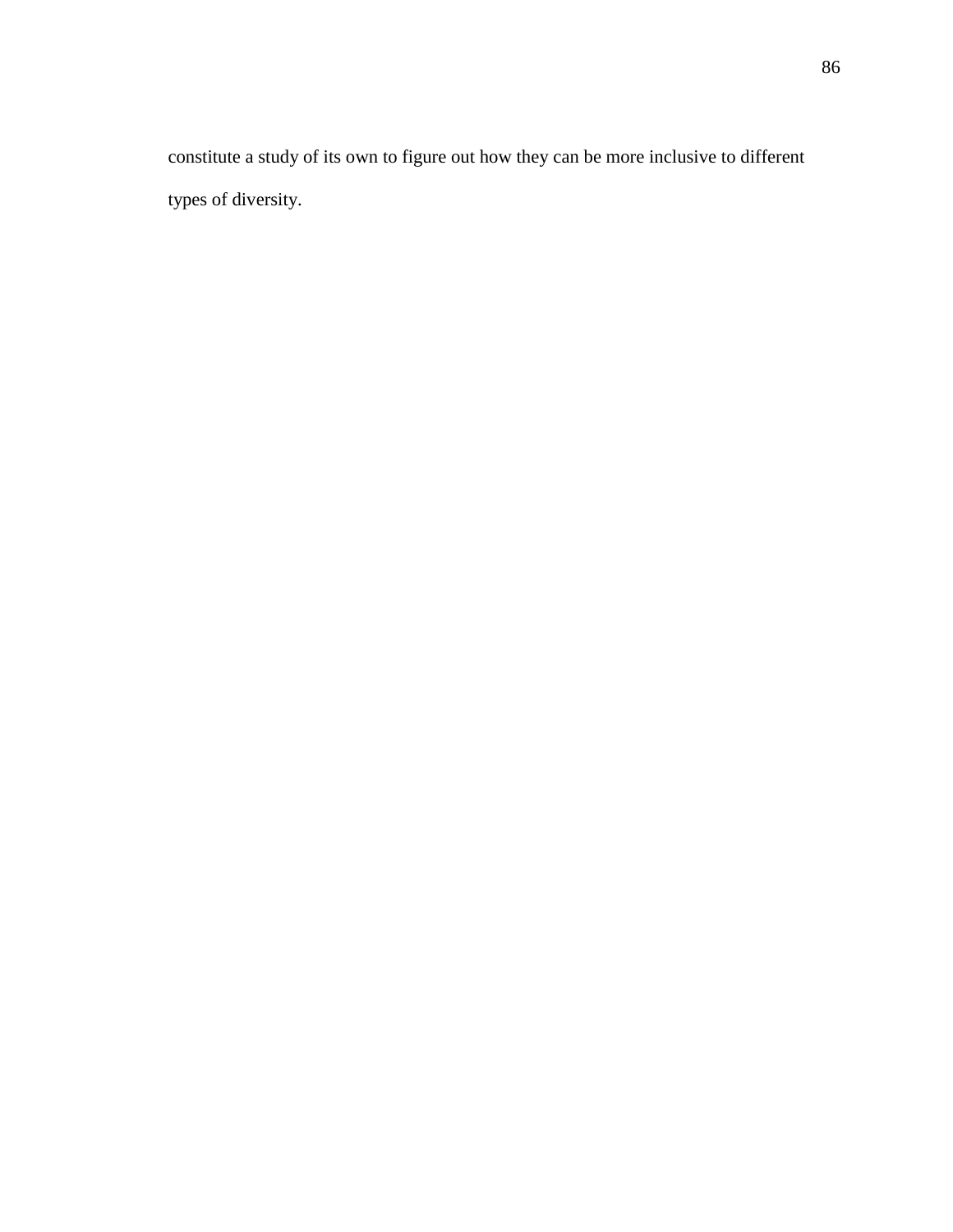### CHAPTER 6: CONCLUSIONS AND RECOMMENDATIONS

The emphasis on the physical practices of sustainability has often left the social aspects under-appreciated. This way of conversing about sustainability negates the reality that most projects and practices that promote more sustainable ways of living are performed by many people through a multitude of relationships. Maintaining healthy relationships between people, and people and the environment is seen as crucial in both the communities described in this thesis. The social aspects of sustainability are seen as a prerequisite for enacting physical sustainability actions in intentional communities because they help the individuals of the collective work together by having practices to prevent and resolve conflict and to make inclusive and supported decisions. Residents in both communities pointed out how access to fostering social sustainability is much more affordable than physical sustainability because all you need are people willing to spend time together to work out their differences and listen to one another's ideas, as compared to buying and installing expensive green technologies. This is not to say that these communities are not making shifts to more sustainable resources and energies but that in order to do so they must focus on the social aspects of sustainability first.

Living communally itself is a big step towards a more sustainable world, where instead of each family turning on their own oven to make dinner, only one or two ovens are turned on to make dinner to feed a whole community of families. The sharing of resources such as tools and tractors reduces the consumption of products by having one for many people instead of each person having their own. The reason social practices of

87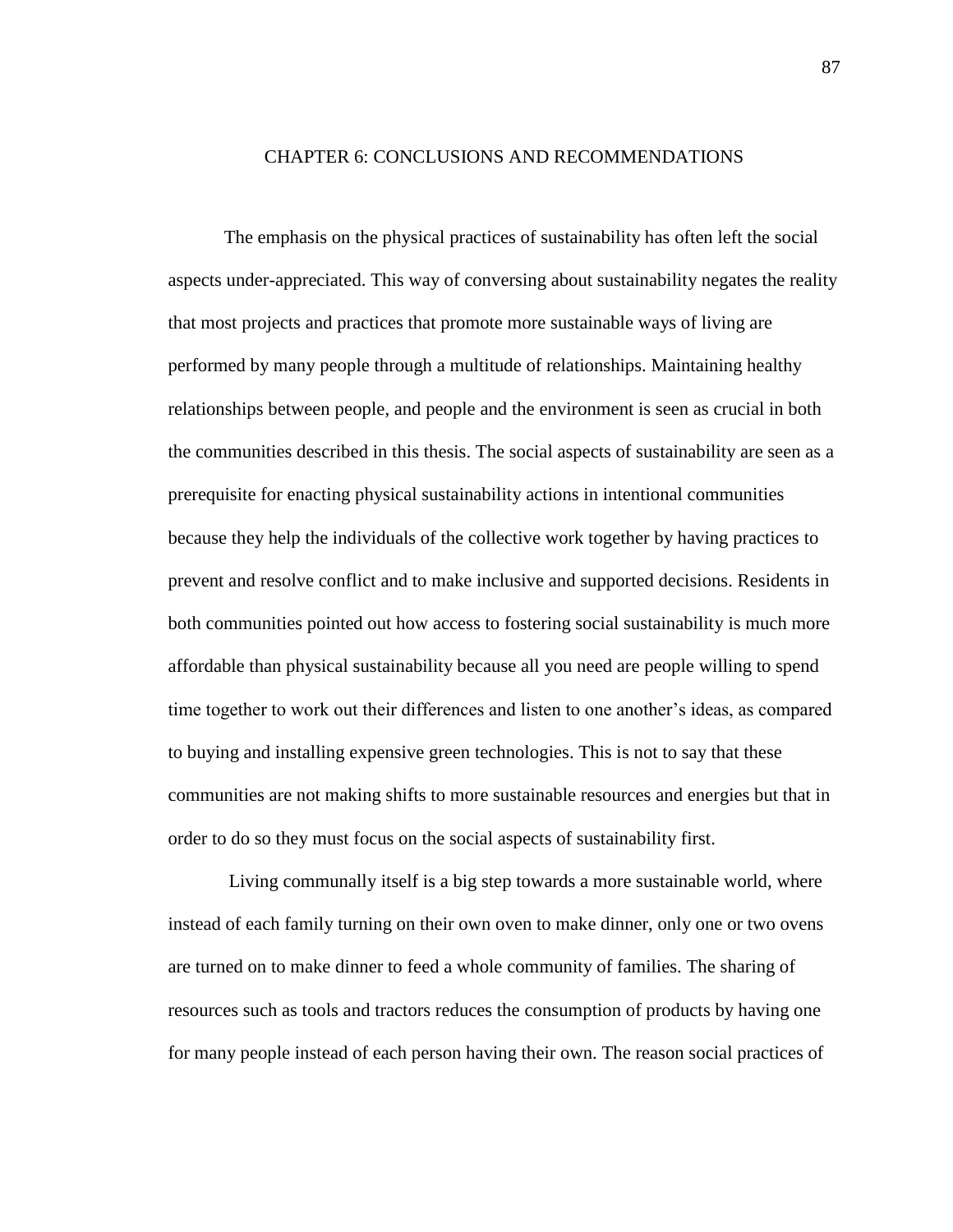conflict resolution and inclusive decision-making are essential to this lifestyle is because to avoid or resolve conflict around the use of these collective resources it is helpful to have inclusive agreements and rules for how they are used, when, and in what manner. It is a radical change to how we relate as humans. Instead of our relationships to each other being determined by our relationships to things, our relationships to things is determined by our relationship to each other.

The social practices of consensus and sociocracy, heart shares, check-ins, and conflict resolution strategies and skills enable these new ways of relating to exist in these communities by fostering fairness and peace. The positive benefits of these practices have shown to be intertwined with one another and mutually supportive, in that the activities that promote expression of emotions contribute to the deepening of relationships of community members and give them an opportunity to be seen and heard by one another. It appeared that tensions within the communities could be diffused in times set for expression instead of spilling over into decision-making processes.

The use and acceptance of these social practices were dependent upon the willingness and interest of residents of communities to participate in these authentic and transparent gatherings. The societal norms of suppressing emotions that are considered ugly or problematic, such as sadness, anger, rage, fear, or pleasure, often surface in visitors or newcomers to these communities and may be so ingrained that they are uncomfortable to participate in these expressional practices. This leads to either those individuals leaving the community or to a change within how they navigate their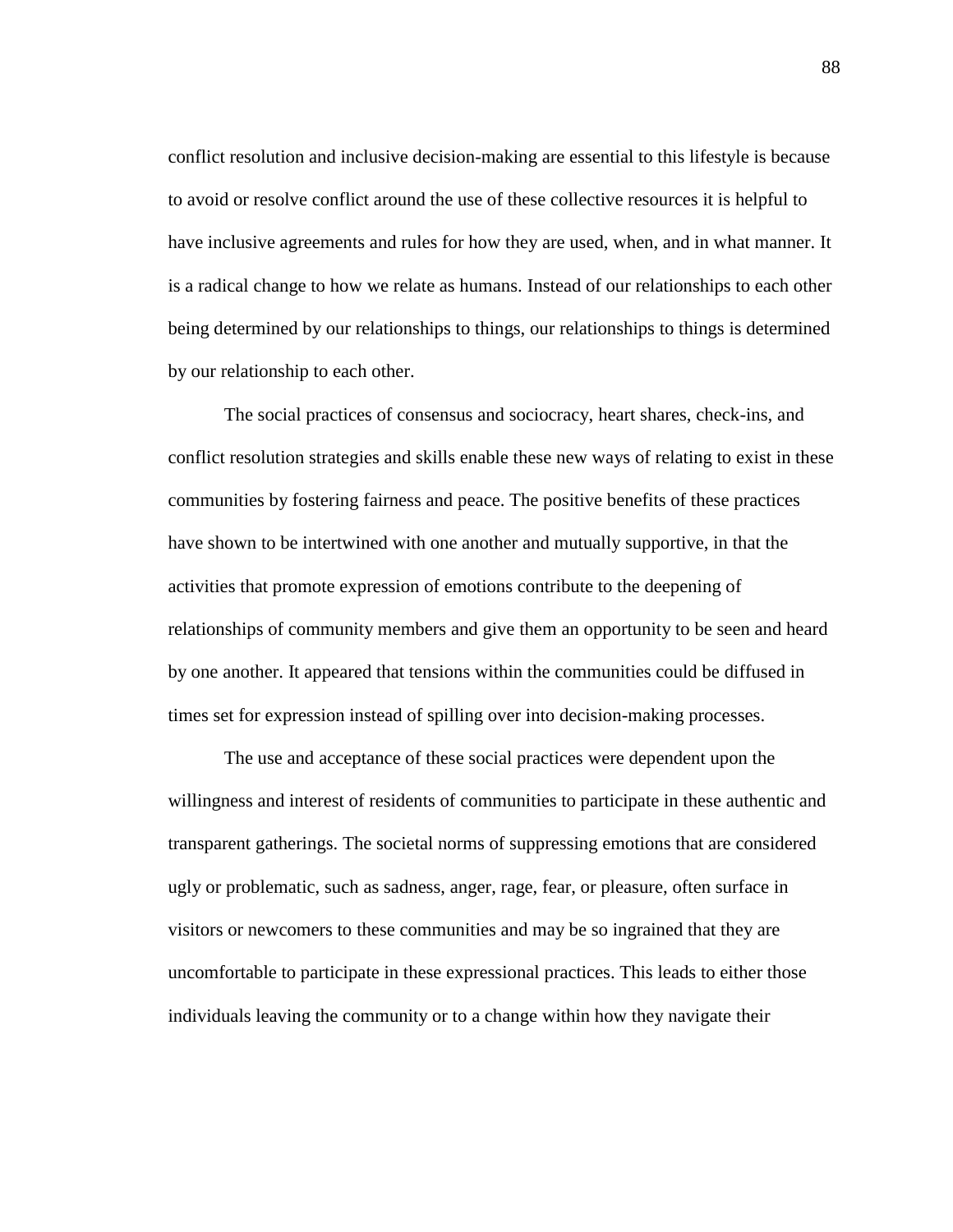emotions and expression to others, possibly working to release internalized social constructs. As one resident of La'akea explained,

"I'm learning more and more over five years to show up in a heart-centered way, to show up more vulnerable with what kind of emotions I am having. To share those and receive support. Through those I am more able to receive and experience love. A lot of this connects to Network for New Culture as it is such an inspiration around being vulnerable, heart-centered, giving and receiving love" (Interview La'akea Resident E).

Lastly, it is important to note that the cross-pollination of members of different communities by visiting one another's communities can have lasting benefits and effects. There were members who had lived at both of these communities and through their experiences have exchanged ideas about how to relate and live collectively. Members of Lost Valley have been inspired by the heart shares and forums of La'akea and are working to revive the practice that used to exist in Lost Valley's early years as "weekly wellness check-ins" and are holding biweekly forums. The ZEGG forum is an example of how the social practice of one community can be used by other communities and social contexts. This inter-community knowledge sharing should be explored further through future research and possibly member-exchange programs to connect different communities from around the world.

## Recommendations

### Investing in communication, facilitation, and conflict resolution skills

The importance of having experienced and skilled individuals involved in these social practices cannot be understated. As Christian (2003) notes with consensus and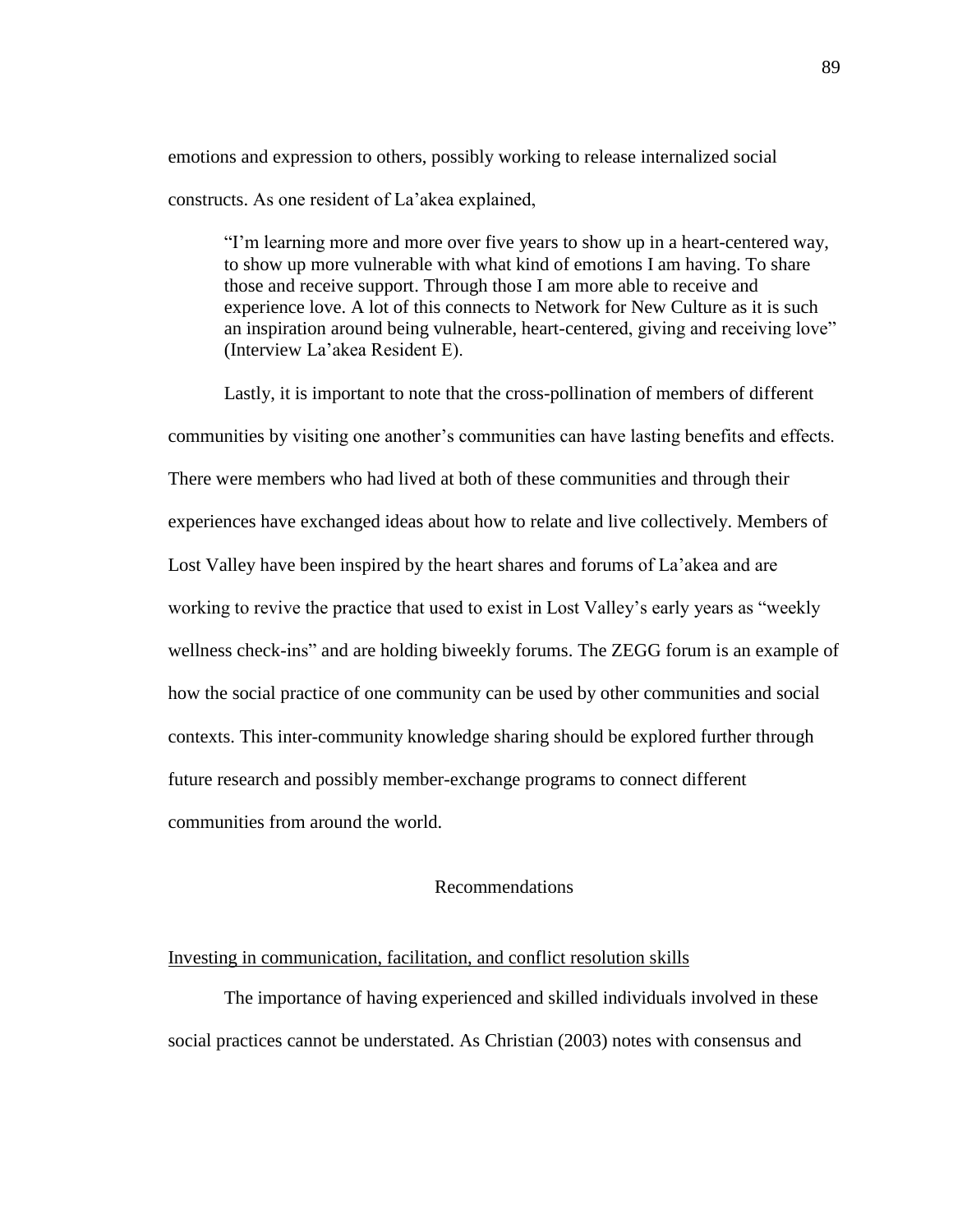sociocracy, using these practices without proper knowledge of how to conduct them can be frustrating and damaging for new intentional communities or groups using them. Even communities with experienced members could benefit from holding courses or recruiting trainers on these practices, such as for facilitation and mediation, to inform newcomers and to strengthen and expand the skills of long-term members. I would suggest that investing not only into trainings and information about these practices is essential but that the investment of time through the participation of members is crucial for their success in sustaining the relationships that make up the community.

## Buddy system

Another important feature at La'akea was that each farm supporter was connected with a long-term member to guide them in their stay. This kind of buddy system was helpful to not only familiarize newcomers with the land and the specifics of the living arrangements but also seemed to create a connection and relationship between the "buddies" that from my experience helped me feel at home. Lost Valley was developing a similar process that had support from the current membership. I would recommend this buddy system to other communities where an experienced community member guides and answer the questions of a new resident. It may prove additionally beneficial if there are monthly to weekly check-ins with other community members to make sure there is good communication between the "buddies" or to see if another member of the community would be a better fit as the newcomers point person.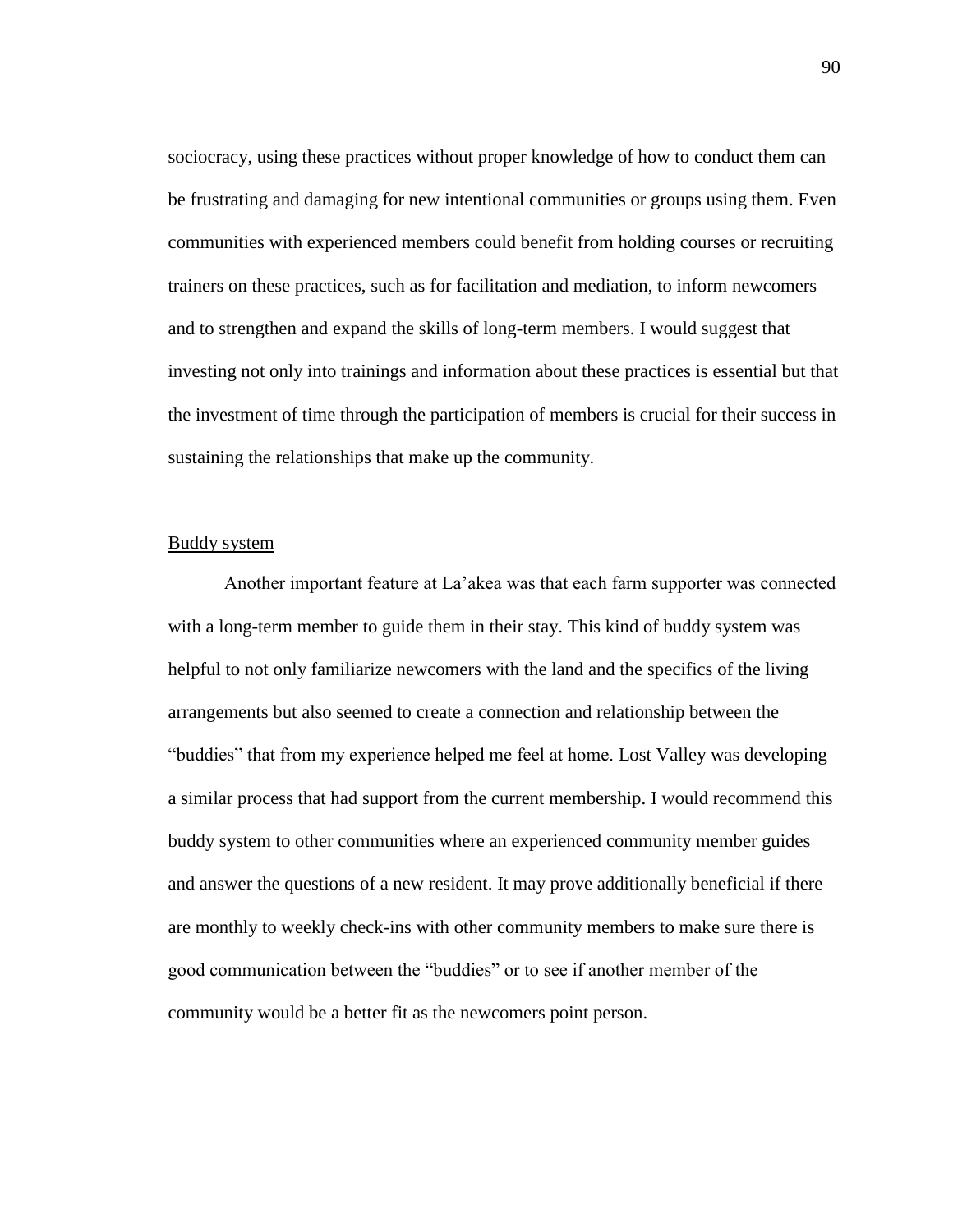# Revisioning

Residents of Lost Valley commented on the importance of having the revisioning retreat to measure if the founding mission statement still serves and aligns with the present community. This brought up a lot of logistical issues that haven't been solved over the years. It allowed the opportunity for multiple community members to express where they could use more support and where responsibilities could be shared more cohesively and collectively. Meaning that jobs or roles could be divided to many people instead of one or two. The use of revisioning is especially helpful for the many communities whose membership has evolved and changed throughout their existence. From the insights from this research, the practice of revisioning retreats could be beneficial for communities to check-in with their current alignment to their stated visions and mission statements.

# Future Research

Through the course of this research I identified various subjects that could be the focus of future research such as cross-pollination of intentional community member, issues of diversity, sweat equity as contribution, and inter-generational sustainability. The cross-pollination of members appeared valuable for knowledge exchanges among different communities. This was apparent when two members of Lost Valley came to live at La'akea and when they returned to Lost Valley, brought back with them inspiration from participating in heart shares and the Network For a New Culture winter camp. This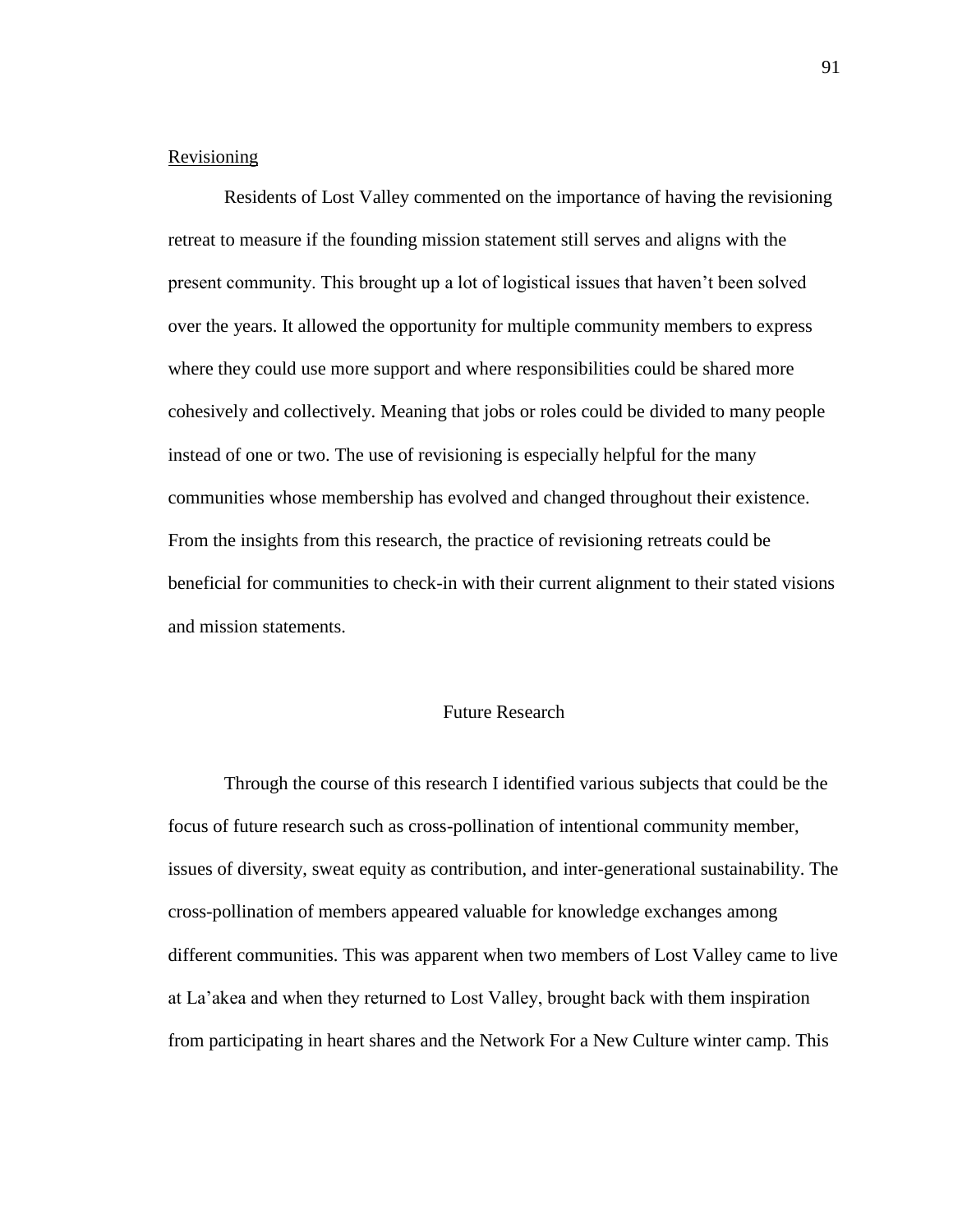knowledge transfer could be explored more by interviewing resident of intentional communities about their connection and knowledge exchanges with other communities. As a project this could explore how resident exchange programs may influence these communities.

There was recognition by residents that these communities were not as diverse as they desired. This is likely an issue of accessibility and cultural differences as noted by Farmer (2018). To inquire into why certain types of diversity (class, race, gender, ethnicity, sexuality, age) are lacking in these communities both perspectives of residents in these communities, and especially, individuals from outside these communities from different backgrounds should be interviewed. Since, these communities through their visions promote diversity it will likely continue to be a topic of discussion.

Younger residents of these communities expressed that a form of sweat equity would more easily allow them to stay in their communities as compared to financial contribution alone. For communities with an older population this would not only diversify the age range of their community but also provide labor for maintenance, agriculture, projects, and events. Research into this topic could examine how members of intentional communities feel about the idea of sweat equity for buy-ins or rent to estimate the possibility of such an exchange.

Lastly, one challenge identified in interviews at La'akea and other communities visited was how to keep the community inter-generational. Besides the one community in Australia most communities had not made much progress in solving this problem. Interviews or surveys could be conducted at intentional communities to ask residents how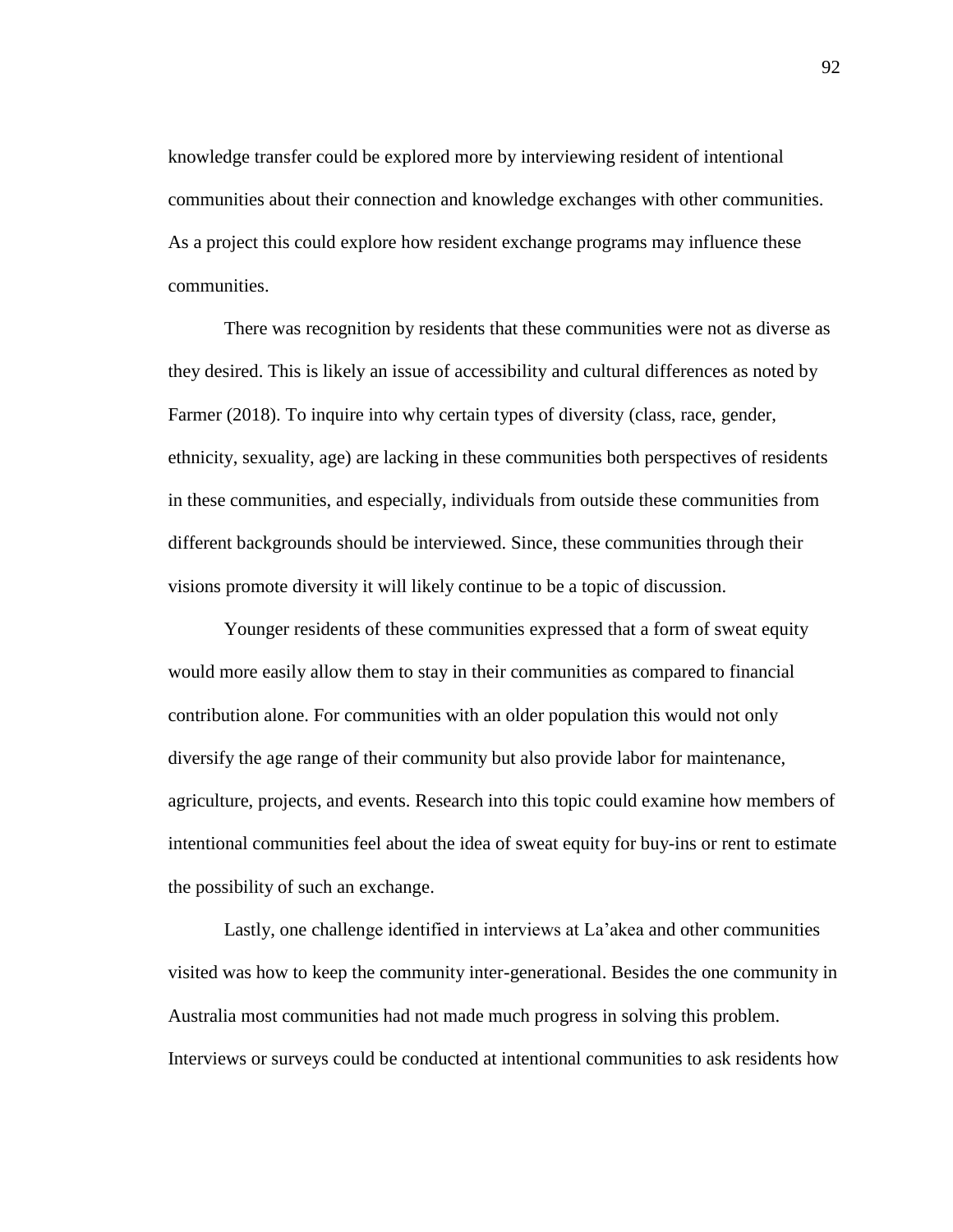they can address this issue and to spark community conversation. For these communities to be truly sustainable they need to seriously consider how they can sustain being intergenerational.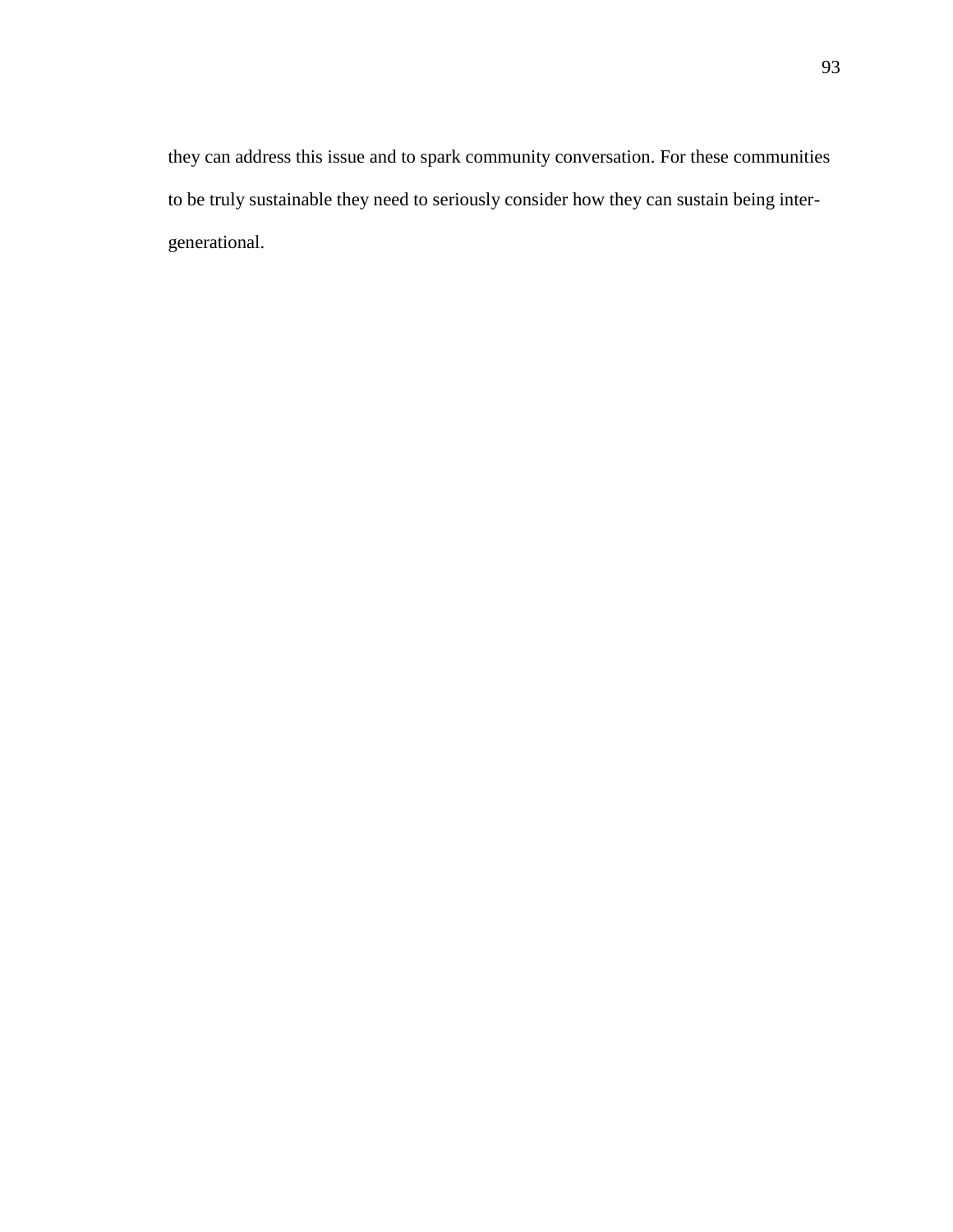### **REFERENCES**

- Avelino, Flor, Adina Dumitru, Carla Cipolla, Iris Kunze, and Julia Wittmayer. "Translocal empowerment in transformative social innovation networks." *European Planning Studies*(2019): 1-23.
- Blanton, Brad. Radical honesty: How to transform your life by telling the truth. Sparrowhawk Pub., 2005.
- Buck, John A., and Sharon Villines. We the people: Consenting to a deeper democracy. Sociocracy. info, 2007.
- Christian, Diana Leafe. Creating a life together: Practical tools to grow ecovillages and intentional communities. New Society Publishers, 2003.
- Christian, D.L., 2016. AVOIDING" SOCIOCRACY WARS": How Communities Learn Sociocracy and Use It Effectively... Or Not. Communities 173 (2016), p.58.
- Christian, Diana Leafe. "We the People: Consenting to a Deeper Democracy: A Guide to Sociocratic Principles and Methods." Communities 154 (2012): 65.
- Farmer, Crystal. "BARRIERS TO DIVERSITY IN COMMUNITY." *Communities* 178 (2018): 19-19.
- Fellowship for Intentional Community. n.d. "Listings." Accessed March 12, 2019. https://www.ic.org/directory/listings/.
- Fittschen, Imke, and Janusz Niemczynowicz. "Experiences with dry sanitation and greywater treatment in the ecovillage Toarp, Sweden." Water Science and Technology 35, no. 9 (1997): 161-170.
- Global Ecovillage Network. n.d. "Ecovillages." Accessed March 7, 2019. https://ecovillage.org/projects/.
- Greenberg, Daniel Bennett. "Growing Up in Community: Children and Education Within Contemporary US Intentional Communities". University of Minnesota, 1993.
- Grinde, Bjørn, Ragnhild Bang Nes, Ian F. MacDonald, and David Sloan Wilson. "Quality of Life in Intentional Communities." *Social Indicators Research* 137, no. 2 (2018): 625-640.

Hausknost, Daniel, Willi Haas, Sabine Hielscher, Martina Schäfer, Michaela Leitner, Iris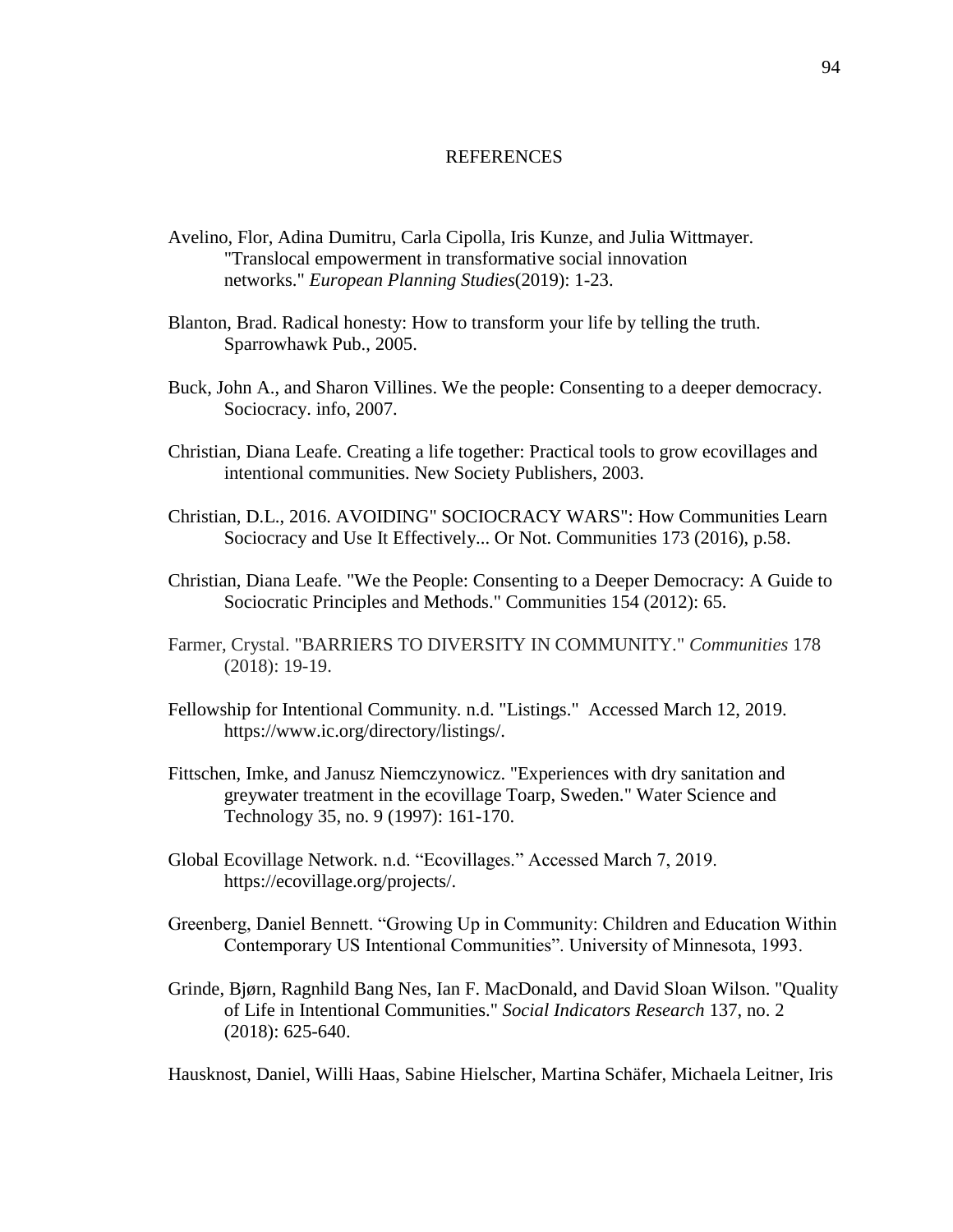Kunze, and Sylvia Mandl. 2018. "Investigating Patterns of Local Climate Governance: How Low‐carbon Municipalities and Intentional Communities Intervene in Social Practices." *Environmental Policy and Governance* 28 (6): 371–82. [https://doi.org/10.1002/eet.1804.](https://doi.org/10.1002/eet.1804)

- The Heart of Now. n.d. "About the Heart of Now." Accessed April 31, 2019. http://heartofnow.org/about.html.
- Holmgren, David. "Permaculture: Principles & pathways beyond sustainability." (2002): 2002.
- Huntermoon, Kara. "Why Diversity is Good for Intentional Communities." Communities 178 (2018), pg. 43-44.
- Ireland, Phil, and Declan Clausen. "Local action that changes the world: Fresh perspectives on climate change mitigation and adaptation from Australia." In *Managing Global Warming*, pp
- Kirby, Andy. 2003. "Redefining Social and Environmental Relations at the Ecovillage at Ithaca: A Case Study." *Journal of Environmental Psychology* 23 (3): 323–32. [https://doi.org/10.1016/S0272-4944\(03\)00025-2.](https://doi.org/10.1016/S0272-4944(03)00025-2)
- Kopaczewski, Amy Eljunia. "Identifying the core values of intentional communities." (1999): 1054-1054.
- Kozeny, Geoph. "Intentional communities: Lifestyles based on ideals." Communities directory: A guide to cooperative living (1995): 18-24.
- Larsson, Liv (2011). A Helping Hand, Mediation with Nonviolent Communication. Friare Liv Konsult. p. 258. ISBN 91-976672-7-7.
- Lost Valley Education Center. n.d. "About the Community." Accessed May 13, 2019. http://lostvalley.org/about-the-community/.
- Lost Valley Education Center. 2019. "Our Non-profit." Accessed April 13, 2019. http://lostvalley.org/our-non-profit/.
- Matfin, Tracy. "Growing Together through Trauma, with the Land." *Communities* 182 (2019): 29-31.
- Max-Neef, Manfred A. Human scale development: conception, application and further reflections. No. 04; HC125, M3. 1992.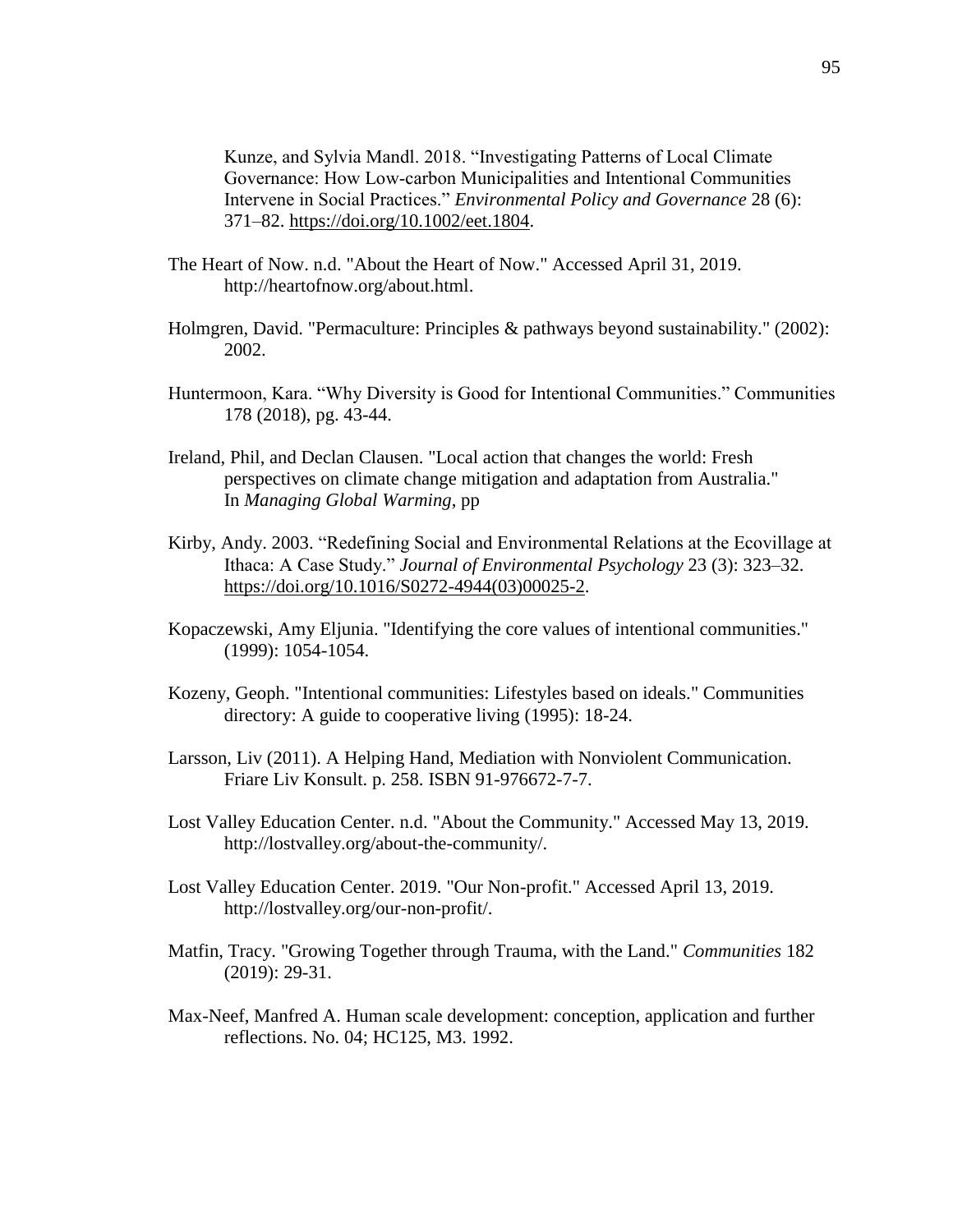- McGlaughlin, Clay Marsh. "The power of perception: building a better world, one ecovillage at a time." PhD diss., Humboldt State University, 2016.
- Meyer-stoll, Ina, and Echim Ecker. "ZEGG Center for Social and Cultural Design." What Is the ZEGG Forum? - Intentional Community ZEGG. Accessed April 14, 2019.https://www.zegg.de/en/program/zegg-forum/52-zegg-community/144 zegg-forum.html
- Miyashiro, Marie R. (2011). The Empathy Factor: Your Competitive Advantage for Personal, Team, and Business Success. Puddledancer Press. p. 256. ISBN 1- 892005-25-5.
- Moberly, Suzanne M. Walden III or Cult: Examining the Organization and Structure of Life within Contemporary Intentional Permaculture Communities. Plymouth State University, 2014.
- Network For a New Culture. n.d. "Network For a New Culture." Home. Accessed April 14, 2019. [http://www.nfnc.org/.](http://www.nfnc.org/)
- Nolan, Connor, Jonathan T. Overpeck, Judy RM Allen, Patricia M. Anderson, Julio L. Betancourt, Heather A. Binney, Simon Brewer et al. "Past and future global transformation of terrestrial ecosystems under climate change." Science 361, no. 6405 (2018): 920-923.
- Rios, Melanie. "Sociocracy: A permaculture approach to community evolution." Communities 153 (2011): 20.
- Rosenberg, Marshall B.; Riane Eisler (2003). Life-Enriching Education: Nonviolent Communication Helps Schools Improve Performance, Reduce Conflict, and Enhance Relationships. Puddledancer Press. p. 192. ISBN 1-892005-05-0.
- Rosenberg, Marshall. *Non-Violent Communication: A Language of Compassion*. Jalmar Press, 1998.
- Sears, Melanie (2010). Humanizing Health Care: Creating Cultures of Compassion With Nonviolent Communication. Puddledancer Press. p. 112. ISBN 1-892005-26-3.
- Sirna, Tony. 2017. "Cutting Our Carbon Footprint." Dancing Rabbit Ecovillage. 2017. https://www.dancingrabbit.org/about-dancing-rabbit-ecovillage/ecoliving/cutting-our-carbon-footprint/.
- Shedd, Jason L. "Sustainable Construction Practices of Intentional Communities: A Pilot